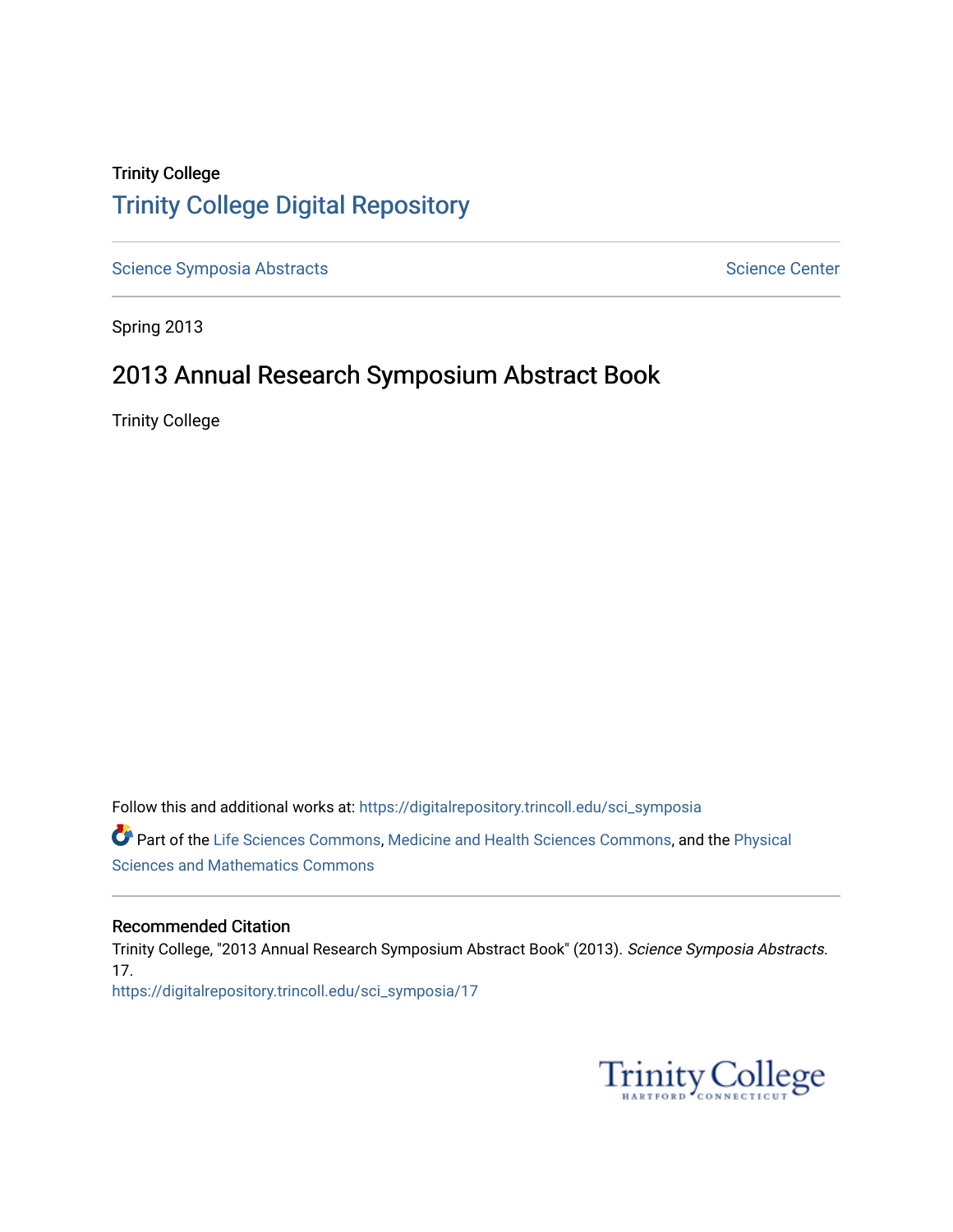# **TWENTY-SIXTH ANNUAL SCIENCE RESEARCH SYMPOSIUM**



# Presentations

\_\_\_\_\_\_\_\_\_\_\_\_\_\_\_\_\_\_\_\_\_\_\_\_\_\_\_\_\_\_\_\_\_

Ferris Athletic Center May 2, 2013 1:00 – 3:00pm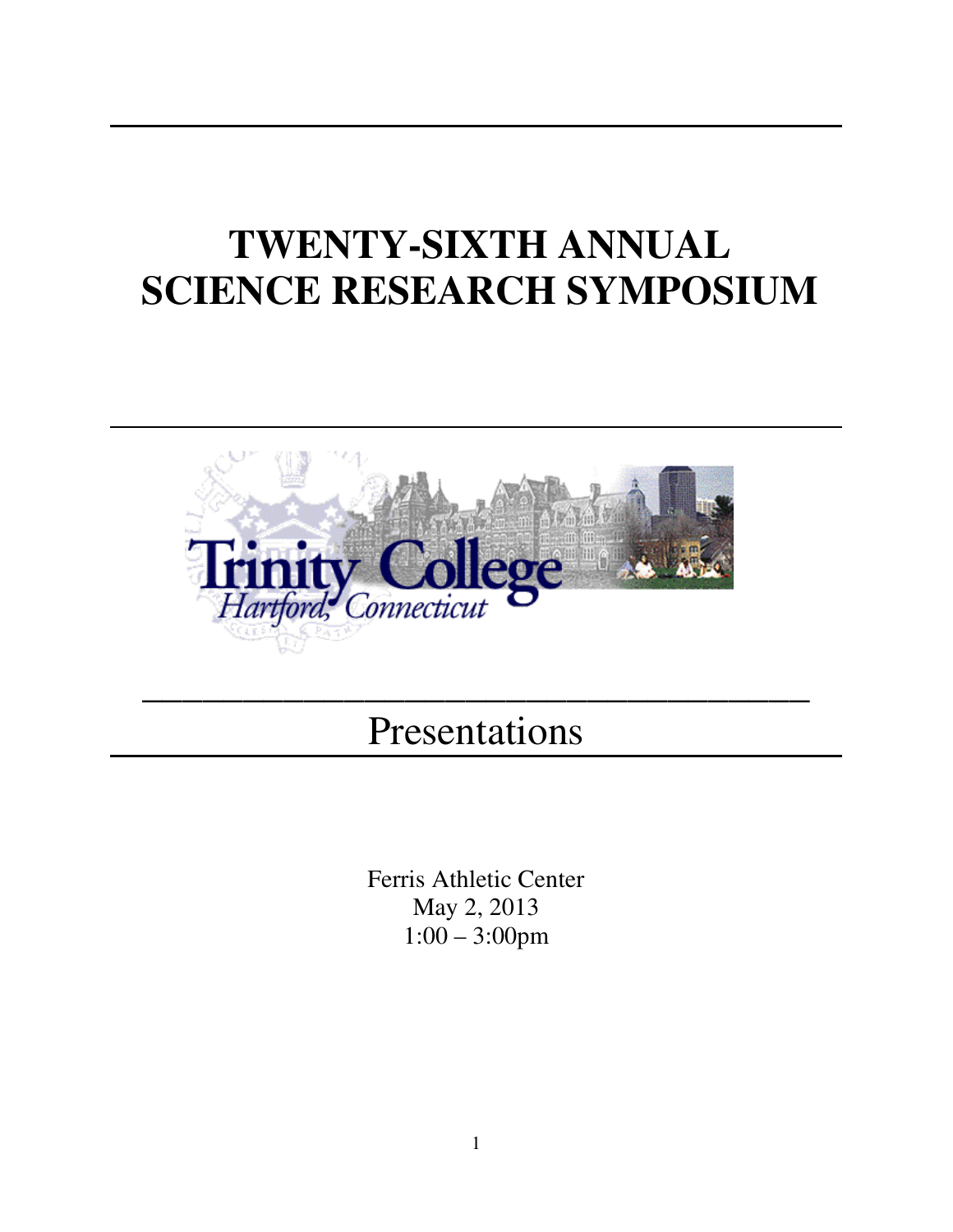# **TWENTY-SIXTH ANNUAL SYMPOSIUM OF TRINITY COLLEGE UNDERGRADUATE RESEARCH**

## **TABLE OF CONTENTS**

Poster # Title

# **BIOLOGY**

- **1. NEUROGENESIS IN THE FOREBRAIN OF ELECTRIC FISH** Hamdi Abdi '16
- **2. GREEN SPACE WITHIN HOME RANGES OF RED-TAILED HAWKS IN AN URBAN ENVIRONMENT** Sarah M. Black '16
- **3. CROWD SOURCING: COLLEGE STUDENT CITIZEN SCIENTISTS ANALYZE WILDLIFE MONITORING CAMERA IMAGES VIA AN ON-LINE DATABASE** Daniel Carlozzi '13
- **4. A Q TO A NEW QLUSTER: PHANTOM TALES OF MYCOBACTERIOPHAGE EVANESCE**

James D. Cescon '16, Ricky M. Churchill '16, Mike Cuoco '16, Kate Giddens '16, Frankie Jenney '16, Meghan Keleher '16, Albert Kiladjian '16, Tori Larson '16, Shelby Labe '16, Katherine McArthur '16, Galen V. Polise '16

**5. THE FUNCTION OF TYROSINE RECOMBINASE IN MYCOBACTRIOPHAGE EVANESCE** 

Albert Kiladjian '16, Michael S. Cuoco '16

- **6. DUAL FUNCTIONS IN GENES INVOLVING RECOMBINATION DIRECTIONALITY FACTORS AND DNA REPLICATION OF MYCOBACTERIOPHAGES**  Shelby Labe '16, Meghan Keleher '16, Kate Giddens '16
- **7. TRANSLATIONAL PHRAMESHIFTS IN EVANESCE**  Tori Larson '16
- **8. ILLEGITIMATE RECOMBINATION AND MOSAICISM IN MYCOBACERIOPHAGE EVANESCE**  Galen Polise '16, Frankie Jenney '16, Katherine McArthur '16, James D. Cescon '16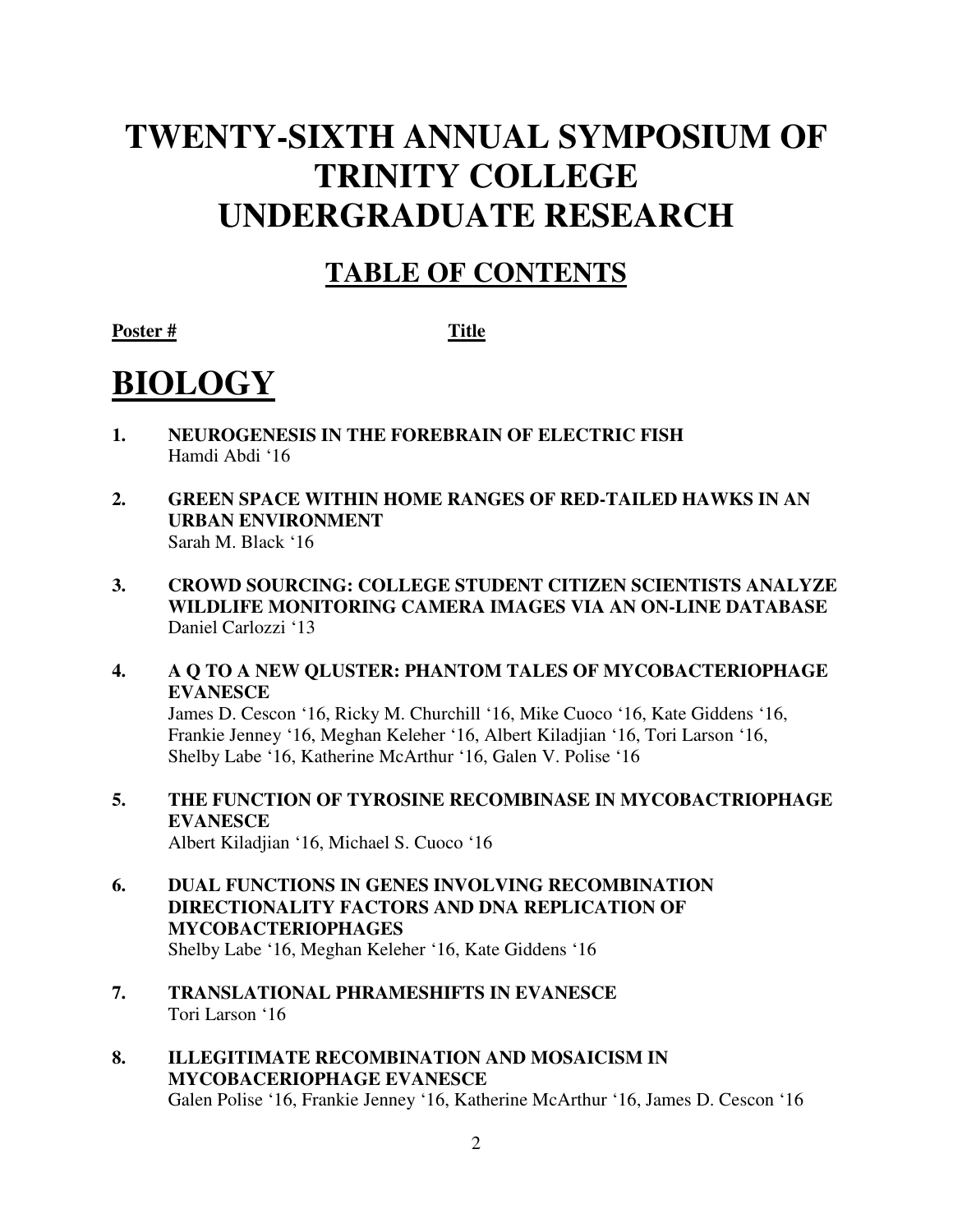- **9. A SERRATE MINIGENE GENERATES CELL AUTONOMOUS INHIBITION OF NOTCH**  Tayoot Chengsupanimit '13
- **10. ANALYSIS OF TRENDS IN GROUP SIZE OF COMMON WINTER BIRD SPECIES IN CT**  Xiaomeng Deng '16
- **11. LOOKING FOR EVIDENCE THAT THE PHOTOSYNTHETIC PSBO GENE HAS BEEN HORIZONTALLY TRANSFERRED TO THE GEONOME OF THE SACOGLOSSAN** *ELYSIA CRISPATA*  Jake Gallagher '13
- **12. THE EFFECTS OF INCREASING CALCIUM CHLORIDE CONCENTRATIONS ON** *CHLORELLA* **PRIMARY PRODUCTION** Margaret Georgevits '13, Heather Loring '15
- **13. EFFECT OF SOCIAL INTERACTIONS ON CHIRPING BEHAVIOR IN ELECTRIC FISH,** *APTERONOTUS LEPTORHYNCHUS* Tasmerisk Haught '15, Heather Loring '15
- **14. BLOCKING CELL DIVISION DURING SEGMENTATION IN RED FLOUR BEETLE**  Sara Khalil '15
- **15. FETAL MEMBRANE MORPHOGENESIS OF CORN SNAKE (***PANTHEROPHIS GUTTATUS***) THROUGHOUT DEVELOPMENT**  Weston Klimas '13
- **16. THE EFFECT OF mTOR INHIBITION IN OLIGODENDROCYTES ON CELL PROTEIN AND LIPID COMPOSITION** Christina McGuire '13, Michael McQuiston '16
- **17. AN EXPERIMENTAL STUDY OF STONE WALL USE BY FOREST ANIMALS IN CONNECTICUT**  Pierre Plath '13, Billy Watts '13
- **18. INTERFERRING WITH THE NORMAL GROWTH OF A CRUSTACEAN: EFFECT OF CELL CYCLE INHIBITION ON THE CELL DIVISION AND SEGMENT PATTERNING IN FAIRY SHRIMP**

Niranjana Pokharel '15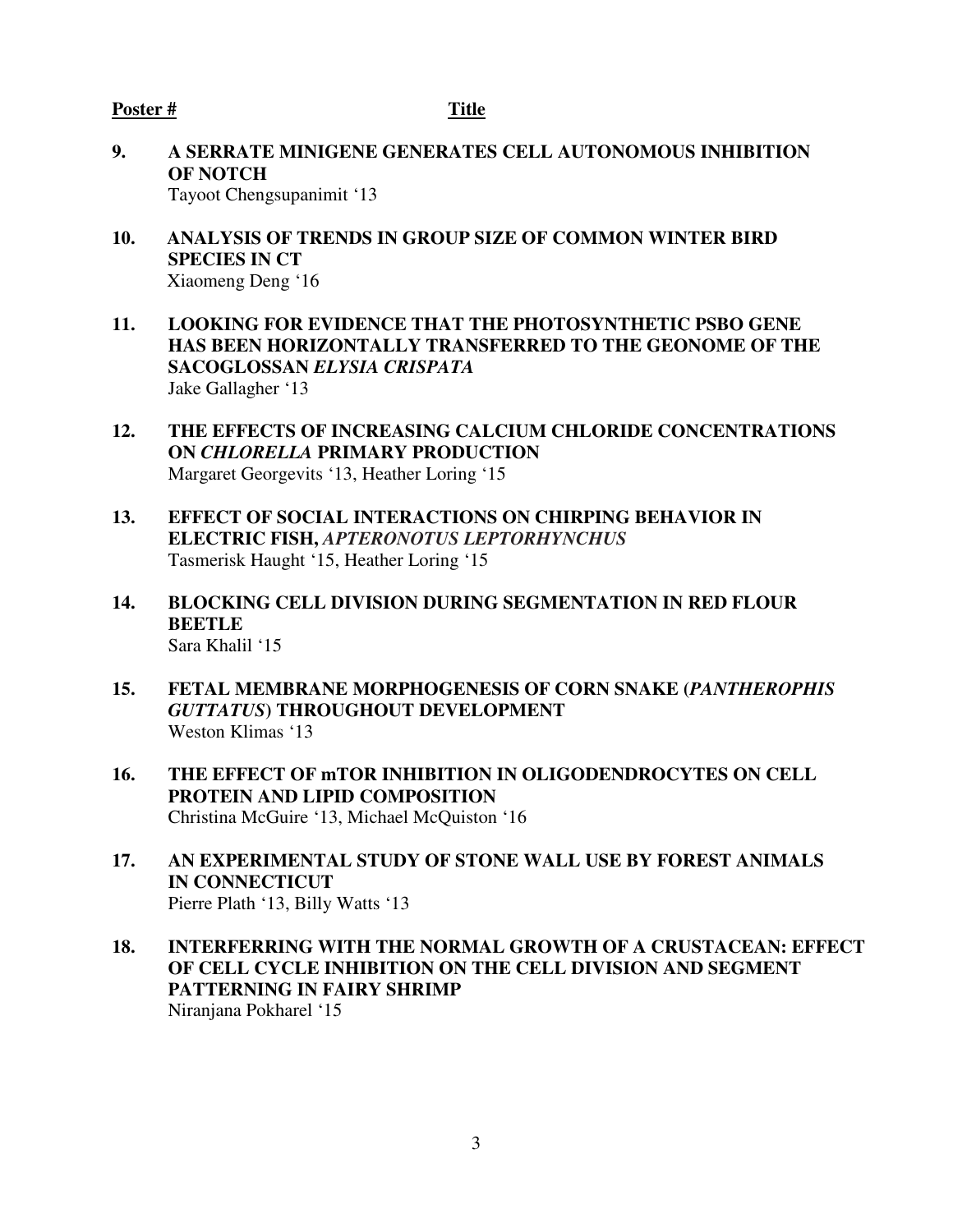**19. TISSUE MORPHOLOGY AND FUNCTION IN** *NERODIA SIPEDON* **AND**  *MABUYA MABOUYA* Matthew Tesone '13

## **CHEMISTRY**

- **20. SYNTHESIS OF** γ**-CARBOXYGLUTAMIC ACID**  Lauren Aber '13
- **21. EXPLORATORY BIOASSAY STUDY OF** *SENNA ALATA***, AND** *NEUROLAENA LOBATA* **WITH** *E. COLI* **AND** *S. AUREUS* **CULTURES**  Ashish Adhikari '13
- **22. CARPANONE**  Shawna Berk '13
- **23. PREPARING PEPTIDE DERIVATIVES OF 2-ETHYNYLANILINE**  Shawna Berk '13
- **24. DESIGN AND SYNTHESIS OF CHIRAL TETHERED C3-SYMMETRIC TRIARYLMETHYL CATIONS FOR USE AS CATALYTIC ELECTROPHILE ACTIVATORS**  Mark Chesson '13
- **25. OVERMAN'S TOTAL SYNTHESIS OF STRYCHNINE**  Mark Chesson '13
- **26. SOLVENTS FOR PREPARATION OF TUNGSTEN BIS-ALKYNE COMPLEXES** Lauren Davidson, '16
- **27. PROBING RIGIDITY IN CYCLIC TUNGSTEN BIS-ALKYNE COMPLEXES** Woojung (OJ) Ji '15
- **28. RETROSYNTHETIC ANALYSIS AND STRATEGEY OF DEVELOPING ISOCOMENE** Pathik Khatri '13
- **29. SYNTHESIS AND STRUCTURE DETERMINAITON OF THE MIXED CRYSTAL HYDRIDE Eu2-xYbxRuH<sup>6</sup>** Pathik Khatri '13
- **30. NMR ANALYSIS OF CAPSAICIN IN SOLVENTS WITH VARIOUS POLARITY** Richard Kim '13
- **31. RETROSYNTHETIC ANALYSIS OF PENICILLIN V**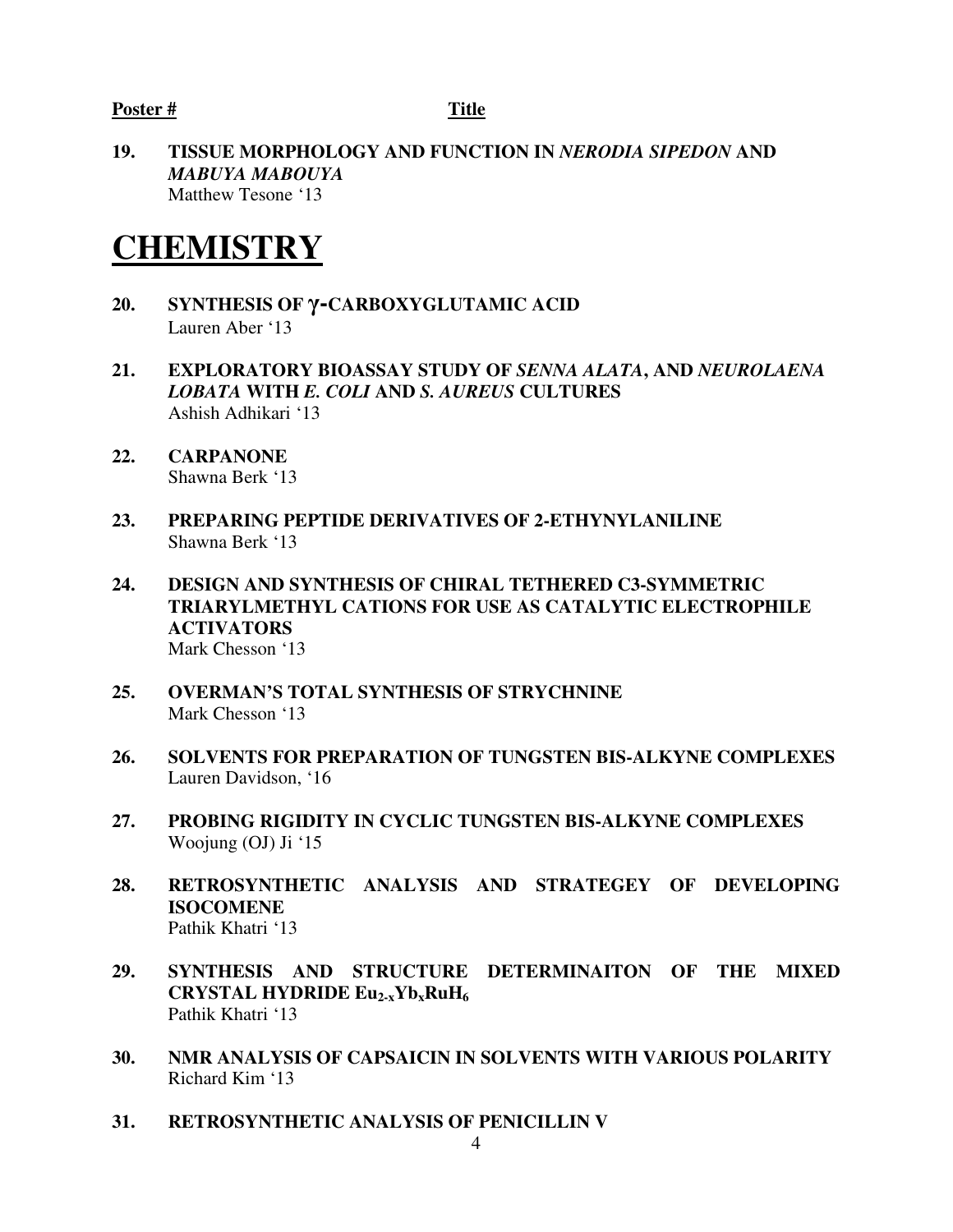David Mallick '14

#### Poster # Title

- **32. CUBANE SYNTHESIS** Mac McCarthy '14
- **33. THE SYNTHESIS OF RAPAMYCIN**  Christina McGuire '13
- **34. ANALYSIS OF AMPHETAMINE ANALOGUES USING HEADPSACE SOLID-PHASE MICROEXTRACTION AND IN-MATRIX DERIVATIZATION**  Adamo Miceli '13, David M. Correll '13
- **35. CONSTRAINING PEPTIDE STRUCTURE USING TUNGSTEN BIS-ALKYNE COMPLEXES**  Taylor Murtaugh '14
- **36. SYNTHESIS AND APPLICATIONS OF NOVEL C3-SYMMETRIC TRIARYL NAPHTHYL CATIONS** David W Pierce '13
- **37. TOTAL SYNTHESIS OF ESTRONE**  Michael Rueger '13
- **38. PREPARING BETA-SHEET MODELS WITH DIAMIDE DERIVATIVES OF FERROCENEDICARBOXYLIC ACID**  Edgar Soto '15
- **39. TOTAL SYNTHESIS OF (-)-MENTHOL**  Simon Wei '14
- **40. MASS SPECTROMETRIC CHARACTERIZATION AND SPME/GC-MS DETECTION OF SYNTHETIC PIPERAZINES**  Alexandre Zhang '14

# **COMPUTER SCIENCE**

- **41. THE GENERATION AND ANALYSIS OF RATEMYPROFESSOR.COM DATA**  Alexandre Zhang '14
- **42. ANALYSIS OF BEAUTIFUL FEATURES ON "BEAUTIFULPEOPLE.COM"**  Vlad Burca '14, Zach Freedman '14
- **43. WARBOT: ONLINE BATTLE-ARENA**  Rahul Chatterjee '13
- **44. CLUSTERING PATTERNS IN HISTORICAL EARTHQUAKE DATA IN SOUTHERN CALIFORNIA**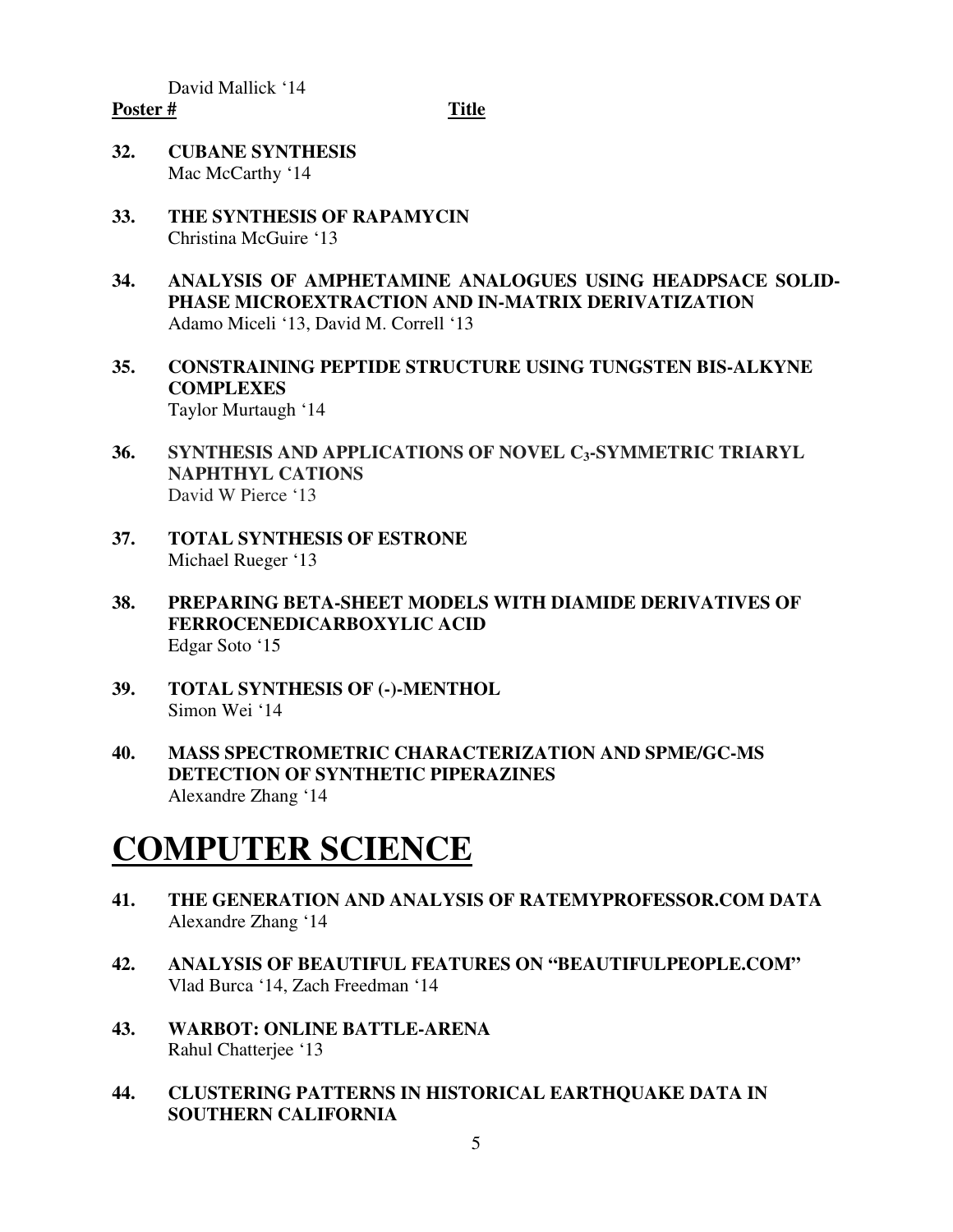Philip Cho '15, Megan Chiu '14

#### Poster # Title

- **45. CROSS PLATFORM DATA COLLECTION TOOL WITH CLOUD BASED DATA VISUALIZATION**  Nyi M. Htet '13
- **46. COMPUTER-TECHNOLOGY HELPER** Pauline Lake '13
- **47. HELP ME NOW: A SENIOR PROJECT**  William Laughlin '13
- **48. MUSE: REDEFINING INTERNET MUSIC CONSUMPTION** Willem van Daalen '14

## **ENGINEERING**

- **49. FORMATION OF CLOGS UNDER ULTRASOUND EXCITATION: A MICROFLUIDIC STUDY** Erin Barney '15, Pratistha Shakya '15
- **50. THE CONSTRUCTION OF ELECTRODES AND THE PERFORMANCE OF STEREOTAXIC SURGERIES TO TEST THE EFFECTS OF STRESS ON RODENT BRAINS**  Alison Callegari '14, Yun Gong '15, Nijel Hill '15, Georgia McAdams '14, Joanna Wycech '14
- **51. AUTONOMOUS QUADROTOR**  Nick Guzman '13, Roarke McCormick '13
- **52. DEVICE FOR ON-SITE MANUFACTURE OF STERILE WATER FOR INJECTION IN A DISASTER ZONE**  Jeff Hebert '13, Chislon Richardson '13
- **53. IGNITION STUDY OF SUPERSONIC FREE STREAM JETS USING SHOCK TUBE** Barok Imana '16, Christian Firsching '15, Binod Giri '15

- **54. AERODYNAMIC DRAG FORCE**  Khari-Elijah Jarrett '16
- **55. ULTRASONIC FLAW DETECTION**  John Lehrkind '13, Shraddha Basnyat '13
- **56. BIOLOID: HUMANOID ROBOTICS** John Lehrkind '13, Shraddha Basnyat '13, Binod Giri '15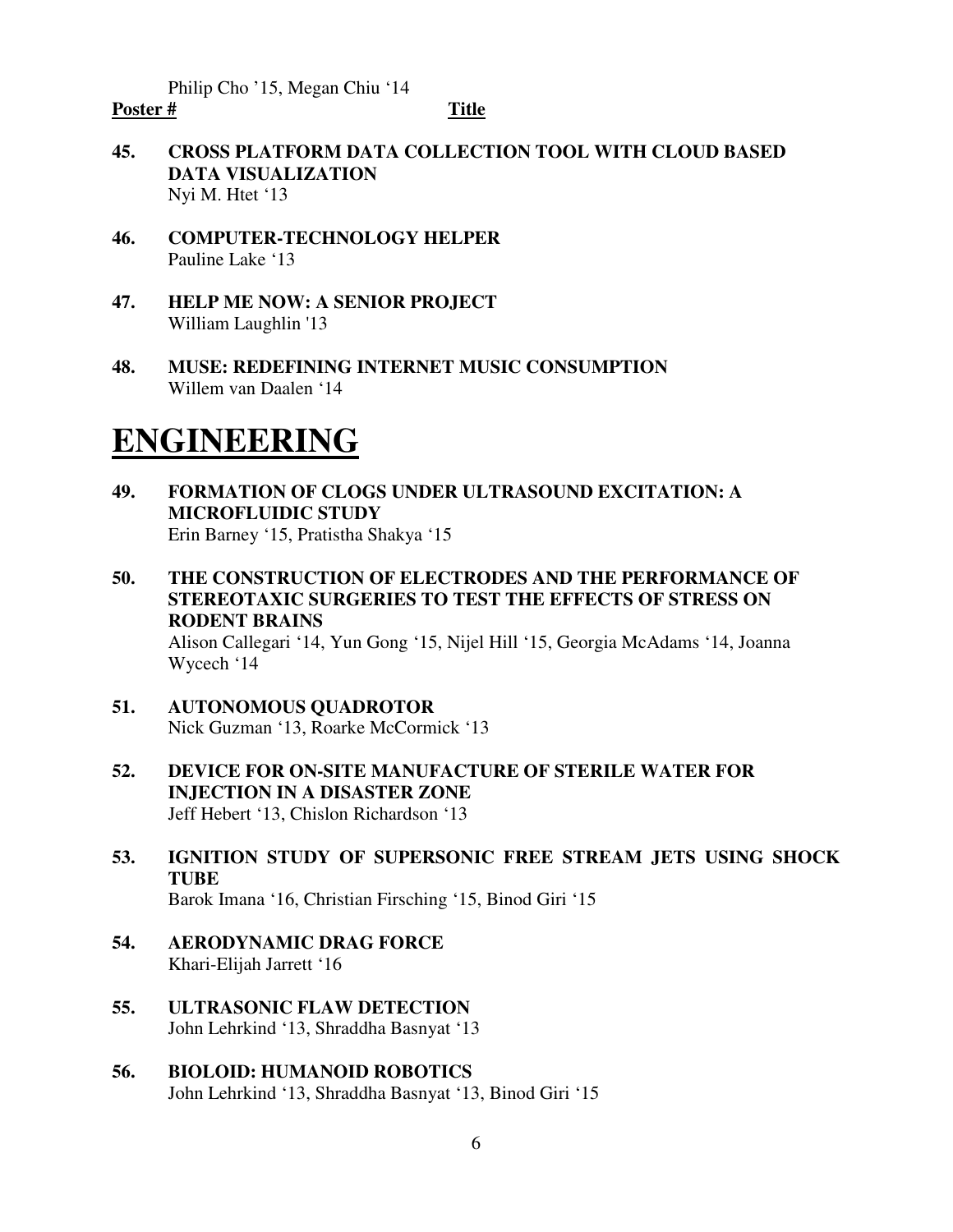- **57. DESIGN AND CONSTRUCTION OF A BIOMIMETIC ROBOTIC MUSCLE SYSTEM**  Andrei Marchidan '13
- **58. DRAG REDUCTION IN SUPERHYDROPHOBIC PIPES**  Tarah Sullivan '13
- **59. PARALLELIZED SOFTWARE ARCHITECTURE ON Q FOR THE IGVC** Hokchhay Tann '14, Adam Norton '13, Steve Petkovsek '13, Vlad Burca '13, Alex Merchen '14, Ben Williams '15, Jiajia Zhao 15, Abhishek Khanal '15
- **60. DESIGN AND IMPLEMENTATION OF A WASTE VEGETABLE OIL (WVO) FUEL SYSTEM WITH TEMPERATURE CONTROLLED HEATING FOR A 1985 MERCEDES**  Han Wu '13

## **ENVIRONMENTAL SCIENCE**

- **61. THE EFFECT OF CLEAR CUTTING ON SUB-ALPINE FOREST SOIL NUTRIENTS AND TRACE METALS WITHIN THE WHITE MOUNTAIN NATIONAL FOREST, NEW HAMPSHIRE**  Justin Beslity '15, Daniel Hong '15
- **62. ASSESSING TRACE METAL CONCENTRATIONS IN THE SEDIMENTS OF THE TROUT BROOK, WEST HARTFORD, CT**  Linnea Gotberg '13
- **63. ANALYSIS OF GROUND TEMPERATURE DATA ON THE TRINITY COLLEGE CAMPUS**  Lia Howard '15
- **64. ACID RAIN AND STORM TRACKING AT TRINITY COLLEGE**  Paula Shea '14 Shuyang Zhu '13
- **65. INVESTIGATING THE EFFECTS OF URBANIZATION ON THE TROUT BROOK SUB-BASIN OF THE PARK RIVER WATERSHED IN GREATER HARTFORD, CONNECTICUT: ANALYSIS OF STREAMFLOW AND SUBMERSIBLE DATA LOGGER CONDUCTIVITY MEASUREMENTS**  Sama Shrestha '14, Renee Swetz '14
- **66. UNDERSTANDING TRINITY COLLEGE AS A CAUSTIC POINT USING SEISMIC ANALYSIS CODE**  Renee Swetz '12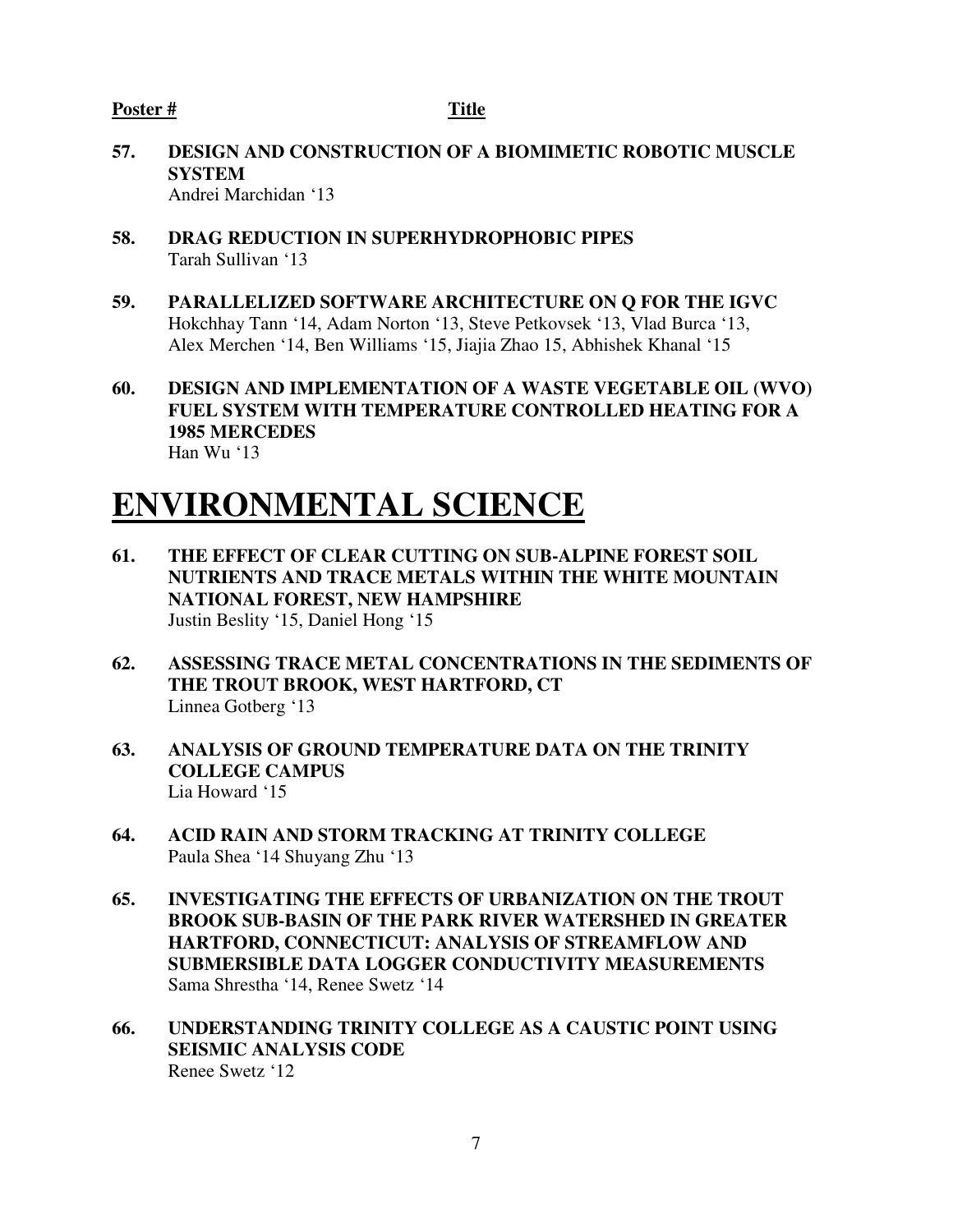## **HEALTH FELLOWS**

- **67. PSYCHOSOCIAL RISK ASSESSMENT IN ACTIVE RADIATION ONCOLOGY PATIENTS AT HARTFORD HOSPITAL**  Carly H. Bernstein '13
- **68. RELATIONSHIP BETWEEN RESOLUTION STATUS OF A PARENT AND NARRATIVES INCLUDING AVOIDANCE OF A CHILD WITH A CHRONIC ILLNESS**  Tutti Davis '13
- **69. ANALYSIS OF GENDER-RELATED FACTORS IN ANALGESIC PROTOCOLS TO MANAGE CHILDREN'S POST-OPERATIVE PAIN AFTER UNCOMPLICATED LAPAROSCOPIC APPENDECTOMY: RETROSPECTIVE CHART REVIEW**  Peter Deraska '14, Connor McElligott '14
- **70. THE EFFECT OF MEDICATIONS ON THE RECOVERY TIMES OF PEDIATRIC AND ADOLESCENT CONCUSSION PATIENTS**  Trevor Doolittle '14
- **71. THE NEUROBIOLOGY OF INTOLERANCE OF UNCERTAINTY IN GENERALIZED ANXIETY DISORDER**  Julianne L.D. McDonough '14
- **72. PAVING THE ROAD TO PREVENTION: USING TABLET TECHNOLOGY TO PROVIDE ANTICIPATORY GUIDANCE ON TEEN DRIVING SAFETY**  Connor D. McElligott '14
- **73. URINE SAMPLE CONTAMINATION ASSOCIATED WITH COLLECTION METHODS USING UNSTERILIZED CONTAINERS**  Charles McLendon '13
- **74. LATE PRETERM INFANTS AND HYPOGLYCEMIA, NECESSITY FOR QUALITY IMPROVEMENT AT HARTFORD HOSPITAL** Chinwe Oparaocha '14
- **75. AN INVESTIGATION OF THE RELATIONSHIP BETWEEN HISTORIC ANTIBIOTIC USAGE AND BACTERAL RESISTANCE PATTERNS AT CCMC**  Sean Snyder '13, Emily Thornton '13
- **76. PARENTAL OPINION ABOUT PEDIATRIC BIOSPECIMEN PERMISSION** Julia M. Vresilovic '14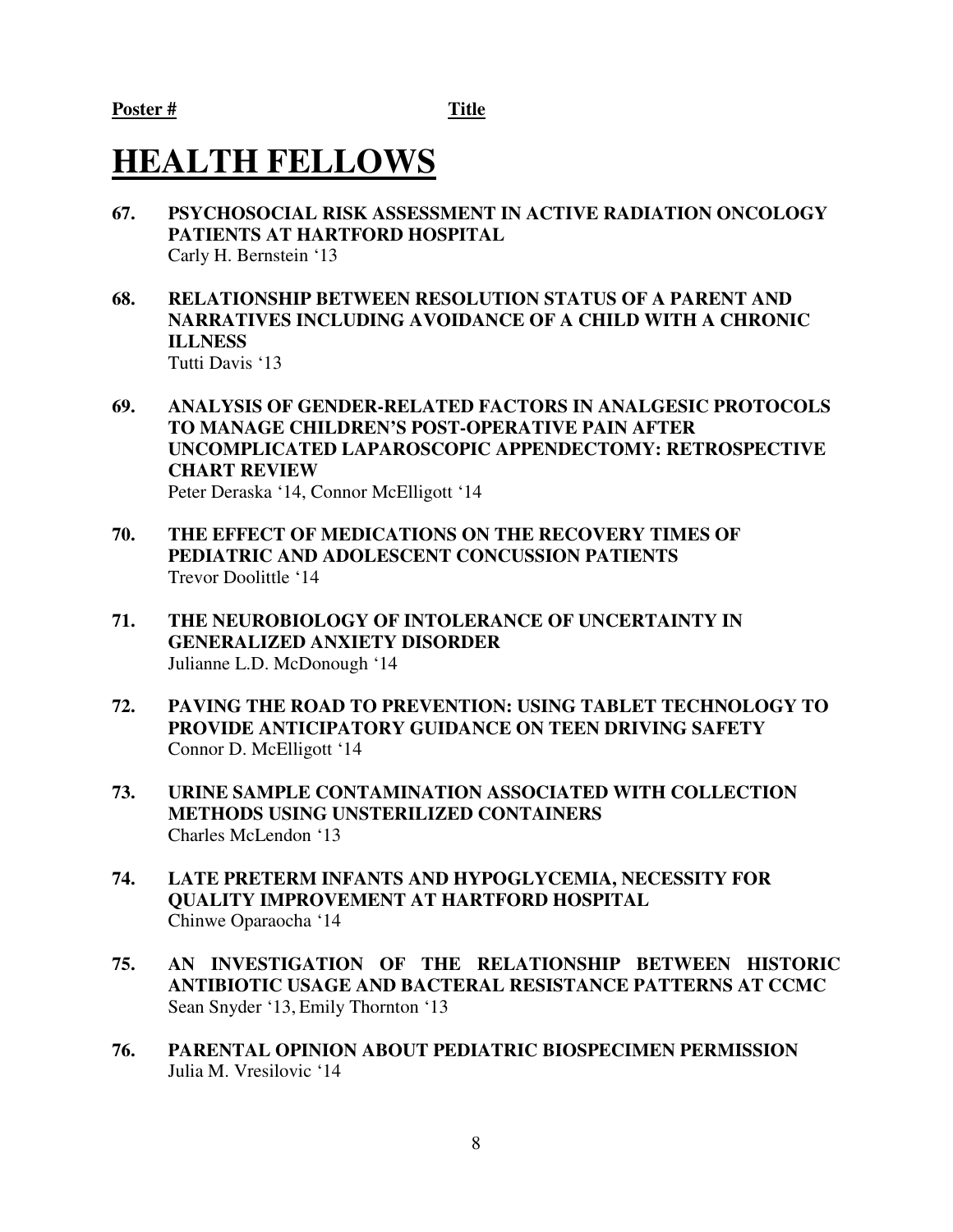- **77. AN EVALUATION OF POTENTIAL RISK FACTORS ASSOCIATED WITH INCREASED INFECTION RATE OF PEDIATRIC HYDROCEPHALUS PATIENTS FOLLOWING VENTRICULOPERITONEAL SHUNT SURGERY**  Kimbra A. Wagner '13
- **78. A NEW APPROACH TO ASTHMA INHALER EDUCATION USING SIMULATION TECHNOLOGY**  Gunjan Gupta ' $15^1$ , Rakesh Gupta, MD,<sup>2</sup>

## **HEALTH AND HUMAN RIGHTS**

- **79. ENDOCRINE DISRUPTORS**  Austen Ballard '16, Guadalupe Hernandez '16, Amanda Humphrey '13, Molly Malloy '16, Maria Young '14
- **80. DEADLIEST CATCH: MERCURY POISIONING THROUGH FISH**  Thomas Crowley '15, Evan Katz '15, Danial Khan '15, Elaine Kissel '16, Polly Maroni '15, Eliza Wehrle '16
- **81. WEST NILE VIRUS: CAMPAIGN FOR THE MINIMIZATION OF US CASES**  Maxwell Ezrin '16, Stephanie Goetz '15, Sophie Kagan '15, Joshua LeBlanc '16, Anfal Yesmien Nyhan '14, Saint Oo '16
- **82. ENVIRONMENTAL FRIENDLY SOLUTIONS TO WEST NILE VIRUS**  Oliver Lykken '16, Geoffrey Keane '16, Scott Huley '15, Nicole Lukac '15, Patrick Rosseel '16, John Napoli '16
- **83. MULTI-DIMENSIONAL PROTECTIVE APPROACH TO LEAD POISONING**  Kaity Mascioli '14, Caroline Snider '16, Megan Leonhard '13, Max Mettelman '15, Codi Quirk '16, Dana Engle '15
- **84. ENDOCRINE DISRUPTING CHEMICALS IN PESTICIDES**  Aryaman Nichani '16, Courtney Wipf '16, Daniel Luke '14, Harrison Frisbie '15, Pooja Savansukha '15, Aarthi Ram '15
- **85. PESTICIDE EXPOSURE IN MIGRANT FARM WORKERS: SOLUTIONS TO THE DANGEROUS CHEMICALS**  Jocelyn Redding '14 Henry Eff '14, Yanique Anderson '15, Daphne Nicolas '15, Chip Cabot 14', Nkem Modu '14
- **86. THE DANGERS OF LEAD POISONING, SPECIFICALLY IN HARTFORD, CT**  Jackie Sanders '14, Nick Pettinelli '15, Ainslya Charlton '16, Jay Kolina '15, Carl Barreto '14, Ian Baker '15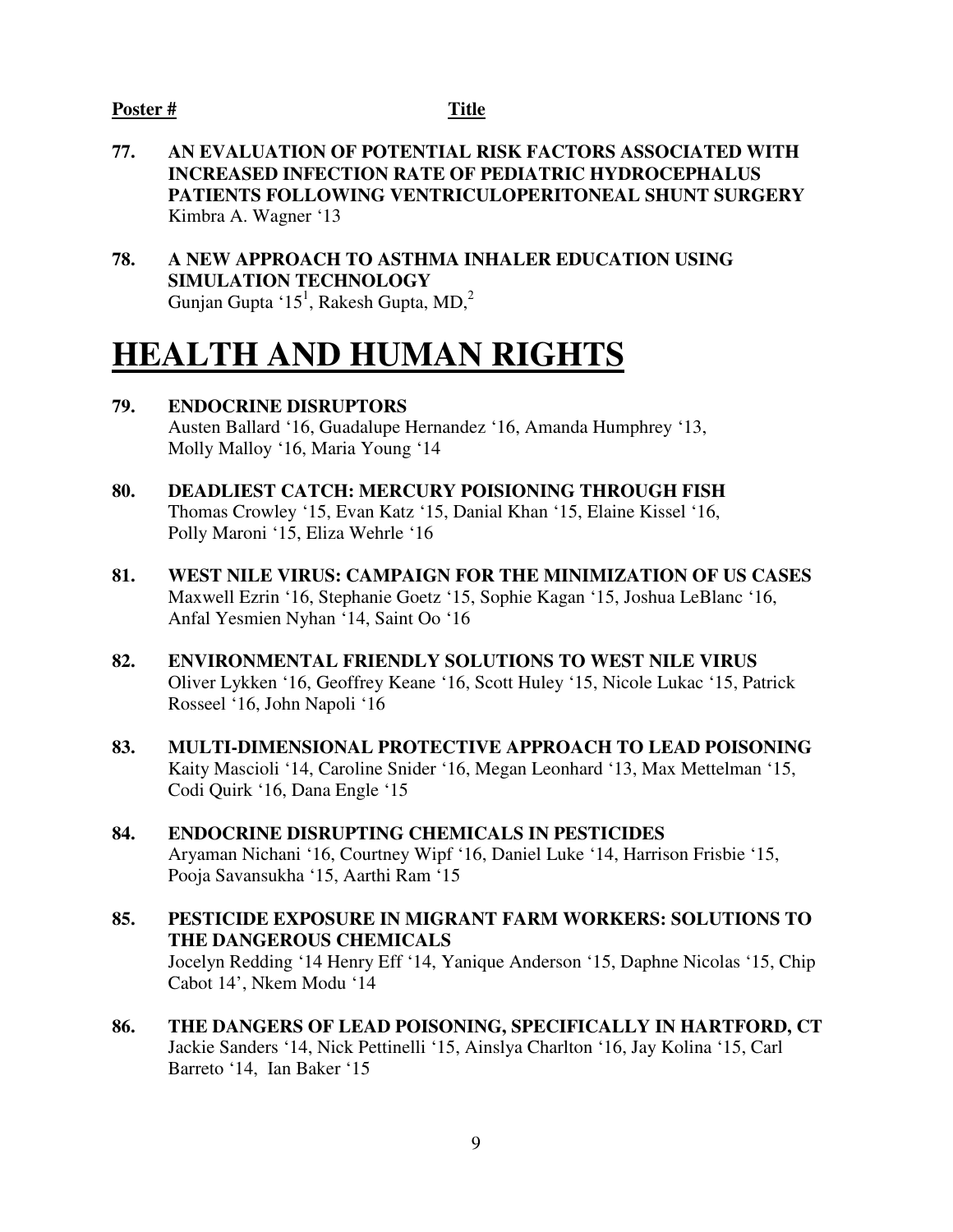**87. PESTICIDES AND MIGRANT FARMWORKERS: AN INTERDISCIPLINARY APPROACH** 

Kody Sun '15, Lizzie Becker '16, Chloe Shiras '15, Katherine Rorer '15, Haofan Xu '16, Jacob Jordan '16

**88. EFFECTS OF MERCURY IN FISHERIES**  Georgianna Wynn '16, Michael Cyr '15, Casey Cadden '15, Abhilash Prasann '16, Eamon Bousa '15, Emmy Sprague '15

## **MATHEMATICS**

- **89. RATIONALITY OF CALCULUS OPTIMIZATION PROBLEMS**  Gregory Convertito '16
- **90. TAXICAB GEOMETRY**  George Thekkedath '16

## **NEUROSCIENCE**

- **91. DETERMINATION OF CATECHOLAMINE CONTENT CHANGES IN MOUSE BRAIN FOLLOWING CHRONIC KETOGENIC DIET**  Ryan Adams '13
- **92. INVESTIGATING THE RELATIONSHIP BETWEEN BEHAVIORAL AND ELECTROPHYSIOLOGICAL ASPECTS OF PM IN INDIVIDUALS WITH TRAUMATIC BRAIN INJURY AND HEALTHY INDIVIDUALS**  Erin Aisenberg '16, Tessa Bloomquist '16
- **93. THE EFFECTS OF A 3:1 KETOGENIC DIET ON THE BTBR MOUSE MODEL OF AUSTISM**  Joshua Altschuler '13
- **94. THE USE OF ELECTRODES AND THE STEROTAXIC SURGERIES TO ANALYZE THE EFFECTS OF STRESS ON THE PERFORANT PATH AND DENTATE GYRUS IN RODENTS**  Nicholas Bellas '16, Julia Duggan '16, Jenna Park '16
- **95. PROSPECTIVE MEMORY AND NATURAL ACTIONS TASKS IN INDIVIDUALS WITH TRAUMATIC BRAIN INJURY**  Alexis Benedetto '15
- **96. ANALYSIS OF SYNTHETIC CATHINONES ("BATH SALTS") IN ORAL FLUID USING SPME/GC-MS AND IN-MATRIX DERIVATIZATION**  David M. Correll '13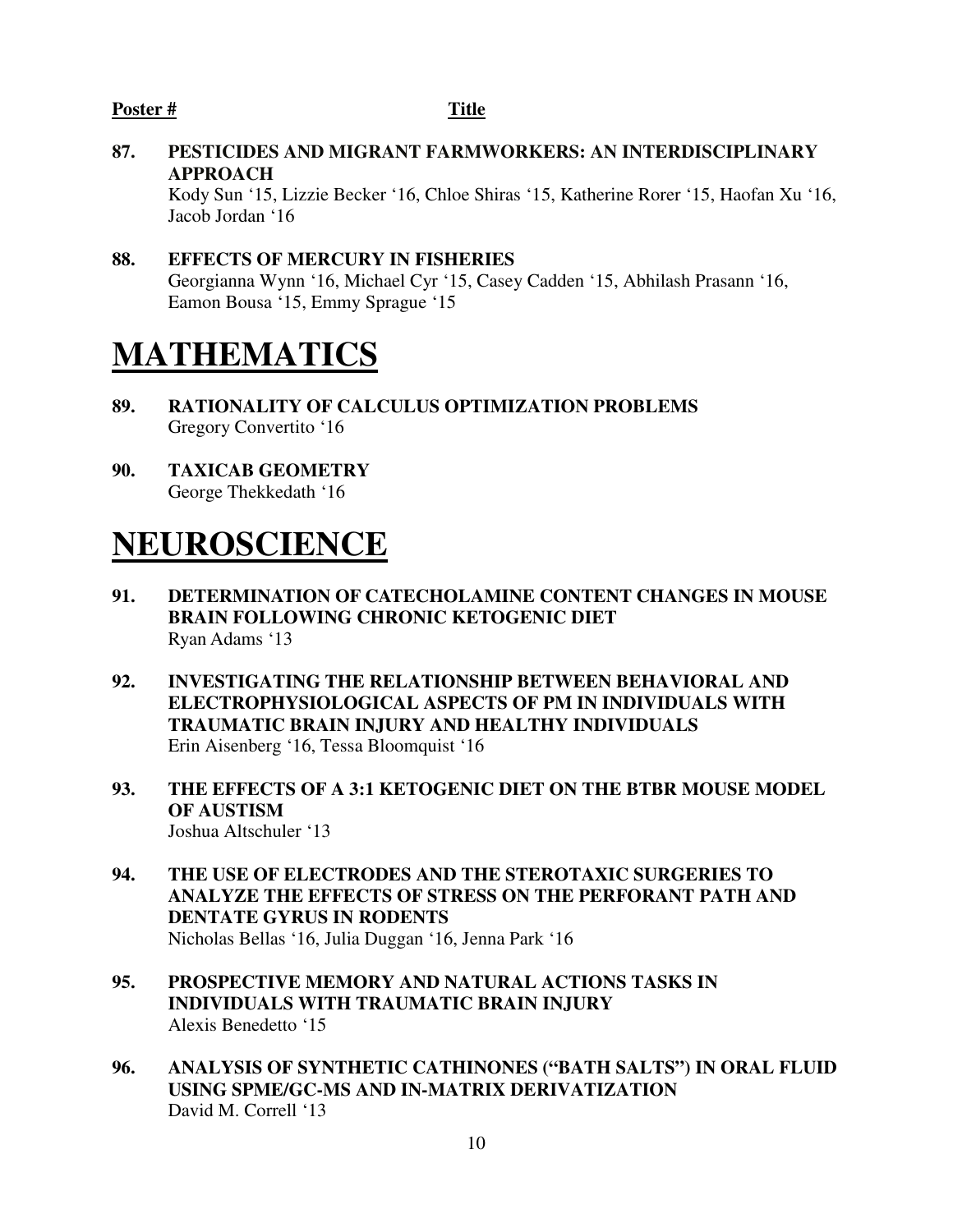- **97. PROSPECTIVE MEMORY IN SCHIZOPHRENIA: RELATIONSHIP TO MEDICATION ADHERENCE, NEUROCOGNITION AND SYMPTOMS ININDIVIDUALS WITH SCHIZOPHRENIA**  David Correll '13, Marta Zamroziewicz '13, Alexandra Rogers '09
- **98. RECONSTRUCTION OF MUSICAL STIMULI FROM BRAIN ACTIVATION PATTERNS IN FMRI**  Ela Cross '13
- **99. THE EFFECTS OF ALCOHOL USE ON COGNITION IN COLLEGE STUDENTS**  Sharmy Dhaliwal '16
- **100. IDENTIFYING CHANGES IN UV-ACTIVE MOLECULES IN BRAIN TISSUE OF MICE FED A KETOGENIC DIET** Anne Do '16
- **101. THE EFFECT OF A KETOGENIC DIET ON BLOOD CHEMISTRY AND FORMALIN-INDUCED NOCICEPTION IN MICE**  Jessica Fortin '14
- **102. THE EFFECTS OF SEX AND SYNAGIS REGIMEN ADHERENCE ON RESPIRATORY SYNCYTIAL VIRUS SEVERITY AND HOSPITALIZATIONS IN PREMATURE INFANTS**  Jessica Fortin '14
- **103. PITCH ACCURACY CORRELATIONS IN FMRI RECONSTRUCTED MUSIC**  Shelby Friel '13
- **104. REGIONALLY DISTINCT CELL CYCLING BEHAVIOR UNDERLIES FOLIATION PATTERNING OF THE MOUSE CEREBELLUM: INSIGHT FROM THE** *ENGRAILED* **MUTANT CEREBELLUM**  Jackie L. Gottshall '13
- **105. CASE STUDY: A DIAGNOSIS OF PARKINSON'S DISEASE** Varun Konanki '15, Julia Sager '15, Taylor Higgins '15, Amanda Feldman '16
- **106. THE EFFECT OF A NUTRITIONALLY BALANCED KETOGENIC DIET ON THERMAL NOCICEPTION IN RATS**  Michelle Murphy '14
- **107. EVALUATING THE EFFECT OF A NOVEL REFERRAL TRIAGE PROCESS**  Michelle Murphy '14
- **108. THE INVESTIGATION OF GLIAL-DERIVED FACTORS AFFECTING NEUROBLASTOMA CELL DEATH**  Alexandra Nicaise '13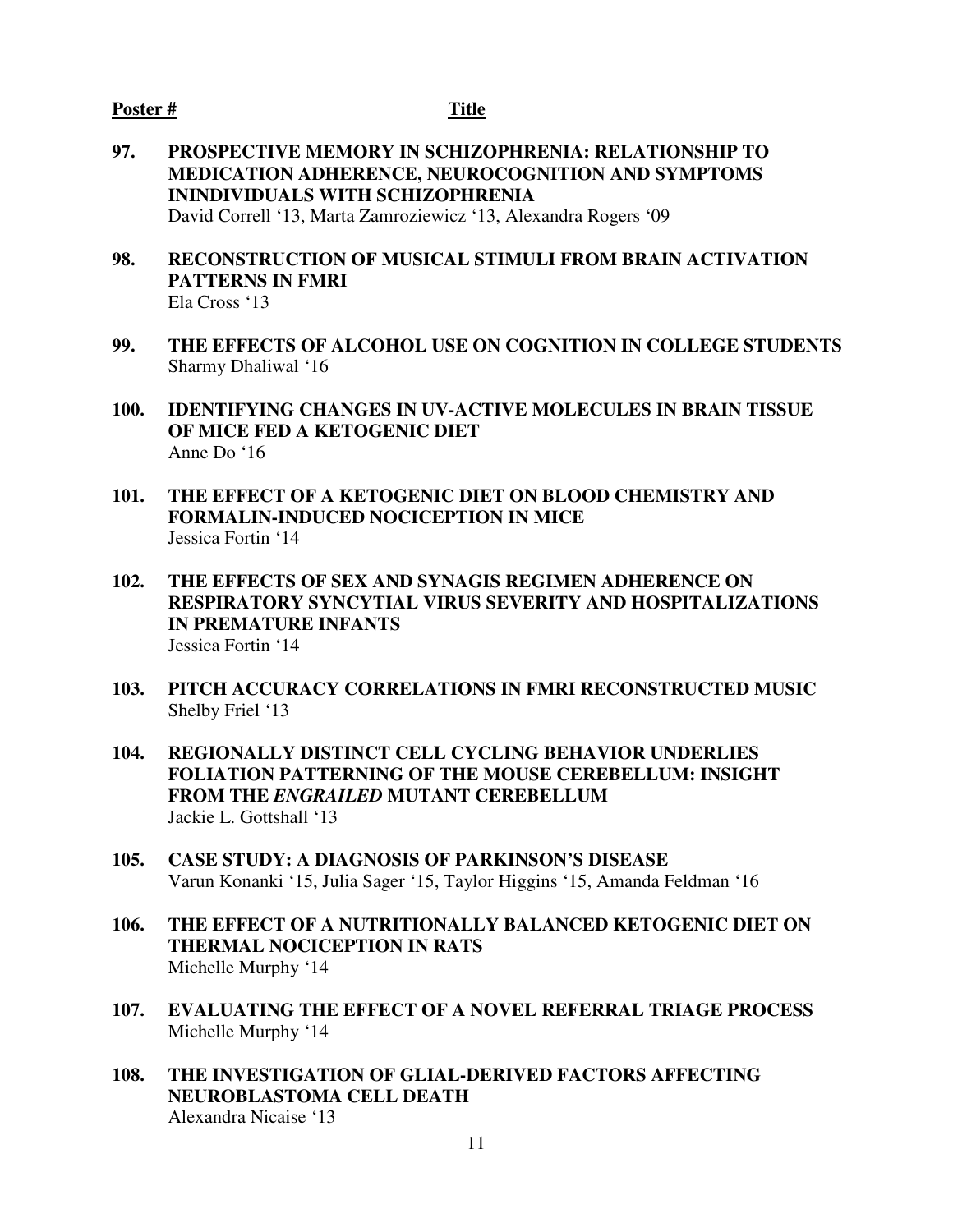- **109. SERTRALINE (ZOLOFT): HISTORY, SYNTHESIS, AND MECHANISM OF ACTION**  Alexandra Nicaise '13
- **110. RECONSTRUCTION OF MUSIC THROUGH A COMPARISON OF BRAIN IMAGING PATTERNS OF ACTIVATION TO VARYING INSTRUMENTS**  Anfal Yesmien Nyhan '14
- **111. THE EFFECT OF STIMULANT MEDICATION ON EEG RECORDINGS OF COLLEGE STUDENTS WITH ADHD**  Renuka Shukla '13
- **112. INVESTIGATION OF THE EFFECT OF SIX-HOUR PGE2 TREATMENT ON APOPTOSIS LEVELS IN SH-SY5Y CELLS WITH AND WITHOUT ROTENONE EXPOSURE** Emily Thornton '13
- **113. OPTIMIZATION OF PROTEIN ASSAY TO FIND BRAIN PROTEIN CONCENTRATION IN MICE ON NORMAL AND KETOGENIC DIET**  Livia Wyss '16
- **114. EFFECTS OF DRINKING PATTERNS ON PROSPECTIVE EMMEORY PERFORMANCE IN COLLEGE STUDENTS**  Marta Zamroziewicz '13, David Correll '13, Dana Estefan '13, Sarah Isaac '14, Emily Aiken '14, Ammara Malik '15, Sharnjit Dhaliwal '16
- **115. COMPARISON OF FMRI RESTING-STATE DATA OF AMERICAN AND CHINESE ADOLESCENTS**  Jared Zimmerman '13

## **PHYSICS**

- **116. MAGNETIC PROPERTIES OF SEDIMENTS**  Jami Cogswell '16
- **117. STATISTICAL ANALYSIS OF SOIL TEMPERATURES** Matthew Cohen '13
- **118. CONSTRUCTION OF A COINCIDENCE COUNTING MODULE (CCM)**  Douglas Lisk '16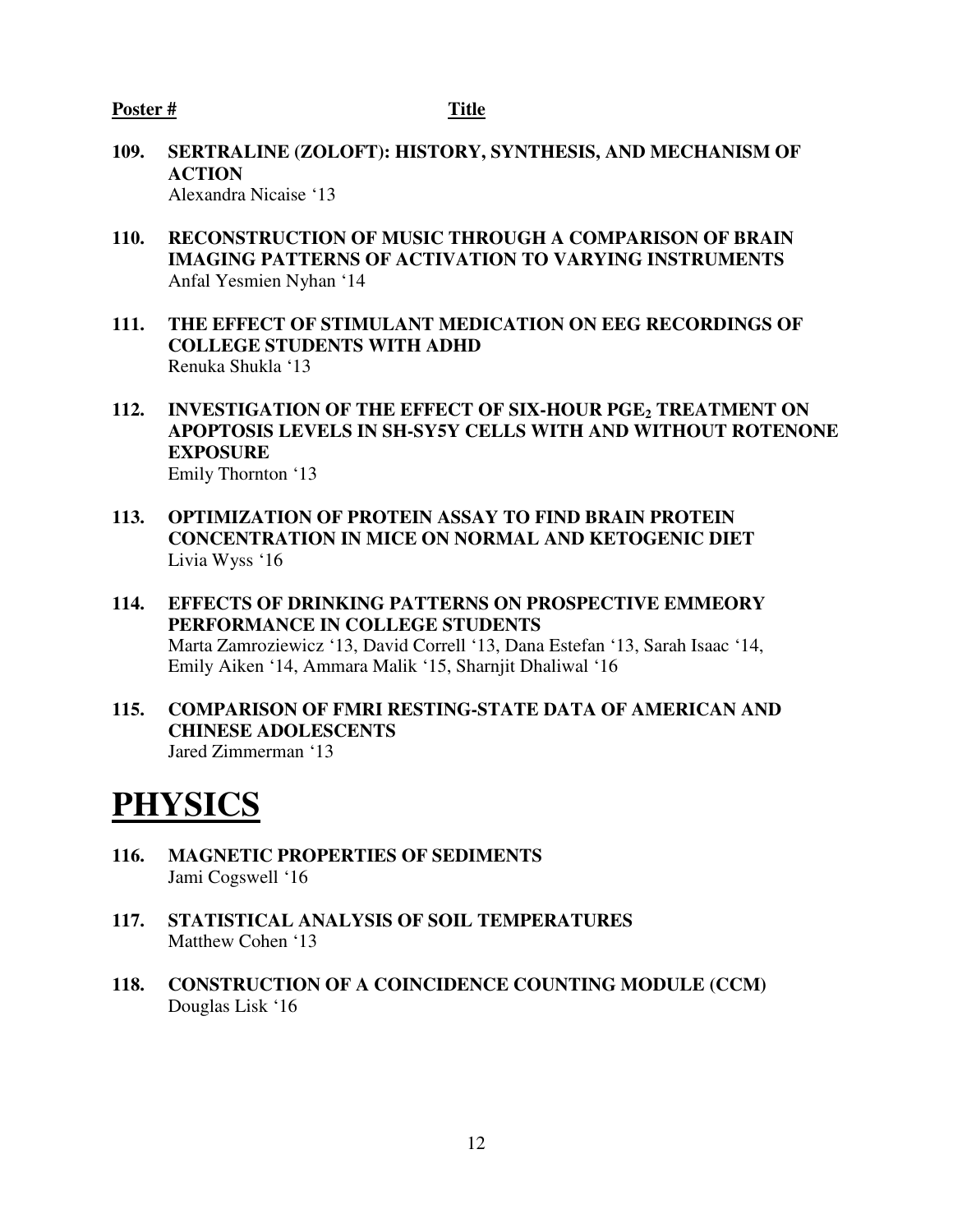# **PSYCHOLOGY**

- **119. THE RELATIONSHIP BETWEEN DEPRESSION AND THYROID HORMONE IMBALANCES**  Emily Aiken '15, Jamie Ballan '16, Nicole Gilbane '15, Vanessa Oppong-Dwamena '14
- **120. CULTURAL INFLUENCES ON THE LIFE SATISFACTION OF WHITE AMERICANS AND LATINOS**  Jaclyn Arencibia '13
- **121. EMOTIONAL INTENSITY BETWEEN INDIVIDUALISTS AND COLLECTIVISTS** Jaclyn Arencibia '13, Gabrielle Keene '13, Kaity Mascioli '14, Tyree Smith '14
- **122. DIVORCE, ATTACHMENT, AND INTIMACY**  Yara Benjamin '13, Catherine Daniel '14, Elizabeth Sednaoui '13, Lyndsey Shepard '14
- **123. EFFECTS OF PERCEIVED OPPORTUNITY AND EGO DEPLETION ON COLLEGIATE ACADEMIC MISCONDUCT**  Michael Benson '13
- **124. COMPARITIVE EFFECTS OF MINDFULNESS MEDITATION AND TRANSCENDENTAL MEDITATION AMONG COLLEGE STUDENTS: PERCEIVED STRESS, MINDFULNESS, AND SATISFACTION WITH LIFE** Aneta Buraityte '13
- **125. THE IMPORTANCE AND CHALLENGES OF EARLY HIV DIAGNOSIS**  Julia Callahan '16, Anna Kirk '15, Constance Minot '14, Marissa Stein '15
- **126. MEDIA'S REPRESENTATION OF ATTRACTION**  Stevie Carey '14, Jessica Donovan '15, Lindsay McDonough '14, Maggie Wiatr '15
- **127. EFFECTS OF SCHOOLING ON COLLEGE SUCCESS**  Stevie Carey '14, Meghan Smith '13, Eli Cassel '13, Sarah Reiner '13, Kyra Saniewski '15
- **128. EFFECTS OF SPORTS PARTICIPATION ON SELF-ESTEEM AND BODY-ESTEEM IN COLLEGE-AGED FEMALES**  Henry Eff '14, Shantel Hanniford '14, Gracie Phillips '14, Jake Shimmel '14
- **129. HOW GOOD IS GOLD? RECOGNITION OF THE GOLDEN RECTANGLE**  Rebecca A. Eydt '13
- **130. SEXUAL FLUIDITY AND GENDER IDENTITY OF MALES AND FEMALES**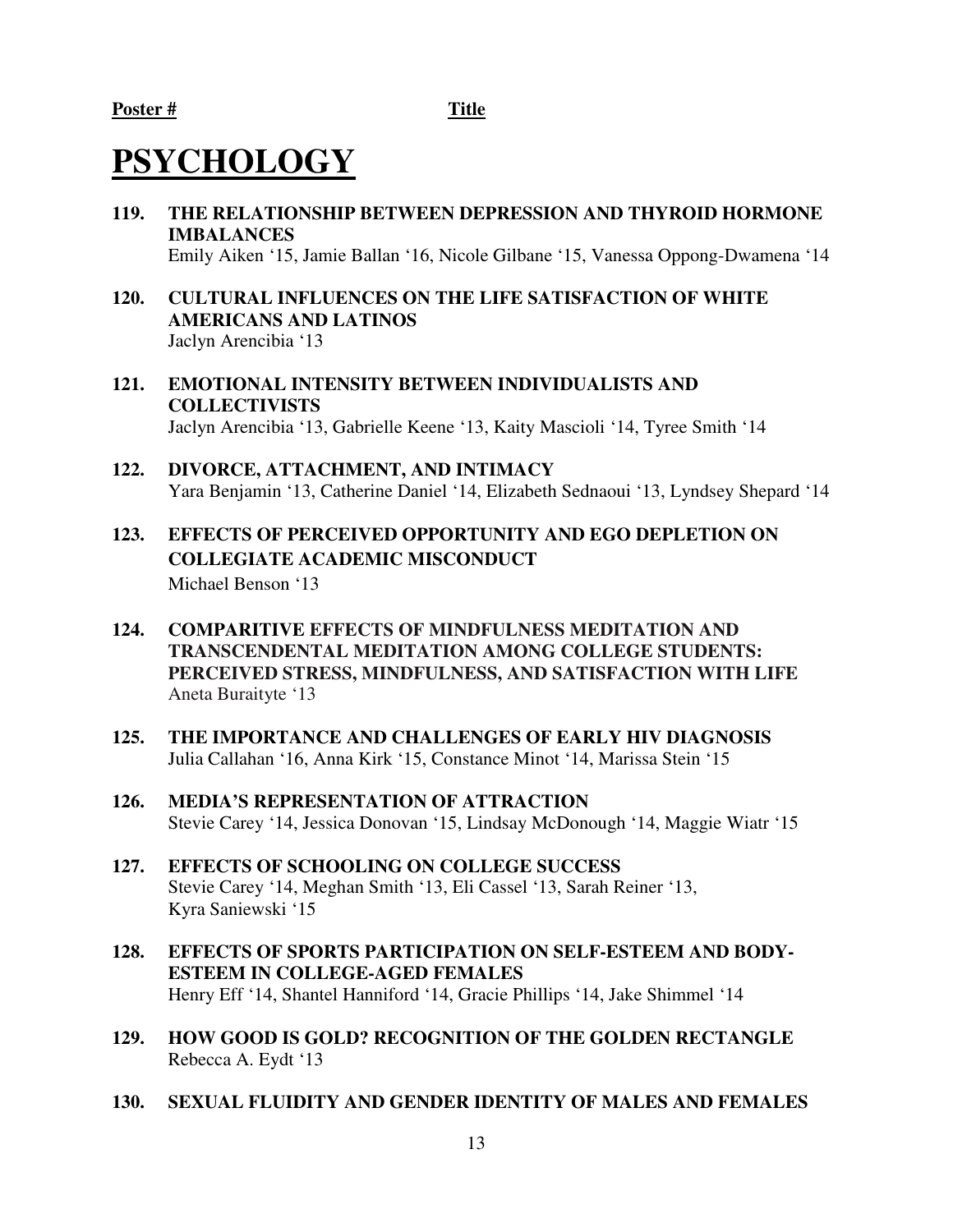James Geisler '14, Romaric Seuzaret '15, Julia Bellis '15, Nicole Lukac '15 Poster # Title

- **131. GENDER BIAS IN TEACHER RECOMMENDATIONS FOR AUTISM**  Taylor Godfrey '14, Danielle Rock '15, Louise Balsmeyer '14, Allison Cazalet '14 Donald McDonald '13
- **132. A CLINICAL STUDY OF A PATIENT WITH SCHIZOPHRENIA** Bettina Gonzalez '16, Kate Edelson '16, Asia Wells '16, Sonjay Singh '15, Samantha Mewbourne (IDP)
- **133. SELF-REGULATED LEARNING AND ACADEMIC ACHIEVEMENT IN MIDDLE SCHOOL STUDENTS**  Emily C. Howe '13
- **134. THE MC5: CREATING A NEW ADOLESCENT MEASURE OF METACOGNITION**  Timothy Naratil '13
- **135. THE EFFECTS OF ANIMAL-ASSISTED THERAPY ON AUTISM SPECTRUM DISORDER, CEREBRAL PALSY, AND DEPRESSION**  Alicia MacNabb '13
- **136. DIFFERENCES IN EMPATHY BETWEEN HIGH AND LOW SCHIZOTYPAL COLLEGE STUDENTS**  Spencer McCauley '13
- **137. EFFECTS OF JUDICIAL WARNINGS ABOUT CROSS-RACE EYEWITNESS TESTIMONY ON JURORS' JUDGMENTS**  Molly O'Connor '13
- **138. CULTURAL NORMS REGARDING EMOTIONAL EXPRESSION: INFLUENCES ON THE PROVISION AND RECEIPT OF SOCIAL SUPPORT** Katie Piotrowski '13
- **139. DIAGNOSIS AND TREATMENT OF DUCHENNE MUSCULAR DYSTROPHY**  Tyree Smith '14 Nate Hopkins '14 Nidhish Tulsiani '15 Ashley Ravesloot '15
- **140. RELATIONS AMONG PSYCHOLOGICAL AND DEMOGRAPHIC FACTORS IN INDIVIDUALS WITH LOWER LIMB AMPUTATION**  Jasmine Washington '13
- **141. IS THERE A GENDER BIAS IN STUDENT'S UNDERSTANDING OF ADHD AND EATING DISORDERS**

Evadne Coache '15, Jasmine Washington '13, Chelsea Cummings '14, Sarah Watson '15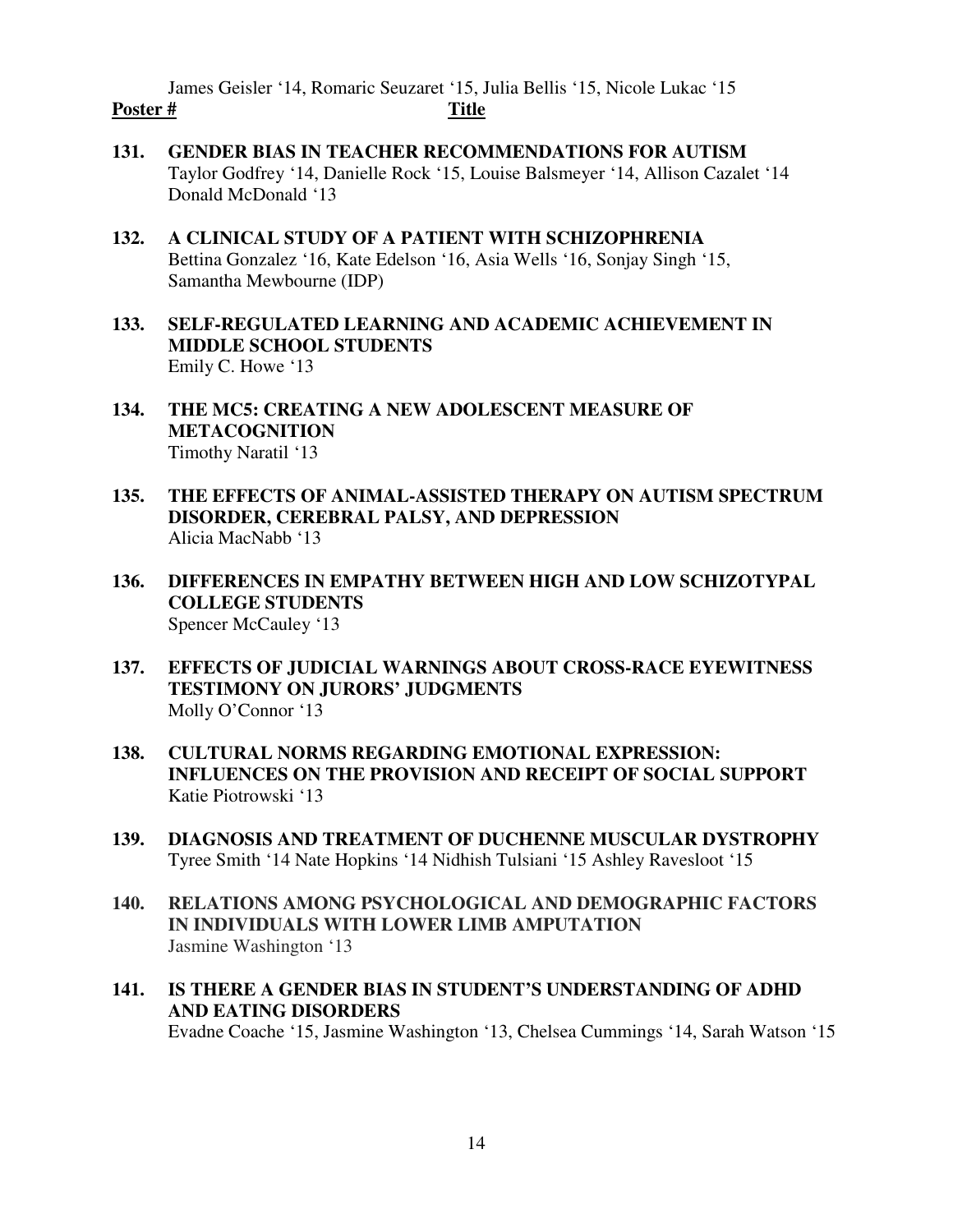# **SOCIOLOGY**

- **142. DROPPING THE BALL: ACCESSIBILITY TO RECREATIONAL FACILITIES**  Olivia Berry '14
- **143. SOCIAL CLASSES AS GLASSES: DOES SOCIAL CLASS IMPACT ONE'S PERCEPTION OF THE HOMELESS?**  Laura Figueroa '15
- **144. THE CORRELATION BETWEEN SOCIOECONOMIC STATUS AND OPINION CONCERNING ABORTION**  Alegro Godley '15
- **145. UNEMPLOYED AND ON THE BOTTLE?**  DJ Goldberg '13
- **146. DISORDERS**  Corinne Goldstein '15
- **147. SEXUAL ASSAULTS: KNOWING THE STATISTICS BUT MORE IMPORTANTLY CHANGING THEM** Katie Hawkins '15
- **148. EMERGING ADULTHOOD**  Jarred Jones '16
- **149. NEIGHBORHOOD CHARACTERISTICS AND CRIME: A CASE STUDY OF 1980 ATLANTA**  Will Kaplan '13
- **150. MARIJUANA GATEWAY HYPOTHESIS** Andrew Meagher '15
- **151. IMMIGRATION AND CRIME**  Pornpat Pootinath '14
- **152. THE ACADEMIC ACHIEVEMENT OF FIRST- AND SECOND-GENERATION UPPERCLASSMEN COLLEGE STUDENTS** Xonana Scrubb '14
- **153. THE IMPACT OF PRESCHOOL ATTENDANCE ON STUDENTS' EDUCATION EXPECTATIONS** Victoria Smith Ellison '15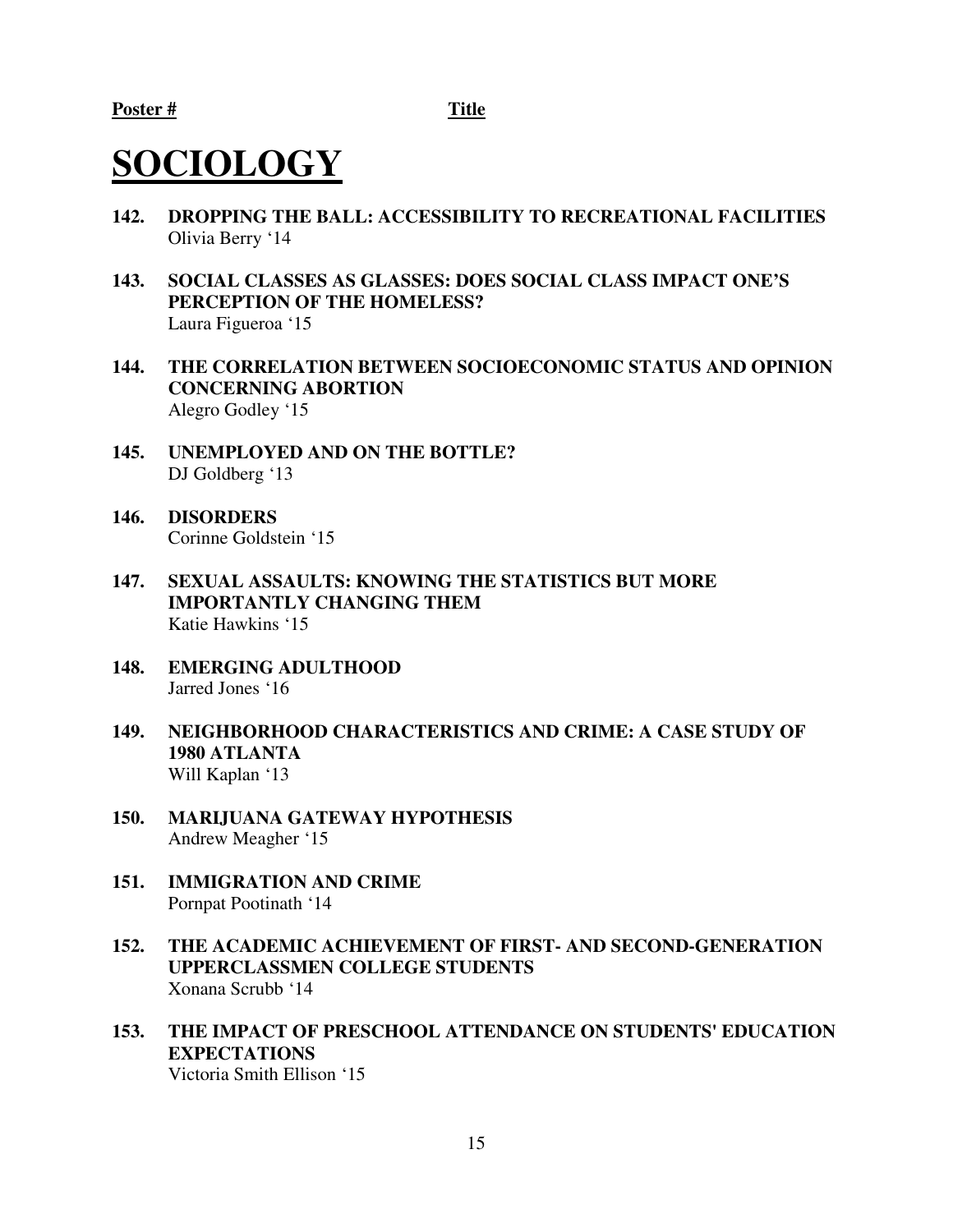- **154. TURNING STATES GREEN: AN ANALYSIS OF STATES WITH MEDICAL MARIJUANA LEGALIZATION IN THE UNITED STATES OF AMERICA**  Conor Systrom '13
- **155. THE DRONE CONTROVERSY**  Jonathan Wolff '15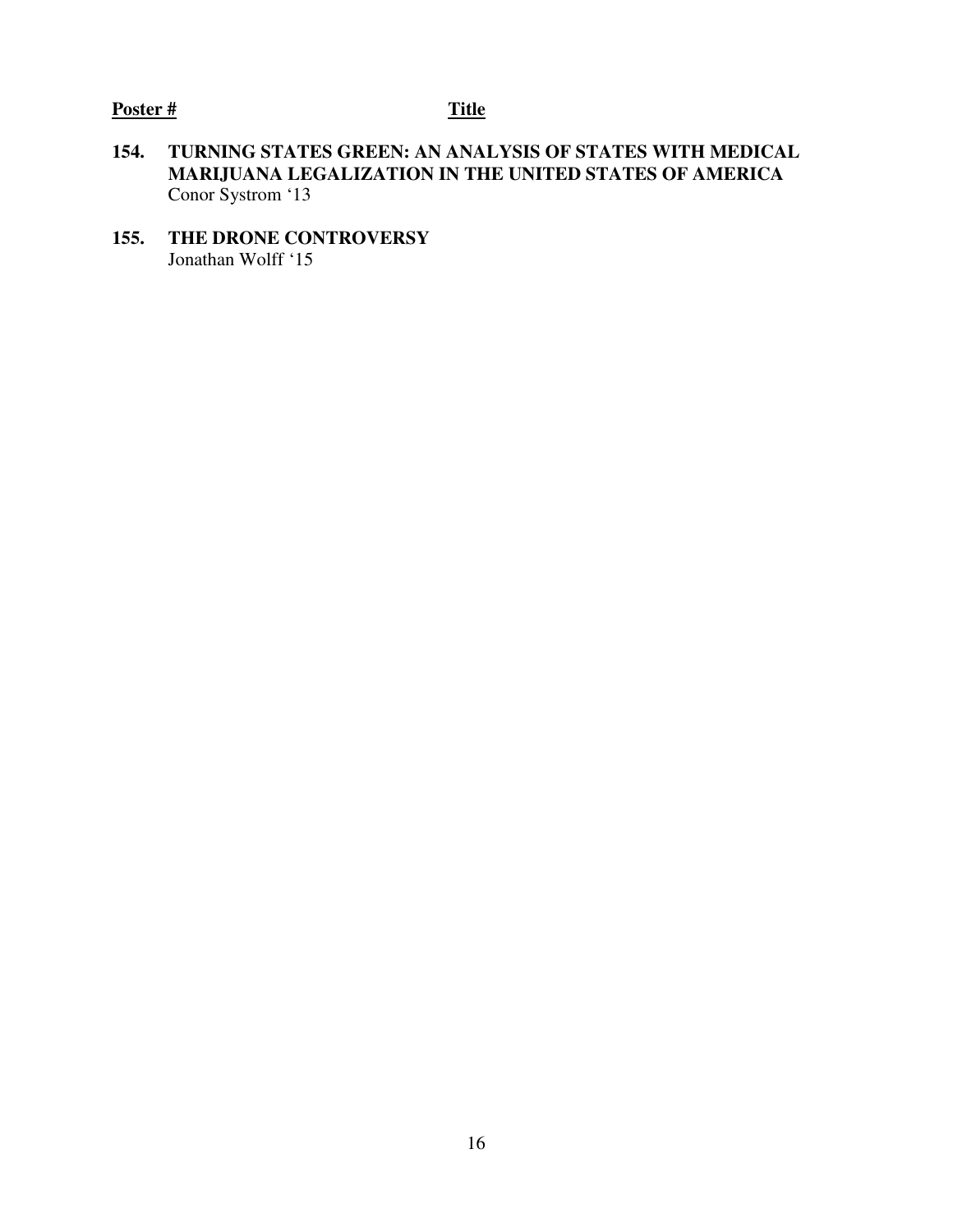# **BIOLOGY**

**1. NEUROGENESIS IN THE FOREBRAIN OF ELECTRIC FISH** Hamdi Abdi '16 Faculty Sponsor: Kent Dunlap

Electric fish are prime candidates for studying the effects of social stimuli on neurogenesis because their electrocommunication signals are influenced by brain regions that have abundant neurogenesis. Although much is known about socially-induced neurogenesis in the midbrain, little is known about the forebrain. This region is homologous to the mammalian hippocampus, which is an important site of neurogenesis in mammals. Fish were injected with BrdU labeling and either isolated or placed in pairs to gauge the effect of the social stimuli. In this experiment, we will be performing immunohistochemistry for BrdU this summer, which will enable to see if the forebrain, like the midbrain, of socially induced neurogenesis. It is currently known that social stimuli cause neurogenesis and behavioral change, but it is unknown whether neurogenesis is also a cause of the social change.

#### **2.**

### **GREEN SPACE WITHIN HOME RANGES OF RED-TAILED HAWKS IN AN URBAN ENVIRONMENT**

Sarah M. Black '16 Faculty Sponsor: Joan Morrison

In recent years there has been an increase in urban Red-Tailed Hawk populations. Little research has been done on these hawk populations. We investigated associations between the size of a hawk's home range and the total amount and patch sizes of green space within the home range. Eleven hawks in Hartford were tagged with radio transmitters then released. The size and context of each hawk's home range were determined using the telemetry locations and data were mapped using ArcMap Version 9.3. We overlaid the hawk home ranges on a map layer showing green space in the city of Hartford. The green space was identified using aerial photos of the Hartford area and was digitized in ArcMap. Results of correlation analysis showed a weak negative association between home range size and percent green space within the home range. As the percentage of green space in the home range decreased, the size of the home range increased. Approximately 67% of the green space patches were less than 0.5 hectares. Most of the resources that the hawks need are located within green spaces in the city—food, nesting sites, shelter, so with more green space available, the hawks do not have to travel as far to get resources they need. Maintaining green space in urban areas such as Hartford, and particularly large areas of green space, will help to ensure the continued success of urban Red-tailed Hawk populations.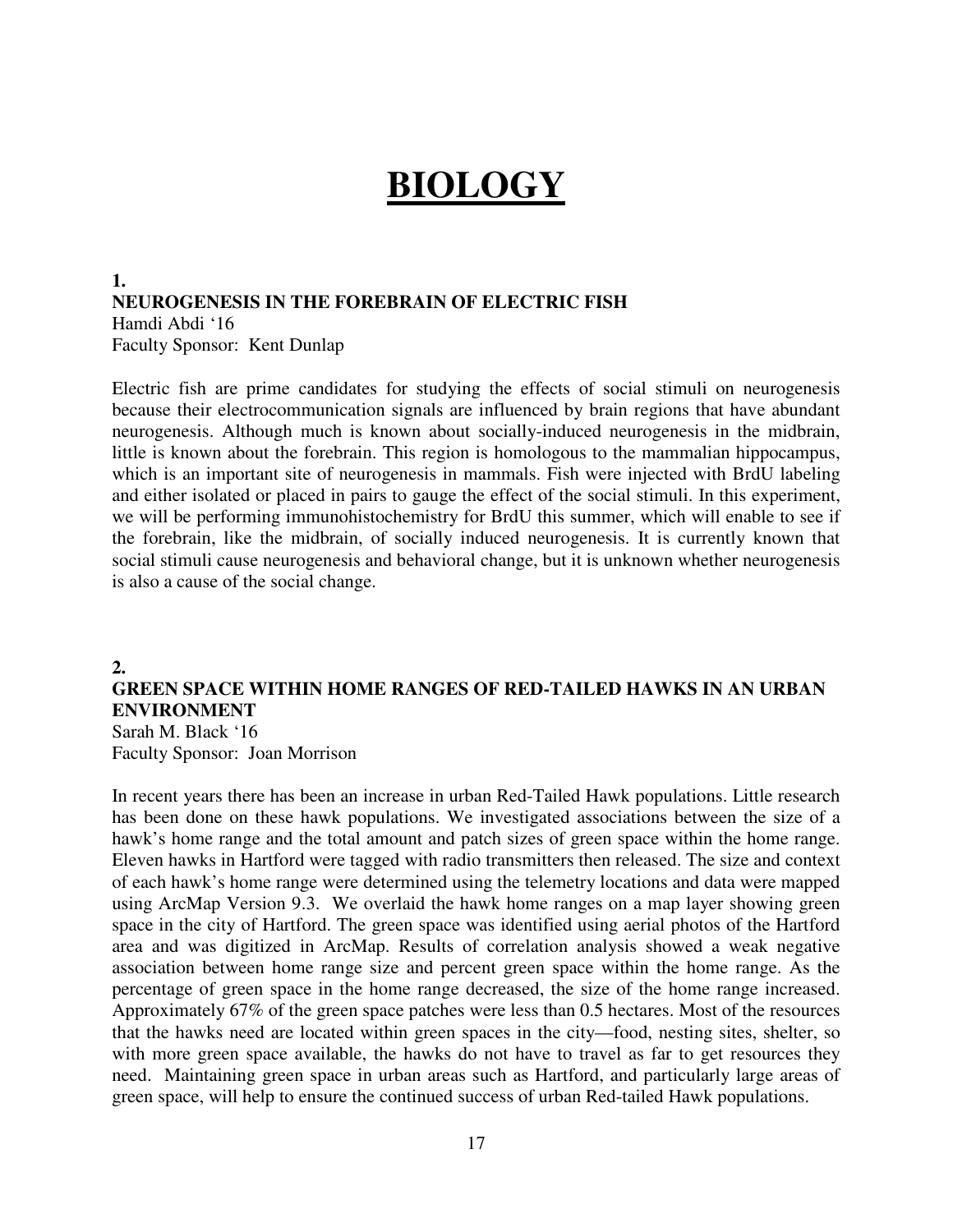#### **3. CROWD SOURCING: COLLEGE STUDENT CITIZEN SCIENTISTS ANALYZE WILDLIFE MONITORING CAMERA IMAGES VIA AN ON-LINE DATABASE** Daniel Carlozzi '13

Faculty Sponsor: Scott Smedley

Composting is an increasingly popular means of disposing household kitchen waste. It is thus important to understand how it affects the ecology of scavenging wildlife. Our study uses remote wildlife monitoring cameras to record what animals visit compost piles or varying composition. These include near-video cameras that are useful for recording behavioral data, but which produce datasets that are much too large (> 500,000 images to date) to be reviewed solely by members of our lab.. As a solution, we have turned to citizen science to get a large pool of contributors to help analyze these images. We conducted a pilot study, which found that citizen scientists are able to categorize images accurately (94%), when compared to benchmarks categorizations produced by members of our lab. To increase the rate of image categorization, we have recently turned to Trinity College students in two courses. This has dramatically increased the number of categorized images. The total number of categorizations is approaching 70,000, and the number of images that have been independently categorized by five people and that are agreed upon (i.e., reached an agreement threshold of  $\geq 80\%$ ) is approaching 11,500. We were able to maintain the interest of users through Facebook site (highlighting our citizen science results and popular press coverage of relevant ecological research) and other incentives, including the formation of teams of users that compete in a game to accurately categorize the greatest number of images.

#### **4.**

#### **A Q TO A NEW QLUSTER: PHANTOM TALES OF MYCOBACTERIOPHAGE EVANESCE**

James D. Cescon '16, Ricky M. Churchill '16, Mike Cuoco '16, Kate Giddens '16, Frankie Jenney '16, Meghan Keleher '16, Albert Kiladjian '16, Tori Larson '16, Shelby Labe '16, Katherine McArthur '16, Galen V. Polise '16 Faculty Sponsor: Hebe Guardiola-Diaz

Mycobacteriophage are viruses that infect bacteria belonging to the *Mycobacterium* genus. *M. smegmatis* is the common bacterium used in Phage Hunt because it is non-pathogenic and fast growing. It is in the same genus as Mycobacterium tuberculosis, which causes an infectious, and often lethal disease known as tuberculosis (Hausler, 2006). The Phage Hunt experiments can help us learn about M. tuberculosis and information discovered could aid in better understanding, treating, or even curing, tuberculosis. Students at Trinity college isolated mycobacteriophage species and purified their respective genomic DNA. The Evanesce mycobacteriophage was chosen for sequencing and analysis. What separated Evanesce from the other phages in our program were its TEM micrographs. When attempting to photograph this phage with the Transmission Electron Microscope, the tail of Evanesce seemed to disappear into thin air as the micrograph was taken. Because of this it was very difficult to obtain a defined photo of the phage. The mysterious disappearing of this tail is how Evanesce obtained its name. Until this year, Giles was a singleton, the only member of the Q cluster.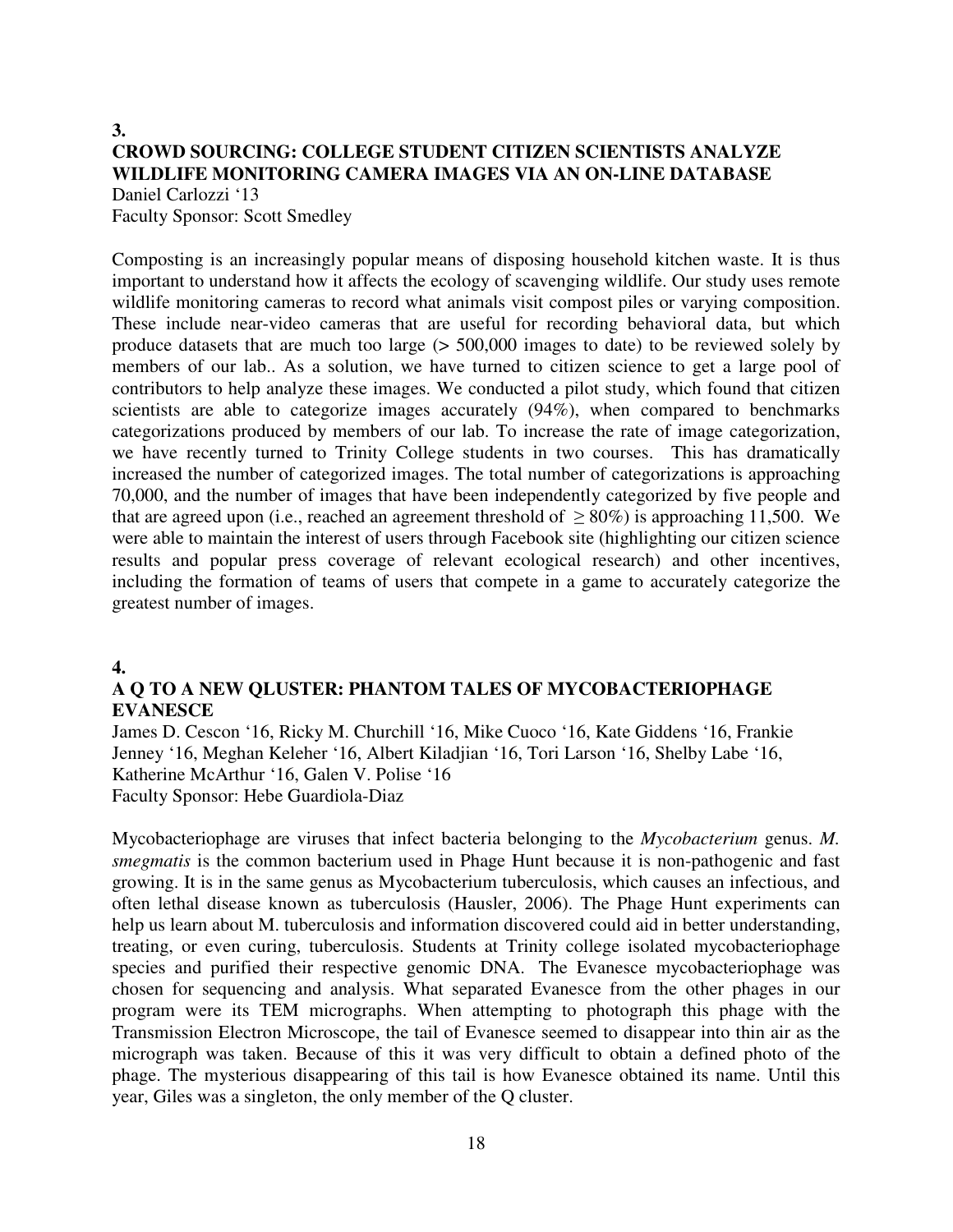With the discovery of phages Evanesce, HH92, and OBUpride, the O cluster contains four mycobacteriophages. Evanesce is a Q cluster bacteriophage that has a total of 53,746 base pairs and is comprised of 81 genes. Evanesce has no translational frameshifts or tRNA as other phages do. The GC content is 67.4% which is similar to the comparable phage, Giles.

#### **5. THE FUNCTION OF TYROSINE RECOMBINASE IN MYCOBACTRIOPHAGE EVANESCE**

Albert Kiladjian '16, Michael S. Cuoco '16 Faculty Sponsor: Hebe Guardiola-Diaz

Temperate bacteriophage species utilize site-specific recombination proteins called integrases to enter lysogeny in their respective host bacterium. Integrases have the ability to recognize and recombine at a bacterial genome site (*attB*) and a phage genome site (*attP*). There are two distinct families of integrases: tyrosine recombinases and serine recombinases. It appears that Evanesce, a novel bacteriophage isolated by a Trinity College scholar, was found to hold a gene for a tyrosine recombinase, a likely characteristic of Cluster Q members. It is theorized that integrases originated through mutations in retained DNA with no function, eventually resulting in a fully-functioning gene. Due to their many natural advantages these novel genes become highly conserved. Integrases permit phage to lie dormant in a bacterial host's genome in the form of prophage DNA; less than preferable conditions for survival are avoided. Interestingly, Evanesce's integrase-coding gene lies in the left-arm of its genome among genes that code for structural proteins. This peculiar positioning parallels that of Giles; from the obscure positioning, inferences regarding Evanesce's intriguing plaque morphology will made.

#### **6.**

**DUAL FUNCTIONS IN GENES INVOLVING RECOMBINATION DIRECTIONALITY FACTORS AND DNA REPLICATION OF MYCOBACTERIOPHAGES** Shelby Labe '16, Meghan Keleher '16, Kate Giddens '16

Faculty Sponsor: Hebe Guardiola-Diaz

The mycobacteriophage BxB1, has one gene with two functions: recombination directionality factor (RDF) and phage DNA replication. When a gene's function is an RDF, it controls the directionality of integrase-mediated site-specific recombination reactions. These genes are required to direct the reaction towards excision and to prevent reintegration of the prophage genome when entering a lytic cycle. RDF genes are small and some even overlap adjacent integrase genes, so it is easy for them to escape annotation during analysis of the nucleotide sequence. When a gene has the function of replication, it is required for lytic growth. In an A cluster phage, Bxb1, gene 47 has a known function of both replication and RDF. In a Q cluster phage, Giles, gene 30 is a known RDF, but is not required for replication. In the experiment, Bxb1 was mapped with two Q cluster phages, which showed no alignment with gene 47. When Bxb1 was mapped with L5, a Cluster A phage, there was a similarity between gene 47 in BxB1 and gene 54 in L5. When Bxb1 was compared with another Cluster A phage, Whabigail7, it was found that gene 57 of Whabgail7 was similar to gene 47 of Bxb1. This means that it is possible that the gene with two known functions could be present in all Cluster A phages.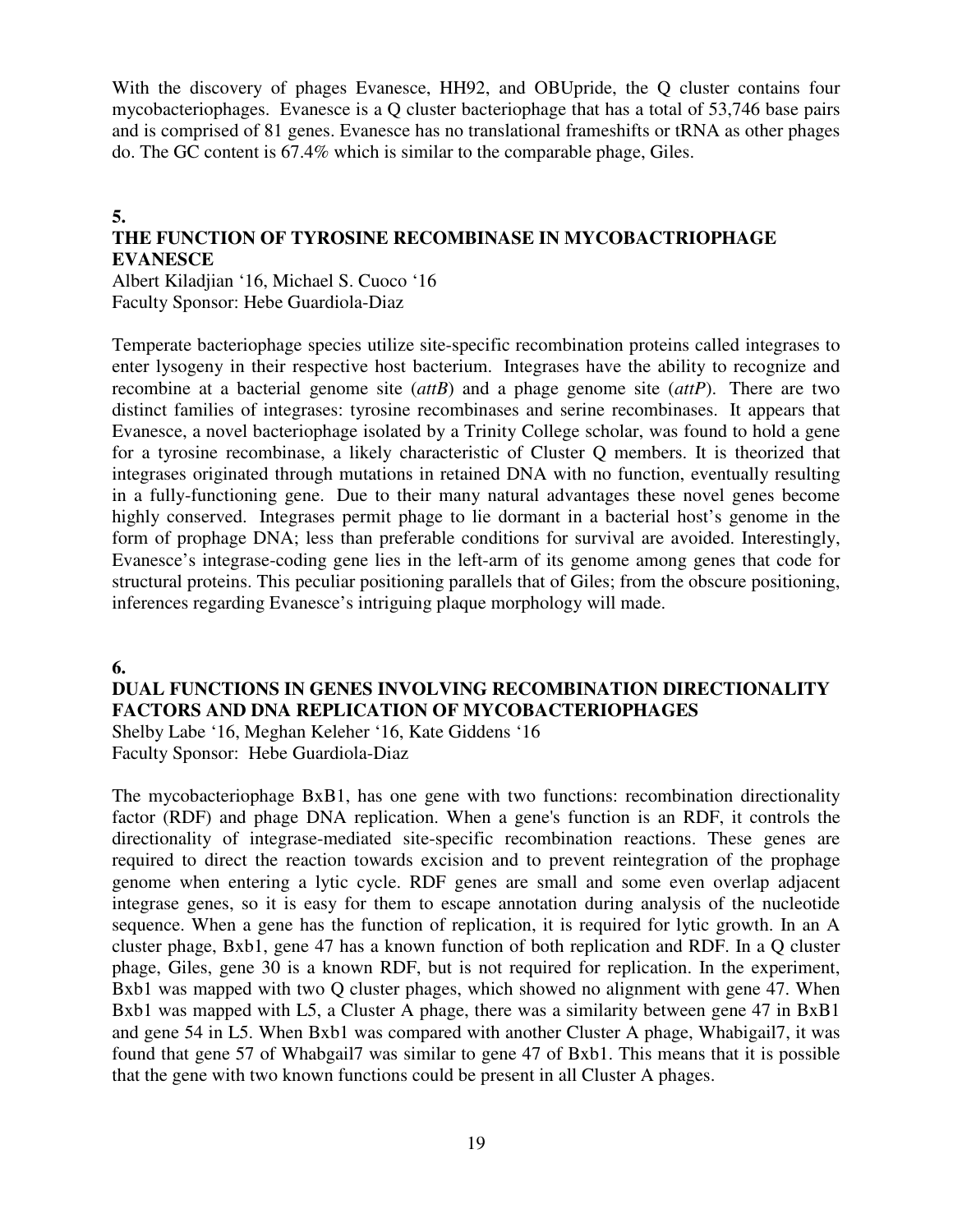#### **7. TRANSLATIONAL PHRAMESHIFTS IN EVANESCE**

Tori Larson '16 Faculty Sponsor: Hebe Guardiola-Diaz

In several phages, there appears a phenomenon which is called a translational frameshift. Translational frameshifting is an alternative process of protein translation where the reading frame shifts by one or two nucleotides and results in the production of proteins required for tail assembly. This phenomenon plays a key role in the exploration of the phage Evanesce and its Q cluster for Evanesce has a phenomenon of its own and translational frameshifting is a possible explanation for it. When EM pictures of the Evanesce phage were attempted, the phage's tail would disappear just before the EM picture could be taken. A possible reason for this disappearance could be that this phage does not contain a translational frameshift. The absence of the translational frameshift may possibly explain the disappearance because frameshifting aids in the production of tail assembly, so without this process the tail might not be assembled correctly and would therefore lead to its disappearance. This lack of a translational frameshift was found to be true when the Phamerator map and the coding potential of Evanesce did not show any signs of a shift. Also, when Evanesce was compared to its fellow Q cluster members, they too were found to not contain translational frameshifts. Through these investigations, the mystery of the disappearing tail of Evanesce moves closer to being explained with the help of the phenomenon of translational frameshifts.

### **8.**

### **ILLEGITIMATE RECOMBINATION AND MOSAICISM IN MYCOBACERIOPHAGE EVANESCE**

Galen Polise '16, Frankie Jenney '16, Katherine McArthur '16, JD Cescon '16 Faculty Sponsor: Hebe Gaurdiola-Diaz

Although the genotypic and phenotypic characteristics of organisms vary greatly across the many species of the world, their genetic information is united by a single common theme: mosaicism. We call genomes <sup>3</sup>mosaic<sup>2</sup> because they are collections of DNA segments which have been derived from contemporary and ancestral individuals. There are presently two hypotheses concerning how mosaicism came to be: homologous recombination, and illegitimate exchange. In the illegitimate exchange model, the viral DNA of the bacteriophage undergoes recombination events with the bacterial DNA of the host. Most of the resulting genomic information is impotent, due to the fact that this genomic <sup>3</sup>trash<sup>2</sup> produced is often too large for packaging in capsids or lacks necessary genes. Natural selection is the refining agent that selects for the recombinant types that maintain biological feasibility. The recombination sites which surface most often in the biologically-compatible offspring tend to be the joints between genes the boundaries that have limited impact on genome viability. An instance of illegitimate recombination is shown in the mycobacteriophage Evanesce at the right end of the genome with its bacterial host M. smegmatis. This important discovery provides conclusive evidence of the illegitimate recombination between bacteriophage and their bacterial hosts contributing to a unique and highly mosaic genome.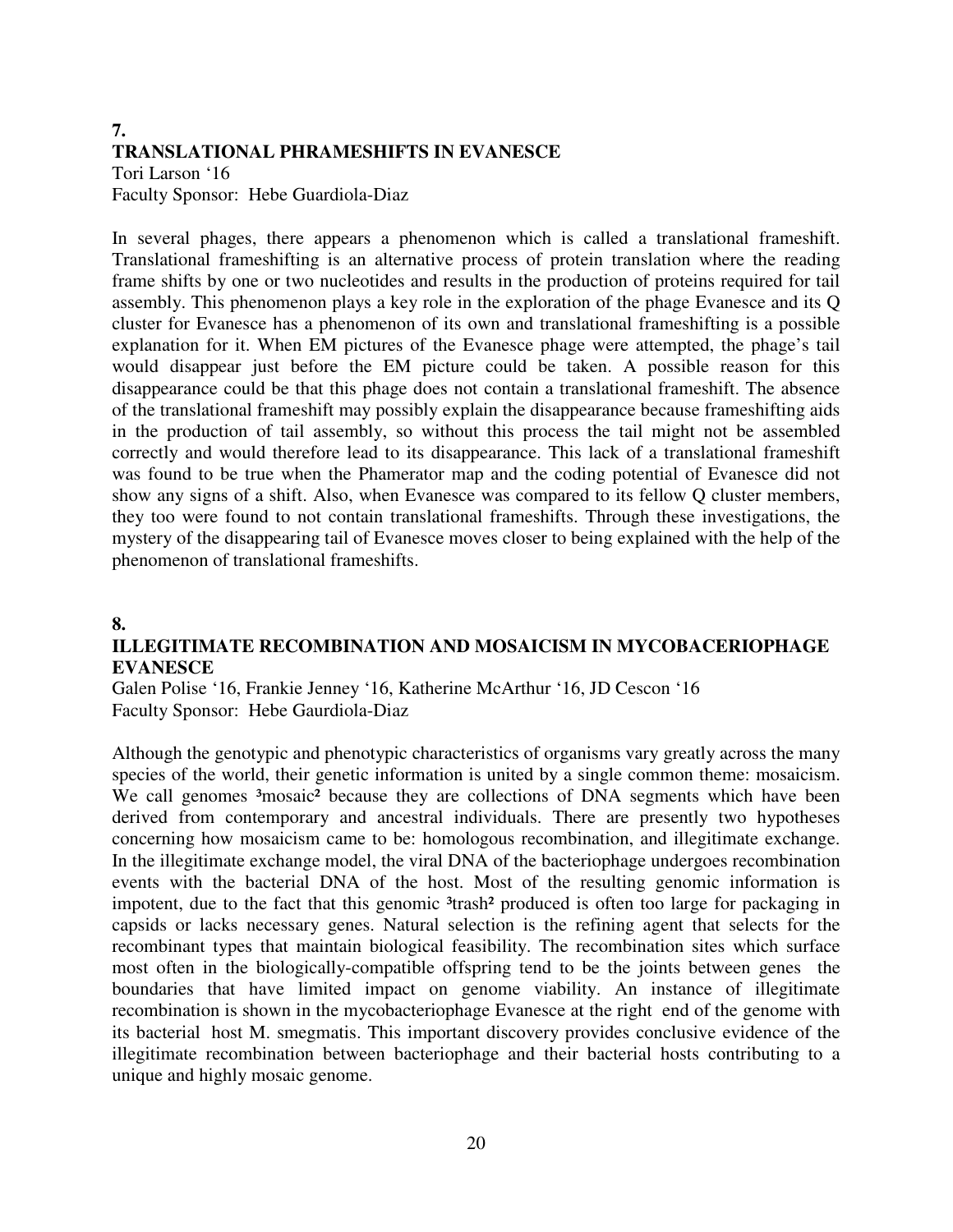### **9. A SERRATE MINIGENE GENERATES CELL AUTONOMOUS INHIBITION OF NOTCH**

Tayoot Chengsupanimit '13 Faculty Sponsor: Robert J. Fleming

The Notch cell signaling pathway is a highly conserved juxtacrine pathway present in most metazoans and is composed of the Notch receptor and two ligands, Serrate and Delta. Previous research has shown that different Epidermal Growth Factor-like repeat domains (ELRs) along the Serrate ligand can be assigned to roles in activation and/or inhibition of Notch. A novel mutant of the Serrate ligand, the Serrate "minigene", has ELRs 7-14 and part of the cysteine-rich region knocked out and shows an exclusively inhibiting effect on Notch. In order to characterize the autonomy of this mutant form of Serrate, a heat shock promoter coupled to a flip recombinase gene was used along with the GAL4/UAS system to create mosaic animals containing clones of cells expressing the Serrate minigene. Larval stage wing margins of mosaic individuals were examined after heat shock to determine the extent of Notch inhibition by clones of cells expressing the Serrate minigene. The Serrate minigene appears to act autonomously and its inhibition of Notch is not affected by Fringe, a glycosyltransferase that normally prevents Serrate from activating Notch.

#### **10.**

### **ANALYSIS OF TRENDS IN GROUP SIZE OF COMMON WINTER BIRD SPECIES IN CT**

Xiaomeng Deng '16 Faculty Sponsor: Joan Morrison Non-Trinity Sponsor: Project FeederWatch, The Cornell Lab of Ornithology

Bird behaviors are useful indicators of their environment. In Project FeederWatch, sponsored by the Cornell Lab of Ornithology, participants report their observations of bird species observed at feeders across North America. These data help scientists keep track of winter birds' distribution and abundance. We participated in Project FeederWatch by observing birds at a hopper feeder on Trinity's campus from mid-February to late-April, 2013 and then submitting our data to Project FeederWatch. We also obtained data from Project FeederWatch for north cardinal, house finch, American robin, song sparrow, mourning dove, house sparrow, dark-eyed junco, black-capped chickadee and tufted titmouse. These data represented observations at feeders throughout Connecticut from 1988 to 2011. Linear regression analysis was performed for all species over this time period to determine whether there is a trend (either increase or decrease) in group size of each species at feeders We found that average group sizes of many bird species at feeders are declining.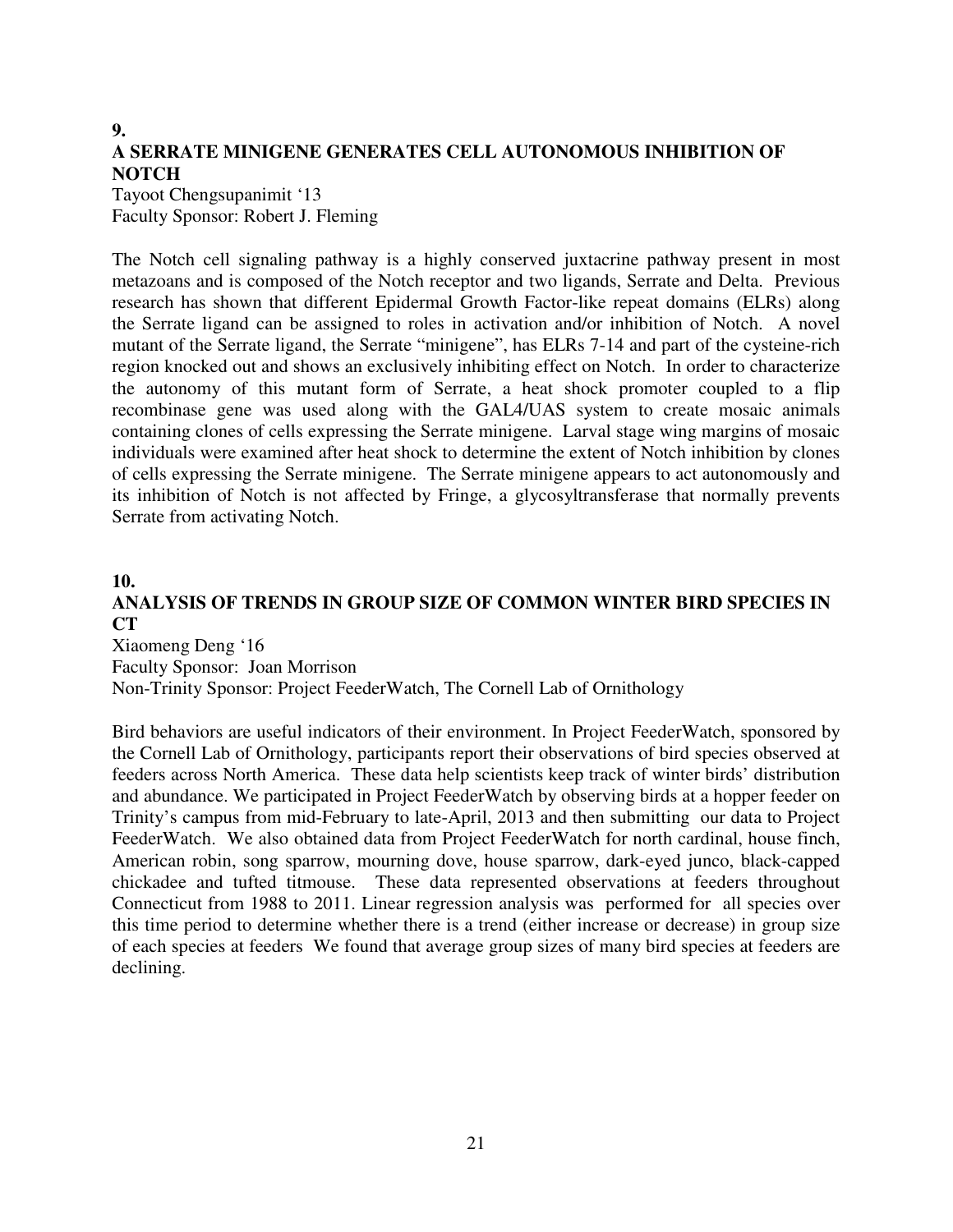### **11. LOOKING FOR EVIDENCE THAT THE PHOTOSYNTHETIC PSBO GENE HAS BEEN HORIZONTALLY TRANSFERRED TO THE GEONOME OF THE SACOGLOSSAN** *ELYSIA CRISPATA*

Jake Gallagher '13 Faculty Sponsor: Kathleen Archer

*Elysia crispata* belongs to a group of sea slugs, the sacoglossans, that sequester and maintain photosynthetically functional chloroplasts from the algae that they feed upon. This is of interest because animals do not possess the proper genetic material which is necessary for photosynthesis of a chloroplast. We investigated the possibility that horizontal gene transfer (HGT), the transfer of genetic material from one organism to another, has occurred between these sea slugs and their algal food source. Cesium purified *E. crispata* DNA was used to transform *E. coli* DH5α cells and a genomic library was plated. In progress, the library will be probed for the presence of the psbO gene, an essential gene for photosynthesis, with a light sensitive DIG hybridization technique. If probe detects clones for psbO, they will be sequenced. Sequencing of these clones will hopefully reveal if the adjacent region to the psbO gene is of algal or animal origin. The composition of the adjacent region will indicate whether the psbO gene arrived from HGT or the presence of algal nuclear DNA within the *E. crispata* cell.

**12.** 

### **THE EFFECTS OF INCREASING CALCIUM CHLORIDE CONCENTRATIONS ON**  *CHLORELLA* **PRIMARY PRODUCTION**

Margaret Georgevits '13, Heather Loring '15 Faculty Sponsor: Craig Schneider

Salinity is an important abiotic factor in aquatic environments that can affect the chlorophyll a content and therefore the growth rates, of resident algal species. During the winter months in New England, calcium chloride,  $CaCl<sub>2</sub>$ , is spread on roads to act as an ice-melting agent. Run off from the roads spreads the CaCl<sub>2</sub> into nearby bodies fresh water and can alter the salinity of these environments. Calcium is known to be a secondary messenger in promoting plant cell growth and has an antagonistic relationship with the growth inhibitor, auxin. This suggests that the addition of Calcium as CaCl<sub>2</sub> will induce growth in *Chlorella* sp. (Chlorophyta).

The effect of increasing CaCl<sub>2</sub> salinities on *Chlorella* chlorophyll a content was tested over the course of seven days in order to gain insight on the effect its addition to roads in the winter has on the environment. The results indicated a significant difference in chlorophyll a content between *Chlorella* grown in 2 ppt and 8 ppt, and between 4 ppt and 8 ppt. These results suggest that salinities of 8 ppt are the most beneficial for *Chlorella* growth. Additionally, deviating away from this specific salinity does not diminish the growth of *Chlorella*, but instead suggests a larger range in which *Chlorella* is capable of growing.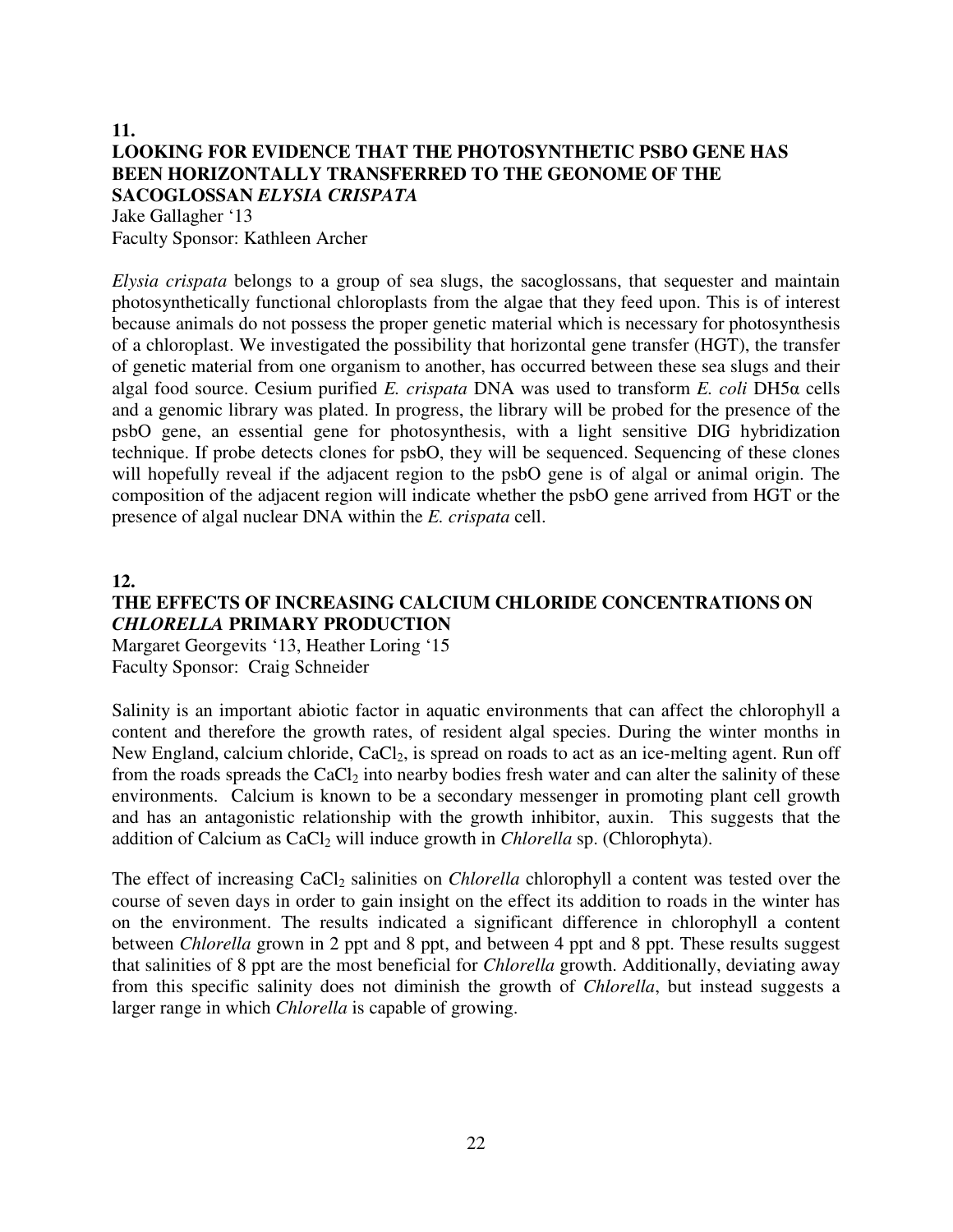#### **13. EFFECT OF SOCIAL INTERACTIONS ON CHIRPING BEHAVIOR IN ELECTRIC FISH,** *APTERONOTUS LEPTORHYNCHUS* Tasmerisk Haught '15, Heather Loring '15 Faculty Sponsor: Kent Dunlap

*Apteronotus leptorhynchus* is a gymnotiform electric fish, which communicates and navigates its surroundings through continuous electrical discharges from their electric organ (EOD). Brief (15-30ms) modulations of the sinusoidal wave produced, known as chirps, are communication signals generated by a pre-pacemaker nucleus in the midbrain. Chirps are observed during aggression and courtship, forms of social interaction that have shown to induce neurogenesis. From previous experiments, it is known that paired fish exhibit more neurogenesis than isolated and artificially stimulated fish. In this experiment, the behavioral effects of different groups were analyzed to further clarify the relationship between chirping behavior and neurogenesis. We determined chirp rate in three treatment groups: fish housed in isolation, fish housed with one other fish, and fish stimulated by artificial sine waves produced by a function generator, mimicking electrocommunication signals of another fish. Through this experiment, it was shown that the presence of another fish increased chirp rate when compared to both function generator stimulated fish and isolated fish. Fish stimulated artificially produced fewer chirps than paired fish but more chirps than isolated fish. Together with previous studies focusing on social interaction and neurogenesis, our data indicates that fish with moderately elevated chirping levels do not necessarily show enhanced neurogenesis, but fish with the greatest level of neurogenesis show the greatest chirping rates.

### **14.**

### **BLOCKING CELL DIVISION DURING SEGMENTATION IN RED FLOUR BEETLE**  Sara Khalil '15

Faculty Sponsor: Terri A. Williams

Segmentation is a key feature of arthropods and the process by which segments form has been well studied in the model system, the fruit fly *Drosophila*. However, in *Drosophila* segmentation occurs simultaneously. By contrast, most arthropods do not add segments simultaneously. Instead, segments are formed sequentially from the posterior region called the growth zone. The growth zone plays a role in directing the formation of repetitive identical units or segments. Although the growth zone must elongate for additional segments to form, little is known about exactly how elongation occurs. Elongation is generally hypothesized to be controlled by cell division occurring in a growth zone. *Tribolium castaneum*, commonly known as red flour beetle, is a non-drosophilid arthropod that undergoes a process of elongation that differs from that of the generalized Drosophila model system. Hydroxyurea (HU) can block DNA replication in the cell cycle. We tested whether HU would block cell division in *Tribolium castaneum*, in order to determine if growth zone elongation depends on cell division. If germ band elongation is observed despite having successfully blocked cell division, then this would indicate that elongation can occur without cell division. Segment formation in other major taxa such as vertebrates and annelids involves the presence of a growth zone. Studies of development of the growth zone in arthropods can help us determine whether there was a single ancestral origin of segmentation.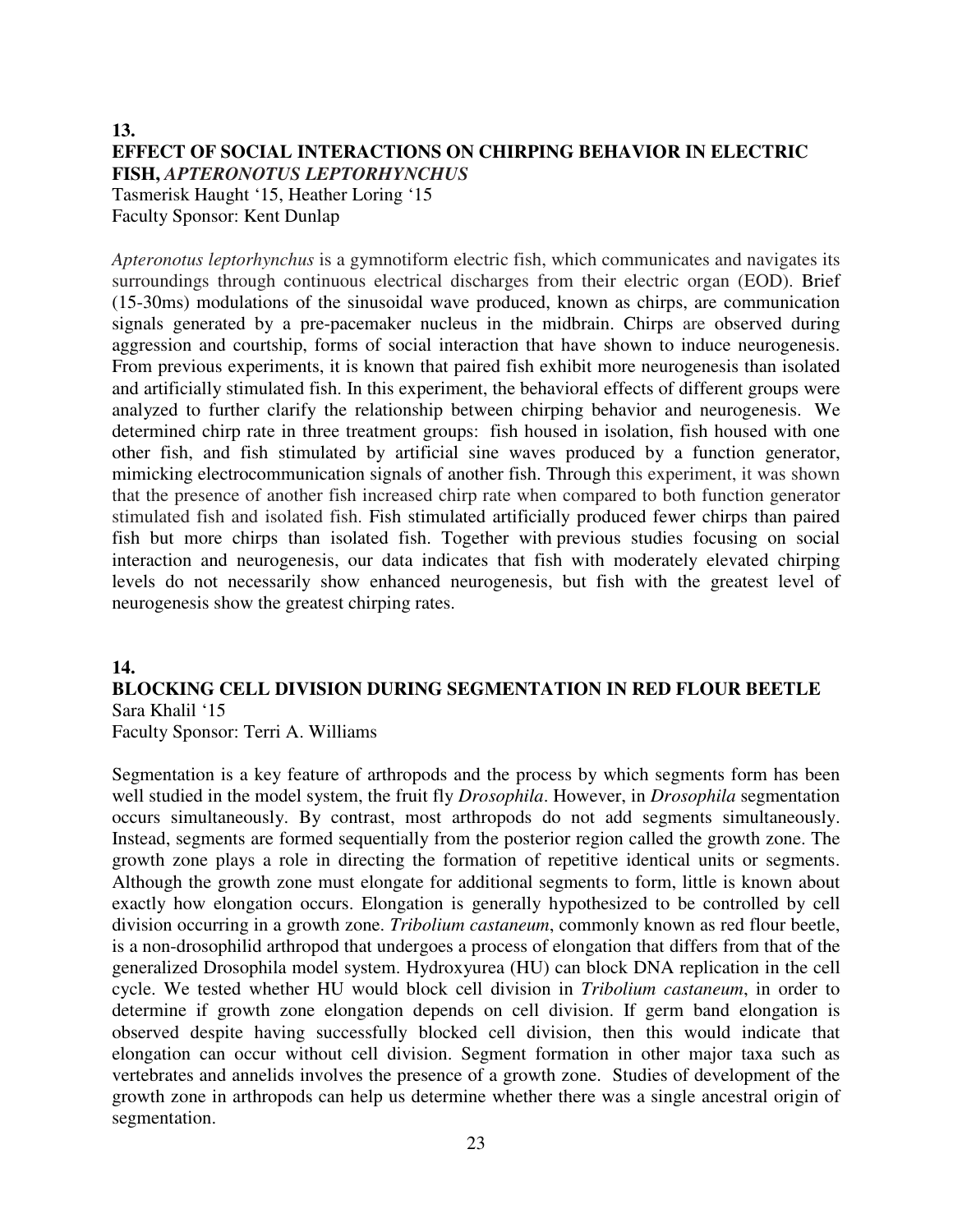#### **15. FETAL MEMBRANE MORPHOGENESIS OF CORN SNAKE (***PANTHEROPHIS GUTTATUS***) THROUGHOUT DEVELOPMENT**  Weston Klimas '13

Faculty Sponsor: Daniel Blackburn

In my research I am using light and Transmission Electron Microscopy (TEM) to observe changes in the developing fetal membranes of *Pantherophis guttatus* (Corn Snake). Through development, fetal membranes that line the inside of the eggshell change in order to meet the needs of the growing embryo. Fetal membranes provide a means of respiration via the chorioallantois and water uptake from the environment presumably occurs via the omphalopleure. It is also believed that both membranes function in calcium uptake from the eggshell through an unknown method. My observations in the ventral region of the eggshell have shown the isolated yolk mass becomes decreases in size through replacement by allantois, and the ectodermal cells become reduced. Within the dorsal region, chorioallantois increases in vascularity and the blood vessels have been brought closer to the eggshell due to shrinking of ectodermal cells. In both of the regions, ectodermal cells bordering the eggshell have a large concentration of mitochondria, Golgi apparatuses and endoplasmic reticulum suggesting a high level of metabolic activity. Dark granules have also been observed, but their contents and function are unknown.

#### **16.**

### **THE EFFECT OF mTOR INHIBITION IN OLIGODENDROCYTES ON CELL PROTEIN AND LIPID COMPOSITION**

Christina McGuire '13, Michael McQuiston '16 Faculty Sponsor: Hebe Guardiola-Diaz

Myelin, a lipid and protein-rich membrane in the nervous system, engulfs the axon of a neuron forming a sheath around it. This sheath is essential for homeostatic neuronal function, and its synthesis is dependent on the various biochemical changes occurring in oligodendrocytes throughout differentiation. In an effort to further understand the PI3K/Akt/mTOR pathway and its involvement in proper oligodendrocyte differentiation, the protein kinase mTOR, a protein complex known to regulate ribosomal production of proteins, was inhibited. Additionally, endoplasmic reticulum (ER) stress was chemically induced, as it has been suggested that ER stress inhibits the mTOR pathway. Western blotting techniques were used to detect the presence of UDP-galactose:ceramide sulfotransferase (UGT8) and cerebroside sulfotransferase (GAL3ST1), proteins involved in the production of ceramides and sulfatides, while lipid extraction methods were used to quantify ceramides and sulfatides present. Malfunctioning antibodies meant that western blotting was not a viable option for quantifying UGT8 and GAL3ST1. Results previously obtained in the lab from lipid detection suggest that mTOR inhibition has a negative effect on lipid levels in oligodendrocytes. Preliminary results from our experiment similarly indicate a decrease in lipid content due to ER stress. This experiment may provide insight into much needed information on the PI3K/Akt/mTOR pathway and how it relates to ER stress. In addition, more can be learned about the biochemical pathways that control the biochemical changes in oligodendrocytes through the maturation process.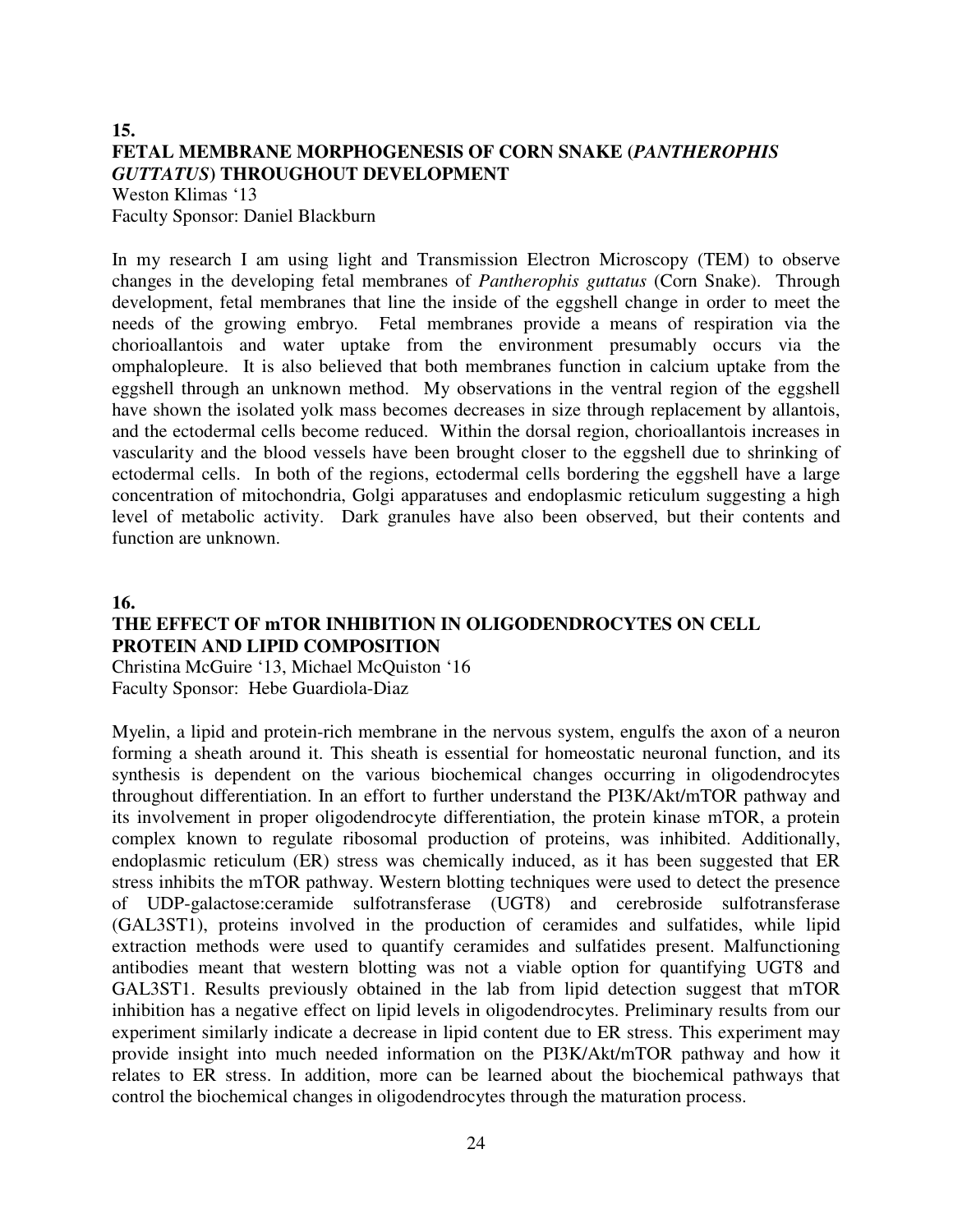### **17. AN EXPERIMENTAL STUDY OF STONE WALL USE BY FOREST ANIMALS IN CONNECTICUT**

Pierre Plath '13, Billy Watts '13 Faculty Sponsor: Scott Smedley

Humans have had a profound effect on the natural world. Beginning in the  $17<sup>th</sup>$  century, stone walls have been a man-made fixture of New England forest landscape. Anecdotally, it has been noted that wildlife frequent stone walls; however, no experiment has been conducted to test this claim. The purpose of this experimental study is to determine whether or not animals have a preference for these particular man-made structures versus other features in the surrounding environment. To determine this, we employed a block design using wildlife-monitoring cameras. Each block was composed of three cameras: one focused on a stone wall (treatment), another on a wall-like wooden structure (substrate control), and a third on an open area of forest floor (blank control). There were two near blocks, designed to detect the presence of smaller animals, as well as two far blocks, designed to detect the presence of larger animals. This on-going experiment is underway at a forested field site in Andover, Connecticut. We here present data from October 10, 2012 through April 6, 2013. We used a chi-square goodness of fit test within each experimental block to determine if the treatment had an effect. All four blocks showed a significant treatment effect with the greatest number of encounters at the stone walls ( $p \le 0.05$ ). This suggests that animals do show a preference for stone walls in comparison to the substrate and blank. This is consistent with forest wildlife using stone walls as means of transit, foraging sites, cover/nesting sites, and as perches. Our ongoing study will allow us to examine seasonal differences in stone wall use. Expanding the study to different habitats such as open fields would be informative.

#### **18.**

### **INTERFERRING WITH THE NORMAL GROWTH OF A CRUSTACEAN: EFFECT OF CELL CYCLE INHIBITION ON THE CELL DIVISION AND SEGMENT PATTERNING IN FAIRY SHRIMP**

Niranjana Pokharel '15 Faculty Sponsor: Terri A. Williams

Segmentation is a key feature of arthropods, the phylum with greatest number of species. We know in some detail how segments develop simultaneously in the model system, the fruit fly, *Drosophila*. However, almost all arthropods do not develop their segments simultaneously but use a posterior growth zone to add them sequentially. To understand and establish a model of sequential segmentation, we have been studying the crustacean *Thamnocephalus platyrus*. *Thamnocephalus* add segments sequentially from the posterior region, called the growth zone. Previously we found that, although the size of growth zone decreases as more segments are added, the initial growth zone is insufficient to form all adult segments. To understand expansion of the growth zone, we examined the role of cell proliferation. We tested cell cycle inhibitor, hydroxyurea and visualized cell division using phosphorylated histone-3 antibody. We found that hydroxyurea significantly reduces cell division. To test the role of cell division in growth zone elongation, animals were exposed to hydroxyurea during segmentation. We observed shorter larvae compared to the control group, suggesting that cell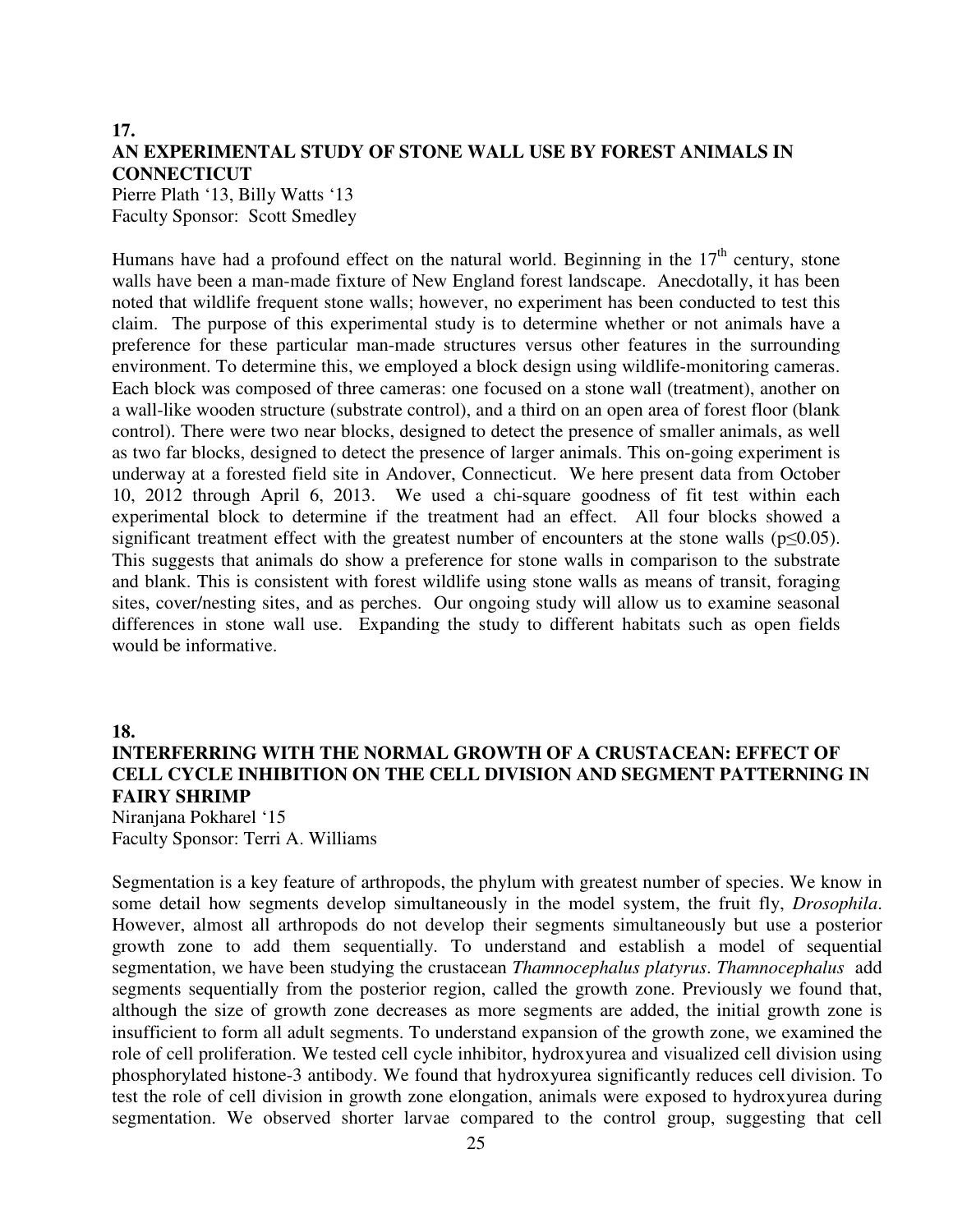proliferation is important for elongation of animals. We hypothesized that the normal elongation of the animals would be slowed down by inhibitor when larvae are exposed to a pulse of inhibitor followed by normal growth. Contrary to the expected results, larvae quickly recovered from the inhibition, with body length and segment number like that of the control group. Surprisingly, segments formed during inhibition showed patterning abnormalities. We observed irregular segments between regular segments in the anterior and the posterior region. The results suggest that cell division not only expands the field of cells that will eventually form segments but also plays some role in normal segment patterning.

#### **19. TISSUE MORPHOLOGY AND FUNCTION IN** *NERODIA SIPEDON* **AND** *MABUYA MABOUYA*

Matthew Tesone '13 Faculty Sponsor: Daniel Blackburn

Placental tissue function plays an important role in fetal development in squamate reptiles. Viviparity is a continuously evolving trait that has already evolved over 160 times among vertebrates. This study examines morphology of various placental tissues in the Brazilian lizard *Mabuya mabouya* and the water snake *Nerodia sipedon,* and how structural features of these squamates contribute to tissue function. The species vary in such features as interdigitation of fetal and maternal tissue, uterine glands, secretory cells, and vascularization, reflecting how different placentas function in gas exchange and nutrient uptake.

# **CHEMISTRY**

#### **20.**

#### **SYNTHESIS OF** γ**-CARBOXYGLUTAMIC ACID**

Lauren Aber '13 Faculty Sponsor: Richard Prigodich

The focus of this project is to find a new method of synthesizing a modified amino acid, γcarboxyglutamic acid. There are three published methods. We are trying to develop a more efficient synthesis. The first step of this synthesis is to produce 2-allyl-di-tertbuty-lmalonate. In this first reaction different bases and solvents were used along with varying molar equivalences of reagents and bases. The goal of this investigation was to optimize the formation of the desired product without producing the double addition side product. The reaction that produced the most product used one equivalent of sodium hydride in THF to react with di-tertbutyl-malonate. Allyl bromide was added after a specified amount of time. The reaction is monitored by GC-MS and <sup>1</sup>H NMR. The second step was to oxidize the 2-allyl-di-tertbutyl-malonate to an aldehyde with a catalytic amount of ruthenium (III) chloride and two equivalents of sodium periodate to produce 2- methylenecarbaldehyde-di-tertbutyl-malonate. The presence of the aldehyde was confirmed using proton  $H$  NMR. The third step is to react the aldehyde in benzene with aminodiphenylmethane and sodium sulfate. This reaction conditions are currently being optimized and <sup>1</sup>H NMR and GC-MS are being used to monitor this reaction. The final step is a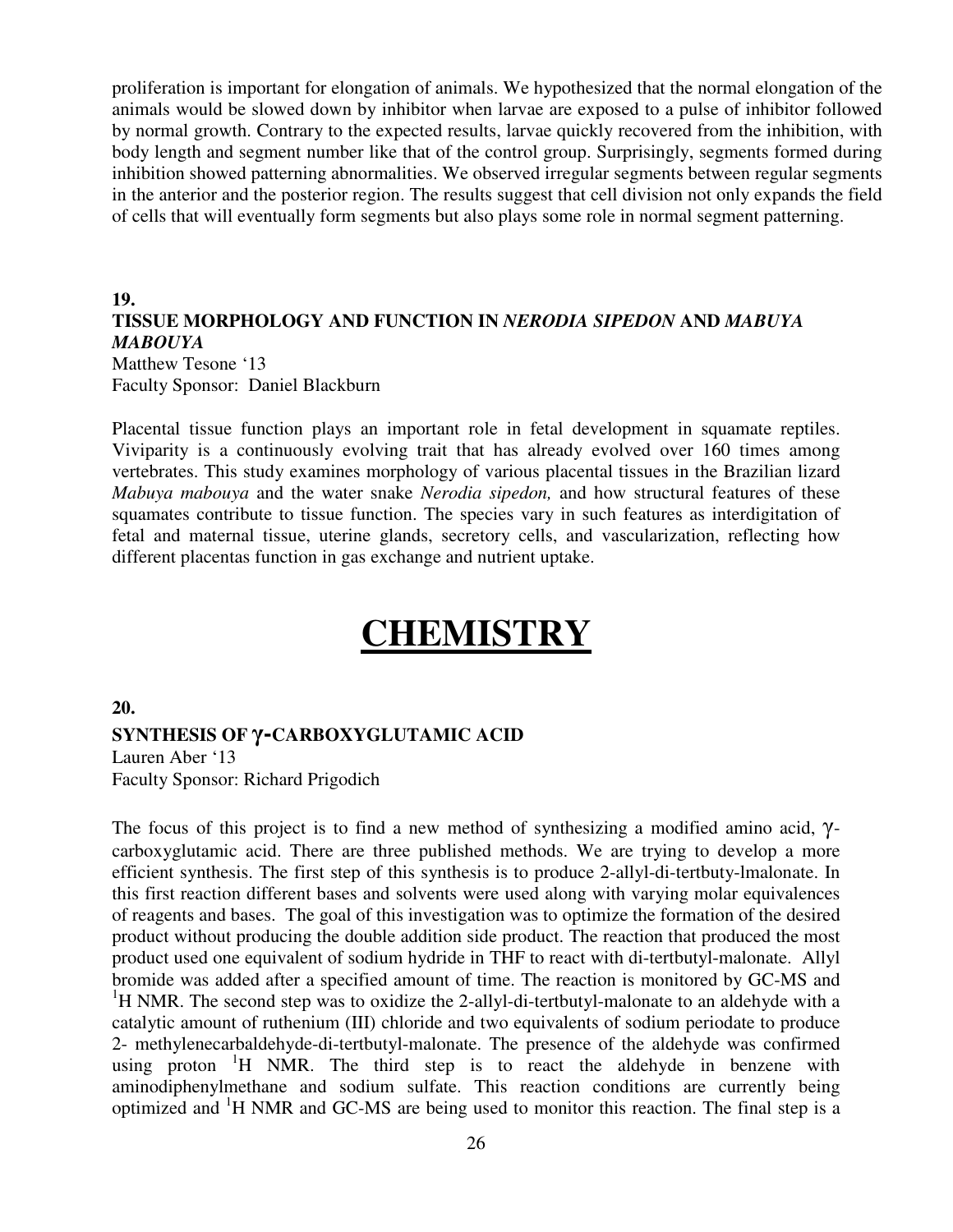Strecker-type reaction facilitated by a Jacobsen-type chiral catalyst. This reaction is currently being studied.

#### **21.**

### **EXPLORATORY BIOASSAY STUDY OF** *SENNA ALATA***, AND** *NEUROLAENA LOBATA* **WITH** *E. COLI* **AND** *S. AUREUS* **CULTURES**

Ashish Adhikari '13

Faculty Sponsors: Timothy Curran, Lisa Ann-Foster, Michael O'Donnell, Scott Smedley, Kent Dunlap, Milla Riggio, Trinity-in-Trinidad Program. Non-Trinity Sponsor: Cristo Adones *(specimen collection)*

*Senna alata* and *Neurolaena lobata* are plants from Trinidad widely used in many homeopathic remedies to combat constipation/irritation, and infections. The presence of sennusiodes in the leaves and pods of *S. alata* has been validated. However there is also evidence to support the presence of numerous secondary metabolites that are known to have antibacterial antifungal, antimycobacterial and anticancer properties. An exploratory bioassay was conducted on CH<sub>3</sub>OH, H2O, CH2Cl2, and diethyl ether extracts of the plant using *E. coli*, and *S. aureus* strains grown on nutrient agar and blood agar plates respectively. The punch hole method was used to test for antibacterial activity. *Please note: The results are pending at the time of abstract submission. They will be present for the presentation.* 

### **22. CARPANONE**  Shawna Berk '13 Faculty Sponsor: Cheyenne Brindle

The structure of carpanone was revealed in 1969 by Australian scientists and made synthetically by Chapman el al only two years later. The synthesis was accomplished in only two steps generating five contiguous stereocenters and two new rings. Chapman recognized that a late stage symmetry-breaking step would allow the synthesis to be simplified to the union of two identical much less complex starting materials. This key insight led to the completion of the complex target, carpanone, in only two steps and in 46% yield overall yield.



### **23. PREPARING PEPTIDE DERIVATIVES OF 2-ETHYNYLANILINE**  Shawna Berk '13

Faculty Sponsor: Timothy Curran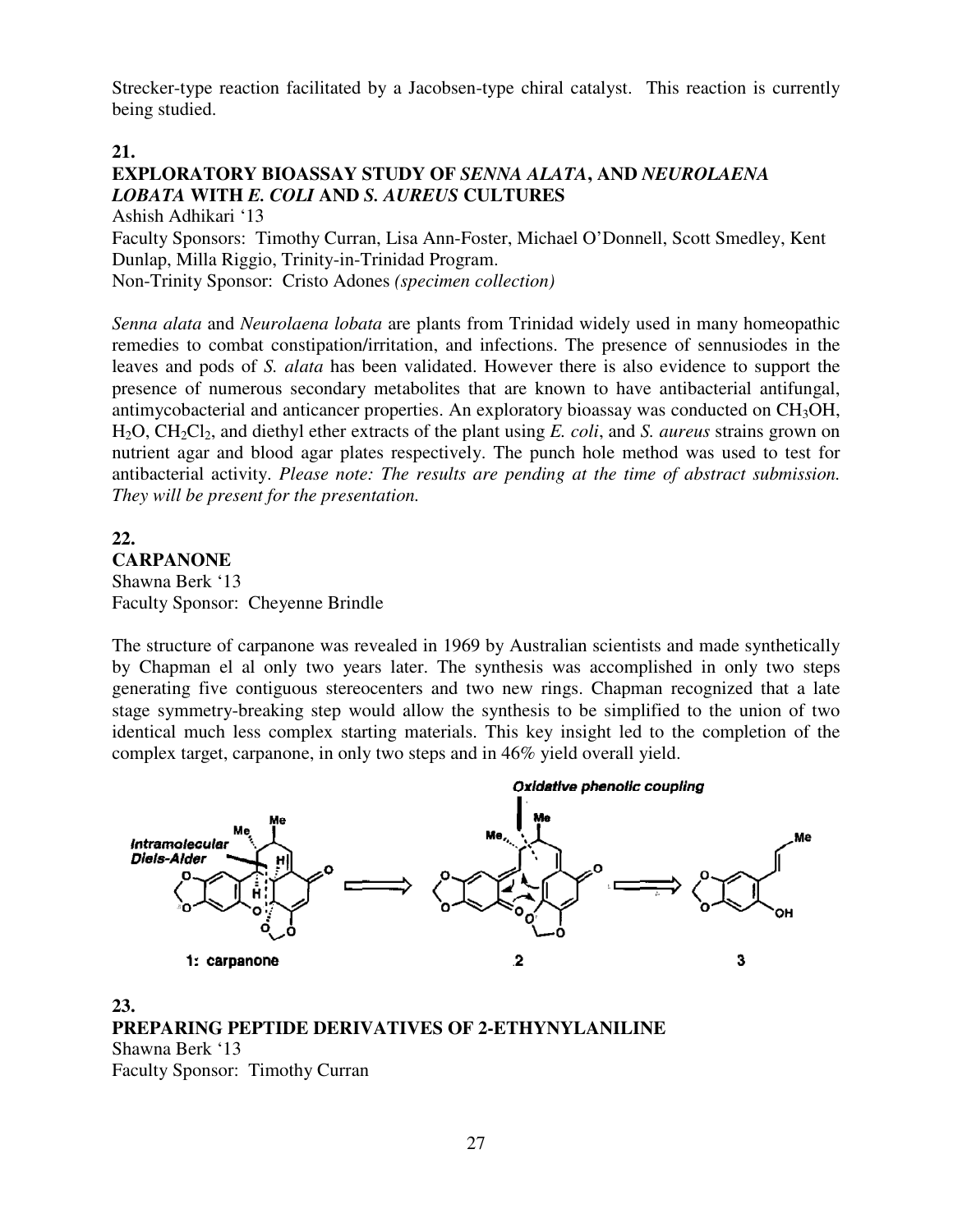Peptide derivatives of 2-carboxy-2'-aminodiphenylacetylene can act as beta-sheet models. These derivatives can be prepared using a Sonogashira reaction between an acylated form of 2 ethynylaniline and an acylated form of 2-iodobenzoic acid. One difficulty in the synthesis is acylation of the ethynylaniline. Accordingly the reaction of 2-ethynlaniline with various activated forms of Boc-Val-OH was investigated. The best yields of Boc-Val-ethynylaniline were obtained when the symmetrical anhydride  $(Boc-Val-O)_2$  was used. To add additional amino acids, the Boc group was carefully removed under acidic, non-aqueous conditions. The resulting amine salt was then reacted with Fmoc-Ala-OSu to yield Fmoc-Ala-Val-ethynylaniline. Current work is focused on reacting Fmoc-Val-Ala-ethynylaniline with peptide derivatives of 2 iodobenzoic acid in a Sonogashira coupling to yield the diphenylacetylene beta-sheet model. In the presentation details about this work will be given.

**24.** 

#### **DESIGN AND SYNTHESIS OF CHIRAL TETHERED C3-SYMMETRIC TRIARYLMETHYL CATIONS FOR USE AS CATALYTIC ELECTROPHILE ACTIVATORS**  Mark Chesson '13

Faculty Sponsor: Cheyenne Brindle

In-depth research and design of effective catalytic electrophile activators has been explored extensively using both Brønsted and Lewis acid activators, including the use of chiral, C2 symmetric activators to great effect. Less studied is the related C3-symmetric catalyst. Triarylmethyl cations have been explored primarily in the area of physical organic chemistry, but the synthesis and resolution of an enantiomerically pure triaryl methyl cation for use as a chiral catalyst has not yet been explored. One issue that must be addressed before these cations can be utilizing for enantioselective catalysis is low barrier to racemization. One way in which the racemization process can be prevented is by tethering the aryl groups together covalently. Current efforts are directed at the synthesis of these tethered cation precursors.



### **25. OVERMAN'S TOTAL SYNTHESIS OF STRYCHNINE**  Mark Chesson '13 Faculty Sponsor: Cheyenne Brindle

Strychnine is a highly toxic substance used primarily as rat poison. Discovered in 1818 by Pelletier and Caventou, the first total synthesis of strychnine was completed in 1954 for Woodward. Several additional research groups would go on to publish their own total syntheses of strychnine: examined here is the synthesis accomplished by Overman. Presented are the steps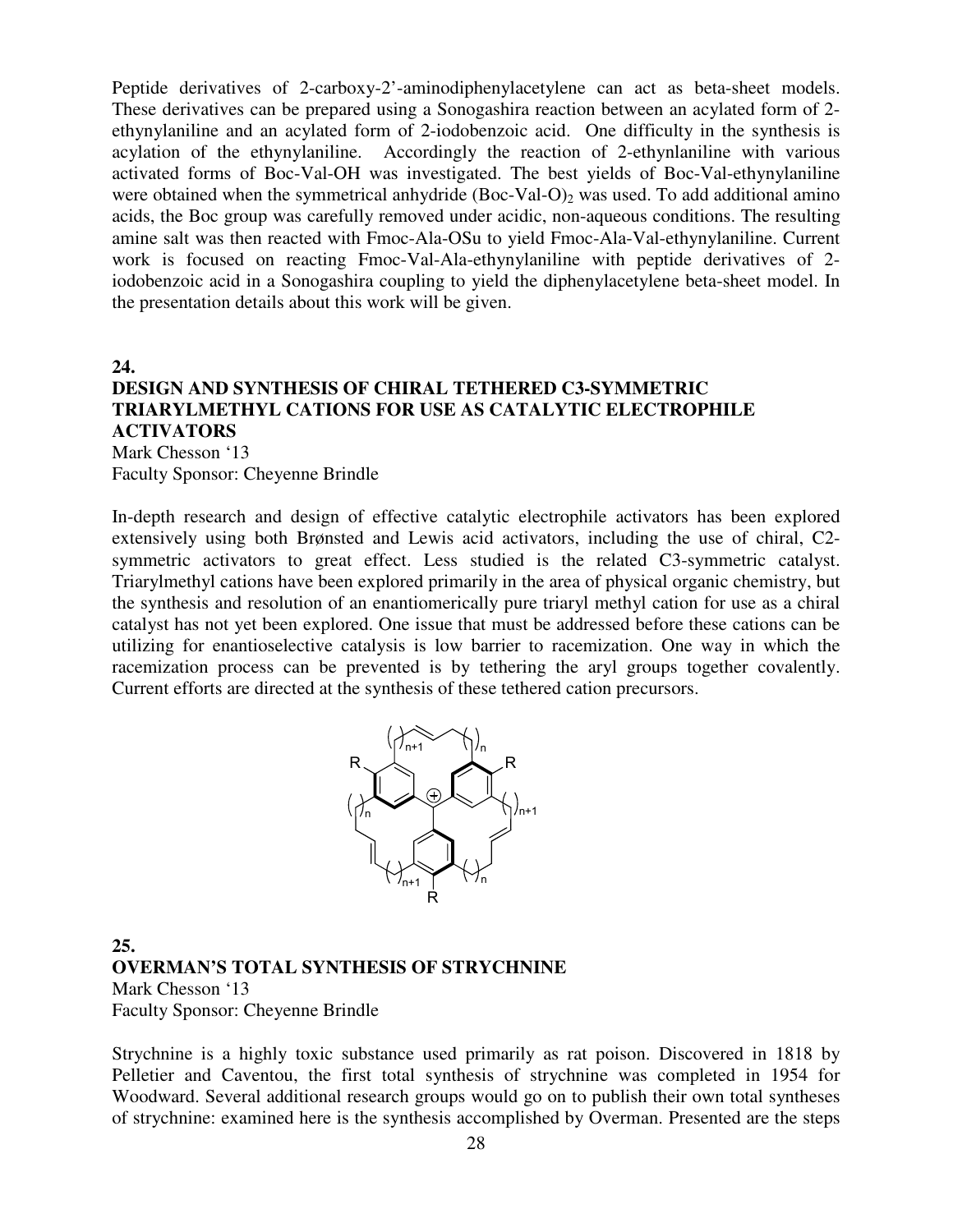of Overman's total synthesis of strychnine, a mechanistic examination of the synthesis' key steps, and an NMR analysis of an important intermediate.

#### **26.**

#### **SOLVENTS FOR PREPARATION OF TUNGSTEN BIS-ALKYNE COMPLEXES** Lauren Davidson, '16

Faculty Sponsor: Timothy Curran

Tungsten bis-alkyne complexes involve attaching two alkynylpeptides to a tungsten center. In order to create a metallacyclicpeptide two alkynes in the same molecule are attached to the tungsten center. These reactions were previously conducted in refluxing methanol. However, methanol may not be the best solvent for these reactions, because the bis-alkyne complexes may be reacting with the methanol, thereby causing the synthesis to yield small amounts of product, or to fail. This research seeks to answer the question of whether tungsten bis-alkyne complexes can be better prepared in a solvent other than methanol. To probe this question, the reaction to form the tungsten bis-alkyne complexes will be performed in various refluxing solvents, and then the product will be analyzed for purity. The work completed so far is as follows. First, the alkyne component was made and analyzed by thin layer chromatography, mass spectrometry and NMR spectroscopy. Then, separately, the initial tungsten complex,  $W(CO)_{3}(dmc)_{2}$ , was made. With heat, the two components were reacted in different solvents. In order to analyze the products for purity, thin layer chromatography, flash chromatography, and NMR spectroscopy were utilized. Toluene proved to be viable solvent for the preparation of tungsten-bisalkyne complexes, because the complex was successfully synthesized in toluene.

**27.** 

#### **PROBING RIGIDITY IN CYCLIC TUNGSTEN BIS-ALKYNE COMPLEXES** Woojung (OJ) Ji '15

Faculty Sponsor: Timothy Curran

In previous work by Lawrence a dialkynylamide was prepared by acylation of 1,1' ferrocenedicarboxylic acid with propargylamine. This dialkynylamide was then coordinated to tungsten to form a cyclic bis-alkyne complex. Unlike other cyclic bis-alkyne complexes which have been found to be conformationally flexible, the complex prepared by Lawrence was rigid and only adopted one solution conformation. To define the reasons why this complex is rigid, a new ferrocene dialkynylamide was synthesized by reacting 1,1'-ferrocenedicarboxylic acid with 4-butyn-1-amine using the EDC coupling reagent. The cyclic tungsten bis-alkyne complex was then synthesized by reacting the ferrocene dialkynylamide with  $[W(dmtc)_{2}(CO)_{3}]$ . The final product was analyzed by  ${}^{1}H$  NMR. The cyclic ferrocene dialkynylamide tungsten bis-alkyne complex was shown to be flexible due to the appearance of multiple peaks for the alkyne hydrogens in <sup>1</sup>H NMR spectrum. Details about this work will be presented.

**28.** 

**RETROSYNTHETIC ANALYSIS AND STRATEGEY OF DEVELOPING ISOCOMENE** Pathik Khatri '13 Faculty Sponsor: Cheyenne Brindle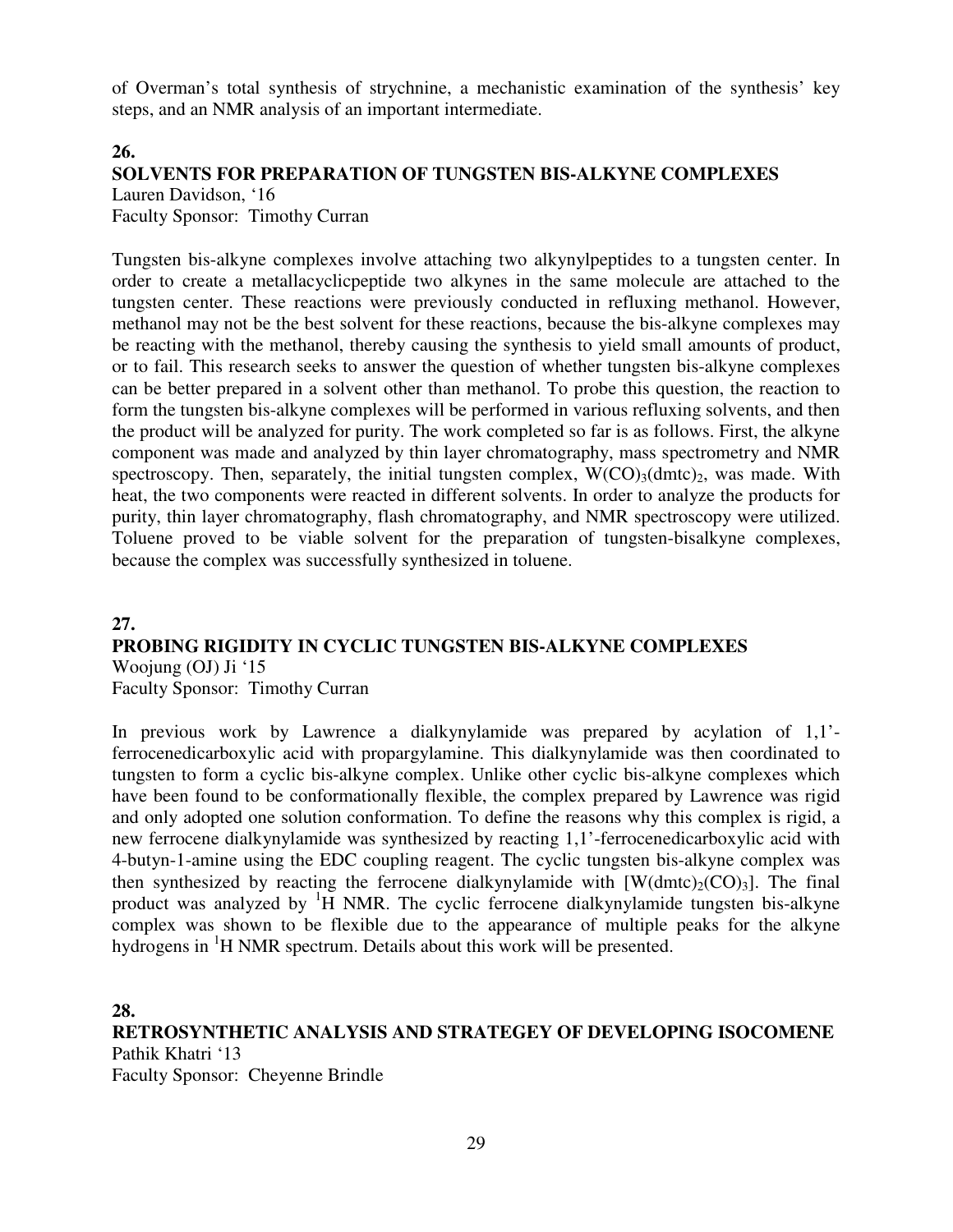Isocomene is a naturally occurring sesquiterpene. It was first isolated from the rayless golden rod Isocoma wrightii. The structure of isocomene was determined in 1977 and the first total synthesis was described by first described by M.C. Pirrung in 1979. The key steps are a photocatalyzed intramolecular  $[2 + 2]$  cycloaddition reaction followed by a rearrangement reaction which forms three contiguous chiral centers, the mechanism of which are well known. Isocomene has a three ring system with four separate stereogenic centers which are of interest. Since 1979, modern total syntheses' have been developed for isocomene.

#### **29.**

### **SYNTHESIS AND STRUCTURE DETERMINAITON OF THE MIXED CRYSTAL HYDRIDE**  $Eu_{2-x}Yb_xRuH_6$

Pathik Khatri '13 Faculty Sponsor: Ralph O. Moyer Jr.

Samples of various compositions of the mixed crystal metal hydride,  $(Eu_{2-x})Yb_xRuH_6$  ( $0\leq x \leq 2$ ), were synthesized from stoichiometric mixtures of  $EuH_2$ ,  $YbH_2$ , and Ru powders heated in a hydrogen atmosphere at 800°C. Powder X-ray diffraction results of the single phase products were indexed on the basis of being a face-centered cubic cell. The unit cell lengths increases linearly with decreasing "x" between the limits 7.239 Å and 7.558 Å. EuYbRuH<sub>6</sub> was the one composition unable to be synthesized. Infrared analyses of metal-hydrogen bonds of the mixed crystals were inconclusive.

#### **30.**

#### **NMR ANALYSIS OF CAPSAICIN IN SOLVENTS WITH VARIOUS POLARITY** Richard Kim '13

Faculty Sponsor: Richard Prigodich

Capsaicin is a molecule with both hydrophobic and hydrophilic areas within the molecule with the potential for conformation changes within the structure under various polar conditions. Through a series of proton NMR experiments, the structure of capsaicin was studied in solvents with various polarities. COSY experiments were done to assign the proton peaks correctly for each of the 15 unique protons of capsaicin for each solvent. Finally, series of ROESY NMR experiments were done to analyze the proton to proton spacial interactions to study any potential conformation changes of capsaicin in the solvents.

#### **31. RETROSYNTHETIC ANALYSIS OF PENICILLIN V** David Mallick '14 Faculty Sponsor: Cheyenne Brindle

Since its discovery in the early 1920s, penicillin has become one of the most recognized groups of antibiotics used in the medical field. All penicillins are β-lactam antibiotics, a structural feature that is responsible for penicillin's biological activity. The β-lactam ring was the subject of much controversy and later, headaches, as this structural feature was initially disputed and later was found to be particularly difficult to install, due to the same ring strain and instability in acidic and basic mediums that led some scientists to doubt its existence. No non-biological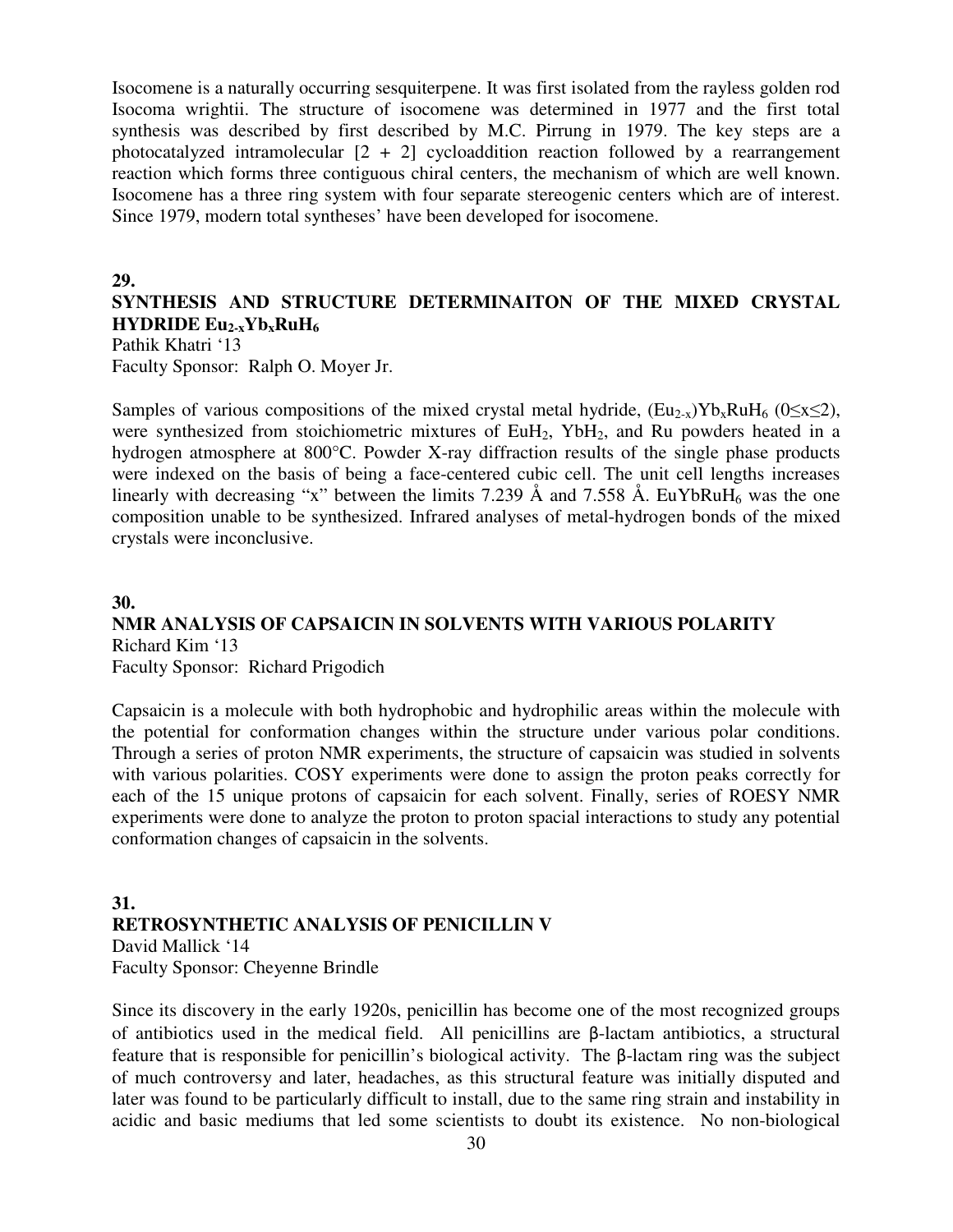synthesis of penicillin existed until 1957 when Professor J. Sheehan produced a successful total synthesis of penicillin V (Figure 1). Although Sheehan's synthesis of penicillin V resulted in a low yield of product, it gave researchers a solution to the challenging problem of β-lactam ring formation. Key steps of this synthesis will be presented, focusing on Sheehan's most groundbreaking contributions.



Figure 1: Structure of (+)-Penicillin V Potassium Salt

#### **32. CUBANE SYNTHESIS** Mac McCarthy '14 Faculty Sponsor: Cheyenne Brindle

This is an overview of Philip Eaton's 1964 synthesis of cubane,  $C_8H_8$ , the first of its kind. The poster will provide an examination of the most important reactions in the synthesis.

### **33. THE SYNTHESIS OF RAPAMYCIN THE SYNTHESIS RAPAMYCIN**Christina McGuire '13

Faculty Sponsor: Cheyenne Brindle

Rapamycin (Figure 1) is a complex macrocyclic ring, originally Rapamycin (Figure 1) is a complex macrocyclic ring, originally synthesized within the bacterium *Streptomyces hygroscopicus*. Discovered in the late  $20<sup>th</sup>$  century, it has been found to possess Discovered in the late  $20^{\text{th}}$  century, it has been found to possess immunosuppressive qualities and is currently in use with organ transplant patients. The chemical synthesis of rapamycin presented a big challenge to organic chemists, but in 1993 Nicolaou et al. succeeded in producing this compound. Because the molecule itself is so large and complex, it is no surprise that its synthetic route requires the use of complex reactions and reagents. Here I will discuss the synthetic route taken by Nicolaou et al. The structure of magnetic patients. The chemical synthesis of rapamycin<br>a big challenge to organic chemists, but in 1993<br>t al. succeeded in producing this compound. Because the molecule itself is so large and complex, it is no surprise that<br>its synthetic route requires the use of complex reactions and<br>reagents. Here I will discuss the synthetic route taken by Nicol<br>Stille coupling, the Nozak



Stille coupling, the Nozaki-Takai-Hiyama-Kishi, and the Esc due to their interesting chemistry and application in the synthesis of rapamycin. Figure 1: The structure of rapamycin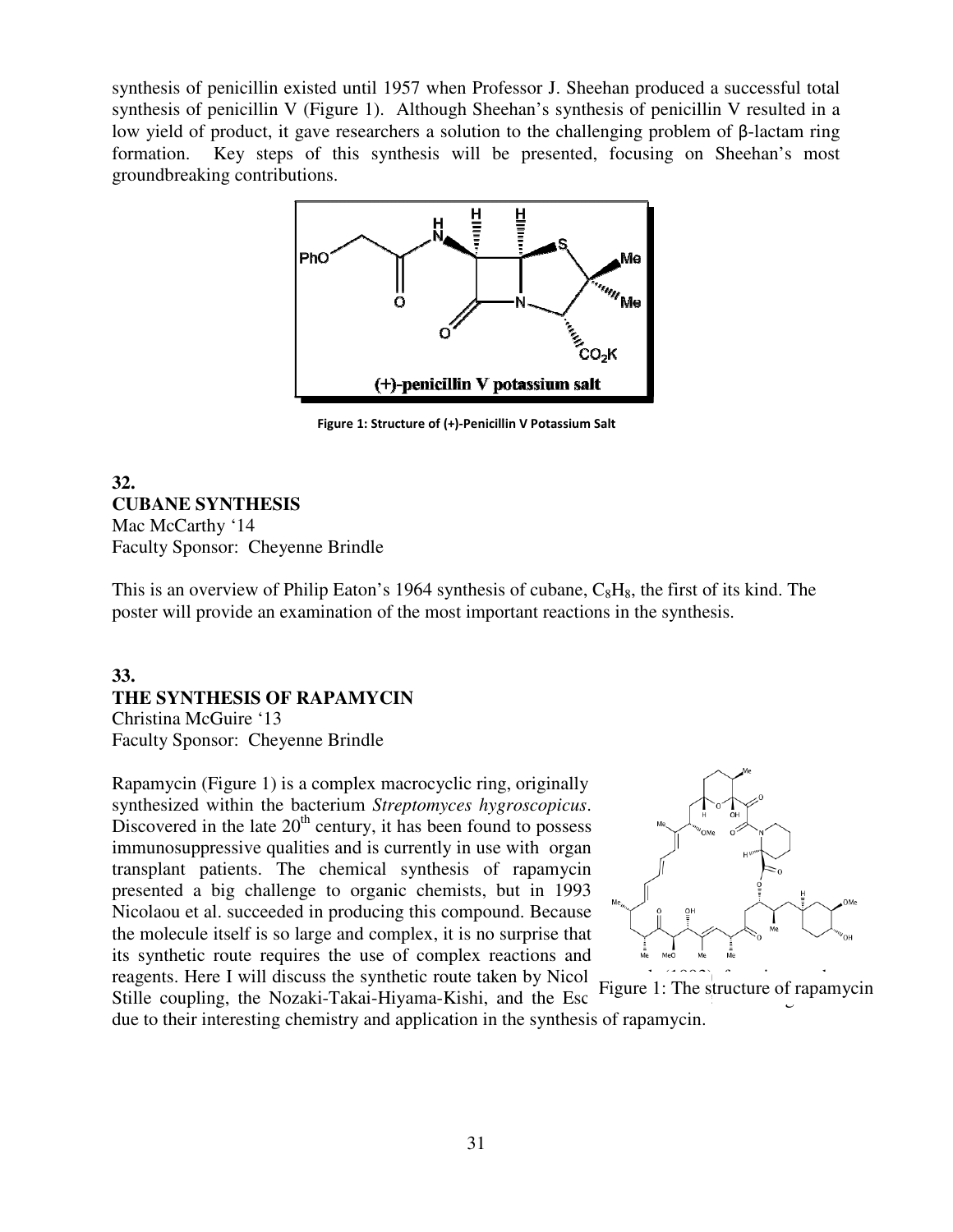#### **34. ANALYSIS OF AMPHETAMINE ANALOGUES USING HEADPSACE SOLID-PHASE MICROEXTRACTION AND IN-MATRIX DERIVATIZATION**

Adamo Miceli '13, David M. Correll '13 Faculty Sponsor: Janet F. Morrison

The current study explores the development of an analytical method based on headspace solidphase microextraction (HS-SPME) and gas chromatography-mass spectrometry (GC-MS) for the rapid laboratory confirmation of amphetamine, methamphetamine, MBDB, MDEA, PMA, PMMA, MDMA and MDA in oral fluid. In-matrix derivatization with ethylchloroformate was explored. Results of method optimization experiments designed to maximize SPME recoveries of analytes from oral fluid will be presented. Parameters investigated included incubation temperature and time, extraction temperature and time, sample pH, and salting out effects. An internal standard calibration method was developed using matrix-matched calibrators and denatuerated internal standards. Validation data including limit of detection, limit of quantification, intra- and inter-day calibration reproducibility, and accuracy and precision of quantification for spiked saliva samples will be presented.

#### **35. CONSTRAINING PEPTIDE STRUCTURE USING TUNGSTEN BIS-ALKYNE COMPLEXES**  Taylor Murtaugh '14

Faculty Sponsor: Timothy Curran

The Curran lab is investigating whether cyclic tungsten bis-alkyne complexes can be used to constrain peptides to particular secondary structures. For this to work, the cyclic tungsten bisalkyne complex should be limited to one conformation. Unfortunately, many of the cyclic tungsten bis-alkynylpeptide complexes prepared to date are remarkably flexible. However, a recent cyclic tungsten bis-alkyne complex only adopts one solution conformation. A dialkynylamide, prepared by acylation of 1,1'-ferrocenedicarboxylic acid with propargylamine, was coordinated to tungsten to form a cyclic bis-alkyne complex; this complex only adopts one solution conformation. To probe why this complex is rigid, the corresponding dialkynyl diester was prepared and coordinated to tungsten. This dialkynyl diester was synthesized by reacting 1,1'-ferrocene dicarboxylic acid with propargyl alcohol and the coupling reagent, EDC. The ferrocene diester was then reacted with the tungsten complex,  $[W(dmtc)_{2}(CO)_{3}]$ , in order to yield the ferrocene diester tungsten bis-alkyne complex. The ferrocene diester tungsten bis-alkyne complex was determined to be rigid based upon the presence of two distinct peaks in the alkyne region in its <sup>1</sup>HNMR spectrum. The implications of this finding with regards to constraining peptide conformations are being considered. Further details will be presented on the poster.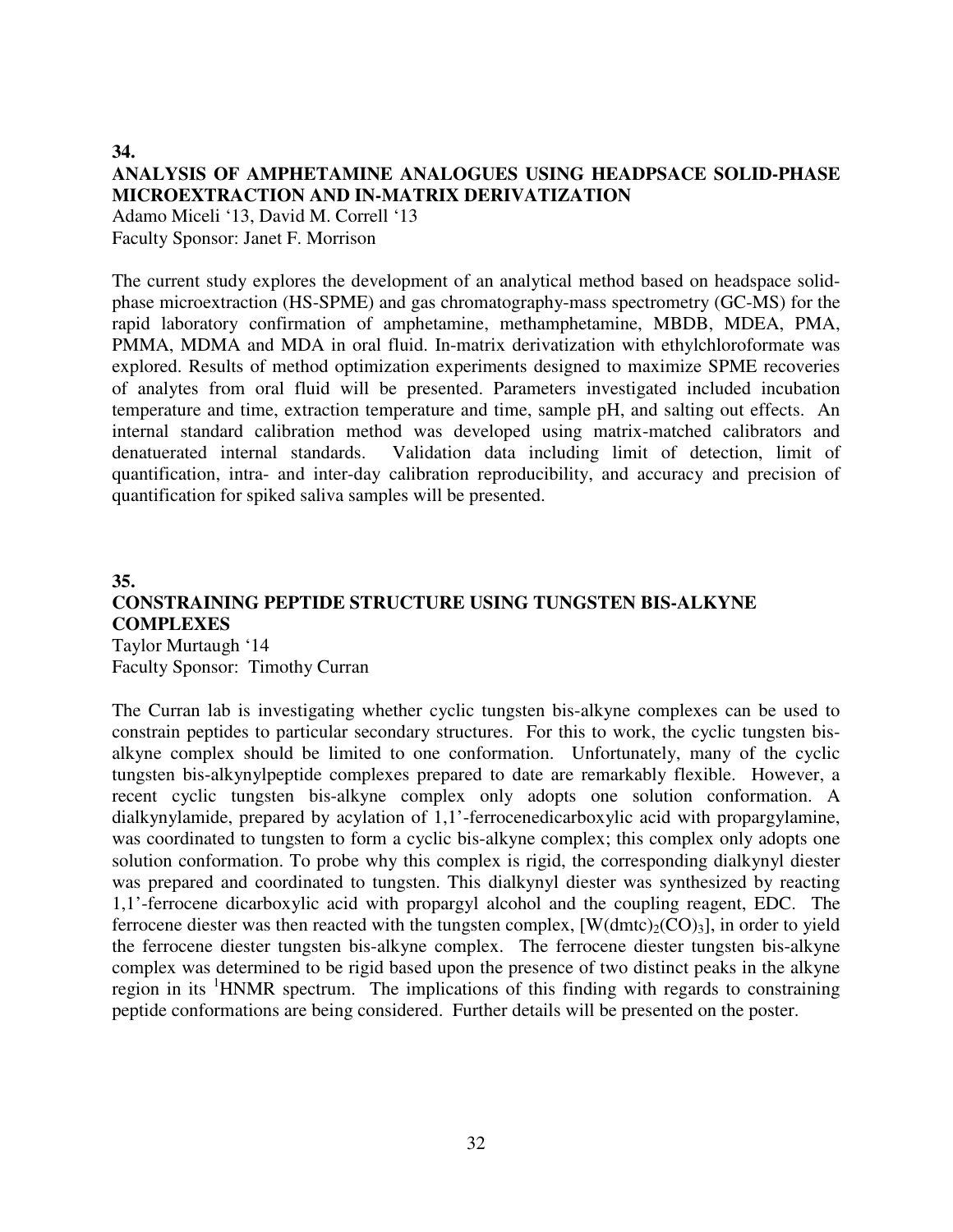#### **36. SYNTHESIS AND APPLICATIONS OF NOVEL C3-SYMMETRIC TRIARYL NAPHTHYL CATIONS** David W Pierce '13

Faculty Sponsor: Cheyenne Brindle

One of the main goals of organic chemistry is to develop reactions that improve efficiency and selectivity. In-depth research and design of effective catalytic electrophile activators has been explored extensively using both Brønsted and Lewis acid activators, including the use of chiral,  $C_2$ -symmetric activators to great effect. A  $C_3$ -symmetric triarylmethyl napthyl cation with a propeller shape would act as a Lewis acid that brings the chiral information into closer covalent proximity to the electrophilic. The synthesis and resolution of an enantiomerically pure triaryl napthyl cation for use as a chiral catalyst has not yet been explored. One issue that must be addressed before these cations can be utilizing for enantioselective catalysis is a low barrier to racemization. One way in which the racemization process can be prevented is through the use of sterically-hindered groups near the central atom. In particular, the synthesis of a *o*-methyl naphthylmethyl alcohol, which can serve as a precursor to the desired cation, will be described (Figure 1).



Figure 1: C3-Symmetric o-Methyl Trinaphthylmethyl Alcohol

#### **37.**

### **TOTAL SYNTHESIS OF ESTRONE**

Michael Rueger '13 Faculty Sponsor: Cheyenne Brindle

Estrone is the least abundant of the natural estrogenic hormones found in human females. Although naturally occurring, estrone is classified by the Occupational Safety and Health Administration as a carcinogen in females and can have various negative side effects in both male and female bodies. The synthesis of estrone by Vollhardt *et al.* is currently the most efficient synthesis of estrone other than its natural biosynthesis. Vollhardt *et al.*'s synthesis utilizes 2-methylcyclopentenone and 1,5-hexadiyne as the starting molecules, which are run in parallel reactions before an enolate alkylation is used to combine the iodide and enolate intermediates into a single molecule. This intermediate then undergoes a cobalt-catalyzed cyclotrimerization, creating benzocyclobutene and estratrienone intermediates. The benzocyclobutene intermediate can be converted into estratrienone via an intramolecular Diels-Alder reaction, which allows for greater product yield as estratrienone is converted to estrone via exposure to trifluoroacetic acid. While the synthesis of estrone is useful, it is the cobalt-catalyzed cyclotrimerization step that has the most potential for future use in helping to synthesize other natural products.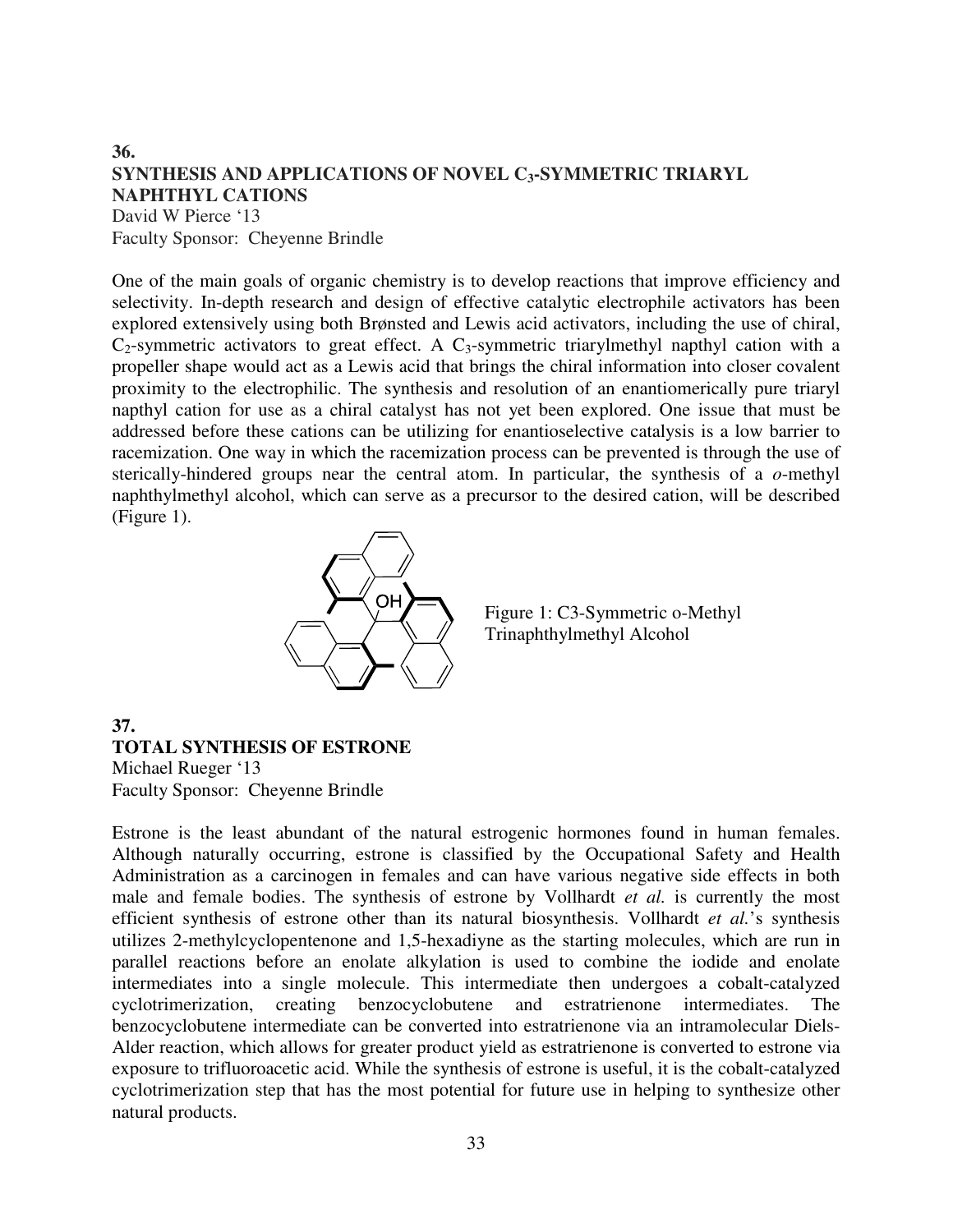### **38. PREPARING BETA-SHEET MODELS WITH DIAMIDE DERIVATIVES OF FERROCENEDICARBOXYLIC ACID**

Edgar Soto '15 Faculty Sponsor: Timothy Curran

The reaction of an organo-metallic reagent, ferrocene di-carboxylic acid, with activated forms of alanine t-butyl ester was investigated. This reaction was undertaken to determine whether a viable beta-pleated sheet model of amino acids could be made in hopes of reacting it with tungsten alkynylpeptide compounds. Current work is focused on isolating the conformational ferrocene diamide via flash chromatography and the analysis of the compounds via <sup>1</sup>HNMR. Once this is done work will proceed in the formation of a bis alkyine conformational complex by reacting the ferrocene diamide with a tunsgen complex to yield a beta-sheet model. In the presentation details about this work will be given.

### **39. TOTAL SYNTHESIS OF (-)-MENTHOL**  Simon Wei '14

Faculty Sponsor: Cheyenne Brindle

The natural product (-)-menthol is a well-known compound which can be found in many foods and daily products. The retrosynthetic analysis and the Takasago process of synthesizing menthol were both analyzed, with telomerization, asymmetric isomerization and carbonyl ene reaction identified as three key steps. The mechanisms of the key reactions are also included. In order to show the particular stereochemistry (-)-menthol, every hydrogen in the molecule was assigned with  $H$  NMR spectroscopy, and a very rare long range coupling between two equatorial hydrogen was revealed.

#### **40.**

### **MASS SPECTROMETRIC CHARACTERIZATION AND SPME/GC-MS DETECTION OF SYNTHETIC PIPERAZINES**

Alexandre Zhang '14 Faculty Sponsor: Janet F. Morrison

Piperazines are a class of synthetic drugs which are often marketed as a legal alternative to 3,4 methylenedioxymethamphetamine (MDMA or 'Ecstasy'). At low doses the piperazines have very similar stimulant effects to MDMA, while hallucinogenic effects may be experienced at higher doses. For this reason 1-benzylpiperazine (BZP) has already been classified as a Schedule I controlled substance under the Federal Controlled Substances Act. Despite their prevalence, there is a lack of analytical data for the piperazines, which has made detection and identification of these compounds difficult.

The goal of this research project is to characterize the mass spectrometric fragmentation of BZP and 1-(3-trifluoromethylphenyl)-piperazine (TFMPP) using liquid injection gas chromatography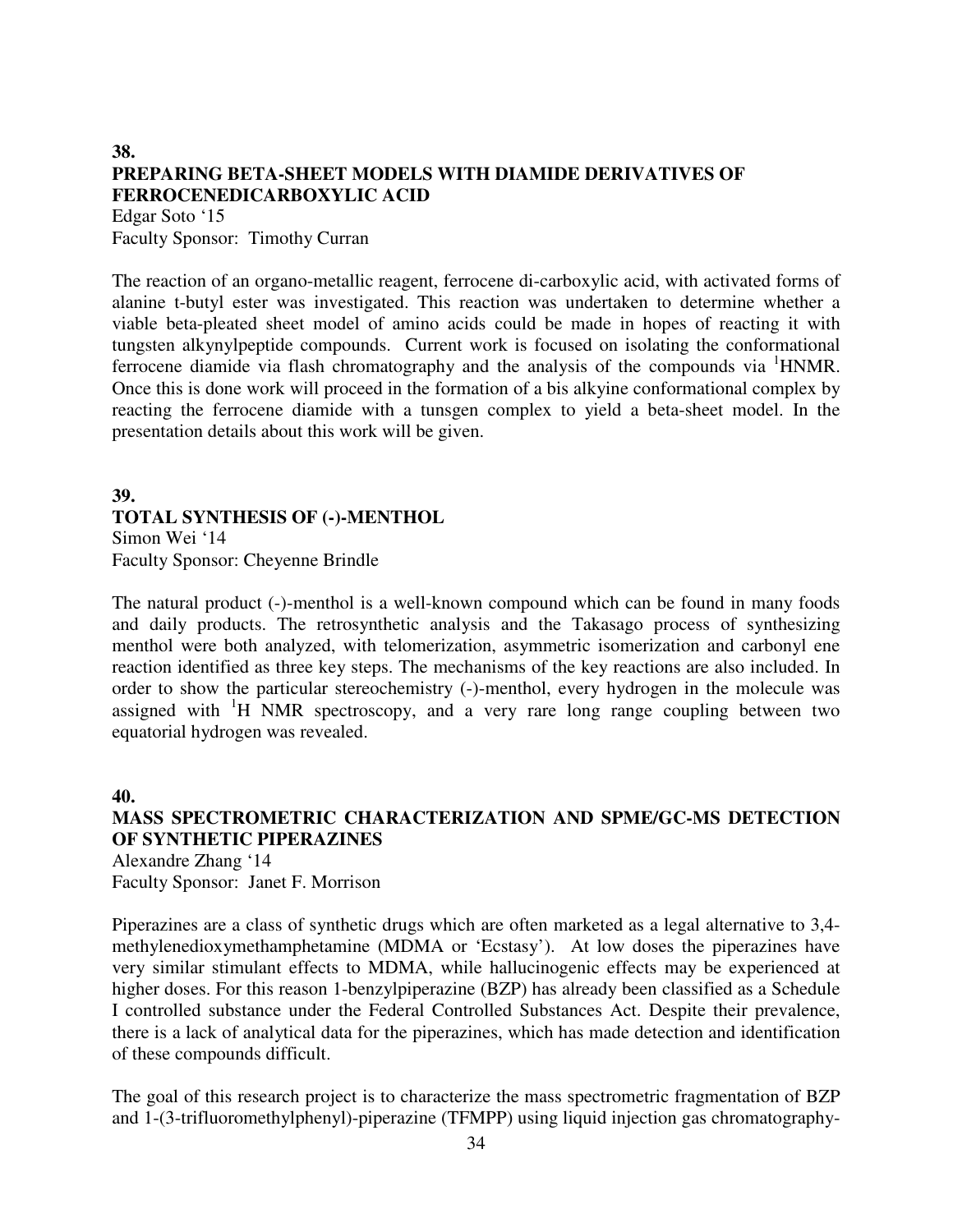mass spectrometry (GC-MS), and to develop an analytical method based on headspace solidphase microextraction (HS-SPME) and GC-MS for the detection and quantification of these piperazines in oral fluid.

GC-MS fragmentation data for underivatized, ethylchloroformate-derivatized and trichloroethylchloroformate-derivatized BZP and TFMPP will be presented. Preliminary results demonstrate rapid and efficient piperazine recoveries by HS-SPME, with in-matrix derivatization offering improvements in both chromatographic performance and MS selectivity.

# **COMPUTER SCIENCE**

### **41.**

**THE GENERATION AND ANALYSIS OF RATEMYPROFESSOR.COM DATA**  Alexandre Zhang '14 Faculty Sponsor: Saira Kazmi

RateMyProfessor.com has long been used by students to pick their professors before they even pick their classes. Therefore, the data on this site can greatly influence a student's education. The goal of this research project was to generate and analyze the RateMyProfessors.com data for all of the Trinity College professors. The data was manually obtained and preprocessed using the R 2.15.2 environment for Windows 7. The data was then analyzed using the rpart and apriori algorithms. Using the rpart algorithm, ten 10-fold cross validation runs were performed and the results indicated a moderate true positive rate, ranging from 0.10 to 0.67, and a relatively low false positive rate, ranging from 0.08 to 0.30. The apriori algorithm provided a set of 87 rules with support and confidence values of at least 0.50 and 0.095 respectively. These rules showed some expected and unexpected results, such as the initial interest of the student strongly correlated with the helpfulness of the professor and that professors who received more than five ratings were mostly in the non-sciences.

### **42.**

**ANALYSIS OF BEAUTIFUL FEATURES ON "BEAUTIFULPEOPLE.COM"**  Vlad Burca '14, Zach Freedman '14 Faculty Sponsor: Saira Kazmi

The goal of the project was to be able to predict whether a user applying to the social platform BeautifulPeople.com will be accepted into the community, or not, based solely on the descriptive features provided by the applicant, and not the uploaded photo. The subjectivity of this task forced us to implement our own decision tree, based on a set of feature attributes that generated the lowest error rate. Given the difficulties caused by the nature of the data set, we created a model that, given a tree depth of 4 attributes, produces an error rate of 48%, and although a more complex decision tree expectedly produce more accurate predictions, we found a particular tree of depth 1 produced the lowest error rate, yielding an accurate prediction 73% of the time.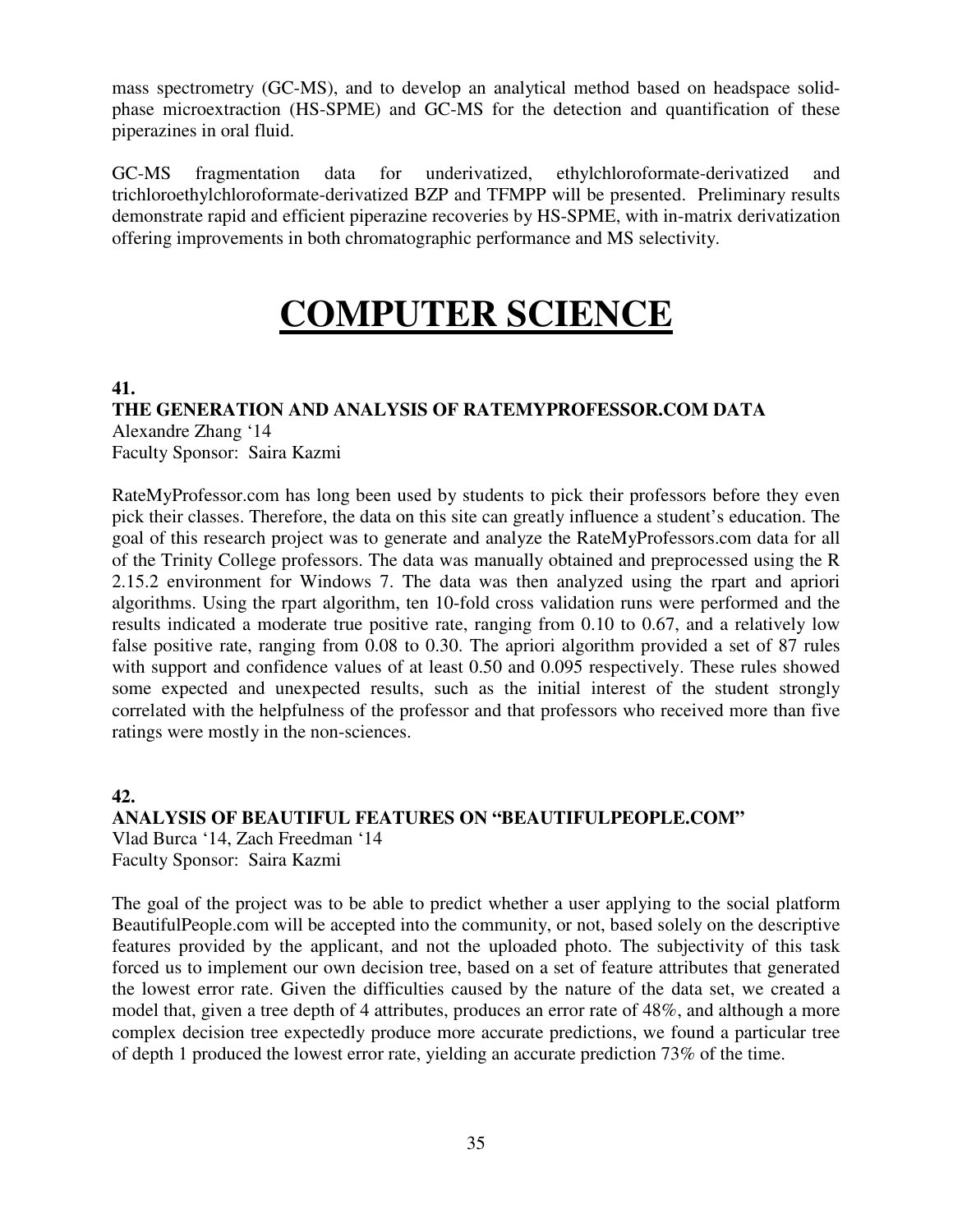## **43. WARBOT: ONLINE BATTLE-ARENA**  Rahul Chatterjee '13 Madalene Spezialetti

WarBot is an Online-Multiplayer-Battle-Arena with support for up to 10 players simultaneously. It allows friends to team up as robots and fight an opponent team and to reap the benefits with an in-game gold system that allows the purchasing of upgrades for your weapons to further bring about the enemy's demise.

The aim of this project will be to emulate an industry standard Multiplayer Flash Game with all the necessary implementations required to make it a viable competitor in a real-world market. The tools used in this project will also be that of industry standard IDEs such as Flash from Adobe's Creative Suite and the popular java IDE Eclipse. The features of the game will include multiplayer support, an achievement system, chat rooms to serve multiple clients, robust gameplay and a certain degree of character progression all of which are expected in today's multimedia

# **44. CLUSTERING PATTERNS IN HISTORICAL EARTHQUAKE DATA IN SOUTHERN CALIFORNIA**

Philip Cho '15, Megan Chiu '14 Faculty Sponsor: Saira Kazmi

In this paper, we employ various clustering algorithms to detect patterns in historical earthquake records in the Los Angeles area over the last 100 years. Since seismic activity occurs as tectonic plates rub against one another, we emphasize geographical continuity in clustering decisions. In particular, we use the latitude and longitude coordinates as inputs to the clustering algorithms. We evaluate the algorithms with 1) internal measures such as average cohesion and 2) external data such as fault line distribution. Each cluster captures not only the frequency of earthquake incidents but also their characteristics such as magnitude and depth. We conclude that a densitybased algorithm gives a clustering that best captures the distribution of fault lines.

#### **45.**

## **CROSS PLATFORM DATA COLLECTION TOOL WITH CLOUD BASED DATA VISUALIZATION**

Nyi M. Htet '13 Faculty Sponsor: Ralph Morelli

This project is a cross platform mobile application that addresses the issues of customizable data collection, and data visualization in one application package. The goal of this project is to provide an easy way to create and share custom data forms in order to perform data collection as an individual or group project, and integrate the data visualization component into the data collection process. With just a smart phone or tablet, and a free Google Cloud storage account, data collection can be performed through customizable forms, and the collected data can be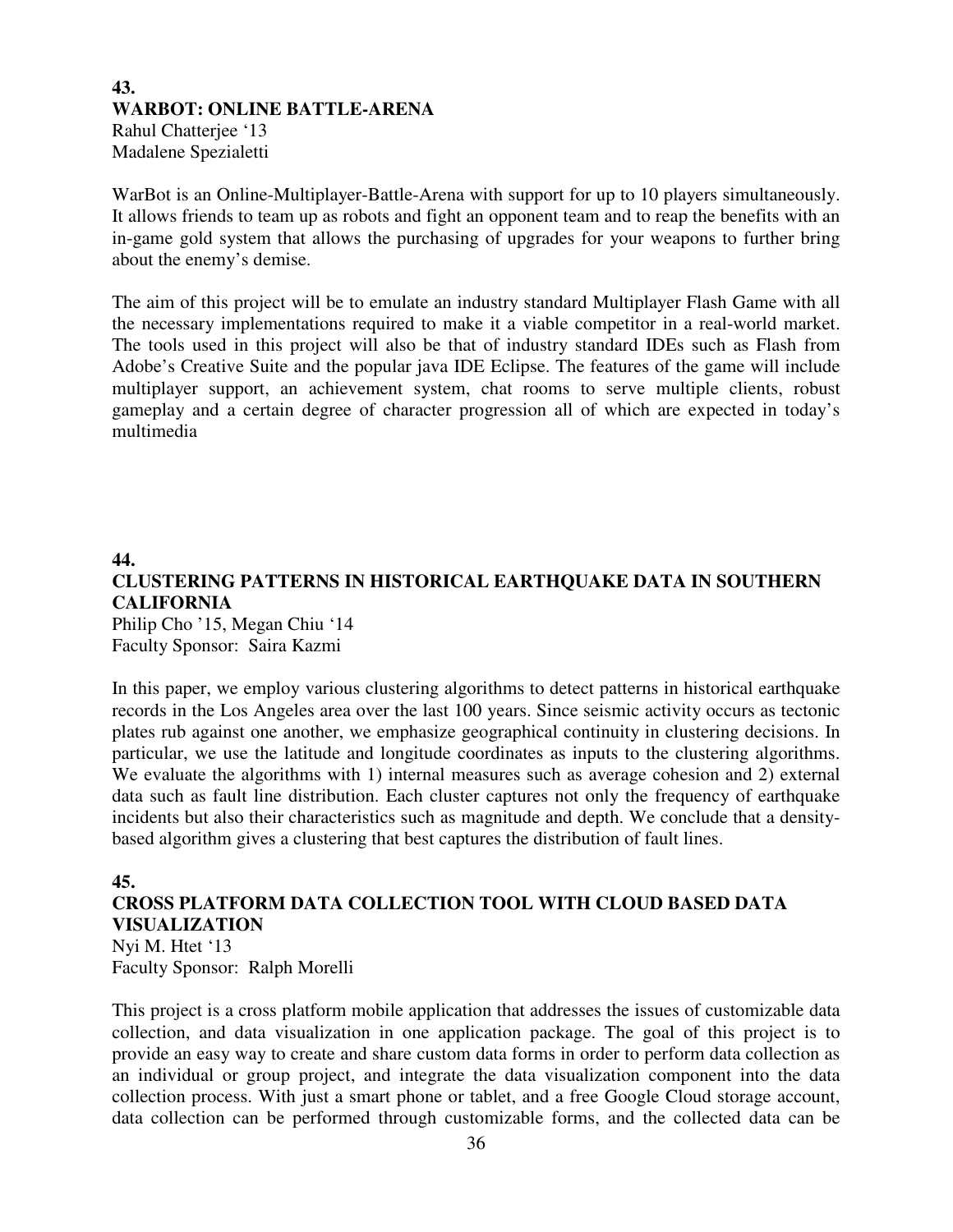saved on the device. The collected data is then sent to the cloud, and connected to the cloud based data visualization tools. The visualized data can be shared among the users or downloaded and saved onto the device.

## **46.**

## **COMPUTER-TECHNOLOGY HELPER**

Pauline Lake '13 Faculty Sponsor: John Ridgway

The Computer-Technology Helper is a digital repository that allows educators to view, edit, create, upload, and comment on teaching materials related to Computer Science and Technology. More importantly, it provides a social space in which educators can collaborate and share teaching ideas. The application also includes membership management that allows for differentiation in user roles and user access. Since there is a lack of Computer Science and Technology in K-12 schools, having a website like the Computer-Technology Helper is a great way to provide educators with access to Computer Science and Technology teaching resources and provide a support system for non-Computer Science educators. The Computer-Technology helper was created using Ruby on Rails along with HTML and CSS.

## **47. HELP ME NOW: A SENIOR PROJECT**  William Laughlin '13

Faculty Sponsor: Madalene Spezialetti

Help Me Now is a help website where users can post jobs, request help, or even make money by helping others. Will Laughlin began Help Me Now about 9 months ago as his senior project and has since developed it into the website it is now.

## **48. MUSE: REDEFINING INTERNET MUSIC CONSUMPTION**

Willem van Daalen '14 Faculty Sponsor: John Ridgway

The Internet has revolutionized content consumption in the twenty-first century for people around the world. One of the challenges the people now face when attempting to find information is not that the information does not exist, but rather that it is located in too many sources, some more trustworthy than others. Additionally, the process of data discovery and recovery has become increasingly time consuming, often negating the benefits gained from the easy access to data provided by the Internet.

Muse is a web application designed to help resolve this problem in the field of music; it provides a single live-feed of new songs customized to each user's preferences. Specifically, muse works by parsing through a wide variety of user-specified websites and extracting song information which is then presented to the user in their feed. Muse also allows users to specify content filters based on song metadata, allowing users to exercise fine-grain control over the songs that appear in their feed. Lastly, muse uses Jaccardian similarity and memory-based collaborative filtering to provide custom recommendations for each user based on trends in their likes and dislikes.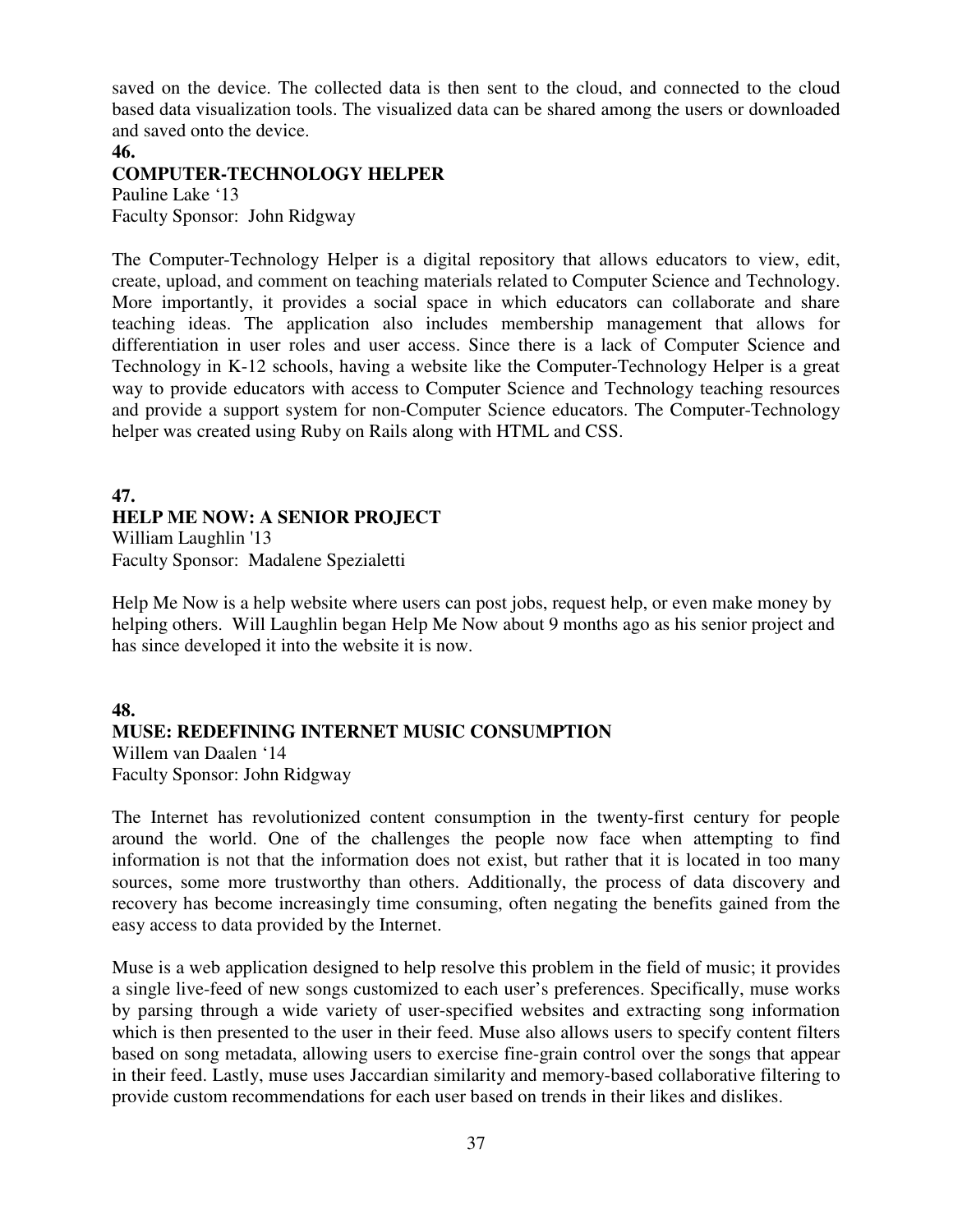# **ENGINEERING**

#### **49.**

## **FORMATION OF CLOGS UNDER ULTRASOUND EXCITATION: A MICROFLUIDIC STUDY**

Erin Barney '15, Pratistha Shakya '15 Faculty Sponsor: Emilie Dressaire

Acoustic waves and more specifically ultrasound are commonly used in microfluidic devices to focus, separate and mix particles. We study the influence of ultrasound on the formation of clogs of colloidal particles in microchannels. In particular we focus on the role played by the flow properties and the characteristics of the acoustic wave (such as its frequency). We show that the ultrasound excitation delays the formation of clogs and rationalize our results with acoustofluidics theory.

#### **50.**

## **THE CONSTRUCTION OF ELECTRODES AND THE PERFORMANCE OF STEREOTAXIC SURGERIES TO TEST THE EFFECTS OF STRESS ON RODENT BRAINS**

Alison Callegari '14, Yun Gong '15, Nijel Hill '15, Georgia McAdams '14, Joanna Wycech '14 Faculty Sponsor: J. Harry Blaise

Neonatal stressors such as isolation are known to have an effect on long-term potentiation in rodents. In the electrophysiology lab at Trinity College the synapse from the perforant path to the dentate gyrus is being studied. In order to conduct this research, three types of electrodes were built and surgically implanted into the rodents' brains. The three types of electrodes used are: noise reducing ground electrodes implanted in the cortical surface, stimulating bipolar electrodes implanted in the perforant path, and monopolar recording electrodes placed in the dentate gyrus. Rodents were anesthetized and placed in a stereotaxic surgical frame in order to surgically implant the electrodes into the respective brain locations. The brain signals were viewed using an oscilloscope. A week after surgery electrophysiological tests are performed and signals are recorded. These methods will be continued to be used in further research.

## **51. AUTONOMOUS QUADROTOR**

Nick Guzman '13, Roarke McCormick '13 Faculty Sponsor: David Ahlgren Non-Trinity Sponsor: Travelers Insurance

The objectives of this senior capstone project were to design, build and operate a small-scale quadrotor. Quadrotors are four-motor aerial vehicles which were first developed in the 1920's.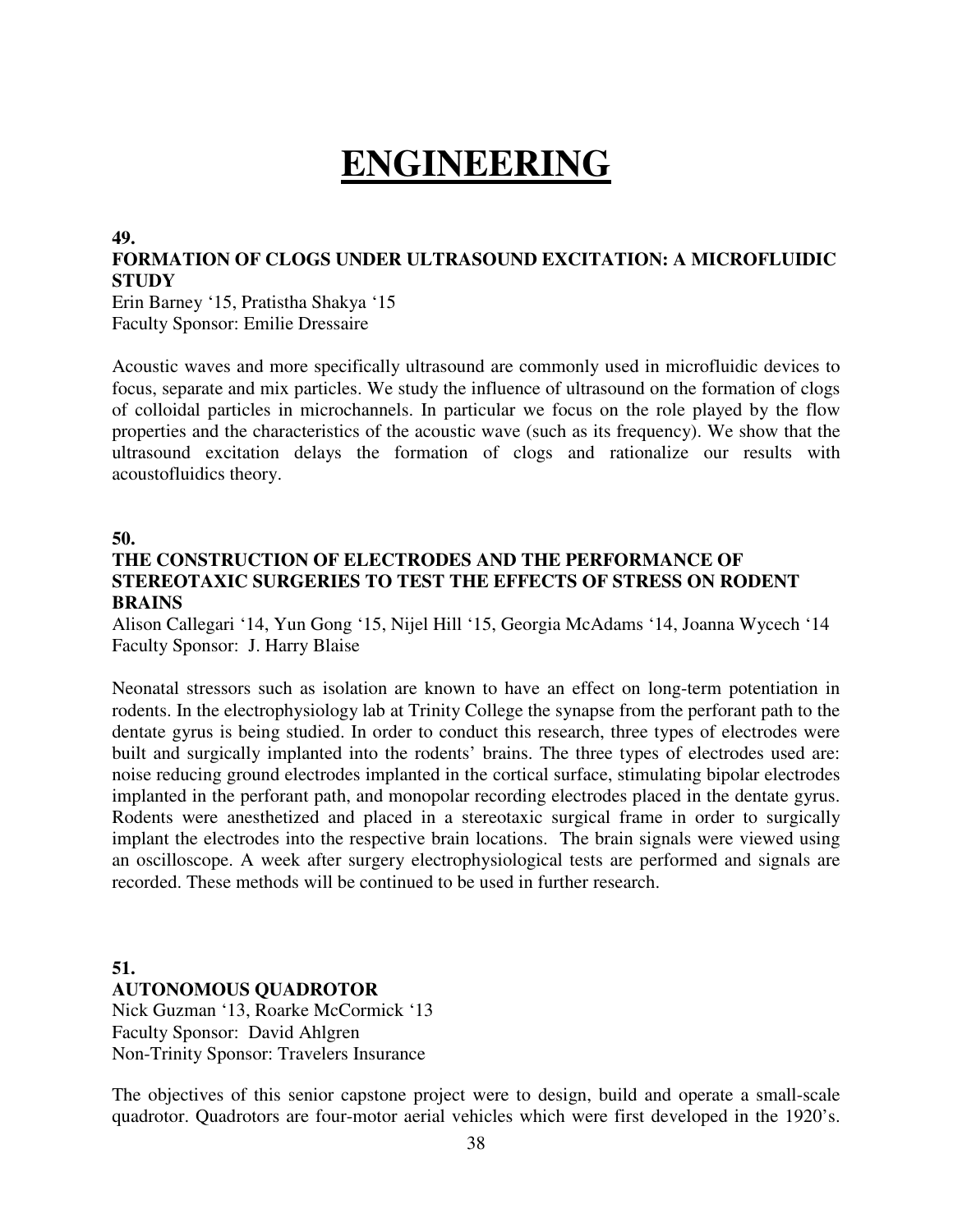Widespread use has begun only in the last decade and has achieved popularity in unmanned aerial vehicle (UAV) research. Properly designed quadrotor platforms are capable of 3-D movement which allows for mission profiles unsuitable for other aerial vehicles. A materials selection process determined the frame design and hardware selection. Energy calculations and dynamics were simulated to predict the performance of the quadrotor. Sensor readings from an accelerometer, gyroscope and barometer were input into PID control loops regulating motor thrust to maintain stability of the system during flight. The system was implemented via an Arduino Mega 2560 microprocessor. An autonomous hovering routine was developed to demonstrate the viability of the project.

**52.** 

## **DEVICE FOR ON-SITE MANUFACTURE OF STERILE WATER FOR INJECTION IN A DISASTER ZONE**

Jeff Hebert '13, Chislon Richardson '13 Faculty Sponsor: J. Harry Blaise Non-Trinity Sponsor: Joseph McIsaac, MD, MS

This project sought to design and produce a device for the on-site manufacture of sterile water to be subsequently used to produce IV fluid in disaster zone. In order to accomplish this, the water produced must be sterile, non-pyrogenic, and satisfy the United States Pharmacopeia (USP) standard for water for injection (WFI). Furthermore, the device should ideally be low powered, low cost, robust yet portable, and deliver at least 10 liters per hour. Our design incorporated purification methods of carbon filtration, reverse osmosis and ultra-violet treatment to successfully produce WFI. However, due to power and cost constraints our device was unable to produce 10 liters per hour. Further improvements should include a more powerful pump, more robust frame structure and a portable power source.

## **53. IGNITION STUDY OF SUPERSONIC FREE STREAM JETS USING SHOCK TUBE** Barok Imana '16, Christian Firsching '15, Binod Giri '15 Faculty Sponsor: John D. Mertens

A puncture or failure of seals may occur in pipes containing pressurized fuels. Because of the high pressure gradient between the pressurized fuel and the surrounding air, the gas jet may ignite due to the formation of a supersonic pressure wave (shock wave) that travels into (and heats) the air. In order to map the different temperatures and pressures at which a variety of fuels will ignite, a double diaphragm shock tube has been designed and built at Trinity College. The shock tube will be used to simulate the environment in pipes containing pressurized fuels by creating a shock wave in its driven section to pressurize the test gas and create a pressure gradient with the surrounding air. This leads to supersonic free stream jets exiting the shock tube into the immediate surroundings which could possibly lead to its ignition as a result of the shock wave. This phenomenon will be analyzed quantitatively to understand the relationship between the various physical parameters and ignition properties of different fuels. The overarching goal of the study is to form a better understanding of supersonic free stream jets and the analytical methods of studying them.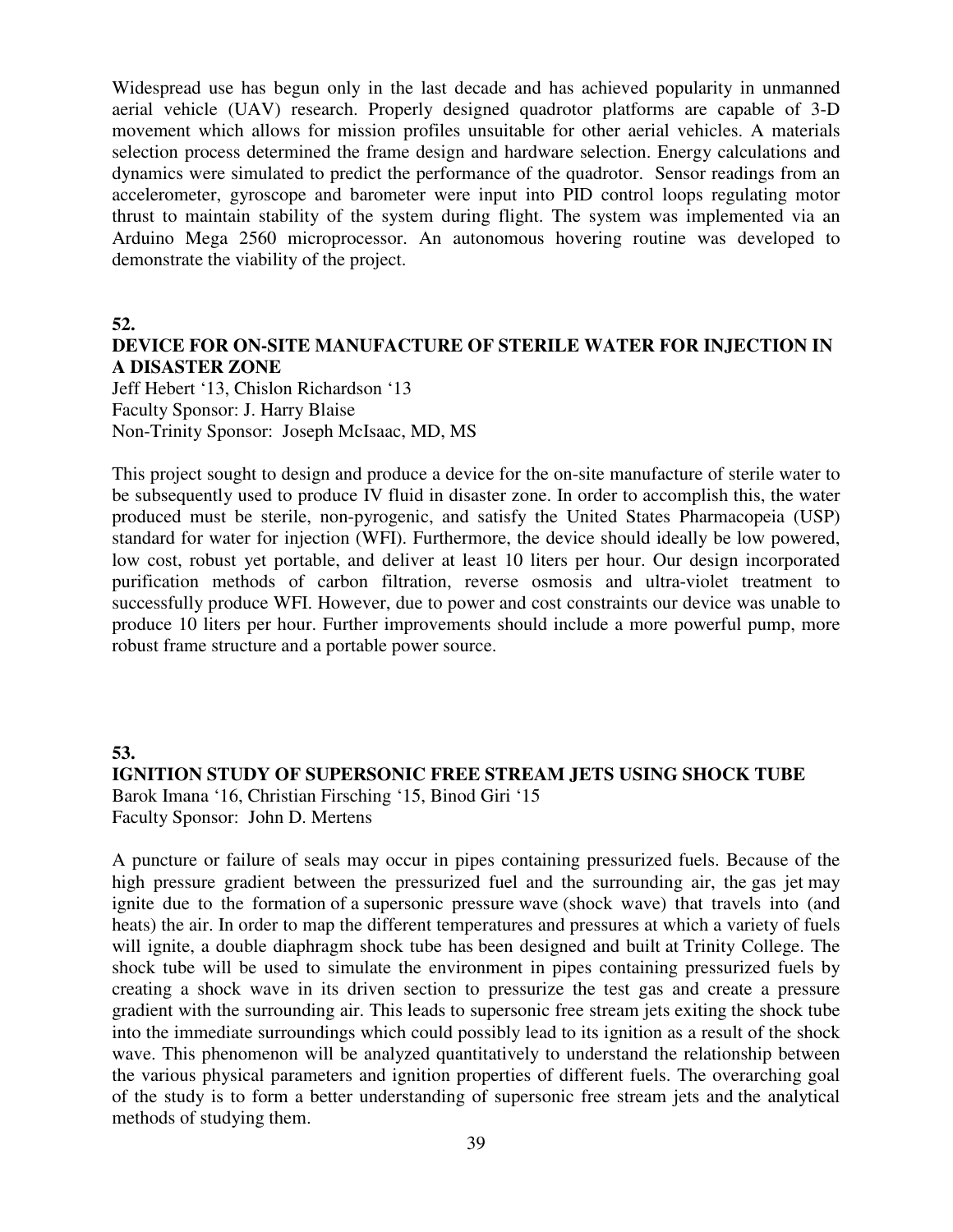## **54. AERODYNAMIC DRAG FORCE**  Khari-Elijah Jarrett '16

Faculty Sponsor: Joseph Palladino

An aerodynamic drag force is the force that opposes motion when an object is traveling through a fluid. This force can be felt while swimming, driving, and while in a plane which makes aerodynamic studies important to designers and manufacturers of vehicles including boats, automobiles, and airplanes. In an effort to analyze the aerodynamic drag forces on objects of varying shapes, a wind tunnel was implemented as a way to simulate the movement of the object through air. A load cell used with a strain gauge and Wheatstone bridge was connected to the object to manipulate the physical force into a signal that could be interpreted. Using scale models, we are able to represent and analyze the aerodynamic drag force on objects and discover which shapes are more aerodynamic.

## **55. ULTRASONIC FLAW DETECTION**  John Lehrkind '13, Shraddha Basnyat '13

Faculty Sponsor: Taikang Ning

Ultrasonic flaw detection provides the means to determine the mechanical properties, microstructure, imaging, and microscopy of various substrates. Ultrasound can penetrate through substrates from metals to flesh and bones and detect up to micro cracks based on its frequency and hence is an interesting domain to explore and has applications along various fields. The niche application for this project is non-destructive (through wall) testing to detect termite tunnels. Ultrasonic flaw detection has not been explored much in the home inspection field. Termite inspections have been limited to primitive methods that are mostly not non-destructive and require high manpower and cost. The overall design included analysis of attenuation, crack size and material properties to determine optimal results and signal analysis. Through our research, detection of termite tunnels within wooden structure is now possible through low cost non-destructive testing.

# **56.**

## **BIOLOID: HUMANOID ROBOTICS**

John Lehrkind '13, Shraddha Basnyat '13, Binod Giri '15 Faculty Sponsor: David J. Ahlgren

This semester Trinity College Robotics Study Team (TCRST) focused a small group of students to research using humanoid robots to perform functional household tasks. This year, TCRST built and programmed Robotis's Bioloid Premium kit to ascend and descend a staircase. Unlike wheeled robots, humanoid robots must move dynamically, transitioning the weight as they move. We tackled this problem by defining several statically balanced positions in the motion of a step.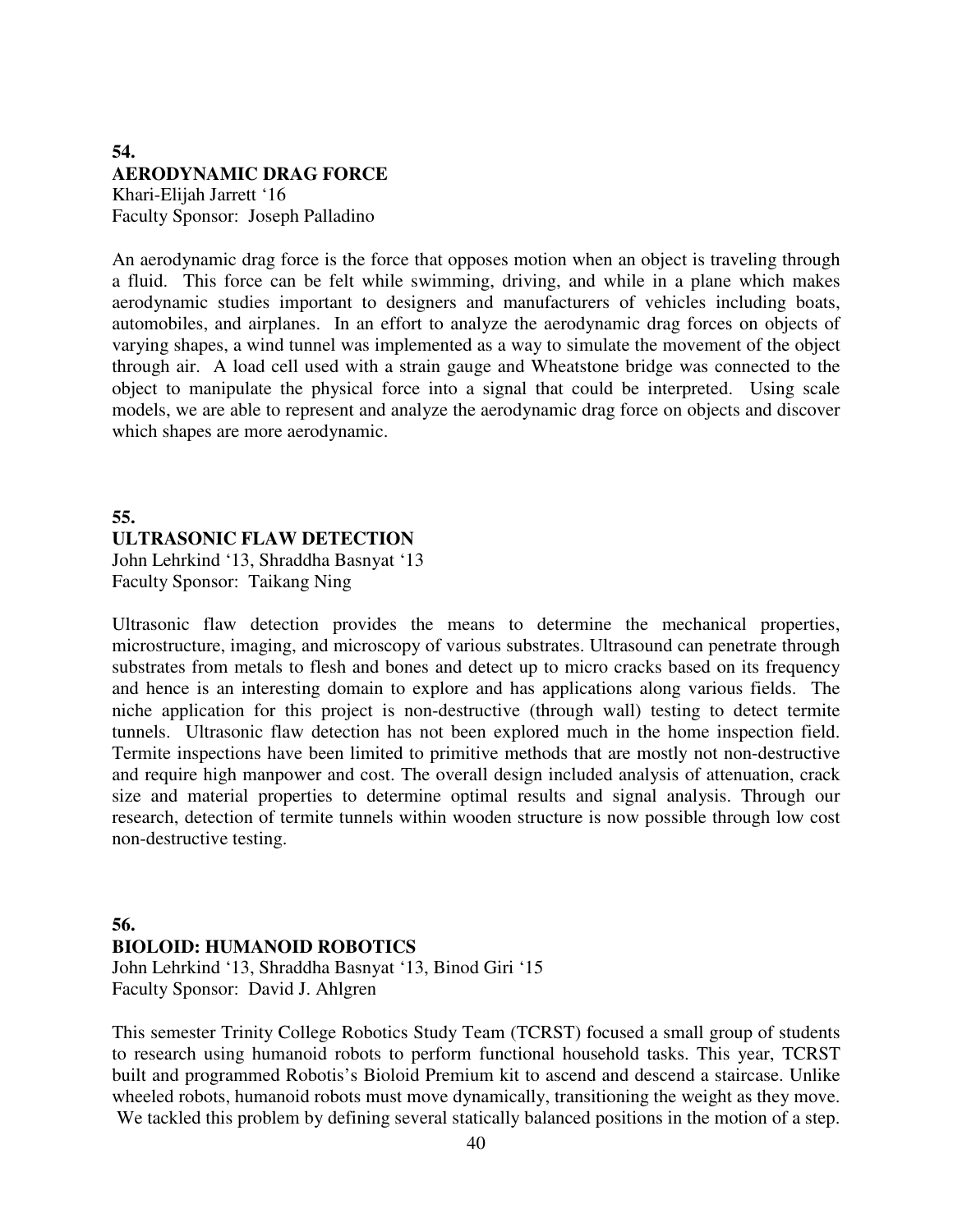Throughout the research, dynamic motions were included in the motion files to perform dynamic balance between each statically balanced position. From our research, we have demonstrated dynamic motion with humanoids both in the vertical and horizontal plane.

#### **57. DESIGN AND CONSTRUCTION OF A BIOMIMETIC ROBOTIC MUSCLE SYSTEM**  Andrei Marchidan '13

Faculty Sponsor: Joseph Palladino

A mechanical muscle system prototype was designed and built that describes the human upper arm, and uses a novel design for biomimetic muscles. The system includes two pneumatic artificial muscles controlled using a pressure regulator and four solenoid valves. The muscles are built out of latex rubber tubing enclosed in a strong nylon mesh. To achieve the smooth force generation of human muscles, the artificial muscles are pressurized or depressurized using a valve control system. This provides the necessary contraction and relaxation specific to human muscles. The muscles were assembled on a skeletal support system that mimics the upper arm motion, with beams representing bones and pivots representing joints. The arm design was constrained to one degree of freedom for simplicity, allowing 180° rotation around the shoulder pivot in the coronal plane. The control system of the upper arm contains a rotary encoder that feeds back information about the arm's angular position. Based on the feedback inputs, which are processed by computer, the valves are switched on and off to control the pressurization of the muscles and their contraction state. The robotic muscular system is capable of lifting weights of 15 lbs.

## **58. DRAG REDUCTION IN SUPERHYDROPHOBIC PIPES**  Tarah Sullivan '13

Faculty Sponsor: Emilie Dressaire Non-Trinity Sponsors: NASA, Oceanit

Superhydrophobic surfaces such as the lotus leaf are known for their water repellency. These surfaces also exhibit other fascinating characteristics such as self-cleaning and drag reducing properties and ice-repellency. In this experiment we focus on the drag reducing property of superhydrophobic surfaces in pipes. The pipes are rendered superhydrophobic by the micro and nano asperities of a coating layer. To determine the drag reduction, we conduct experiments by flowing water through pipes at a controlled flow rate and measuring the pressure difference across the pipe. The pressure difference is used to define the slip length, which quantifies the drag reduction. Results show significant drag reduction due to the superhydrophobicity. More specifically, for the flow rates between 0.1 to 1.6 L/min we measure drag reduction values greater than 14%. Our data indicate that this drag reduction depends on the geometry of the surface features and on the Reynolds number of the fluid flow.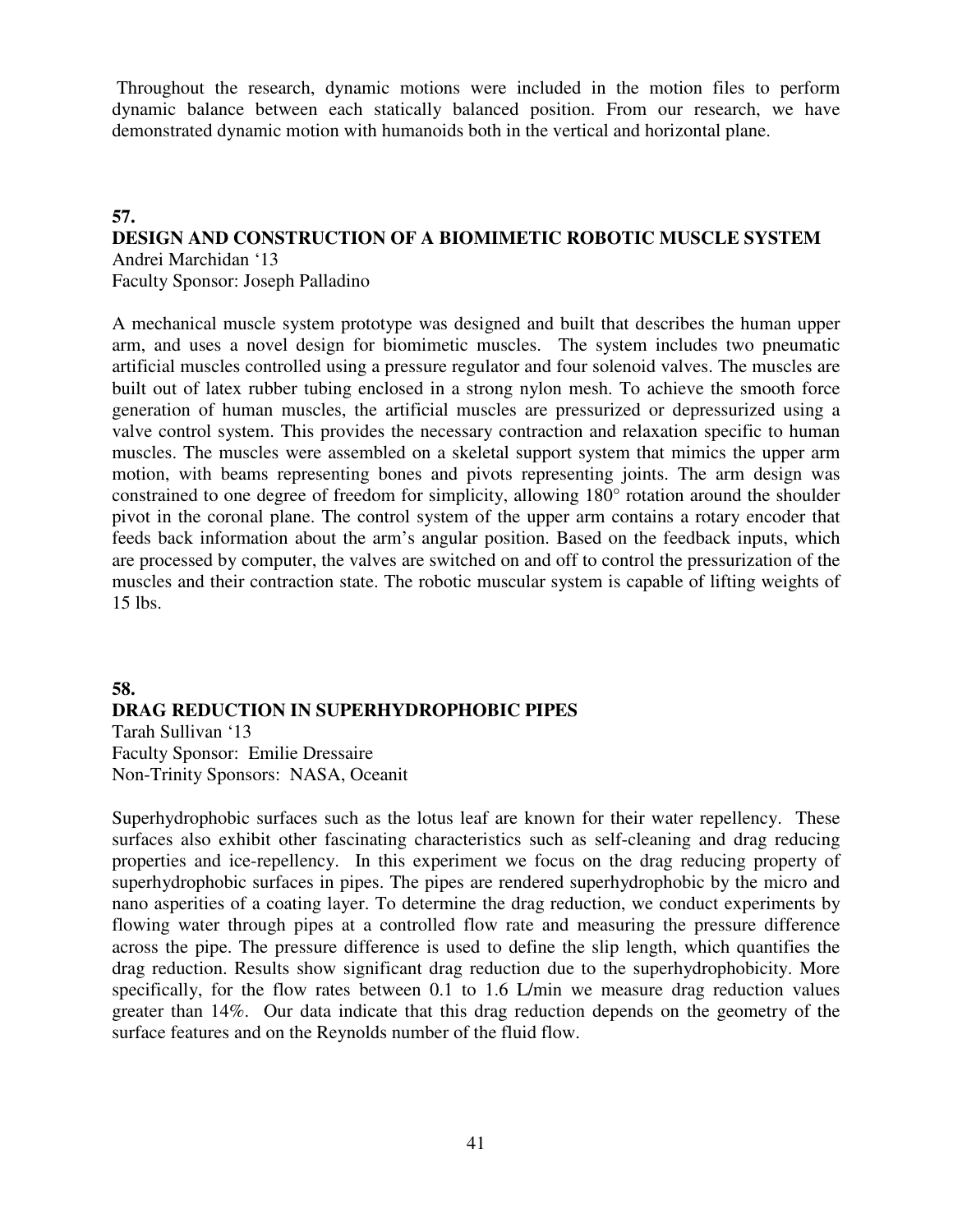## **59. PARALLELIZED SOFTWARE ARCHITECTURE ON Q FOR THE IGVC** Hokchhay Tann '14, Adam Norton '13, Steve Petkovsek '13, Vlad Burca '13, Alex Merchen '14, Ben Williams '15, Jiajia Zhao 15, Abhishek Khanal '15 Faculty Sponsor: David Ahlgren

Q is Trinity Robot Study Team's entry to the Intelligent Ground Vehicle Competition (IGVC) at Oakland University in Rochester, Michigan. There are two main challenges at the IGVC, navigation and autonomous. The navigation challenge requires Q to navigate to 8 GPS waypoints in six minutes while avoiding obstacles such as fence and barrels. The autonomous challenge requires the robot to complete an obstacle course circuit within 5 minutes. In this poster, we present the some mechanical systems and the parallelized software architecture employed on Q to compete in the two challenges.

**60.** 

## **DESIGN AND IMPLEMENTATION OF A WASTE VEGETABLE OIL (WVO) FUEL SYSTEM WITH TEMPERATURE CONTROLLED HEATING FOR A 1985 MERCEDES**  Han Wu '13

Faculty Sponsors: John D. Mertens, Lin Cheng

Waste vegetable oil (WVO) has been recognized as a clean and cheap fuel for diesel engines. However, WVO can only be used if it is heated to approximately 160 to 180 degree F, due to its high viscosity at lower temperatures. In this project, a fuel system was designed and built for a 1985 Mercedes 300SD diesel car to use either WVO or diesel. It uses both engine coolant and electric heating wires for heating WVO. A temperature-controlled switch is used to control the temperature of WVO entering the engine. The heating components were designed and simulated using Matlab, and tested both in the laboratory and on the car. Temperatures of various spots in this system can be monitored through temperature gauges. This new and unique design eliminates the need to run on diesel during warm-up. The whole system has been tested on the car and functioned as desired.

# **ENVIRONMENTAL SCIENCE**

**61.** 

**THE EFFECT OF CLEAR CUTTING ON SUB-ALPINE FOREST SOIL NUTRIENTS AND TRACE METALS WITHIN THE WHITE MOUNTAIN NATIONAL FOREST, NEW HAMPSHIRE** 

Justin Beslity '15, Daniel Hong '15

Faculty Sponsor: Jonathan Gourley

Non-Trinity Sponsor: Robert A. Colter (Soil scientist from USDA Forest Service, White Mountain National Forest)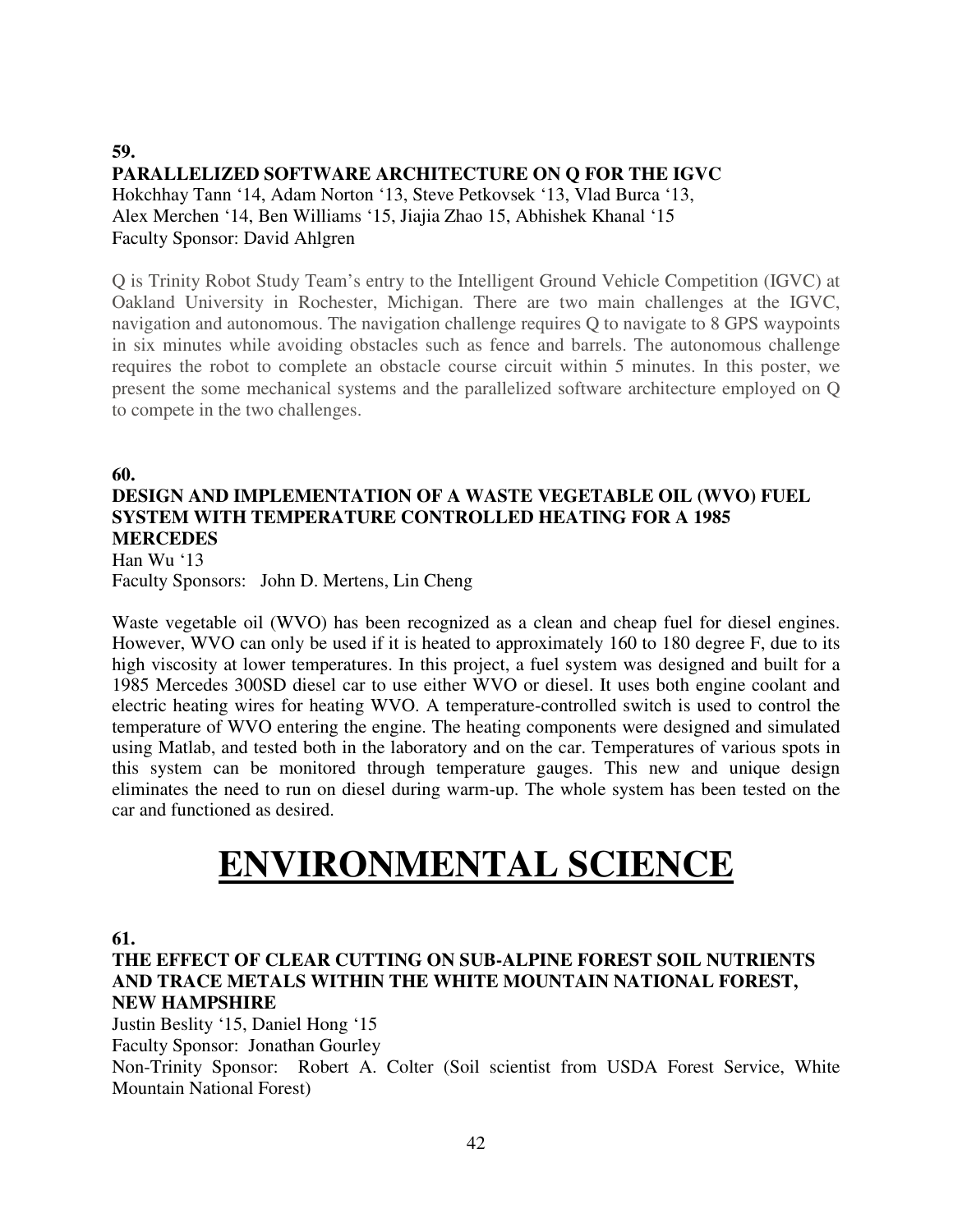Clear-cutting is the most popular and economically profitable method of logging and has been in use for centuries to provide lumber. However, there are several issues with clear-cutting, which involve increased likelihood of erosions, loss of nutrients due to rapid runoff, disruption of habitats and wildlife, and the cost of aesthetic values. In the summer of 2013, commercial logging at three pre-determined sites will be practiced and with a collaboration of Andy Colter from USDA Forest Service, soil samples from A-horizon will be collected at the three sites before and after the clear-cut to see the effects of clear-cutting on the soil. The purpose of this two-year study is to observe and analyze the effect of clear-cutting on soil nutrients, trace metals, nitrogen cations, toxins, and organic material and determining the sufficient baseline concentrations of the tested compounds in order for the forest to grow back over years. Milestone's DMA-80 Direct Mercury Analyzer and ICP will be used to quantify the effects of clear-cutting and GIS to map out the different sites for a visual aid.

**62.** 

# **ASSESSING TRACE METAL CONCENTRATIONS IN THE SEDIMENTS OF THE TROUT BROOK, WEST HARTFORD, CT**

Linnea Gotberg '13 Faculty Sponsor: Jonathan Gourley

The Trout Brook is a tributary of the Park River watershed located in West Hartford, CT. The river has been polluted with trace metals due to runoff, deposition, point sources, and various metal finishing facilities located in the area. The focus of this study was to quantify the concentrations of lead, zinc, cadmium, chromium, and copper in stream and bank sediments at sample sites located on the Trout Brook. A previous study (Semrod and Gourley, 2012) sampled directly at, and downstream of, a sanitary sewer outflow (SSO) and concluded that the SSO was a significant source of metal contamination to the river. Our study focused upstream of the SSO to determine if particular trace metals are discharging from the SSO exclusively or are originating from an upstream source. In addition, we wanted to determine if sediment concentrations had changed with time at the SSO. All of our results were compared to sediment quality guidelines (SQG) and probable effect concentrations (PEC). Copper, lead, and zinc fell within the SQG and only copper and lead exceeded the probable effect concentrations. Preliminary sampling results suggest metal levels are less than previously reported and therefore there may be a significant temporal component to bedload sediment trace metal concentrations.

## **63. ANALYSIS OF GROUND TEMPERATURE DATA ON THE TRINITY COLLEGE CAMPUS**

Lia Howard '15 Faculty Sponsor: Jonathan Gourley

Global temperature has been rising for the past 150 years. These increasing temperatures have begun to affect earth's delicately balanced climate and ecosystems. To determine if these global trends have begun to alter our local environment, I analyzed Trinity College's ground temperature data in this study. Underneath the soccer fields on campus there are six probes that measure ground temperature. Since June 2007 these probes have recorded the temperature, at six different depths, every hour of every day.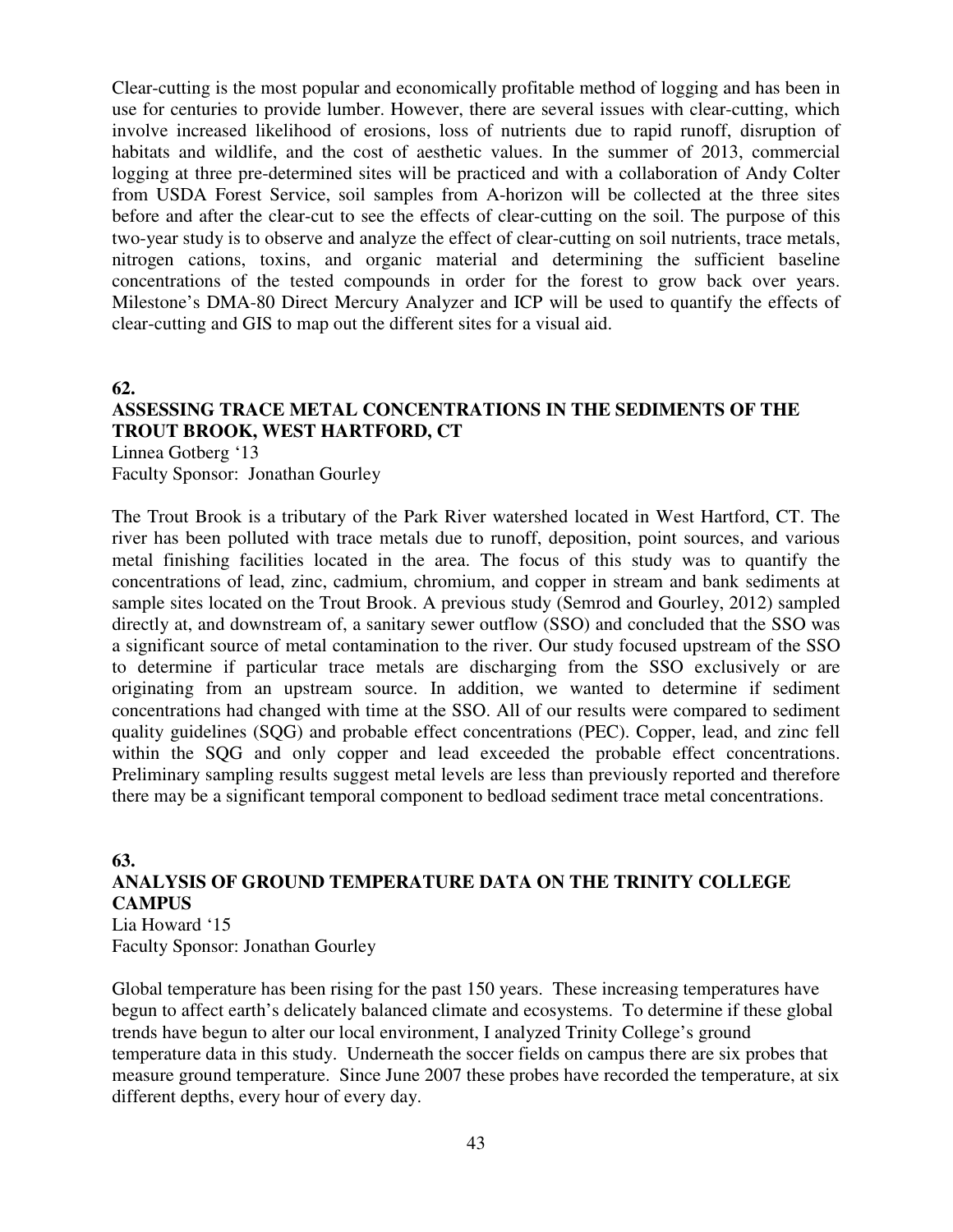Graphs of the average monthly temperature and the maximum and minimum monthly temperature display a slightly increasing linear trend over the past six years. For the average monthly temperature and monthly minimum temperature, these trend lines steepen with the increasing depths of the probes. These results suggest that the changing global climate has had an increasing, warming effect on local ground temperature. Through graphing and analyzing this data I have begun to measure climate change on campus.

## **64.**

## **ACID RAIN AND STORM TRACKING AT TRINITY COLLEGE**

Paula Shea '14 Shuyang Zhu '13 Faculty Sponsor: Jonathan Gourley

Acid rain has been a serious environmental problem in recent history with the increased use of fossil fuels that emit sulfur dioxide and nitrogen oxides. These gases convert to sulfuric acid and nitric acid in the atmosphere. Acid rain destroys trees, breaks down building materials and acidifies lakes and stream to make it inhabitable to organisms. Starting in late December to early March precipitation samples were collected from the Clement weather station and from various locations around campus, but mostly from the LSC quad. The storms' paths were tracked using a radar tracking application from wunderground.com. Each sample was tested with a pH meter and a Digital Titrator to determine it's acid strength. The samples were run through an Ion Chromatography (IC) machine three times to measure their anion concentrations. The anions included in the samples were chloride, nitrate, and sulfate. In our preliminary analysis there is no correlation between temperature and pH values. As a general trend, in January the chloride concentration was around 5-6 ppm. On February 11th the concentration jumped to 12 ppm and then dramatically decreased to less than 2 ppm after that date. The nitrate concentration generally was not very high (up to 4 ppm) but had a significantly high value of more than 14 ppm on January 30. January 30 also had the highest concentration of sulfate at about 5 ppm. We collected the January  $28<sup>th</sup>$  snow sample from various locations around campus and their concentration values varied depending on locations and the dates collected.

**65.** 

## **INVESTIGATING THE EFFECTS OF URBANIZATION ON THE TROUT BROOK SUB-BASIN OF THE PARK RIVER WATERSHED IN GREATER HARTFORD, CONNECTICUT: ANALYSIS OF STREAMFLOW AND SUBMERSIBLE DATA LOGGER CONDUCTIVITY MEASUREMENTS**

Sama Shrestha '14, Renee Swetz '14 Faculty Sponsor: Jonathan Gourley

We investigate the impacts of urbanization on a fluvial system by measuring instantaneous discharge and long-term conductivity, parameters that can be used as criteria to assess 'urban stream syndrome'. The Trout Brook sub-basin, which is a tributary of the south branch of the Park River Watershed in West Hartford, CT flows through suburban to urban neighborhoods. The stream is channelized in downstream reaches, receives significant storm water from a major sanitary sewer overflow (SSO) and lacks any permanent gauging station on the south branch which makes quantifying discharge a challenge.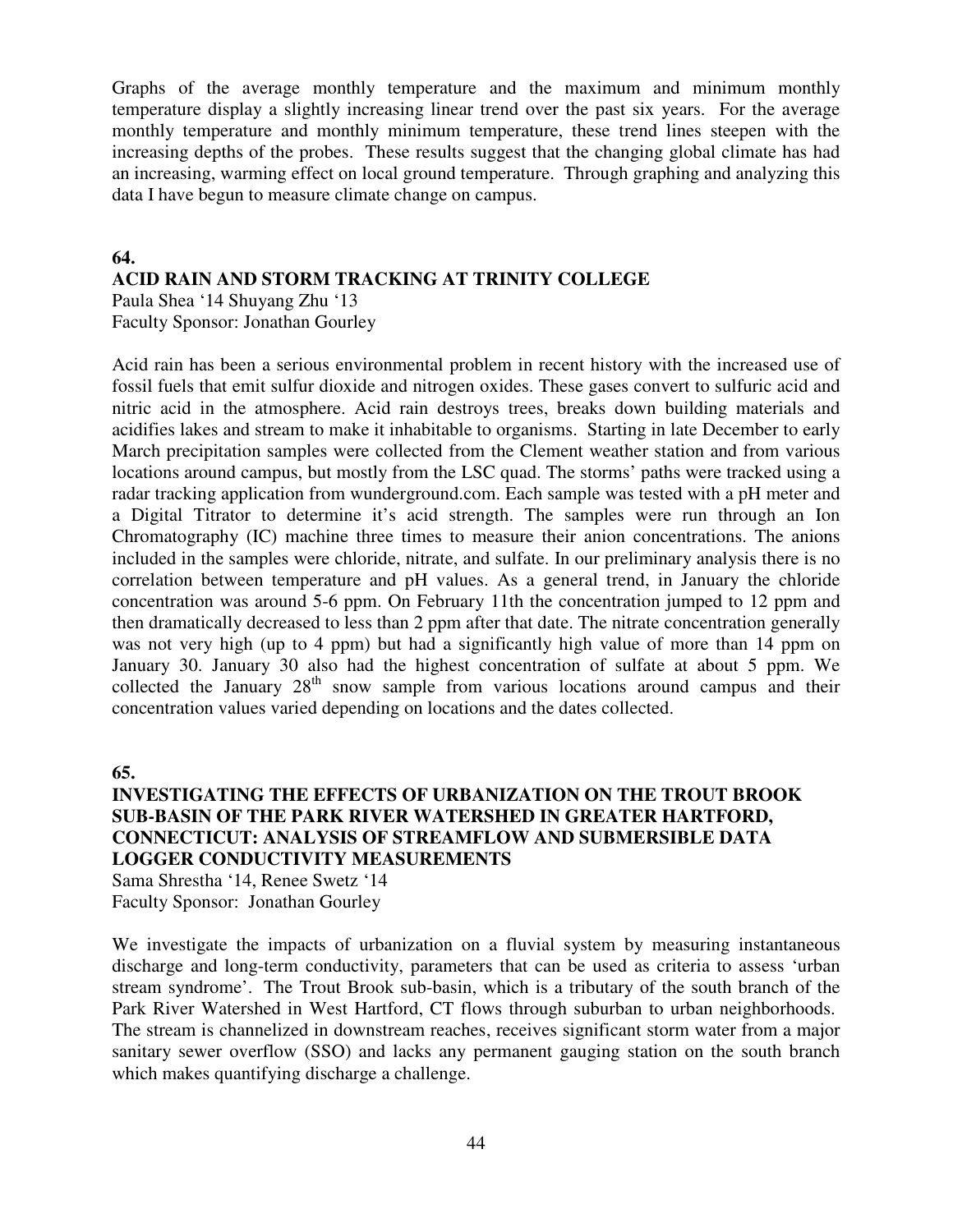The stage-discharge method was used to build a baseline rating curve for the Trout Brook. Stage height was established at an easily accessible and repeatable location and discharge was measured four different times during the fall of 2012. We selected a stretch of river that is completely contained within a concrete rectangular channel to simplify the geometry of the cross-sectional area of the stream. Submersible pressure data loggers were employed to estimate real-time stage height at the same site. Using the resulting hydrograph, it was determined that the rating curve represented times of low and medium flows. Several rain events resulted in a flashy hydrograph response suggesting a symptom for urban stream syndrome. We also compared our results with the real time USGS gauging station data from the rurally located Mt. Hope River to contrast the hydrograph response.

Submersible conductivity data loggers were used to assess the contribution of the SSO to the Trout Brook. Baseline conductivity levels at and upstream of the SSO were established, as well as conductivity patterns in both locations during a significant storm event. Using the hydrograph produced from pressure data loggers, diurnal effects in conductivity, independent of stage height variations were also observed. Storm event patterns at the SSO record an initial "super-spike" of conductivity during the first flush of the storm water system followed by dilution during the majority of the storm event. The conductivity recorded upstream of the SSO did not record this initial super spike. The rapid conductivity variations observed in the Trout Brook at the SSO are potentially harmful to aquatic life in the river and likely contributes to urban stream syndrome.

## **66. UNDERSTANDING TRINITY COLLEGE AS A CAUSTIC POINT USING SEISMIC ANALYSIS CODE**  Renee Swetz '12 Faculty Sponsor: Jonathan Gourley

The Trinity College Seismograph (TCCT) records activity from around the world, including some of the strongest quakes in Japan, South America, and Indonesia. While some seismic activity falls within TCCT's Shadow Zone, an area where the contents of the earths core keeps clear seismic waves from reaching TCCT, much of the most significant seismic activity is within its reach.

Indonesia falls within the shadow zone for TCCT. However, seismic activity from the region still reaches the seismograph, and is recorded with a clarity and magnitude that exceeds the expectations of an epicenter so far from the recording station and within its shadow zone. This seismograph-epicenter relationship is not unique to TCCT and is referred to as a caustic point. The data recorded at a caustic point can offer information on discontinuity at the base of the mantle as well as on the depth of the core mantle boundary.

Seismic Analysis Code (SAC) is software that can be used to manipulate the data recorded by a seismograph. At TCCT, SAC is being used specifically to interpret the data recorded from seismic activity around Indonesia. There is a multitude of information that can be gained from the data SAC is able to produce. Research done previously allows a SAC user to locate very precise and accurate wave arrival times along with other variables such as trace length for use in normalizing data for location, magnitude, etc.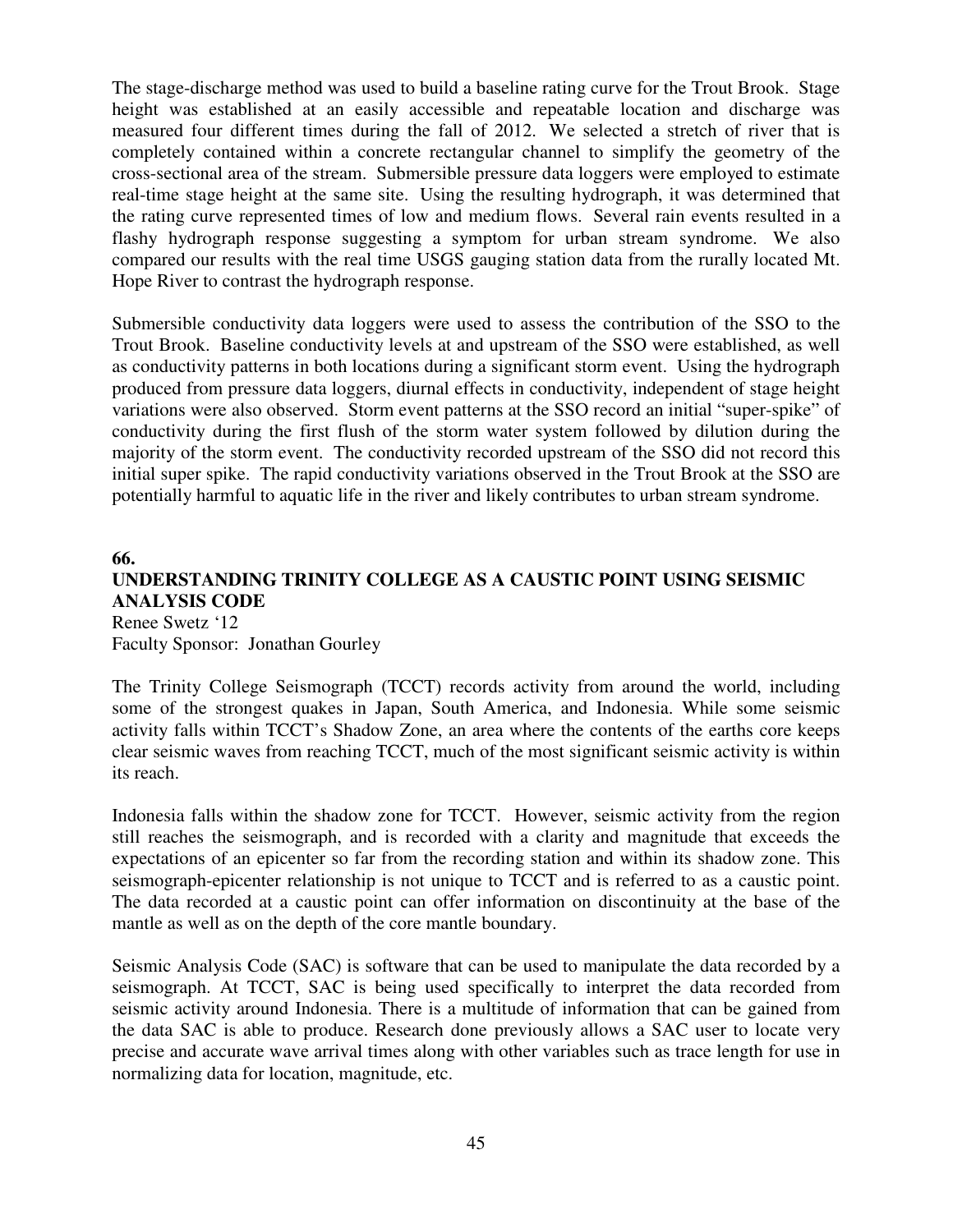# **HEALTH FELLOWS**

#### **67.**

## **PSYCHOSOCIAL RISK ASSESSMENT IN ACTIVE RADIATION ONCOLOGY PATIENTS AT HARTFORD HOSPITAL**

Carly H. Bernstein '13

Faculty Sponsors: Alison J. Draper, Maryann McGuire Non-Trinity Sponsor: Ellen Dornelas, PhD, Helen & Harry Gray Cancer Center, Hartford Hospital, Hartford

The trends associated with the quality of life and the emotional state of cancer patients has become increasingly important issues in current medical research. Because there is clear evidence that physical disease, including cancer, may result in emotional distress, it is important to monitor the patient's mental health, along with offering the option of supportive services: nutritionist, chaplain, integrative medicine, and social worker. Therefore, a psychosocial assessment was implemented as a trial tool at the Harry and Helen Gray Cancer Center at Hartford Hospital. The Cancer Center Wellness Assessment aimed to assess emotional distress in active radiation oncology patients, as well as provide a method of communication between patient and the desired services. Results showed that there was a significant relationship between distress and depression severity, with an r value of .558. There were evident trends demonstrating that the more emotionally distressed a patient was, the more likely they were to ask for help; however, this was not statistically significant when "distress" was defined by depressive symptoms. When "distress" was defined by "worry or anxiety" there was a statistically significant correlation with asking for help. Most interestingly, there were certain groups within the sample size of 50 patients who were more likely to ask for a referral. These groups included females, as compared to males, African-American, as compared to Caucasian, and those who were not married, compared to those who were married. As expected, there was a significant relationship between psychological distress and depression severity. Because emotional distress and depression severity were positively correlated, it can be deduced that this screening method is a valid tool for measuring distress and therefore, the screening could possibly be implemented into everyday life at a hospital to improve the monitoring of patient mental health. This study provided evidence that worry was a stronger predictor of likelihood of asking for a referral as compared to sadness among patients with active cancer. Many patients may not pay attention to their own anxiety and worry, but realize only their sadness. This study highlights that it is just as important to monitor anxiety as it is depression and sadness, because there may be more serious impacts on mental health. Future studies may include a more thorough analysis of each of the different patient populations. It would also be interesting to repeat this analysis with a much larger sample to determine whether trends found in the current study are supported..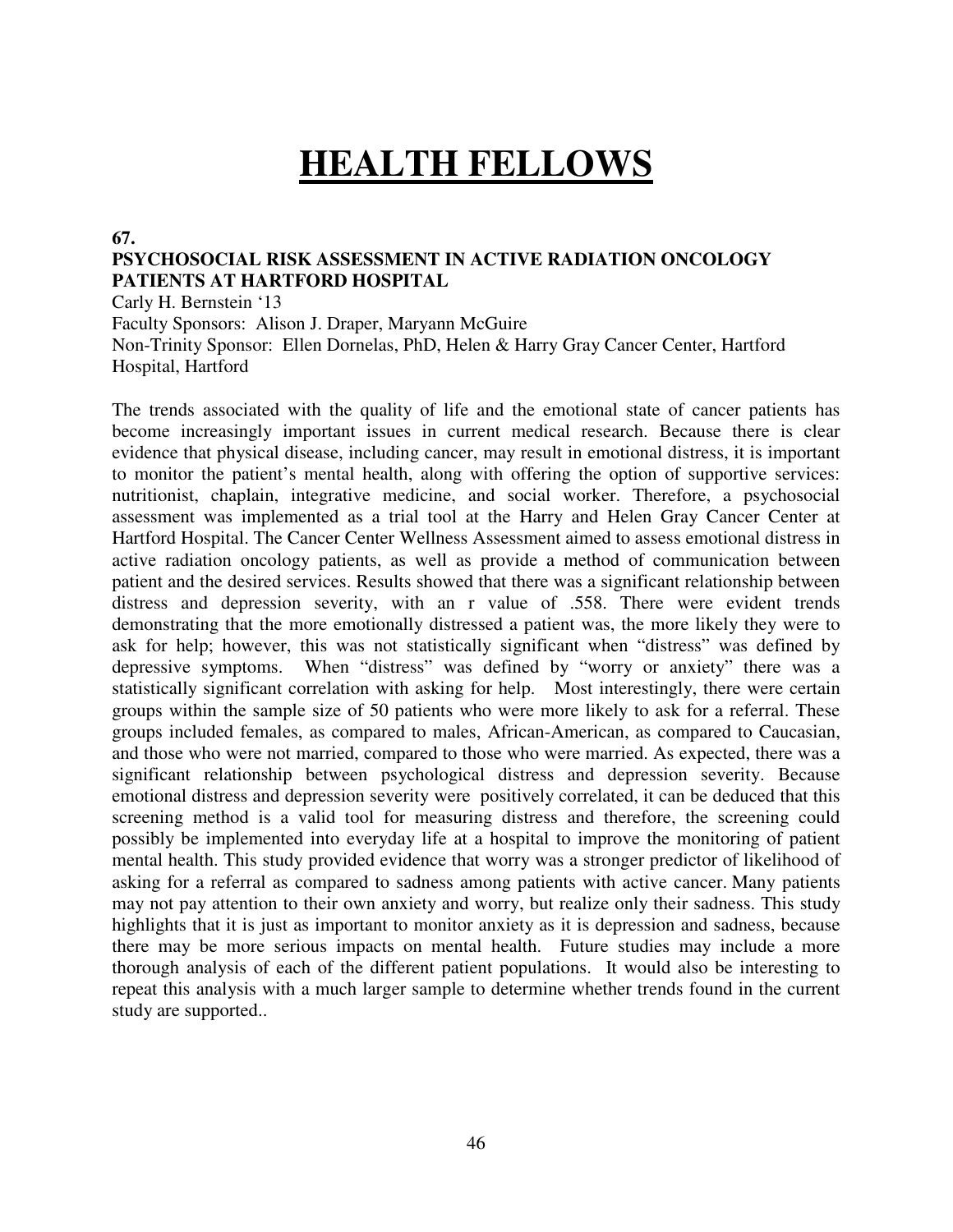#### **68. RELATIONSHIP BETWEEN RESOLUTION STATUS OF A PARENT AND NARRATIVES INCLUDING AVOIDANCE OF A CHILD WITH A CHRONIC ILLNESS**  Tutti Davis '13

Faculty Sponsors: Alison J. Draper, Maryann McGuire

Non-Trinity Sponsor: Jill Popp, PhD., Department of Research, Connecticut Children's Medical **Center** 

The purpose of the current descriptive study was to understand the significance between parents' narratives expressing their reactions to their child's chronic illnesses and the child's interpretation of family functioning through narrative. The goal of the study was to compare parents who were either able to move psychologically forward with their child's chronic illness (resolved) or not able to move forward (unresolved) to avoidance strategies in their child's narrative. It was hypothesized that children with a chronic illness will display higher avoidance in their narrative when they have a parent who is unresolved with the diagnosis, compared to children who have a parent who is resolved with the illness. Also, children who have high avoidance will have parents reporting low cohesion, low family expression, and high conflict on the Family Environmental Scale. The Reaction to Diagnosis Interview was used to assess parents' resolution status, The McArthur Story Stem Battery was used to collect and scale avoidant strategies in the children's narratives, and The Family Environment Scale was used to measure family functioning from parents' self report. Results showed 41% of parents were unresolved with their child's illness. Overall families displayed high cohesion, high expression, and low conflict on the family functioning scale. Child avoidance compared to parent resolution status showed no significance (p=0.996). Although no significance correlation between parents' resolution to their child's illness and the child's narrative of family functioning were found, both parents and children groups still had subjects struggling with coping tactics. Future studies may consider looking into interventions specifically for parents, or specifically for young children to help them both cope with living with a chronic illness in their household.

#### **69.**

## **ANALYSIS OF GENDER-RELATED FACTORS IN ANALGESIC PROTOCOLS TO MANAGE CHILDREN'S POST-OPERATIVE PAIN AFTER UNCOMPLICATED LAPAROSCOPIC APPENDECTOMY: RETROSPECTIVE CHART REVIEW**

Peter Deraska '14, Connor McElligott '14

Faculty Sponsors: Alison J. Draper, Maryann McGuire

Non-Trinity Sponsors: Zhu Wang, Brendan Campbell MD, Medical Director, Director, Pediatric Trauma, Connecticut Children's Medical Center, Renee Manworren PhD, APRN, PCNS-BC, Nurse Scientist, Division of Pain and Palliative Medicine, Connecticut Children's Medical Center

Acute appendicitis is the most common condition requiring emergency abdominal surgery of pediatric patients in the United States. Researchers report that children experience moderate to severe pain during hospitalization after laparoscopic appendectomy. Knowledge of the effectiveness of treatment protocols to manage this pain during the hospital stay is limited. The purpose of this study is to explore how gender affects the effectiveness of post-operative pediatric pain management. It was hypothesized that females will demonstrate a higher efficacy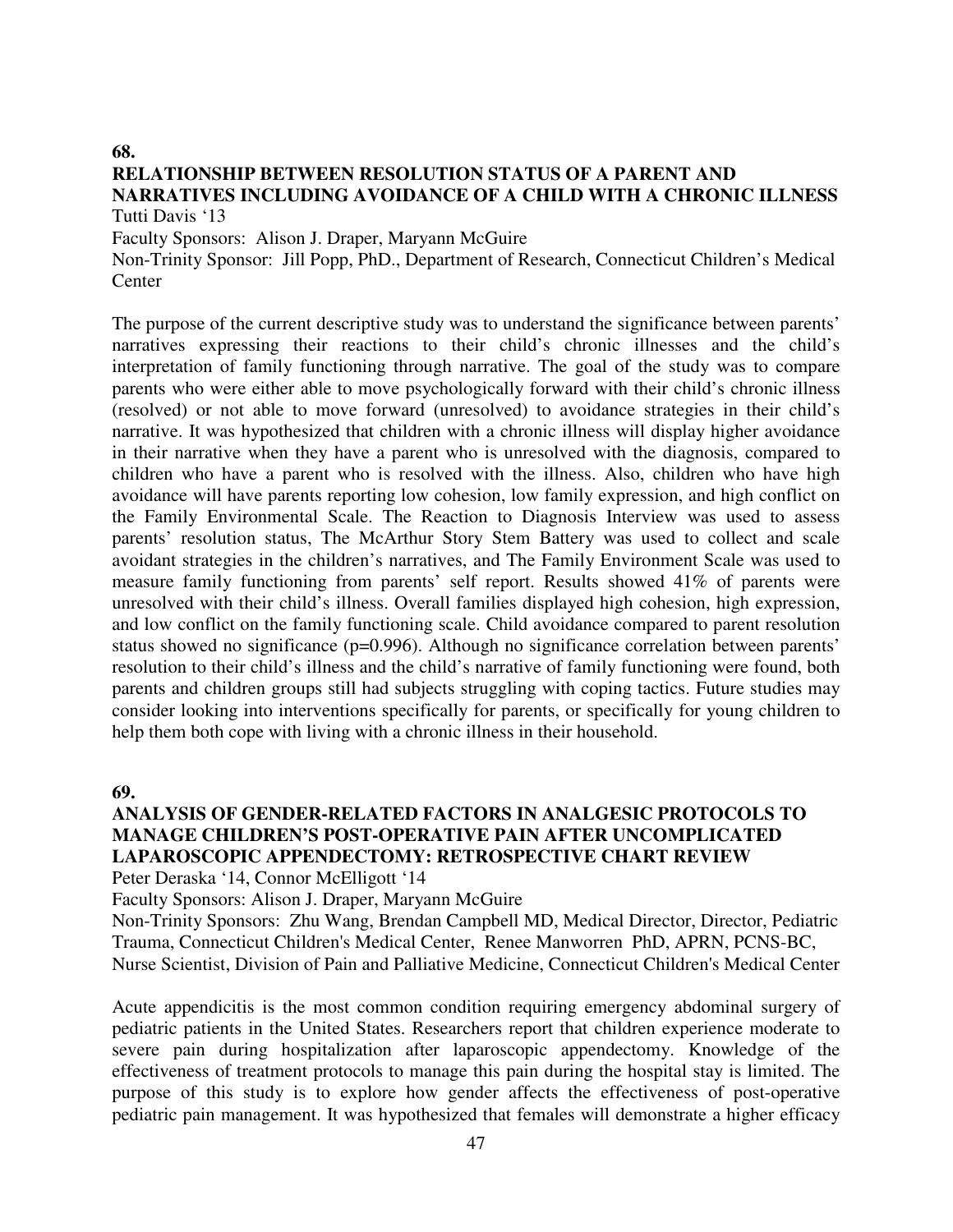for opioid-related analgesics and a higher prevalence of opioid-related side effects. This is a retrospective study that looked at the medical records of 56 patients coded for non-complicated laparoscopic appendectomy. Data on length of hospitalization, mean and maximum pain scores, analgesic administration and opioid-related side effects was collected and compared between genders. The results comparing the two genders showed a difference in length of hospitalization, with females staying a significant amount of time longer than males (P< 0.0003). The results do not show a significant difference in opioid usage, pain scores reported or side effects. The sample size for this study was limited due to time constraints, which may have led to the insignificance of the data. However, the results do show some trends of pain management factors and the difference in the length of hospitalization suggests that a gender-related factor could exist. The study will be continued this year and a larger sample size will be collected and analyzed.

**70.** 

## **THE EFFECT OF MEDICATIONS ON THE RECOVERY TIMES OF PEDIATRIC AND ADOLESCENT CONCUSSION PATIENTS**

Trevor Doolittle '14, Regina Kostyun, Matthew Solomito

Faculty Sponsors: Alison J. Draper, Maryann McGuire

Non-Trinity Sponsor: Matthew Solomito, MS, Biomedical Engineer, Manager, Orthopaedic and Sports Medicine Research Department, Connecticut Children's Medical Center

The purpose of this study was to determine if taking medications at the time of concussion caused a prolonged recovery time in pediatric and adolescent concussion patients. It was hypothesized that taking medications that have the ability to cross the blood brain barrier at the time of concussion would lead to longer recovery times. The study was performed as a retrospective chart review of patients who were diagnosed with a concussion and were evaluated by the sports medicine department at Connecticut Children's Medical Center between September 2010 and October 2012. The data collected from the patient charts included: age, gender, sport, medications, and recovery time. The data was analyzed using a Kirskal-Wallis non-parametric test, as the data set was not normally distributed. We found that the recovery times of patients that were taking medications compared to the recovery times of patients that were not taking medications were not significantly different. Although significance was not found, there were trends in our data that showed that medications might have an effect on the recovery times of patients.

## **71.**

## **THE NEUROBIOLOGY OF INTOLERANCE OF UNCERTAINTY IN GENERALIZED ANXIETY DISORDER**

Julianne L.D. McDonough '14<sup>1</sup>, Laura B. Bragdon, R.A.<sup>2</sup>, and Gretchen J. Diefenbach, Ph.D.<sup>2,</sup> <sup>1</sup>Trinity College: Health Fellows Program, <sup>2</sup>The Institute of Living: Anxiety Disorders Center Faculty Sponsors: Alison J. Draper, Maryann McGuire

Non-Trinity Sponsors: Institute of Living, Anxiety Disorders Center, David F. Tolin MD, Michal Assaf

Generalized anxiety disorder (GAD) is a chronic and impairing mental disorder characterized by excessive worry, stress, and tension. Latest research indicates that Intolerance of Uncertainty (IU), which is the tendency to exhibit an intense stress reaction in situations that are unclear or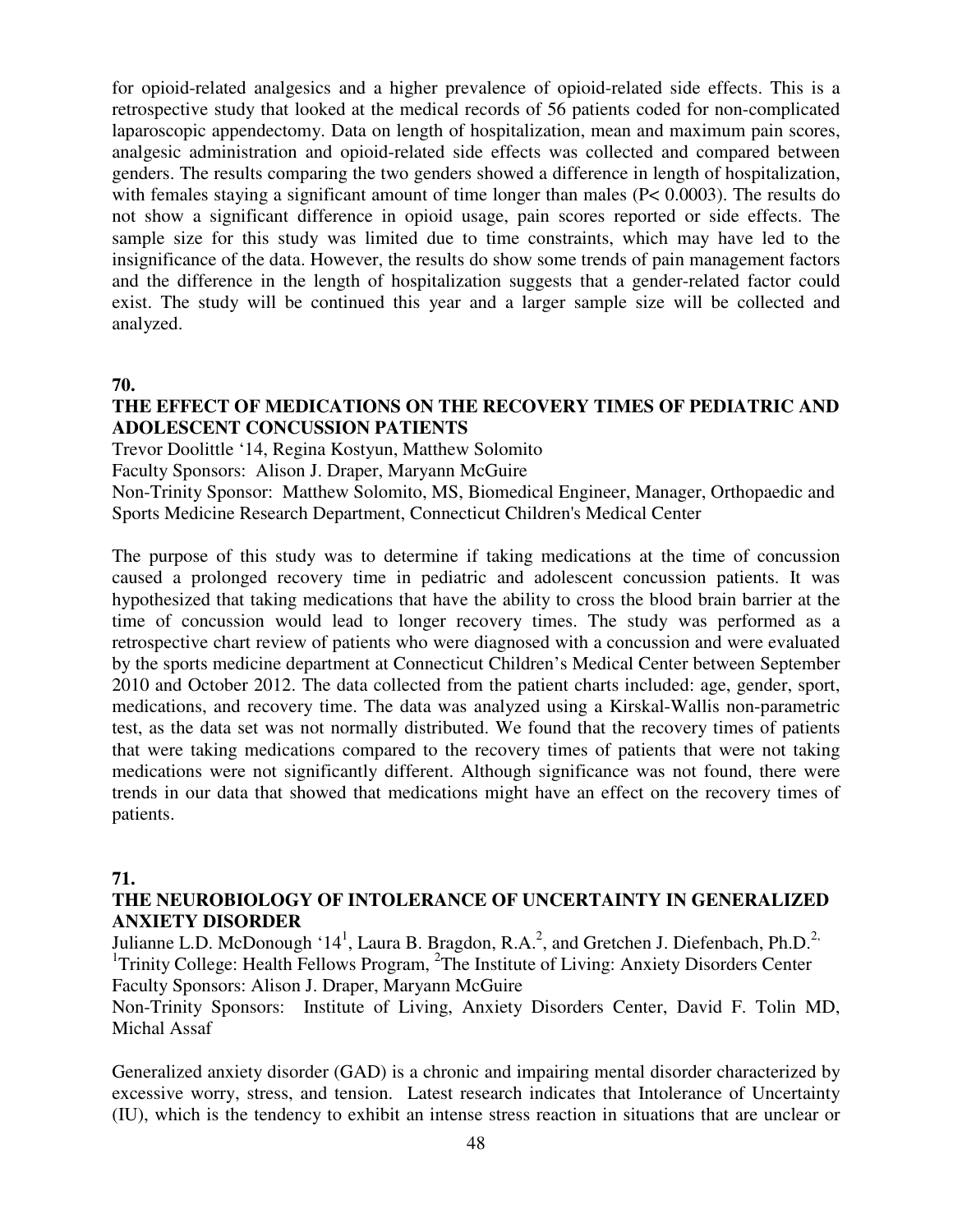ambiguous, may be an underlying mechanism of GAD. This study aims to explore the neurobiology of IU among patients with GAD. Participants with GAD  $(n = 8)$  underwent functional magnetic resonance imaging (fMRI) while completing a Gambling Task (GT) designed to elicit anxiety, uncertainty, and ambiguity. Previous research has shown that this task is associated with activations in the dorsolateral prefrontal cortex (DLPFC), a region thought to be associated with uncertainty and ambiguity. It was hypothesized that activation in the DLPFC would correlate significantly with severity of IU and with anxiety symptom severity among patients with GAD. As predicted, results showed that high levels of activation correlated significantly with measures of IU, worry, and anxiety. Results from the current study lend support to the importance of the DLPFC as an area associated with IU and anxiety symptoms among GAD patients. Results further suggest that this brain activation may be uniquely associated with these GAD symptoms under conditions of uncertainty.

**72.** 

# **PAVING THE ROAD TO PREVENTION: USING TABLET TECHNOLOGY TO PROVIDE ANTICIPATORY GUIDANCE ON TEEN DRIVING SAFETY**

Connor D. McElligott '14

Faculty Sponsors: Alison J. Draper, Maryann McGuire

Non-Trinity Sponsor: Brendan T. Campbell, MD, Medical Director, Director, Pediatric Trauma, Connecticut Children's Medical Center

Motor vehicle crashes are the leading cause of death for American teenagers. The purpose of this study was to educate teens about safe driving practices and evaluate the feasibility of using tablet based technology to provide anticipatory guidance on driving safety, with the longer term objective of assessing whether this approach lowers crash risk for novice teen drivers. A tabletbased teen driving safety application (app) was developed through a grant from the American Academy of Pediatrics and the Allstate Foundation. This app was developed by our Injury Prevention Center Research Team in collaboration with the Connecticut Chapter of the American Academy of Pediatrics. The app provides information about Graduated Driver Licensing in Connecticut using a ten minute presentation, and asks users questions about teen driving safety issues via an interactive format. This activity was offered to patients age 15 to 18 years who presented to the pediatric general surgery clinic at an American College of Surgeons verified pediatric level 1 trauma center while they were waiting to be seen by the attending pediatric surgeon or midlevel surgical provider from August 2012 to March 2013. During the study period there were 101 patients who were identified as being eligible to use the teen driving safety app. Seventy-seven (76%) teens completed the teen driving safety app during their clinic visit. Mean age was  $16.1 \pm 0.9$  years, and half (50.4%) were male. Reason for patient visits to the pediatric surgery clinic were classified as new patient/acute problem ( $n = 32, 32\%$ ), post-operative visit/follow up ( $n = 69, 68\%$ ). Subjects had a broad range of clinical problems, with the most common being pilonidal disease (n = 13, 13%), chest wall deformities (n = 5, 5%), obesity (n = 5, 5%), and ovarian pathology ( $n = 3$ , 3%). The insurance status was private insurance ( $n = 50$ , 49%), Medicaid ( $n = 35, 35\%$ ) and self-pay ( $n = 16, 16\%$ ). The app was used by teenage patients in each of the six attending pediatric general surgeons' clinics and in the pediatric general surgery midlevel provider's clinic. The use of tablet based technology is a feasible approach to providing anticipatory guidance to teenagers on driving safety in the outpatient setting with minimal adverse impact on patient flow. Future studies should evaluate whether this type of intervention produces safer driving behaviors in teens.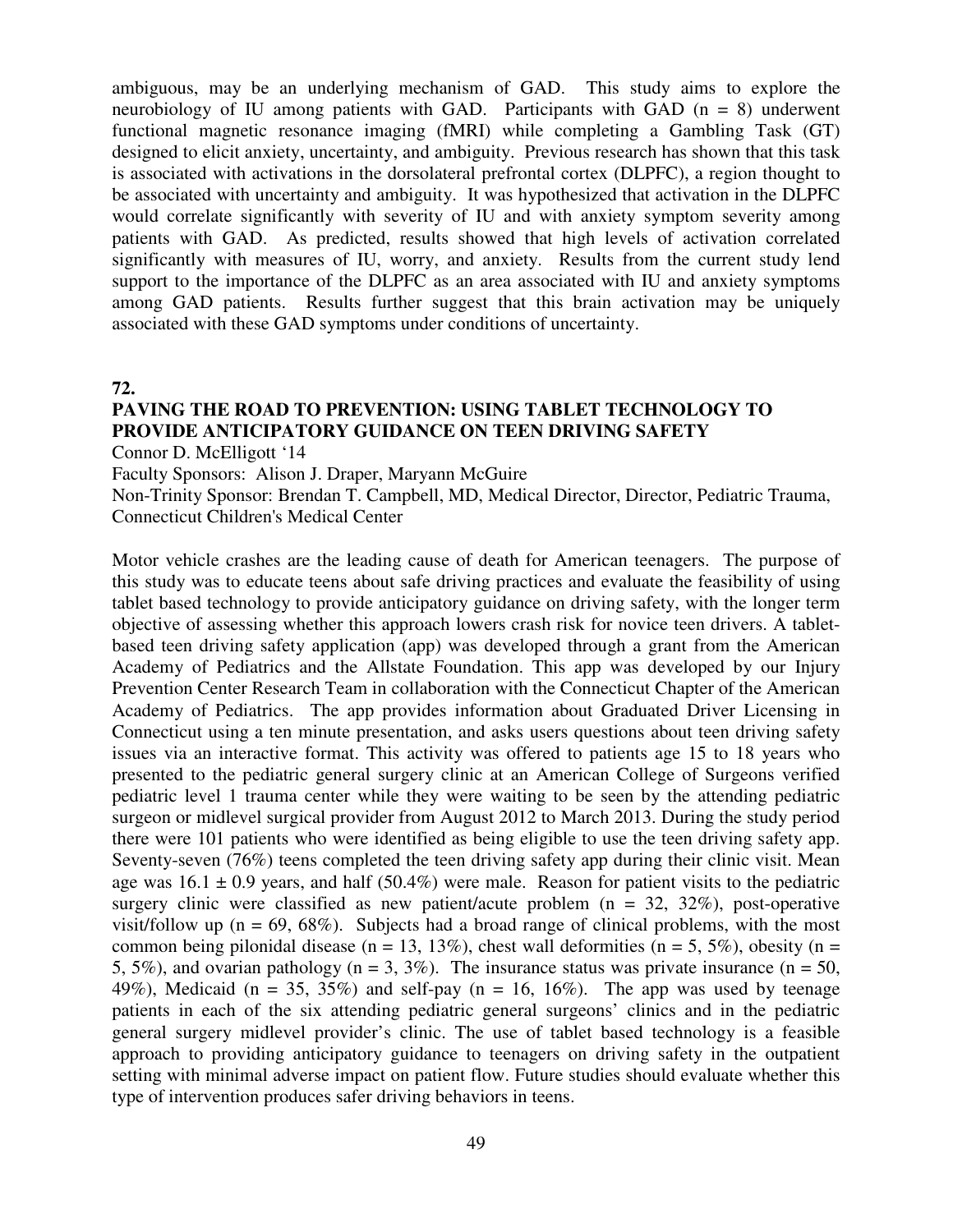# **URINE SAMPLE CONTAMINATION ASSOCIATED WITH COLLECTION METHODS USING UNSTERILIZED CONTAINERS**

Charles McLendon '13

**73.** 

Faculty Sponsors: Alison J. Draper, Maryann McGuire

Non-Trinity Sponsor: Jack Ross, MD, Infectious Diseases, Director, HIV Program, Hartford Hospital

Urinary Tract Infections (UTIs) are the third most common infection in human beings and are usually diagnosed using urine samples that are collected using a mid stream clean catch method to avoid contamination. However, contamination of these samples is can be as high as 37% in some hospitals in the US, requiring the urinalysis to be repeated. The mostly undocumented use of unsterilized containers for urine sample collection could be the source of much of this contamination though some studies suggest otherwise. The purpose of this study was to determine if the collection of urine samples in unsterilized containers would result in contamination and, if so, determine if the type of container or the amount of time the urine is in the container has any effect on contamination. This was accomplished by introducing previously determined negative urine to unsterilized but clean urine containers and culturing that urine at 0, 1, 2, and 4 hours after the urine had been placed in these containers. The results showed definitive evidence of contamination at all time intervals and showed a distinct decrease of colony formation by the 4-hour mark. However, the results were not statistically significant due in part to large standard deviations.

#### **74.**

## **LATE PRETERM INFANTS AND HYPOGLYCEMIA, NECESSITY FOR QUALITY IMPROVEMENT AT HARTFORD HOSPITAL**

Chinwe Oparaocha '14

Faculty Sponsors: Alison J. Draper, Maryann McGuire

Non-Trinity Sponsor: Margaret McLaren, MD, Primary Care, Connecticut Children's Medical **Center** 

Glucose is an essential metabolic ingredient for providing cellular energy to perform most every task in the human body. Its range includes but is not limited to powering brain activity and fueling every voluntary and involuntary motor function. The brain, although consisting of just 2% of human body weight and 14-15% in newborns, consumes up to a quarter of the body's synthesized glucose. Neonatal hypoglycemia, a condition that occurs when a newborn's blood sugar level drops to critical levels, is particularly hazardous for the continuing cellular development of newborns. Thus, proper feeding and oversight of the glucose levels of newborns at risk for hypoglycemia is increasingly important. Infants are more at risk for developing hypoglycemia when they are born prematurely. Evidence has shown that there is increasing risk in late preterm births (LPB), a category of preterm infants called late preterm or near-term infants who are born between 34 and 36 and 6/7 weeks gestation. The purpose of this study is to determine to what extent early feeding and glucose screening, as recommended by the American Academy of Pediatrics (AAP) in Hartford Hospital's Well Newborn Nursery, affect the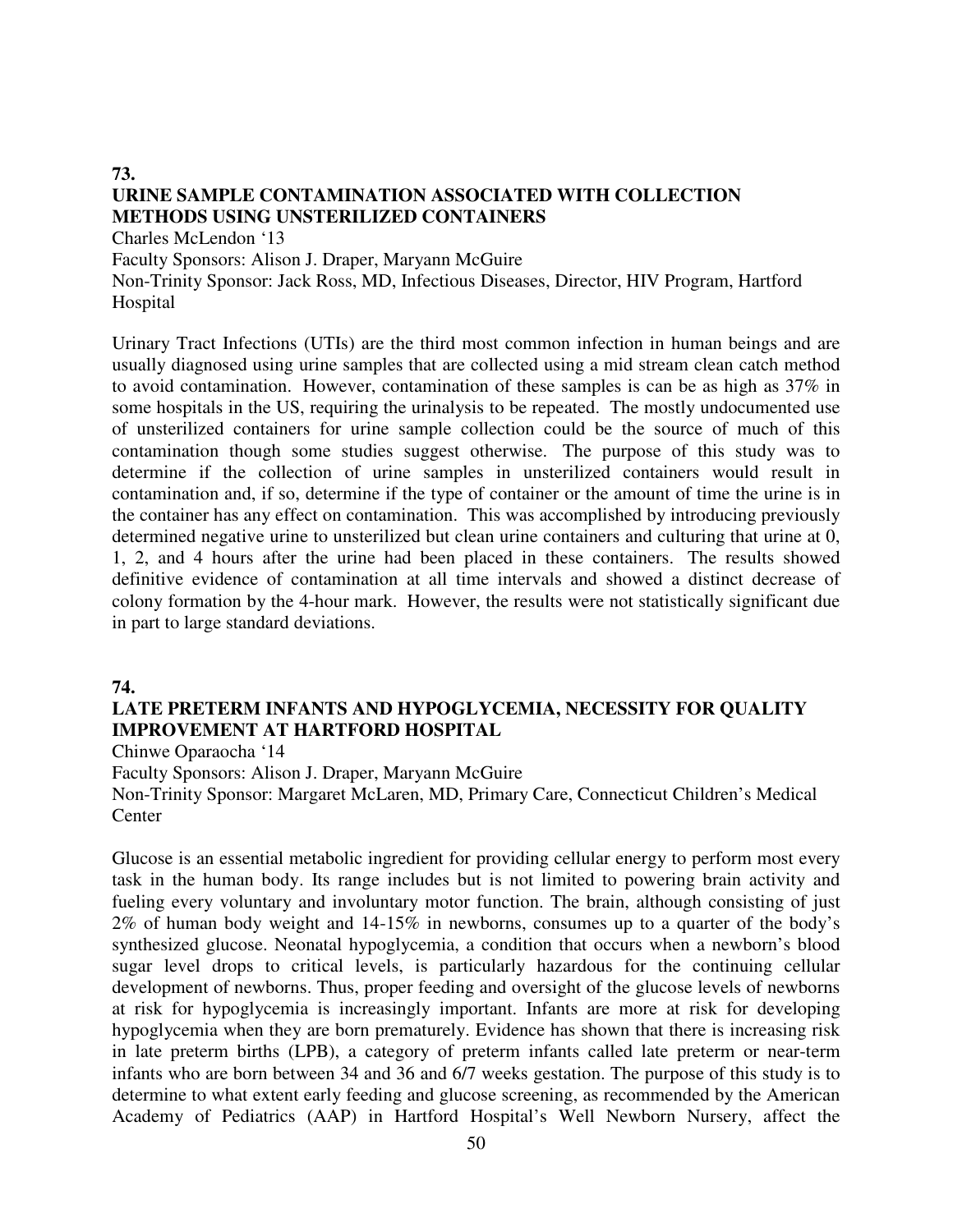prevention and management of neonatal hypoglycemia in late preterm babies (LPB). This is a retrospective, quality improvement study looking at all neonates (n=75) born by vaginal delivery at 36 weeks gestation within the 2012 fiscal year. The hypothesis is that there will be a positive correlation between lack of adherence to early feeding and glucose screening protocols and hypoglycemia in late preterm infants at Hartford Hospital. The study focused on compliance with screening and feeding guidelines in the first hour of life, feeding and screening intervals and frequency, and outcomes, including weight loss, length of hospital stay, and hypoglycemia. Out of the total number of infants included in the study, 36% experienced hypoglycemia. The results did not fully support the hypothesis. Timing and frequency of feeding showed no significant relationship to the prevalence of hypoglycemia, while adherence to screening protocols as well showed no significant connection to the occurrence of hypoglycemia. While 65.79% were screened in the first hour, only 27.42% received the minimum eight screens in 24hrs with only 8.06% screened at the specified timing interval of every three hours. Though 34.37% were fed in the first hour of life, 63.33% received at least eight feeds in 24 hours with only 3.34% fed every three hours. The results revealed that on average 68% of the time it did not matter if the newborn was screened properly and 53% of the time it did not matter that the newborn was fed properly. Hartford Hospital has room to improve its practice concerning feeding and screening, although in this study there was no untoward effect demonstrated. This allows Hartford Hospital to reconstruct strategies for early detection and prevention of neonatal hypoglycemia as well as reassess what knowledge of care might be relayed to care-givers who take late preterm infants home.

#### **75.**

## **AN INVESTIGATION OF THE RELATIONSHIP BETWEEN HISTORIC ANTIBIOTIC USAGE AND BACTERAL RESISTANCE PATTERNS AT CCMC**

Sean Snyder '13, Emily Thornton '13

Faculty Sponsors: Alison J. Draper, Maryann McGuire

Non-Trinity Sponsor: Nicholas Bennett, MA(Cantab), MBBChir, PhD, Co-Director of Antimicrobial Stewardship, Division of Pediatric Infectious Diseases, Connecticut Children's Medical Center

This retrospective study was conducted through the Antimicrobial Stewardship Program at Connecticut Children's Medical Center. The goal of this study was to analyze the relationship between antibiotic usage and rates of antibiotic resistance in the past five years at CCMC. It was hypothesized that there would be a positive correlation between the use of targeted antimicrobials and the development of bacterial resistance. Linear regression analysis and Log Odds Ratio of resistance was calculated to assess the statistical significance of the trends and the strength of any associations. The entire database analyzed in this study included a total of 26,479 patient admissions, which accounted for a total of 192,271 patient days in CCMC pediatric inpatients between January 2008 and December 2012. Significant correlations were observed in five of the nineteen comparisons conducted in this study. Two of the comparisons were negative correlations: an increase in antimicrobial usage associated with a decrease in bacteria resistance. The other three comparisons were positive correlations: an increase in antimicrobial usage associated with an increase in bacteria resistance. The results of this study supported the hypothesis that antibiotic usage affects the rates of antibiotic resistance. The impact is observed both directly with the bacteria it treats and across antimicrobial classes and generations within a class. The relationship between antimicrobial usage and the emergence of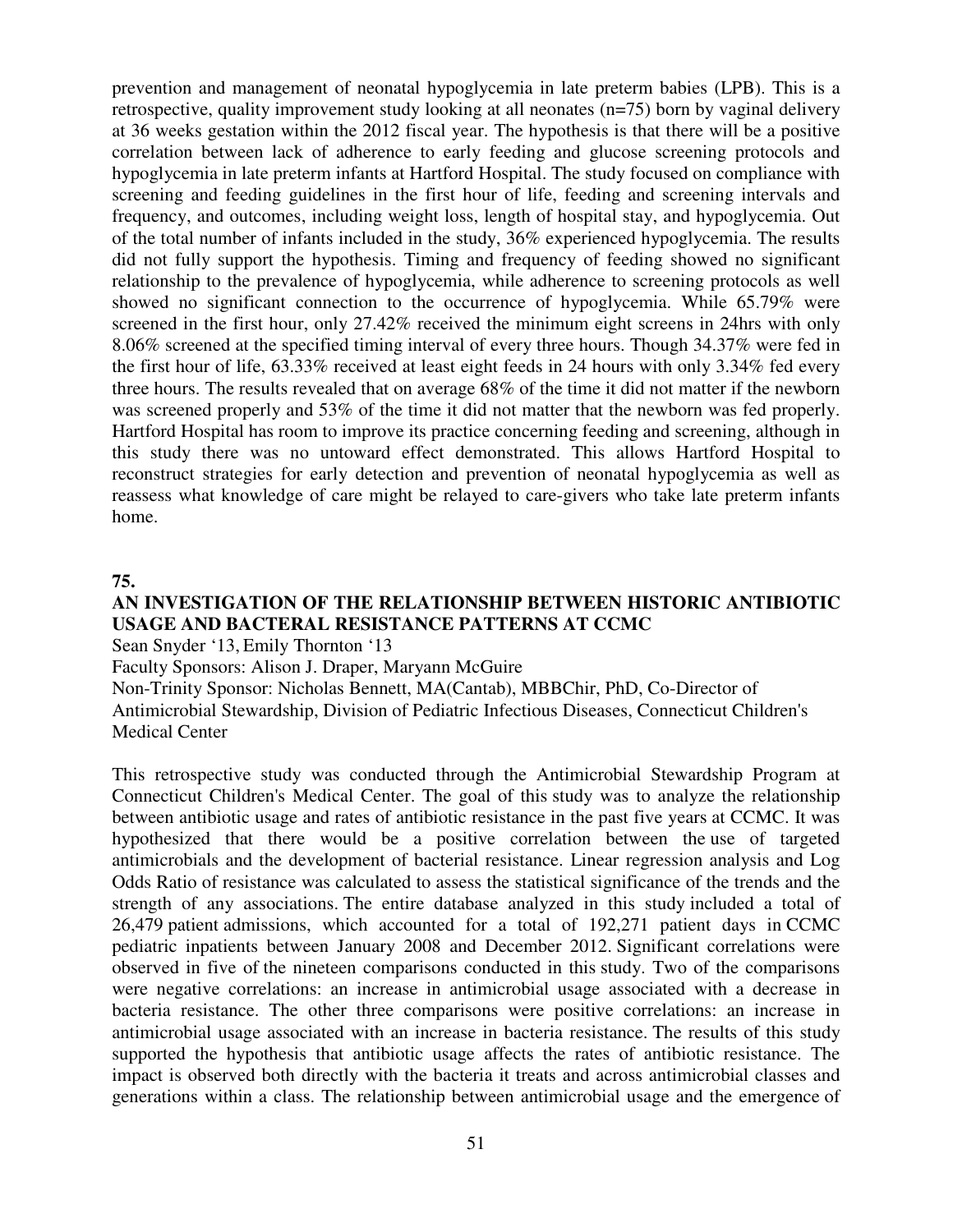resistance is complicated and will need further investigation to better understand the findings of this study.

## **76.**

# **PARENTAL OPINION ABOUT PEDIATRIC BIOSPECIMEN PERMISSION**

Julia M. Vresilovic '14

Faculty Sponsors: Alison J. Draper, Maryann McGuire

Non-Trinity Sponsor: Francis J. DiMario, Jr., M.D.; Pediatric Neurology, Division Chief Emeritus; Connecticut Children's Medical Center

*Background:* Patients' opinions about the informed consent process for biobank research has had limited review to determine when and how consent should be obtained from donors. The available literature has opinions predominantly from adults about their own biospecimens. This study focused on expanding the current consent opinion from a parental permission point of view. Our aim was to find whether or not one-general consent would be preferred over specific itemized permission decisions, and whether factors such as gender, race, or prior experience with consent would influence participants' opinions about obtaining biobank specimens for research.

*Methods:* A prospective survey was completed by parents of children treated at CT Children's Medical Center. The survey of 18 multiple choice and Likert scale questions was administered between the months of March to May of 2013, compiled and analyzed.

*Results:* A convenience sample of 147 English comprehending parents volunteered to complete the survey. The majority of parents wanted to know who (79%), what (76%), where (73%), and how (74%) the sample was processed and further wanted to know to whom their child's medical history would be provided (84%). While 65% allowed general research on a blood sample, only 43% agreed to it for other tissue research, 35% for genetic-based research and 28% for stem cell research. Only half of those surveyed would allow unrestricted future research. While parent gender did not affect the consenting process both race and prior experience did. The white population compared to non-white was more likely to allow research (82% vs. 45%,  $p < 0.05$ ), but both groups had similar concern for knowing who, what, where, and how the sample was processed. Consent for research in those who had previously given consent for research was 81% compared to 59% to those who had not ( $p < 0.05$ ).

*Conclusion:* While the majority of surveyed parents would allow for blood samples to be taken for research, the large majority of parents would prefer a more detailed consent noting what disease would be studied, who is doing the research, where it will be done, and for how long the sample will be used. The survey showed both a population and experience bias.

**77.** 

# **AN EVALUATION OF POTENTIAL RISK FACTORS ASSOCIATED WITH INCREASED INFECTION RATE OF PEDIATRIC HYDROCEPHALUS PATIENTS FOLLOWING VENTRICULOPERITONEAL SHUNT SURGERY**

Kimbra A. Wagner '13

Faculty Sponsors: Alison J. Draper, Maryann McGuire

Non-Trinity Sponsor: Paul M. Kanev MD, Department of Neurosurgery, Connecticut Children's Medical Center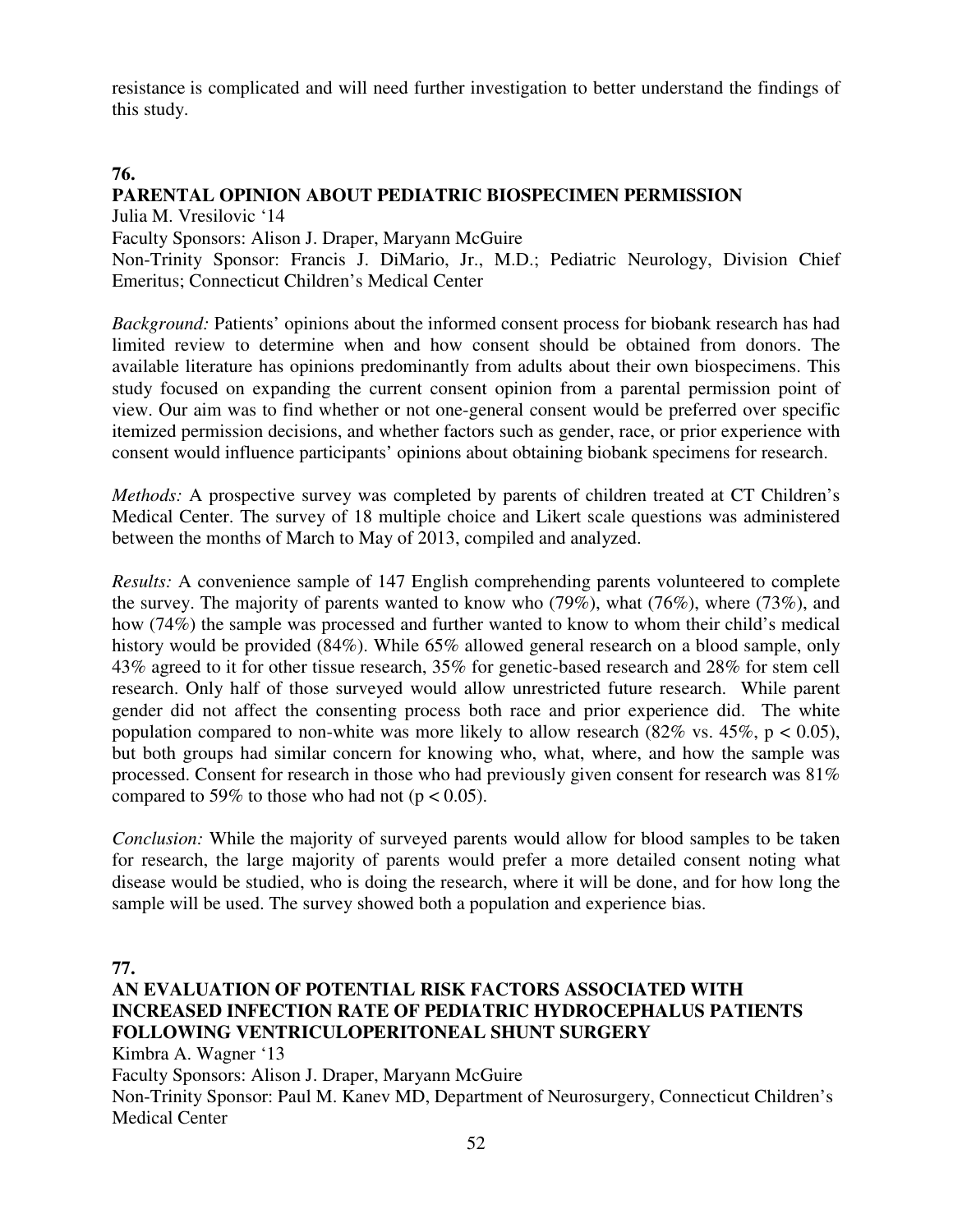Ventriculoperitoneal (VP) shunts continue to be the most common and fundamental treatment for pediatric hydrocephalus. Despite how regularly VP shunt placement and revision surgeries occur, there are relatively high complication, failure and infection rates associated with them. The average rate of infection following VP shunt surgery in North America is approximately 10% , though averages as low as 1% have been documented. Determining the potential risk factors and successful surgical techniques for VP shunts remains of high importance given the extremely detrimental physical, mental and economic implications. A retrospective analysis was conducted of VP shunting procedures at Connecticut Children's Medical Center (CCMC) in 30 patients from ages 0-18 years from 2011-2013. Medical records of patients were examined with regards to proposed/suspected risk factors such as: age, gender, VP shunt placement, etiology of hydrocephalus, premature birth, number of previous surgeries, CSF leakage and presence of external ventricular draining. Surgical techniques were also reviewed in detail for discussion of successfulness and suggestions of improvement for future surgeries. Of the 30 patients reviewed, two patients developed an infection following VP shunt surgery at CCMC and one patient developed an infection at a different hospital in the United States, making the rate of infection at CCMC 6.67%. There was found to be a significant association between placement of VP shunt and an increased risk of infection following VP shunt surgery (p < 0.0001), suggesting posterior placement is associated with a higher rate of infection. All other risk factors showed no statistical significance associating potential risk factors to an increase or decreased likelihood of developing an infection. The results of this study are limited due to a small population size, skewing rate of infection rate higher and decreasing significant difference in assessing risk factors.

#### **78.**

## **A NEW APPROACH TO ASTHMA INHALER EDUCATION USING SIMULATION TECHNOLOGY**

Gunjan Gupta '15<sup>1</sup> Rakesh Gupta, MD,<sup>2</sup>

<sup>1</sup>Trinity College, Hartford, CT, USA; <sup>2</sup>Division of Pulmonary/Critical Care/Sleep Medicine, Roger Williams Medical Center, Providence, RI, USA Faculty Sponsor: Alison J. Draper

Asthma exacerbations affect 50% of asthma patients and cost the United States about \$56 billion in medical costs, lost school/work days and early deaths in  $2007<sup>1</sup>$  National asthma guidelines to improve asthma outcomes rely heavily on the use of inhaled medications, metered dose inhalers (MDI) being the most common device. Unfortunately, many patients are unable to use MDIs correctly, despite verbal, written and one-to-one training. As many as 86% of patients use MDI incorrectly<sup>2</sup> and inhaler technique can deteriorate over time.<sup>3</sup> Common problems include hand  $$ breath coordination, failure to fully inhale or exhale, not tilting the head, and others that can be corrected with training. $3$ 

Our team of physicians, engineers, creative graphic designers, patients, and entrepreneurs brainstormed the learning process to create interactive components – "Learn to Breathe", and "Learn to Inhale". The "Learn to Breathe" tool addresses errors that result from failure to take deep breaths or identify the points of full inhalation, full exhalation and the correct time to actuate MDI. A moving vertical "breath bar" is synchronized with an onscreen instructor's depth and pace of breathing which identifies these points in breathing cycle using visual and audio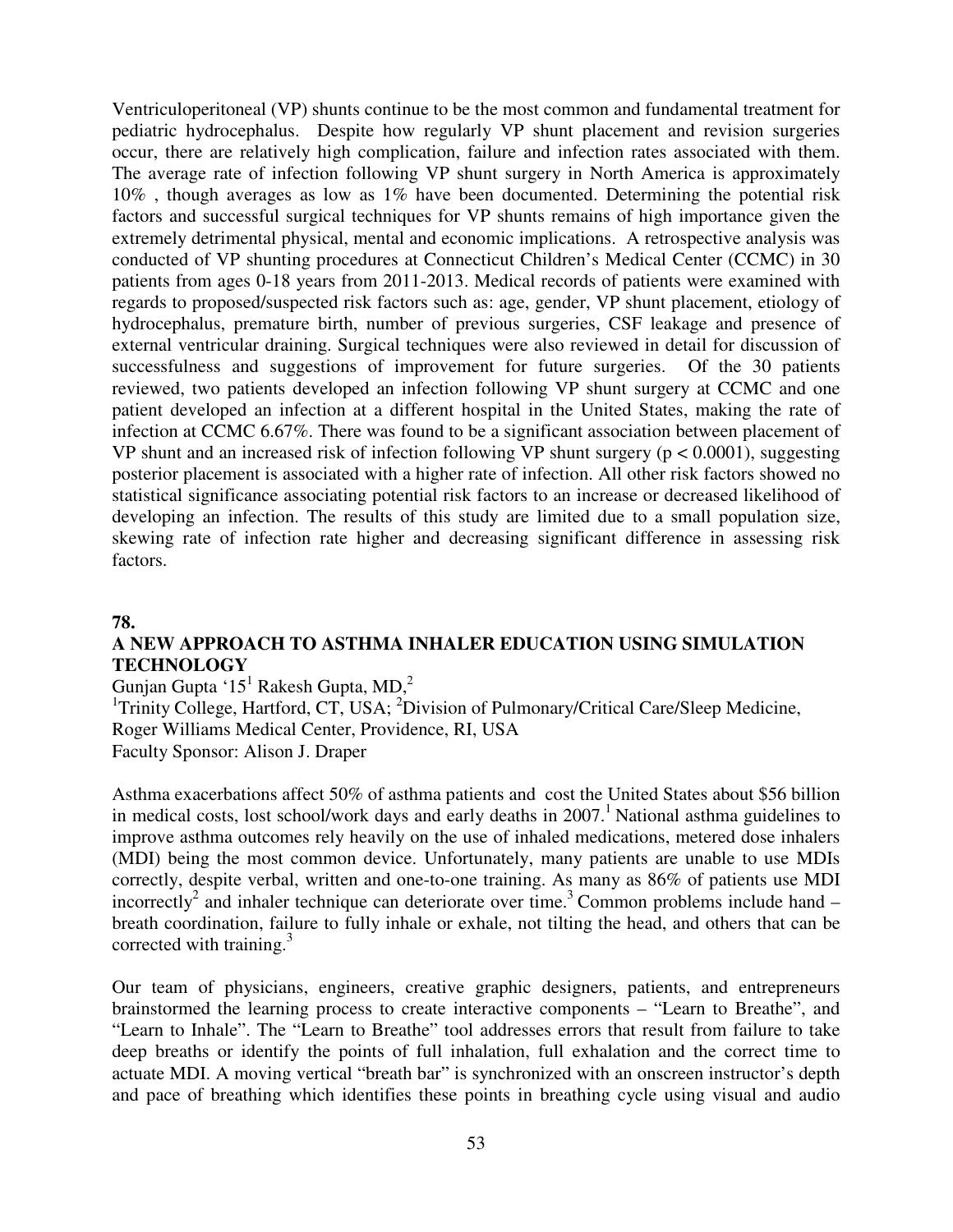cues. The "Learn to Inhale" tool coordinates the steps involved in taking an inhaler with "Learn to Breathe" and provides interactive coaching for each step of using an MDI.

A simulation approach to inhaler training and asthma education is likely to be a more effective alternative to the conventional methods. We are leveraging the technology to improve patient participation in self-management of asthma. In addition, the platform design can be modified for use in various healthcare settings. We envision providers creating integrated treatment plans by setting up training tools, data inputs (symptoms, peak flow etc.) and asthma action plans customized to individual patients that patient can access on any of their own devices.

# **HEALTH AND HUMAN RIGHTS**

## **79.**

## **ENDOCRINE DISRUPTORS**

Austen Ballard '16, Guadalupe Hernandez '16, Amanda Humphrey '13, Molly Malloy '16, Maria Young '14 Faculty Sponsors: Sarah Raskin, Joan Morrison, Sonia Cardenas

Endocrine disruptors are chemicals that interfere with the body's endocrine system and produce adverse developmental, reproductive, neurological and immune effects in both humans and wildlife. Chemicals such as Bisphenol A, phthalates, and other compounds can be found in almost every commercial product on the shelf, from flame retardants and food containers to cosmetics and even the ink on ATM receipts. Although the European Union has successfully passed legislation regulating endocrine disrupting chemicals, many other governmental bodies, including those of the United States, Japan and China, have not enacted any laws restricting their presence in consumer products, and in some cases have not even officially recognized endocrine disruptors as dangerous. Contact with these chemicals causes health problems and neurological disorders for the human population. Exposure to endocrine disruptors has been linked to attention and learning disorders in young children, disruptions in growth and early signs of puberty, reproductive problems and increased rates of cancer. Beyond the effects on human development, environmental exposure to endocrine disrupting chemicals has led to marked decreases in wildlife biodiversity. Lack of regulations has led to chemical spills and exposure that puts a variety of organisms in affected areas at risk for neurodevelopmental issues and problems with reproduction. This also increases the risk of human exposure as a result of consuming the contaminated animal products. Limited labeling is one of the biggest human rights violations and contributors to the complete lack of public awareness of endocrine disrupting chemicals. Minority groups are especially vulnerable to exposure to endocrine disrupting chemicals as the limited range of products they can afford often contain the greatest number of endocrine disrupting chemicals. As a solution, the first step is to increase public awareness of the chemicals by passing legislation that will ultimately ban certain chemicals and establish a more extensive testing and approval process for those available on the market.

**80.** 

**DEADLIEST CATCH: MERCURY POISIONING THROUGH FISH** 

Thomas Crowley '15, Evan Katz '15, Danial Khan '15, Elaine Kissel '16, Polly Maroni '15, Eliza Wehrle '16 Faculty Sponsors: Sonia Cardenas, Joan Morrison, Sarah Raskin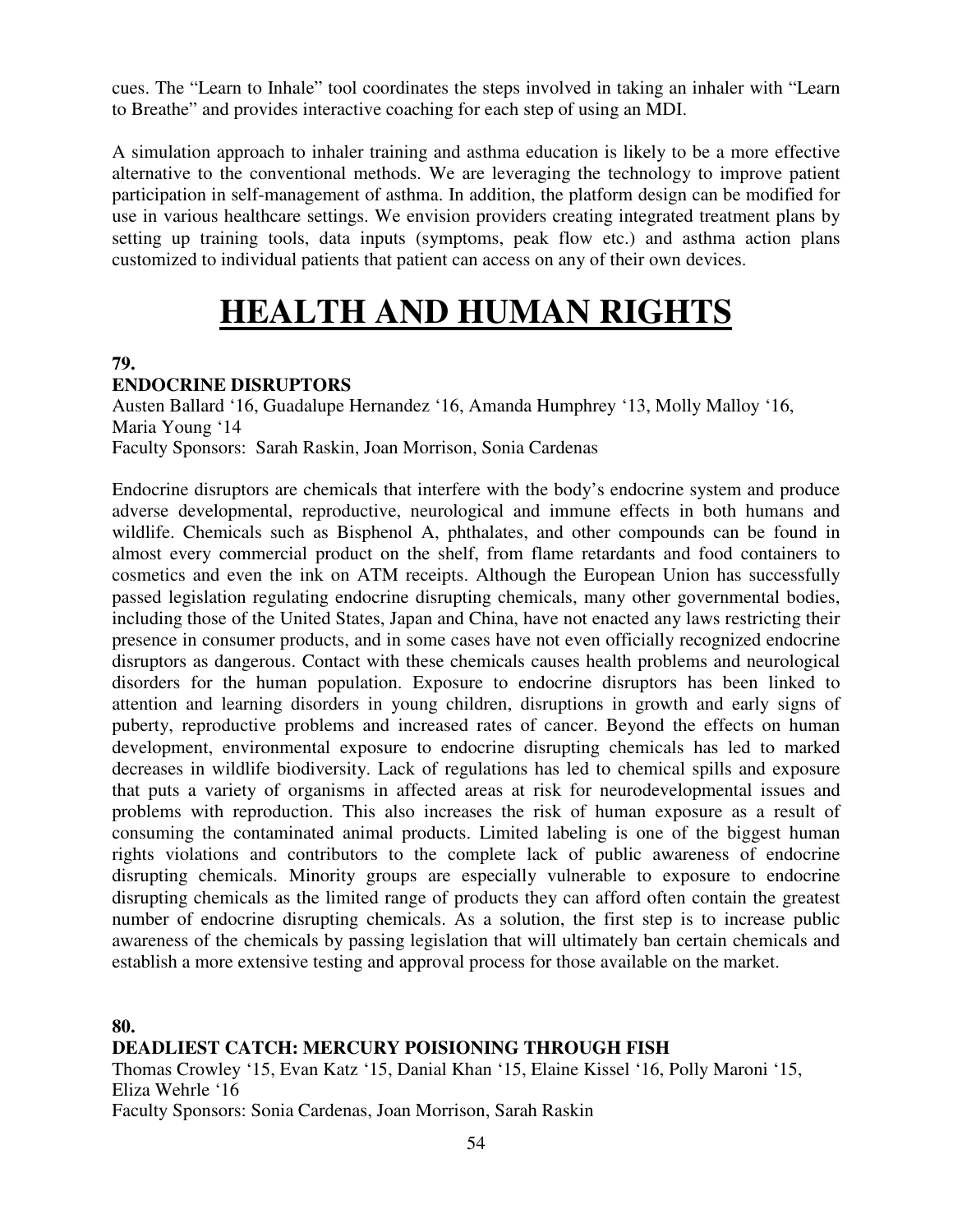Mercury is a neurotoxin, which is a pollutant that has ended up in the ocean in large amounts. This toxin is being introduced into fish populations causing major health problems to the humans and animals that consume these fish. "Resulting in birth defects, loss of IQ and developmental problems…decreased lung function, aggravated asthma, irritation of the airways, coughing or difficulty in breathing (Saylor 2010)." Goulet, Dore, and Mirault found that the mice in the experiment showed decreased performance on a reference-and working-memory task, proving that exposure to methylmercury during pregnancy does, in fact, have a significant effect on cognitive functioning. These effects are seen in humans as well, as Ramirez et. al. (2003) found that "children exposed to methylmercury in utero scored lower on measures of neuropsychological development, and these deficiencies were persistent when the children were tested at 2 years of age" (Hubbs-Tait, L. 2005). It is not surprising that prenatal exposure to methylmercury would have such detrimental effects on neurological functioning, for the development of the central nervous system is "accelerated during the gestational period" (Hubbs-Tait, L. 2005). The marine life is exposed to these toxins by factories emitting mercury into the atmosphere. There are thousands of factories that hug the coastal line and all have their own resources. This could lead to factories not staying up to code and if the buildings resources are outdated it can release more amounts of mercury into the atmosphere. When more mercury is released into the atmosphere, it gets absorbed into water ecosystems, which allows the mercury to travel through the food chain, and into fish in higher concentrations by biomagnification. A way to counteract this situation is by introducing a microbe (microbes were introduced to the artic and proven successful) in the water with high amounts of methylmercury. This microbe, through the merA gene has been proven to filter out certain levels of mercury out of the water to the point were the fish in the water are safe for human consumption.

#### **81.**

#### **WEST NILE VIRUS: CAMPAIGN FOR THE MINIMIZATION OF US CASES**

Maxwell Ezrin '16, Stephanie Goetz '15, Sophie Kagan '15, Joshua LeBlanc '16, Anfal Yesmien Nyhan '14, Saint Oo '16 Faculty Sponsors: Sonia Cardenas, Sarah Raskin, Joan Morrison

West Nile Virus (WNV) is a growing epidemic in the United States. Though the condition used to be isolated in regions in Africa, Europe, and India, WNV spread to the United States in the late nineties. WNV has become prominent in areas that have experienced extreme heat, drought, and pollution. WNV, a virus that is spread by mosquitoes, is characterized by symptoms that include fever, headaches, and swollen lymph glands. Infection with WNV, however, can be asymptomatic (no symptoms), or can lead to WN fever or severe WN disease (i.e. encephalitis, meningitis, etc). Severe WNV affects the nervous system and can be fatal. We aim to advocate for projects and research to minimize the impact of WNV in the US. In general, the lack of information and education among the American population leads to an increased number of WNV cases. WNV proves most prevalent among people less educated about WNV, which includes immigrants and those in lower socioeconomic classes. Our approach to minimize cases includes creating pamphlets consisting of information about WNV, preventative measures, and health statistics to educate the general population. Since climate is an important aspect of spreading the virus our program will establish community-based projects to prevent the spread of WNV. Preferred mosquito breeding grounds consist of warm polluted water usually from a storm. So campaigns will be run to clean up stagnant pools of water and install mosquito traps in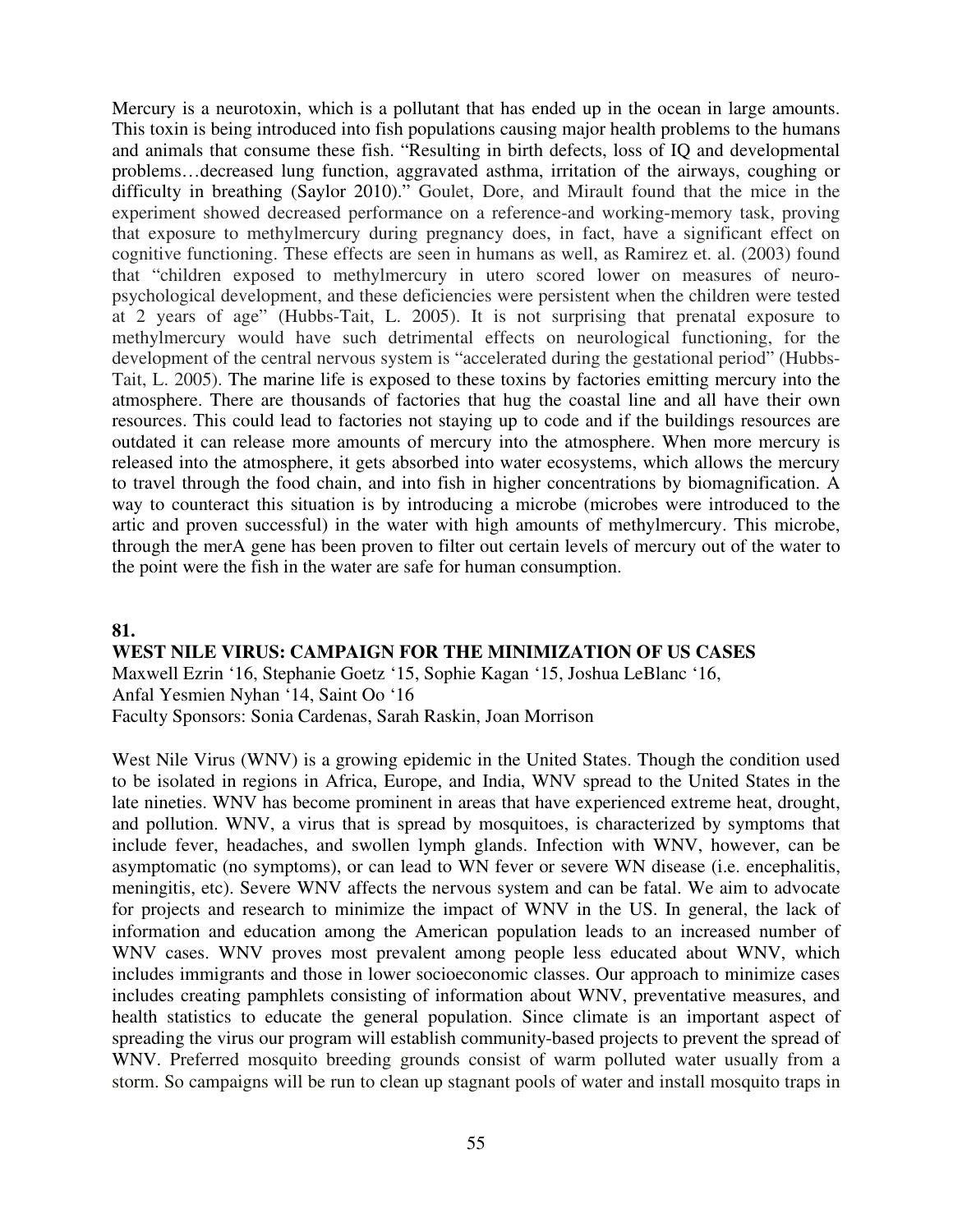high breeding areas. Since there is no medical treatment available for the illness, it is important to advocate for more funding and research to develop a vaccine for WNV.

#### **82.**

### **ENVIRONMENTAL FRIENDLY SOLUTIONS TO WEST NILE VIRUS**

Oliver Lykken '16, Geoffrey Keane '16, Scott Huley '15, Nicole Lukac '15, Patrick Rosseel '16, John Napoli '16

Faculty Sponsors: Joan Morrison, Sarah Raskin, Sonia Cardenas

West Nile Virus (WNV) is a flavivirus that infects birds and mammals. Mosquitos act as the primary vector for transmission with certain species posing greater threats to either bird or mammal population. WNV has a profound impact on birds. Studies show that, in 2002-2003, when WNV was at its highest level, American crow population dropped 45%. Bluebird populations dropped anywhere between 23% to 52% depending on the region. High levels of the virus result from mild winters, wet springs and hot summers. Urban outbreaks of WNV that infect humans are facilitated by poorly maintained water sources, where mosquitos breed. The virus itself is asymptomatic for approximately 80% of the infected human population, but around 20% of those infected will suffer flu like symptoms, and 1% are subject to serious neurological infections such as facial palsy, dysphagia and motor seizures. The elderly population and those with weak immune systems are statistically more susceptible to the more deadly effects of West Nile Virus. Pesticides used to kill mosquitos are controversial because government official occasionally spray pesticides without informing residents. One study showed a correlation between an increase in asthma patients and pesticide spraying. Most people simply use bug spray in an effort to protect themselves against the disease. However, these sprays are harmful to both the humans who use them and the environment. The solution to this is to educate the public on the negative effects of chemical repellents and spraying. Natural solutions, such as burning Citronella plants, which have an oil to repel mosquitos, can be just as effective as chemical repellents. Also, natural oils such as coconut, lavender and fish oil, apparently have good effects in preventing WNV. Finally, mosquito traps can play a role in preventing the spread of mosquitos in suburban or urban areas.

#### **83.**

**MULTI-DIMENSIONAL PROTECTIVE APPROACH TO LEAD POISONING**  Kaity Mascioli '14, Caroline Snider '16, Megan Leonhard '13, Max Mettelman '15, Codi Quirk '16, Dana Engle '15 Faculty Sponsors: Sonia Cardenas, Sarah Raskin, Joan Morrison

Although lead is a naturally occurring metal, long-term exposure can cause serious health problems, particularly in the development of young children. Unborn babies and small children run the greatest risk for health problems because they're more susceptible to absorbing and retaining lead. Lead is dangerous because once absorbed into the blood stream it is easily distributed throughout the body. Furthermore, lead based paints are more commonly found in homes of people with lower socioeconomic status, who lack the resources to get tested or to remove the lead from their houses effectively. Lead is deposited into the environment, particularly soil, contaminating air quality in populated areas. Fortunately, moving forward, lead poisoning can be easily eliminated. Through the following steps: home evaluations, mandates on the amount of lead allowed in bullets, paints, etc., an increased awareness of sources of potential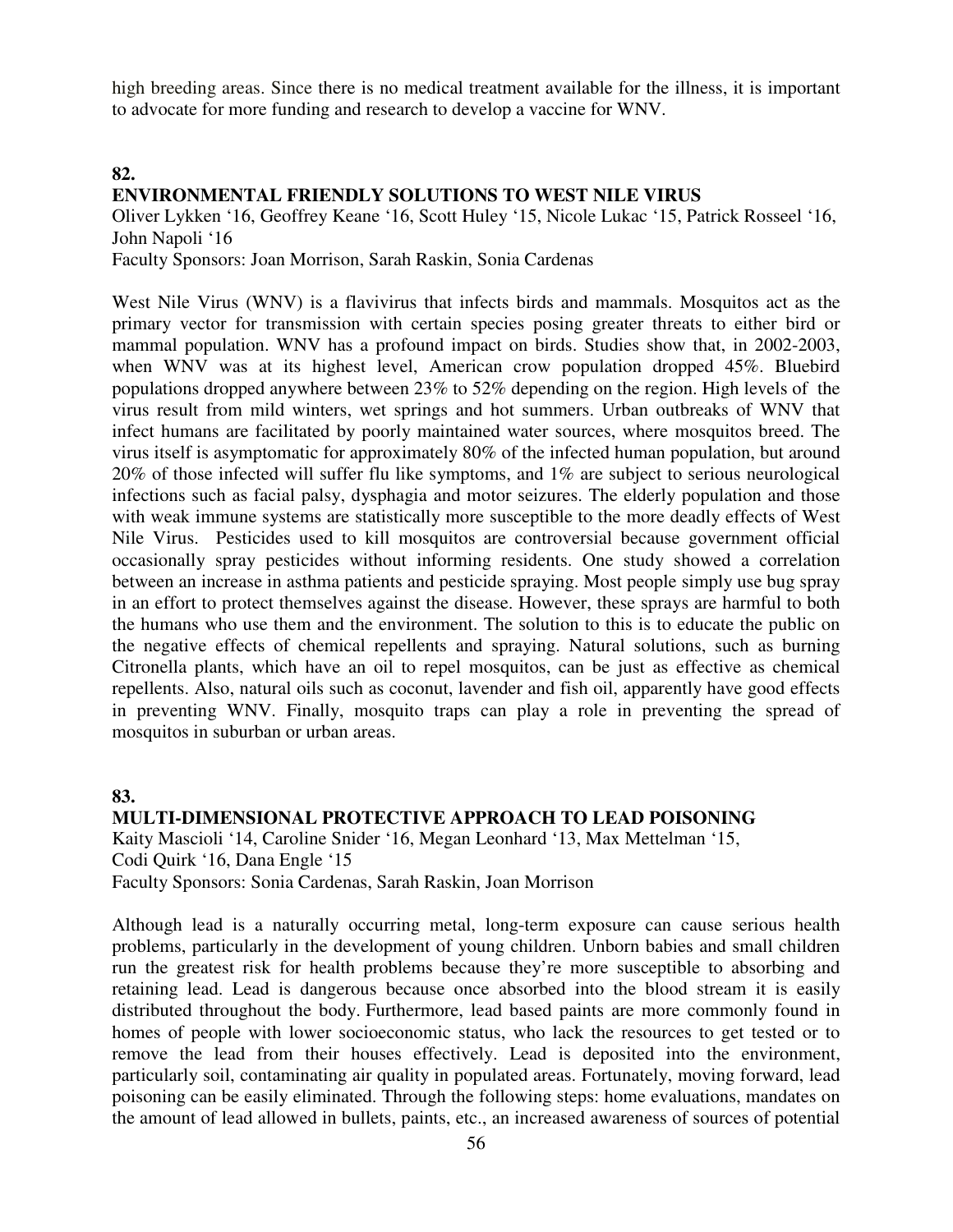lead poisoning, educating the public on health department resources and what treatments are available if one is diagnosed with lead poisoning. A significant source of lead contamination in the environment is lead bullets left in abandoned game. Lead accumulates in the food chain through biomagnification furthering its effects on not only on hunters prey but other species and the environment. Phytoremediation is a biological remediation utilizing natural processes to eliminate contaminants to soil and underground water, but is mainly used as a secondary effort to public awareness and education. Local governments should hold meetings within all districts so that low-income families have equal access to education on lead poisoning, its risks and prevention. More subsidies could be set aside for helping poorer families in housing renovation, and to ensure that they are able to get the treatment they need. Annual health checks on young children, and house checks on houses built before the 1950s should also be mandated. In the realm of biodiversity, lead threatens the environment. We seek to identify a source of lead poisoning and take preventative measures before we see impact on wildlife. Solution includes: policy changes, environment remediation efforts, such as phylore mediation. The presence of lead in the brain can cause serious impairments including neural death, effects on neurotransmitter storage and release, damage to mitochondria, and harmful effects on glia cells. These brain dysfunctions, particularly in children, lead to cognitive and behavioral problems.

# **84. ENDOCRINE DISRUPTING CHEMICALS IN PESTICIDES**

Aryaman Nichani '16, Courtney Wipf '16, Daniel Luke '14, Harrison Frisbie '15, Pooja Savansukha '15, Aarthi Ram '15 Faculty Sponsors: Sonia Cardenas, Joan Morrison, Sarah Raskin

Endocrine disrupting chemicals (EDCs) are compounds that modify the hormones of humans and animals. Due to their subtle nature and economic application, EDCs' have been unregulated for years. However, recent studies have exposed the long-term implications of EDC exposure. Multiple generations of humans and organisms have been analyzed through comprehensive studies, and their levels of EDC exposure are directly related to the drastic hormonal changes, they have suffered. The lack of EDCs' awareness in our population threatens the health and human rights of our society, and the greater ecology of our planet.

Pesticides commonly contain EDCs'. This investigation will trace the way humans and animals exposed to pesticide through dietary or environmental factors, are affected in the way that the EDC's travel through the food chain. Due to the shorter lifespan and faster reproductive rate of many organisms, the adverse effects of EDCs' first became a major concern, as species in a variety of ecosystem began to show signs of toxic exposure. The effects of EDC's on humans and non-human species development, from conception to adulthood and the nuero-modular dynamics in humans, will detail the health concerns raised by these chemicals.

The health effects that people face from exposure to pesticide EDC's are a violation to the rights of health and information. Children and fetal rights are also violated particularly seeing the effects of EDCs' on human development. There is inadequate regulation of endocrine disruptors affecting humans.

By working with legislators and the community, activists can push for transparency laws, to make consumers aware of what they are ingesting. Pesticides and food imports containing pesticides must be reviewed and appropriately labeled; EDC's should be prevented from entering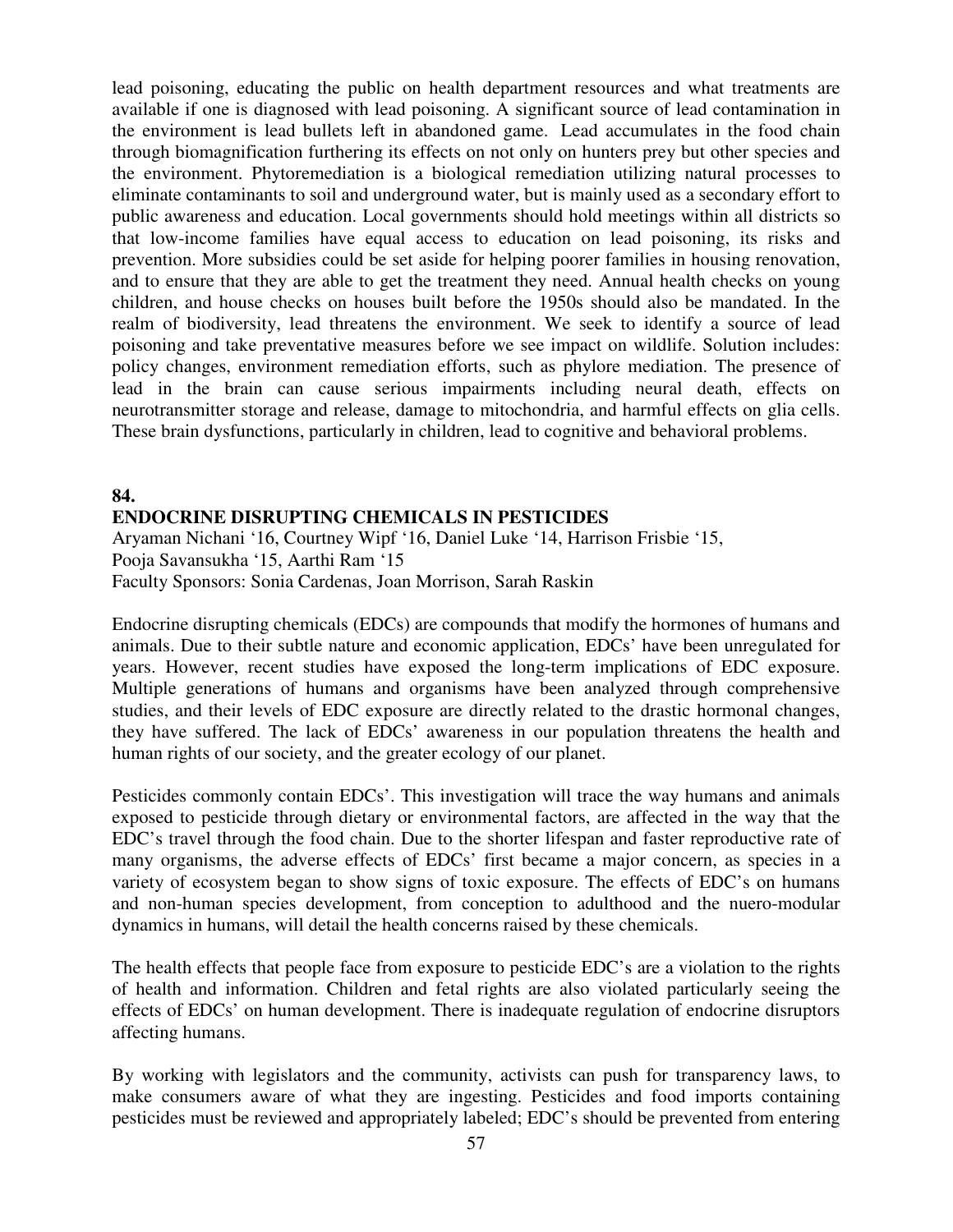the food chain. Extended research must be funded by the government to increase precaution against involuntary and avoidable exposure to EDCs' through pesticides.

#### **85.**

## **PESTICIDE EXPOSURE IN MIGRANT FARM WORKERS: SOLUTIONS TO THE DANGEROUS CHEMICALS**

Jocelyn Redding '14 Henry Eff '14, Yanique Anderson '15, Daphne Nicolas '15, Chip Cabot 14', Nkem Modu '14

Faculty Sponsors: Joan Morrison, Sarah Raskin, Sonia Cardenas

Migrant farm workers are exposed, often unknowingly, to dangerous pesticides during their harvesting activities. Over exposure of pesticides is known to cause neurological, social, and environmental impairments in migrant farm workers. Neurologically, exposure has led to cognitive and physical impairments including memory and motor deficits, as well as asthma, cancer, and learning disabilities. Similar neurological effects have been seen among the children of migrant farm workers. Pesticide exposure has led to damage of other plants, animals, and water sources. The pesticides kill the predators of the pests, which is counter-productive to their cause. By using Integrated Pest Management (IPM), we can find natural and safe solutions that will preserve the biodiversity of the area and keep the workers safe. Additionally, evidence suggests pesticide training (which is proven to be highly ineffective) is reserved for legal migrant workers, who are seen as more valuable than undocumented farm workers. As a result, undocumented farm workers are being denied training for pesticide handling based on their immigration status and are susceptible to overall high rate of injuries, while having no access to appropriate health care. To reduce exposure to and effects from pesticides for migrant workers, free clinics sponsored by donors or by the state should be established at work sites that migrant workers visit. These could provide valuable information to the migrant workers about pesticides they are using and potentially adverse effects they might have on the human body. Clinics and warning labels should be presented in several languages to ensure maximum perforation among the diverse populace of workers. On-site medical personnel would be able to diagnose illnesses and provide workers with basic medical attention that they otherwise would not have access to. These clinics, in conjunction with the solutions posed earlier, would help workers who otherwise wouldn't be able to seek medical attention, greatly reducing the number of pesticide related illnesses.

## **86.**

## **THE DANGERS OF LEAD POISONING, SPECIFICALLY IN HARTFORD, CT**

Jackie Sanders '14, Nick Pettinelli '15, Ainslya Charlton '16, Jay Kolina '15, Carl Barreto '14, Ian Baker '15

Faculty Sponsors: Sarah Raskin, Sonia Cardenas, Joan Morrison

Currently, lead paint is the most common cause of lead poisoning in children. Many older homes still contain original lead paint under layers of newer, safer paint. When a window is opened or a wall cracks, the lead paint goes into the air or falls onto the ground. The main way lead enters the environment is through paint chips and building waste, spent ammunition, and industrial products such as lead-acid batteries. Once lead is in the soil it can take an extremely long time to be dispersed, sometimes more than a thousand years. Lead exposure in high amounts is harmful to humans, animals (birds are particularly susceptible), and plants, and can disrupt both the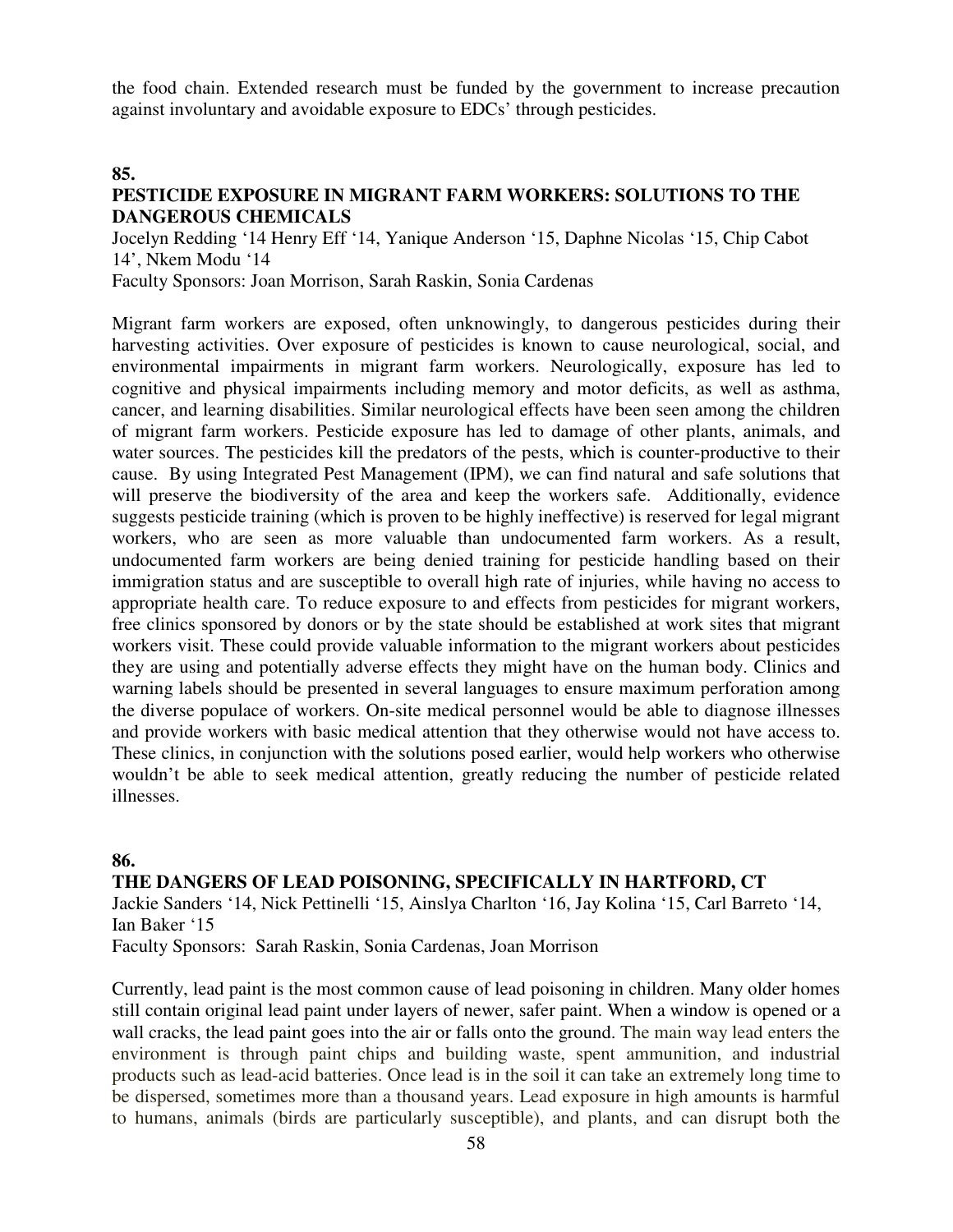populations and functions of ecosystems. Lead poisoning occurs most often in low-income families, and this socioeconomic class is prevalent in Hartford, CT. The government provides a suggested pamphlet for homeowners that outlines the consequences of lead poisoning. Because there is a very low percentage of Hartford homes that are actually inhabited by the owner, many of the families renting homes don't have the financial means to ask their landlord to investigate lead paint issues. Lead poisoning affects the prefrontal cortex, Wernicke's area, and ACC in the brain that are all responsible for various roles, including executive functions, mood regulation, and decision making. Early exposure to lead poisoning can lead to antisocial behavior, violent behavior, and a lower IQ. Another source of lead poisoning comes from elevated levels in soil. Research shows a large correlation between lead levels, time spent outside, and lead poisoning in children. If lead poisoning is caught early enough, then treatment is possible, but the main solution is to make sure all lead is removed from the home. Our group wants the government to conduct testing on potentially contaminated areas around the home, soil and painted surfaces. Second, we want the government to require landlords to remove identified contaminated materials from the homes of their tenants. Our group also proposes that any instances of children testing positive for lead poisoning should involve a soil test around their home. Phytoremediation is one of the most efficient and cost-effective ways to remove lead and other contaminants from soil.

#### **87.**

## **PESTICIDES AND MIGRANT FARMWORKERS: AN INTERDISCIPLINARY APPROACH**

Kody Sun '15, Lizzie Becker '16, Chloe Shiras '15, Katherine Rorer '15, Haofan Xu '16, Jacob Jordan '16

Faculty Sponsors: Joan Morrison, Sarah Raskin, Sonia Cardenas

In Connecticut, many migrants seek seasonal work in tobacco fields. These migrants tend to be low-income, undocumented workers, which leaves them vulnerable to abuse. These migrants, with few ties to the community, often know little about the rights they are guaranteed—basic access to healthcare and minimum wage––and therefore rarely seek help. Due to lackadaisical employer regulations, they suffer from exposure to harmful chemicals. These pesticides may alter their neurological chemistry, thereby creating profound health problems. Constant exposure decreases cognitive abilities in coordination and thinking––even permanent brain damage can result. Pesticides also negatively affect biological diversity by damaging surrounding species and environments. Our approach not only showcases concern for the migrant farmworkers, but also emphasizes, at times, the necessity of deviating from an anthropocentric perspective. Since many of the workers are undocumented, they often wait until their symptoms become severe enough to merit immediate medical attention. Then, they are confronted with unaffordable emergency room fees; the workers mount debt and are deterred from seeking help in the future. We developed multiple steps to improve the living, working and health conditions of the migrant workers, as well as reducing damages to biodiversity. First, permanently established medical centers such as the state funded programs in Washing State should be established, which provide basic healthcare to undocumented workers. Second, workers ought to use protective equipment: masks, goggles, and exposure suits. Regular inspections should be conducted to ensure that protective attire is being used and enforced by employers. Lastly, as a long-term solution, there ought to be an overall reduction in the usage of synthetic pesticides. Biopesticides and natural predators are eco-friendly and less harmful. Collaboration among these measures will reduce the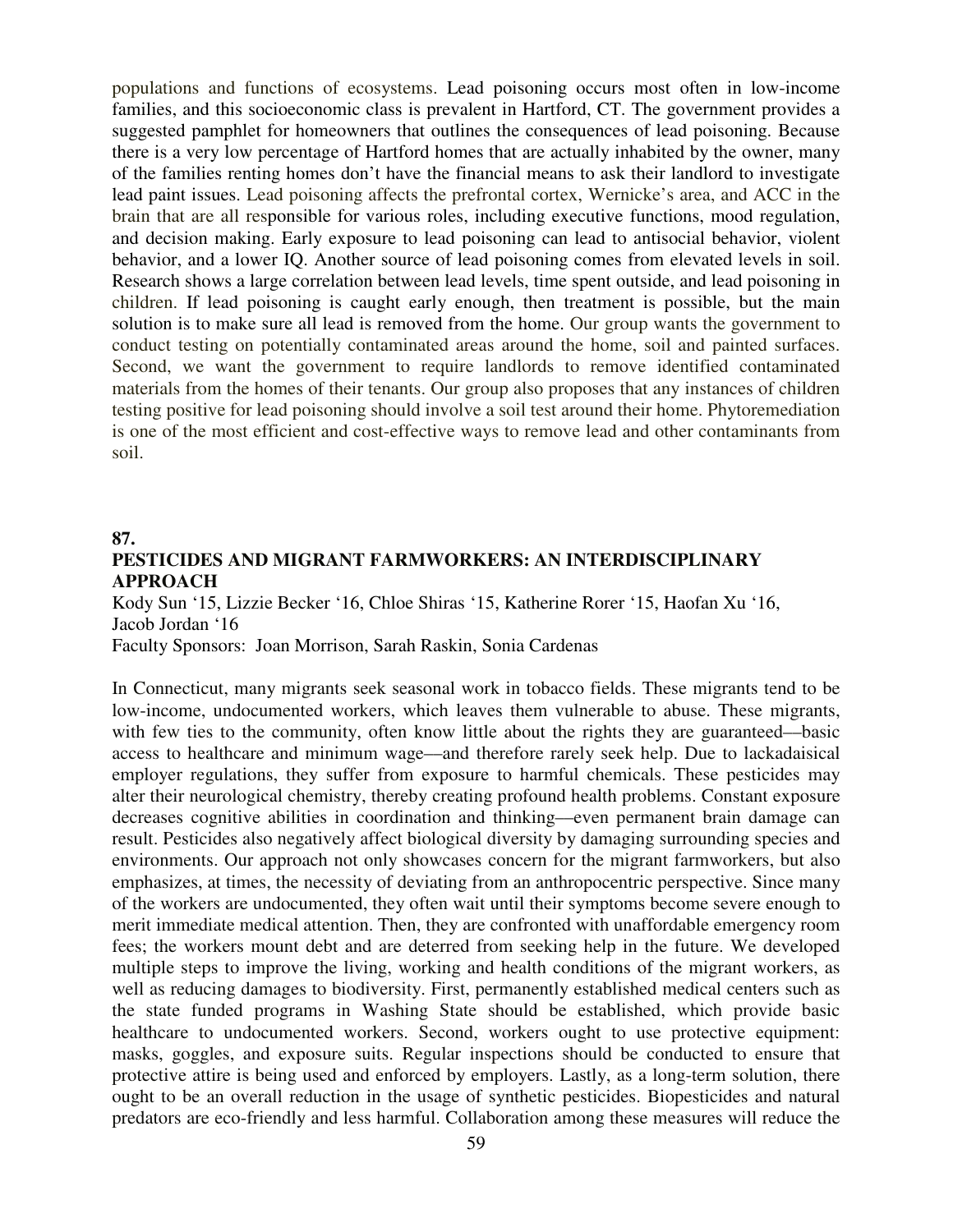negative effects of pesticide exposure and promote better healthcare benefits, providing safer conditions for both the farmworkers and other ecosystems.

### **88.**

## **EFFECTS OF MERCURY IN FISHERIES**

Georgianna Wynn '16, Michael Cyr '15, Casey Cadden '15, Abhilash Prasann '16, Eamon Bousa '15, Emmy Sprague '15 Faculty Sponsors: Joan Morrison, Sarah Raskin, Sonia Cardenas

In the 1950's, serious and widespread cases of mercury poisoning took place in Minamata Bay, Japan when people suffered deformities from consuming the fish sued the fishing company Chisco. The ensuing controversy of who should bear the responsibility for the tragedy brought the issue of mercury levels in fish into the political realm. Mercury is introduced into the environment naturally through the Earth's crust and from industrial factories. Mercury finds its way into the bodies of organisms through their diet and, through bioaccumulation, larger organisms, like fish, attain unsafe levels of mercury. Prolonged exposure to high levels of mercury has an array of neuropsychological and neurobehavioral effects including irritability, depression, insomnia and decreases in visual/verbal memory, motor speed and vasomotor coordination. Pregnant women and children are especially sensitive to the effects of mercury. Through our research we have developed a multipronged approach to reduce mercury levels in humans. The first step is increasing regulations fish containing mercury, at all levels, consumers, fishers, and sellers. Laws will be created to promote more awareness, and require fisheries to measure factual mercury levels. The next approach includes the bacteria, Pseudomonas aeruginosa CH07, that have been experimented with to help naturally degrade mercury before it can be eaten/absorbed by other organisms. These bacteria must be regulated so that they will help reduce mercury levels in the fish. For those who already have been affected by high levels of mercury in their diet, chelation therapy can be used by injecting EDTA to remove undesired metals from the body. Regulations must be tightened on both the fishing industry and local and federal health departments to label high-risk fish at their place of sale and to educate and warn the consumer.

# **MATHEMATICS**

**89.** 

#### **RATIONALITY OF CALCULUS OPTIMIZATION PROBLEMS**  Gregory Convertito '16

Faculty Sponsor: David Cruz-Uribe

Beginning with the generalization of a basic optimization problem from Calculus I, we attempted to find all possible rational solutions assuming integer initial conditions. The original problem reduced to finding solutions to solving a Pythagorean-like equation  $a^2 + 3b^2 = c^2$ . We solved this by generalizing already known methods of finding Pythagorean triples.

# **90. TAXICAB GEOMETRY**  George Thekkedath '16

Faculty Sponsor: Gregory Kelsey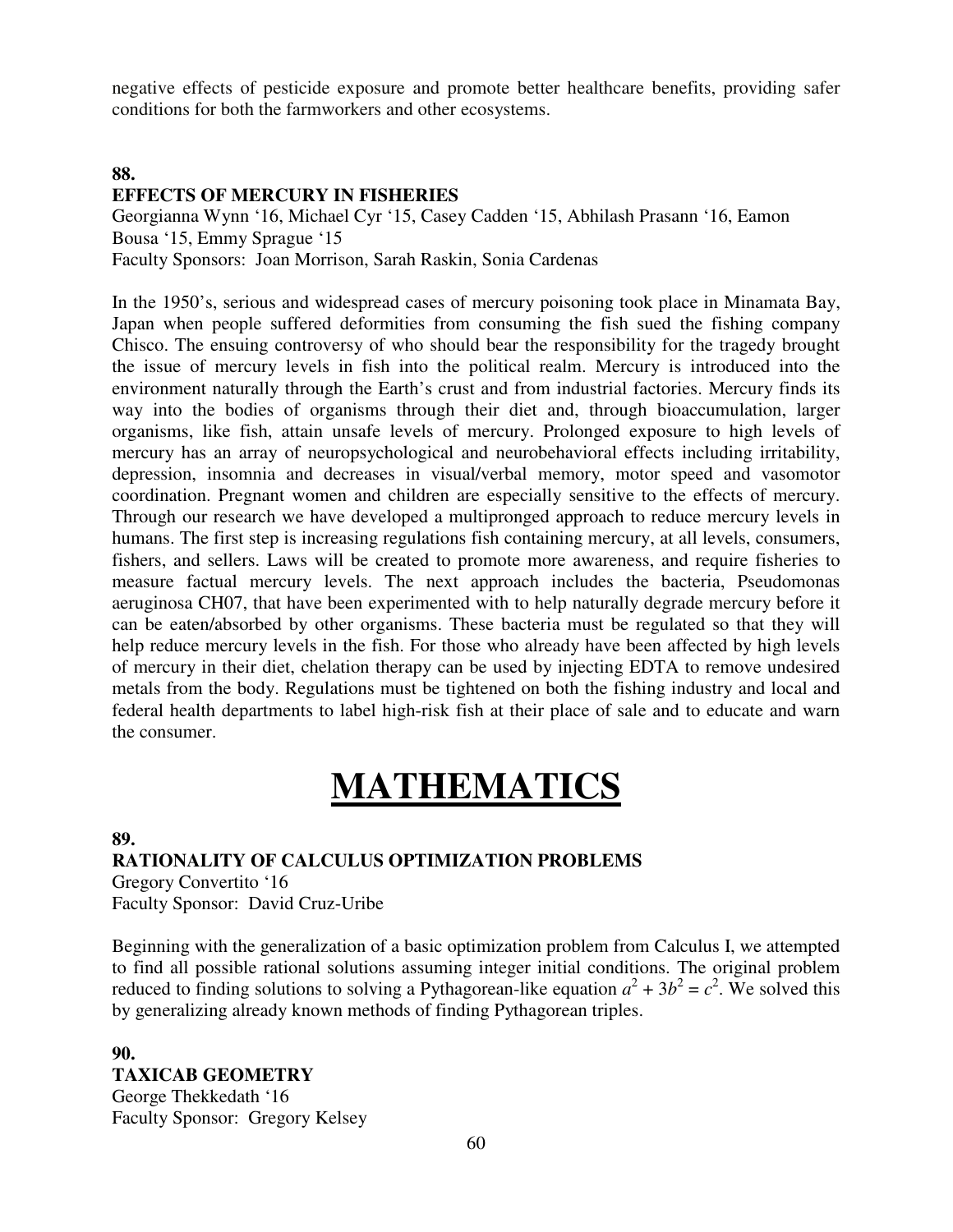Taxicab geometry is a form of geometry in which one would measure distance by taking the sum of the absolute values of the coordinates. In doing so, you can only go vertically and horizontally, which changes many things such as: distance, shapes, and the center of a figure. In this project, we explore the major differences between the taxicab metric and the Euclidean metric. For example, a circle in Euclidean geometry is commonly seen as a round plane figure that consists of points on the curve that is equidistant from the center. But if you can only go vertically and horizontally, then how would the circle look in taxicab geometry? Moreover, another constraint that will be explored is introducing a subway system to taxicab geometry this is known as mass-transit distance.. Since using the subway would no longer present the taxicab constraint of only traveling vertically and horizontally, we will explore how that changes our understanding of the taxicab matric. All of these ideas can then be applied to a realistic setting to help solve real-world problems.

# **NEUROSCIENCE**

### **91. DETERMINATION OF CATECHOLAMINE CONTENT CHANGES IN MOUSE BRAIN FOLLOWING CHRONIC KETOGENIC DIET**  Ryan Adams '13

Faculty Sponsor: William H. Church

Although the exact mechanism by which the ketogenic diet mitigates epilepsy and alleviates autistic symptoms remains unknown, recent studies have implicated catecholamines in modulating seizure susceptibility and autistic behaviors. This work investigated the effects of the ketogenic diet on catecholamine concentrations in the brains of mice. Tissue homogenates of the motor cortex, somatosensory cortex, nucleus accumbens, anterior caudate, posterior caudate and substantia nigra regions were analyzed using high pressure liquid chromatography to quantitate norepinephrine, dopamine, 3, 4-dihydroxyphenylacetic acid (DOPAC), 5-hydroxyindoleacetic acid (5HIAA), homovanillic acid (HVA) and serotonin (5-HT). No significant differences in endogenous catecholamine concentrations were detected in the tissue homogenates. While the results of this experiment do not correlate with previous research pertaining to changes in the global CNS catecholamine levels, it is the first to examine catecholamine concentrations in localized brain regions for mice on a chronic KD.

#### **92.**

## **INVESTIGATING THE RELATIONSHIP BETWEEN BEHAVIORAL AND ELECTROPHYSIOLOGICAL ASPECTS OF PM IN INDIVIDUALS WITH TRAUMATIC BRAIN INJURY AND HEALTHY INDIVIDUALS**

Erin Aisenberg '16, Tessa Bloomquist '16 Faculty Sponsor: Sarah Raskin

Prospective memory is the ability to remember to complete a specific task at a future time. In an effort to study how prospective memory is affected by a traumatic brain injury, two tests were performed. The first test used was the behavioral test, the Memory for Intentions Screening Test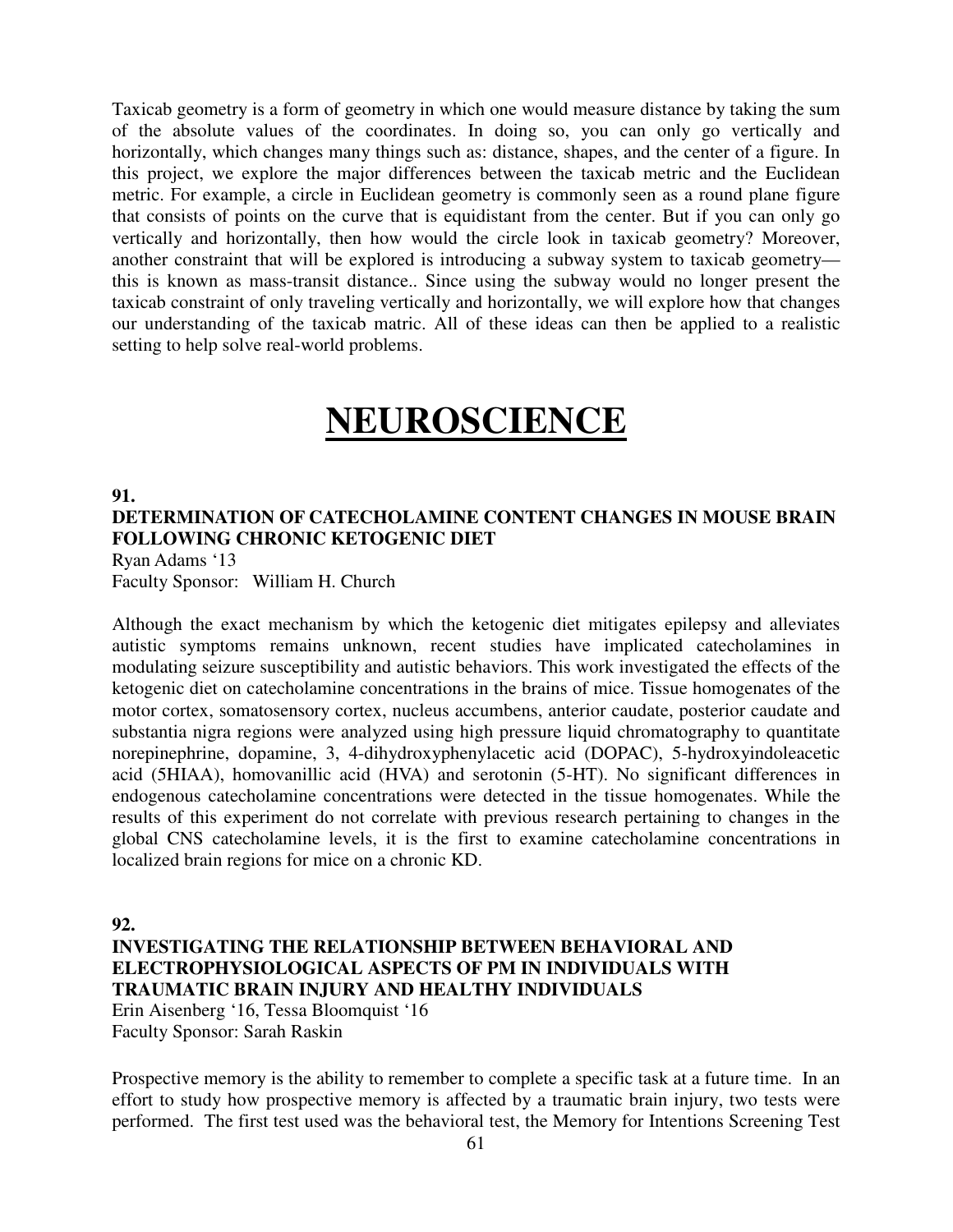(MIST). This test combines items that require both action and verbal responses as well as both time and event-based cues. Throughout the test subjects were simultaneously completing a word search puzzle. Subjects were asked to remember to complete the specified tasks after periods of 2 minutes, 15 minutes, and finally 24 hours. A point value was assessed based on both the correctness of the response as well as the timing. In addition, a second electrophysiological test was also performed to assess prospective memory. An electroencephalogram (EEG) was used to monitor the brain activity while the subject completed a computerized test of prospective memory. Subjects were shown word pairs and asked to categorize them as same or different. In addition, interspersed with these, they saw strings of the letters "C" and "V" in either grey or magenta. Once they saw one of these strings, from then on they were asked to hit the corresponding letter when they saw any word in that color instead of categorizing the word pair. With the results from these two tests we hope to find a correlation between the results of the two tests and improve our understanding of the ways prospective memory is affected by traumatic brain injury and what the underlying brain mechanisms are.

## **93. THE EFFECTS OF A 3:1 KETOGENIC DIET ON THE BTBR MOUSE MODEL OF AUSTISM**

Joshua Altschuler '13

Faculty Sponsors: Susan Masino, David Ruskin

Autism spectrum disorders (ASD) range in their presentation, but are defined by repetitive behaviors, inability to communicate or pick up on social cues, and difficulties with social interaction. Our lab has shown that a ketogenic diet (KD), which is high in fat and low in carbohydrates, can improve these hallmark impairments in the BTBR mouse model of autism. This specific form of KD, which was 7:1 fats to carbohydrates and proteins, improved repetitive and antisocial behaviors, as well as social communication in this mouse model. In the current study, we evaluate the effectiveness of a less strict, more balanced and clinically relevant form of the KD (3:1 ratio) on the BTBR mouse model. We will specifically study the effects of the 3:1 diet on the BTBR mouse's communication, social interaction, and repetitive behaviors, while also measuring blood chemistry to evaluate the diet's metabolic effects. We fed male BTBR mice a balanced 3:1 KD and a control diet (CD). After three weeks, mice underwent a series of behavioral tests. Sociability was examined using the three-chamber test, repetitive behavior was quantified as time spent grooming, and social communication was evaluated using the social transmission of food preference test (STFP). Tail blood was extracted to quantify levels of glucose and ketone bodies. There was no statistically significant difference in behavior between mice on a CD and a KD. Additionally, there was no difference in blood glucose. However, blood ketone bodies were increased in mice on a KD versus those on a CD. These metabolic results contrast with previous work, in which a 7:1 KD improved behaviors, increased ketone bodies, and decreased glucose levels as compared to a CD. Future directions of this research involve understanding key factors underlying the different behavioral results to the two different KD formulations.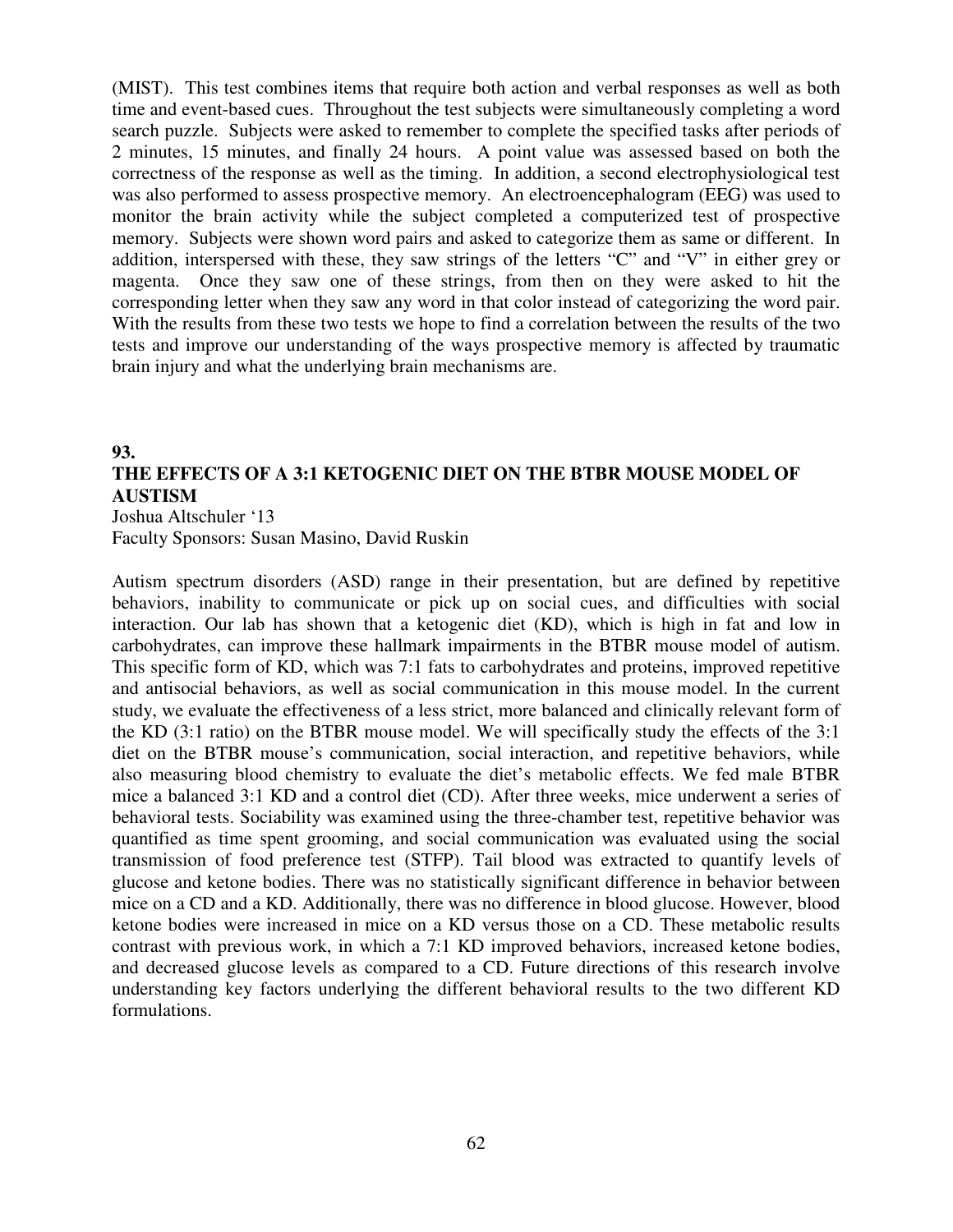## **THE USE OF ELECTRODES AND THE STEROTAXIC SURGERIES TO ANALYZE THE EFFECTS OF STRESS ON THE PERFORANT PATH AND DENTATE GYRUS IN RODENTS**

Nicholas Bellas '16, Julia Duggan '16, Jenna Park '16 Faculty Sponsor: J. Harry Blaise

The Electrophysiology Lab at Trinity College is currently studying the effects of postnatal stress on the long term potentiation in the perforant path in the hippocampus of adult rats. Adult rats, between the ages of 70 to 120 days, are put under anesthesia and secured in a stereotaxic surgical frame. Three types of electrodes are implanted into the brain to evoke field potentials that are viewed with the oscilloscope. First, two ground electrodes are placed on the surface of the brain and used to reduce noise. Next, a bipolar electrode is implanted in the perforant path of the brain and used to stimulate the area. Bipolar stimulus allows the signal to be more localized so as to produce less damage to the surrounding tissue. Lastly, a monopolar recording electrode is implanted in the dentate gyrus. After a week of recovery, electrophysiological tests are performed to record signals from the brain.

**95.** 

**94.** 

## **PROSPECTIVE MEMORY AND NATURAL ACTIONS TASKS IN INDIVIDUALS WITH TRAUMATIC BRAIN INJURY**

Alexis Benedetto '15 Faculty Sponsor: Sarah Raskin

Prospective memory is defined as the ability to remember to do something in the future and is a vital aspect of every day life (Brandimonte *et al.* 1996). This study examines the differences in prospective memory in individuals with traumatic brain injury (TBI) compared to individuals without. Studies have shown that individuals with traumatic brain injury have more difficultly completing tasks involving prospective memory and everyday or natural actions (Shum, Valentine, Cutmore, 1999). The Memory for Intentions Screening Test (MIST) was used as a measure of prospective memory ability while the Naturalistic Actions Test (NAT), was used to evaluate an individual's ability to perform every day, natural actions. The MIST and NAT were used in conjunction to determine the relationship between prospective memory abilities and the ability to complete natural actions in individuals with TBI. The TBI group had more difficulty than the healthy group on the MIST test; significant differences between the two groups were observed in the MIST test involving 2-minute time delay, time cue, verbal response and action response based tasks. Individuals with TBI did not experience difficulty during the NAT test; therefore, the NAT is not sensitive to the effects of brain injury. Overall, it was determined that individuals with traumatic brain injury had more difficulty performing prospective memory tasks. In addition, prospective memory abilities were not related specifically to natural actions tasks.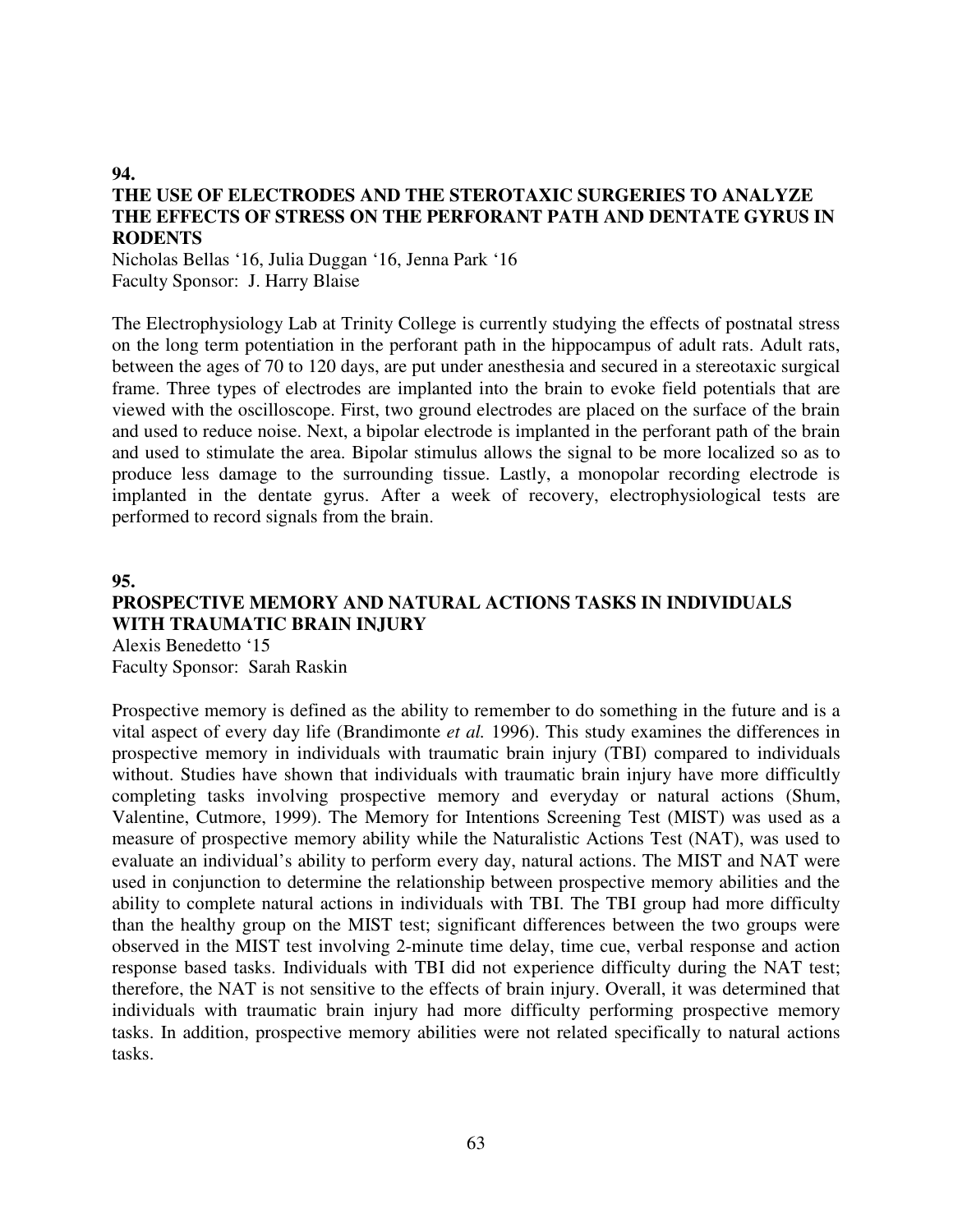## **96. ANALYSIS OF SYNTHETIC CATHINONES ("BATH SALTS") IN ORAL FLUID USING SPME/GC-MS AND IN-MATRIX DERIVATIZATION**  David M. Correll '13

Faculty Sponsor: Janet F. Morrison

The recent emergence and widespread abuse of new classes of compounds on the designer drug market as "legal" alternatives to scheduled drugs such as Ecstasy has prompted interest in the development of analytical methods for their detection and characterization. Synthetic cathinones, which are structurally similar to amphetamines, are commonly advertised as a "legal highs" or "herbal highs," and are marketed under names such as "bath salts" and "plant food." To avoid drug abuse legislation, a "not for human consumption" warning is typically printed on the label. Their ready availability on the Internet and in "head" shops, convenience stores, and even gas stations has spurred the popularity and abuse of these drugs for their euphoric/stimulant effects. The dramatic increase since 2009 in U.S. drug seizures involving cathinones, coupled with a significant rise in calls to poison control centers, emergency room visits, and even deaths due to synthetic cathinone intoxication, have prompted 37 states to ban these substances. In October 2011 the U.S. Drug Enforcement Agency exercised its emergency scheduling authority to temporarily designate three synthetic cathinones as Schedule I substances under the Controlled Substances Act.

The current study explores the development of an analytical method based on headspace solidphase microextraction (HS-SPME) and gas chromatography-mass spectrometry (GC-MS) for the rapid laboratory confirmation of synthetic cathinones in oral fluid. Target analytes included butylone, diethylpropion, flephedrone, mephedrone, methedrone, methylenedioxypyrovalerone (MDPV), methylone, and naphyrone. Results of method optimization experiments designed to maximize SPME recoveries of cathinones from saliva will be presented. Parameters investigated include incubation temperature and time, extraction temperature and time, desorption time, sample pH, salting out effects, and reagents for in-matrix derivatization. An internal standard calibration method was developed using matrix-matched calibrators and deuterated analogs of the target drugs as internal standards.

#### **97.**

## **PROSPECTIVE MEMORY IN SCHIZOPHRENIA: RELATIONSHIP TO MEDICATION ADHERENCE, NEUROCOGNITION AND SYMPTOMS IN INDIVIDUALS WITH SCHIZOPHRENIA**

David Correll '13, Marta Zamroziewicz '13, Alexandra Rogers '09 Faculty Sponsors: Sarah Raskin Non-Trinity Sponsor: Dr. Matthew Kurtz, Institute of Living, Jacqueline Maye

Medication management is a serious concern for individuals with schizophrenia. One possible reason for poor adherence to medication is poor ability to remember future intentions. It has been demonstrated in several studies that individuals with schizophrenia do have impairments in prospective memory. However, there have been no studies, to our knowledge, examining the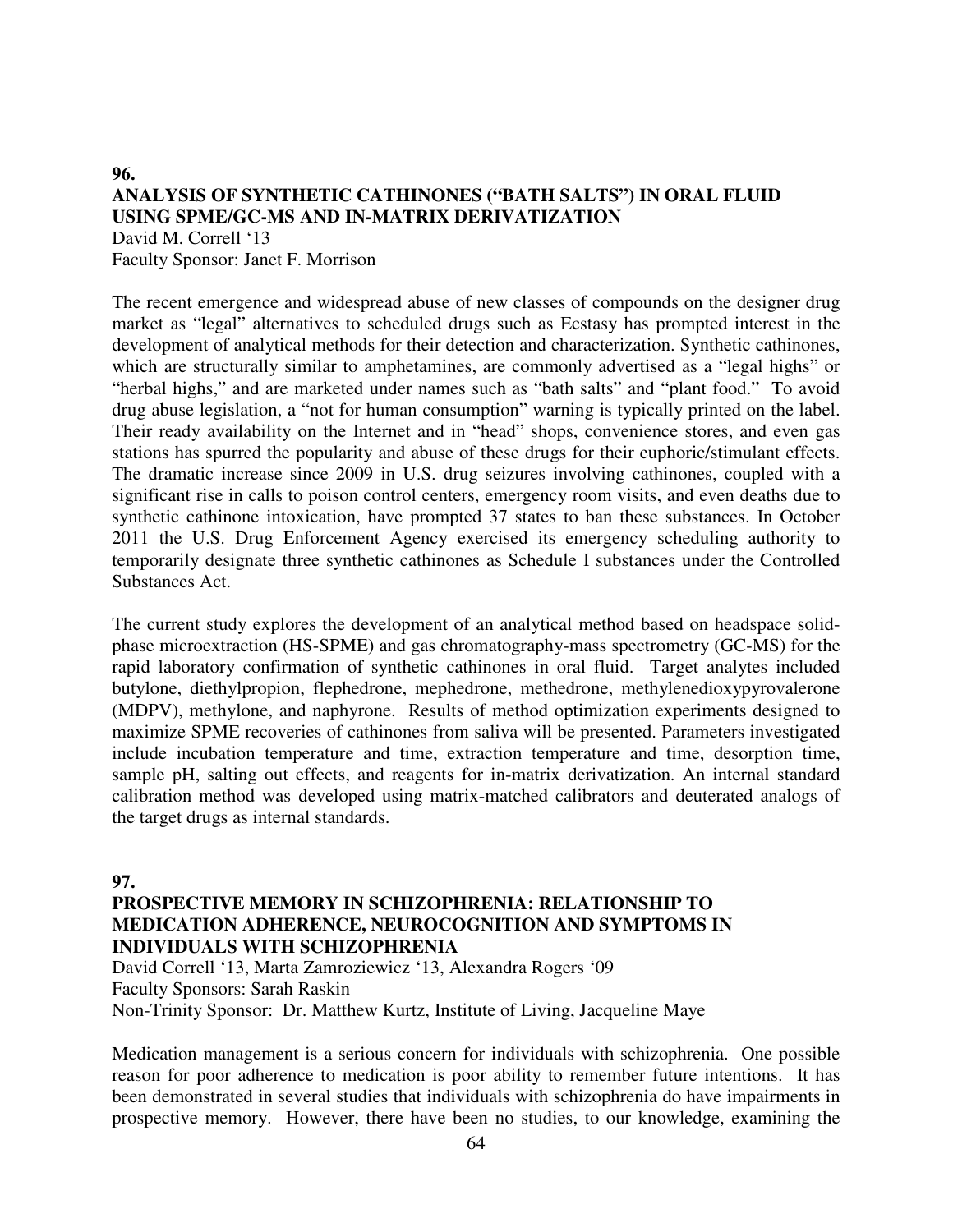relationship of prospective memory to medication adherence. In this study individuals with schizophrenia and healthy adults were administered a standardized measure of prospective memory, a standardized measure of medication adherence and a computerized virtual measure of medication adherence. Individuals with schizophrenia demonstrated impairments specifically in prospective memory. Performance on the test of prospective memory was correlated with the standardized measure of medication adherence. This suggests that prospective memory should be assessed before assuming that individuals with schizophrenia will be independent in medication management. It also suggests that prospective memory intervention may be important in this population.

#### **98.**

## **RECONSTRUCTION OF MUSICAL STIMULI FROM BRAIN ACTIVATION PATTERNS IN FMRI**

Ela Cross '13 Faculty Sponsor: Dan Lloyd

The brain's responses and activation patterns to sensory stimuli, like sound, can be measured with fMRI. Based upon the brain components that are activated while a person listens to music, it is possible to determine the sound that causes a certain brain activation pattern. Brain reading uses only the brain activity to reconstruct a stimulus. Researchers have had success doing this within the visual system through the reconstruction of pictures and movies (Nishimoto et al., 2011), as well as with the auditory and speech processing system to determine the words that a person hears (Pasley et al., 2012). The brain activity of six subjects resting and listening to several musical pieces was measured by fMRI, as well as when the person imagined the musical piece that they had previously listened to during a period of silence. Comparisons of the voxel activation pattern of brain states under different listening conditions revealed that music is a cognitively engaging stimulus, activating many regions, in the temporal, frontal, and parietal lobes in both hemispheres, with variability among subjects. In the second part of the experiment, the music that the subjects heard was reconstructed by a Bayesian method of comparing their brain states throughout the different listening paradigms. The moment in the original music that elicited the brain state that best matched another brain state within the same subject was inserted into the reconstructed music for that time point. Thus, the music that was heard was reconstructed individually for each subject based upon his or her brain activation. The accuracy of the music reconstructions were compared to the original music based upon different properties of music, including pitch, loudness, musical instrument, key, and key mode, and found to be highly significant for all measures except key mode. Therefore, the musical reconstructions were significantly accurate across several measures.

#### **99.**

## **THE EFFECTS OF ALCOHOL USE ON COGNITION IN COLLEGE STUDENTS**  Sharmy Dhaliwal '16 Faculty Sponsor: Sarah Raskin

Cognition is the mental process of gaining knowledge and understanding it through thought, experience, and the senses. This study examines the effects of alcohol use on cognition in college students by comparing their cognitive results from the beginning of their college experience to the near end of their college experience. The participants filled out numerous questionnaires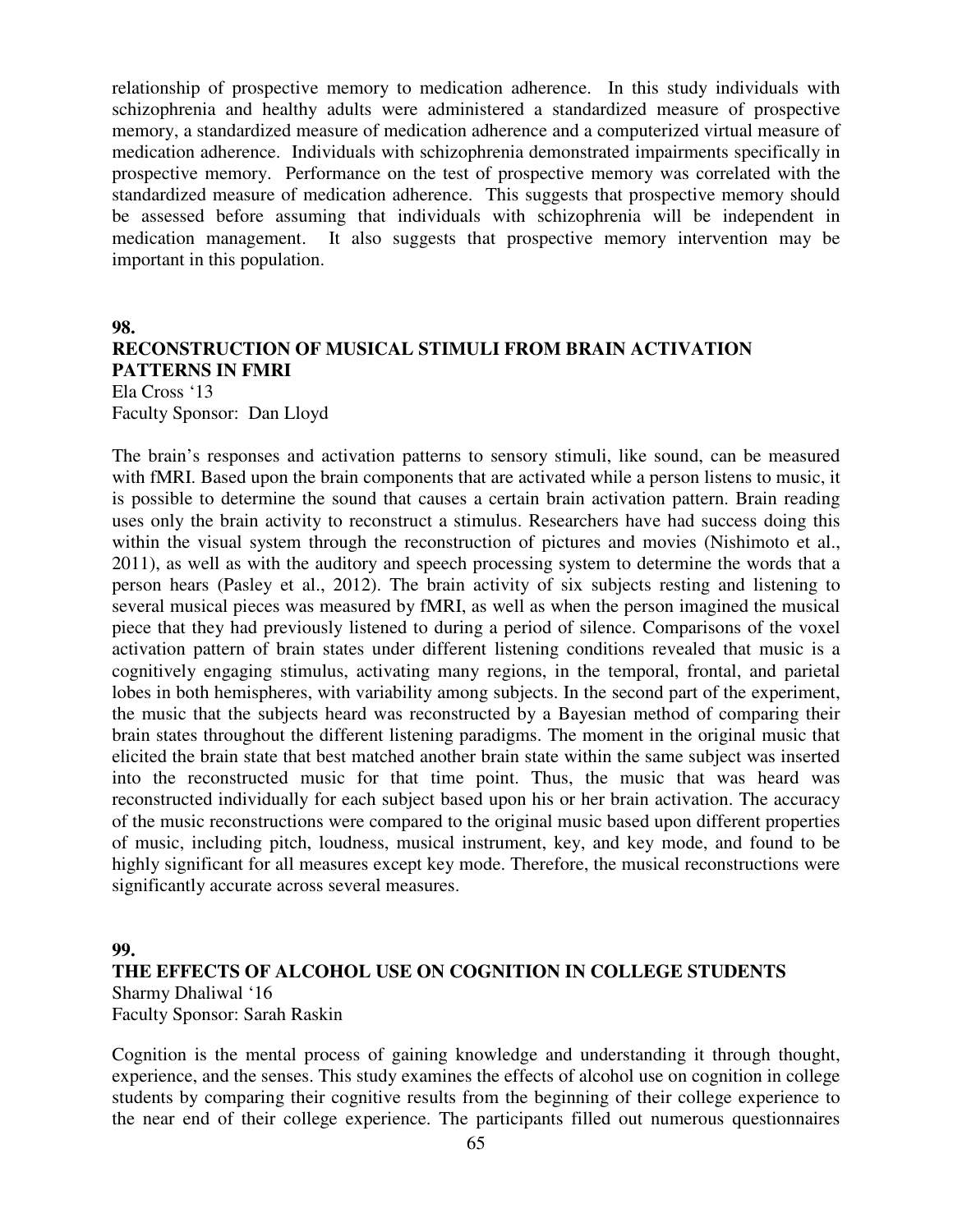regarding demographics, any injuries, and their alcohol use. Following the questionnaire, they did a series of computerized measures which tested their retrospective memories, or memory involving the past, and response inhibition. Cognitive test results from students who do not drink, those who drink but do not binge, and those who binge drink were compared. Depending on the results, methods for treating alcohol use or decreasing alcohol use on college campuses could be properly developed because the developers would know who the targeted would be and why those groups are most affected.

## **100. IDENTIFYING CHANGES IN UV-ACTIVE MOLECULES IN BRAIN TISSUE OF MICE FED A KETOGENIC DIET**

Anne Do '16 Faculty Sponsor: William H. Church

As part of an ongoing study evaluating the change in concentration of catecholamines in various brain regions of mice fed a three-week chronic ketogenic diet, chromatograms generated using UV absorbance at 280nm were examined to identify other brain compounds that are also altered by chronic ketosis. The chromatograms were evaluated for peaks that were either present in only the ketogenic diet mice, in only the control diet mice, or in both. Preliminary data suggests there are four peaks of interest that are present in both diet groups, two to four peaks of interest that are present in only the ketogenic diet group, and two peaks of interest that are present in only the control diet group. This data is not yet conclusive due to variations in retention times among chromatograms, which makes it difficult to tell if two peaks are the same or a different chemical. According to this data, it is possible that other chemicals besides the catecholamines and their metabolites are altered in the brains of mice fed a chronic ketogenic diet.

#### **101.**

## **THE EFFECT OF A KETOGENIC DIET ON BLOOD CHEMISTRY AND FORMALIN-INDUCED NOCICEPTION IN MICE**

Jessica Fortin '14 Faculty Sponsors: Susan Masino, David Ruskin

The ketogenic diet (KD) is a high fat, low carbohydrate diet that adjusts the body's metabolism to use ketone bodies instead of glucose for fuel and reduces overall central excitability (Ruskin *et al*., 2013). Previous studies have investigated the effect of the KD on pain behaviors- for example, a strict KD has been shown to reduce thermal nociception, peripheral inflammation, and body weight in rats (Ruskin *et al*., 2009). Injected formalin is another pain stimulus that induces acute (phase I) then inflammatory (phase II) pain. Previous studies on formalin-induced nociception in mice found strict KD-induced hyperalgesia in phase II- however, hindpaw weights were not determined in the study which brings to question formalin dosing equivalency (Fortin, 2012). This study investigated the effect of a moderate KD in wild-type mice on formalin-induced nociception and whether ketone and glucose levels directly influence KDrelated hypoalgesia. We also analyzed body and hindpaw weight to ensure that any possible weight changes due to the KD did not affect formalin dosing equivalency due to altered paw volume. Mice (n=17) were fed either a control diet or a moderate KD (3:1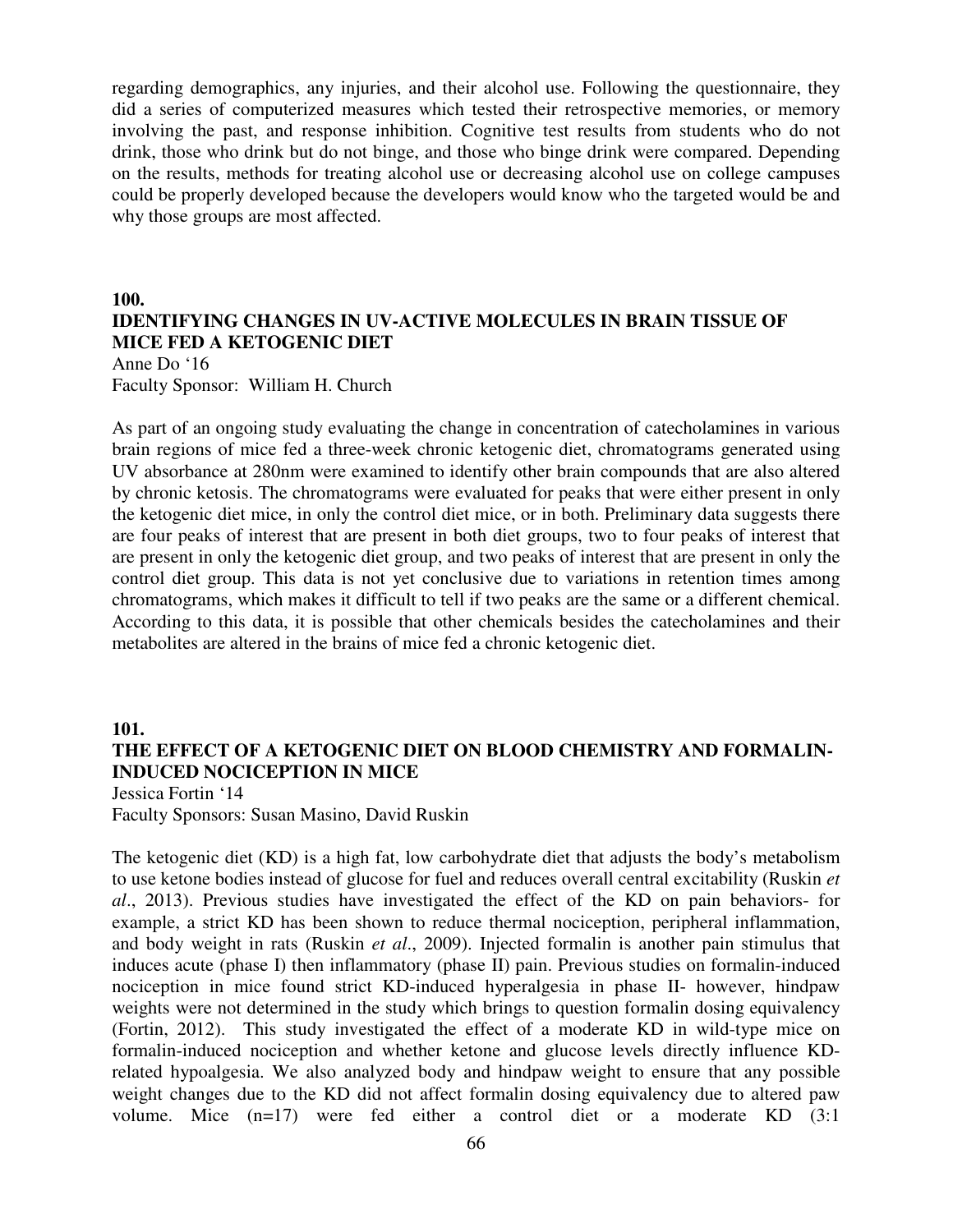[fat:carbohydrates+protein]) for three weeks. The hindpaw was injected with a moderate 3% 10µL dose of formalin and the amount of licking/biting and lifting of the injected hindpaw was recorded. Glucose and b-hydroxybutyrate data were obtained from tail blood two days prior to formalin injection. Body and hindpaw weights were determined after testing. Body and hindpaw weights were not significantly different based on diet, which indicates formalin dosing equivalency in moderate KD-fed mice. Ketone levels were significantly higher and there was no change in glucose levels in KD-fed mice. Although we hypothesized that moderate KD-fed mice would exhibit decreased nociception in both phase I and II, the data indicate that KD fed mice exhibited time-dependent hypo- and hyperalgesia, which also suggests that ketosis alone is not sufficient for hypoalgesia. An alternative explanation for the behavioral effects is variation due to diet in the time course of the formalin-induced pain response. These nociception results are consistent with the previous nociception study in strict KD-fed mice where the diet induced unexpected hyperalgesia in phase II.

#### **102.**

## **THE EFFECTS OF SEX AND SYNAGIS REGIMEN ADHERENCE ON RESPIRATORY SYNCYTIAL VIRUS SEVERITY AND HOSPITALIZATIONS IN PREMATURE INFANTS**

Jessica Fortin '14, Catherine Wiley,  $MD<sup>1</sup>$ , Trudy Lerer,  $MS<sup>1</sup>$ , Marietta Vazquez,  $MD<sup>2</sup>$ Faculty Sponsors: Alison J. Draper, Maryann McGuire

<sup>1</sup>Connecticut Children's Medical Center,  ${}^{2}$ Yale New-Haven Hospital

Non-Trinity Sponsors: Catherine Wiley, MD, Director, Primary Care Center, Connecticut

Children's Medical Center, Trudy Lerer,  $MS<sup>1</sup>$ , Marietta Vazquez,  $MD<sup>2</sup>$ 

Respiratory Syncytial Virus (RSV) is the leading cause of re-hospitalization in premature infants. Given intramuscularly every 30 days for five months, Synagis has been shown to reduce RSVrelated admissions by up to 55% in premature infants. Although males have more severe bronchopulmonary dysplasia illness than females, the influence of male sex on RSV admission rates and severity is unclear. We investigated the effects of deviation from recommended Synagis dosing guidelines and sex on RSV hospitalizations and severity of illness. Cases and controls were identified through existing logs of all infants eligible for Synagis at Connecticut Children's Primary Care Center between 2001 and 2011. A case was defined as a preterm infant  $\leq$ 35 weeks gestational age (GA) hospitalized for laboratory-confirmed RSV infection during their personal period of Synagis eligibility (based on Red Book guidelines). Matched controls consisted of babies who were not hospitalized due to RSV infection. Controls (3:1) were matched to each patient by GA  $(\pm 2$  weeks) and season  $(\pm 2$  months). A severity score based on clinical criteria (range 0-6) was assigned to each patient. Fischer's exact tests and t-tests were performed where appropriate, with significance set at p<.05. Twenty-one hospitalizations for RSV (66% female, 62% adherent) were identified from among 369 eligible patients. We found no differences between hospitalization rate and severity due to RSV infection relating to Synagis dosing adherence and sex. In this small sample size, male sex and deviations from recommended Synagis regimens were not associated with RSV admission rates or severity.

## **103. PITCH ACCURACY CORRELATIONS IN FMRI RECONSTRUCTED MUSIC**  Shelby Friel '13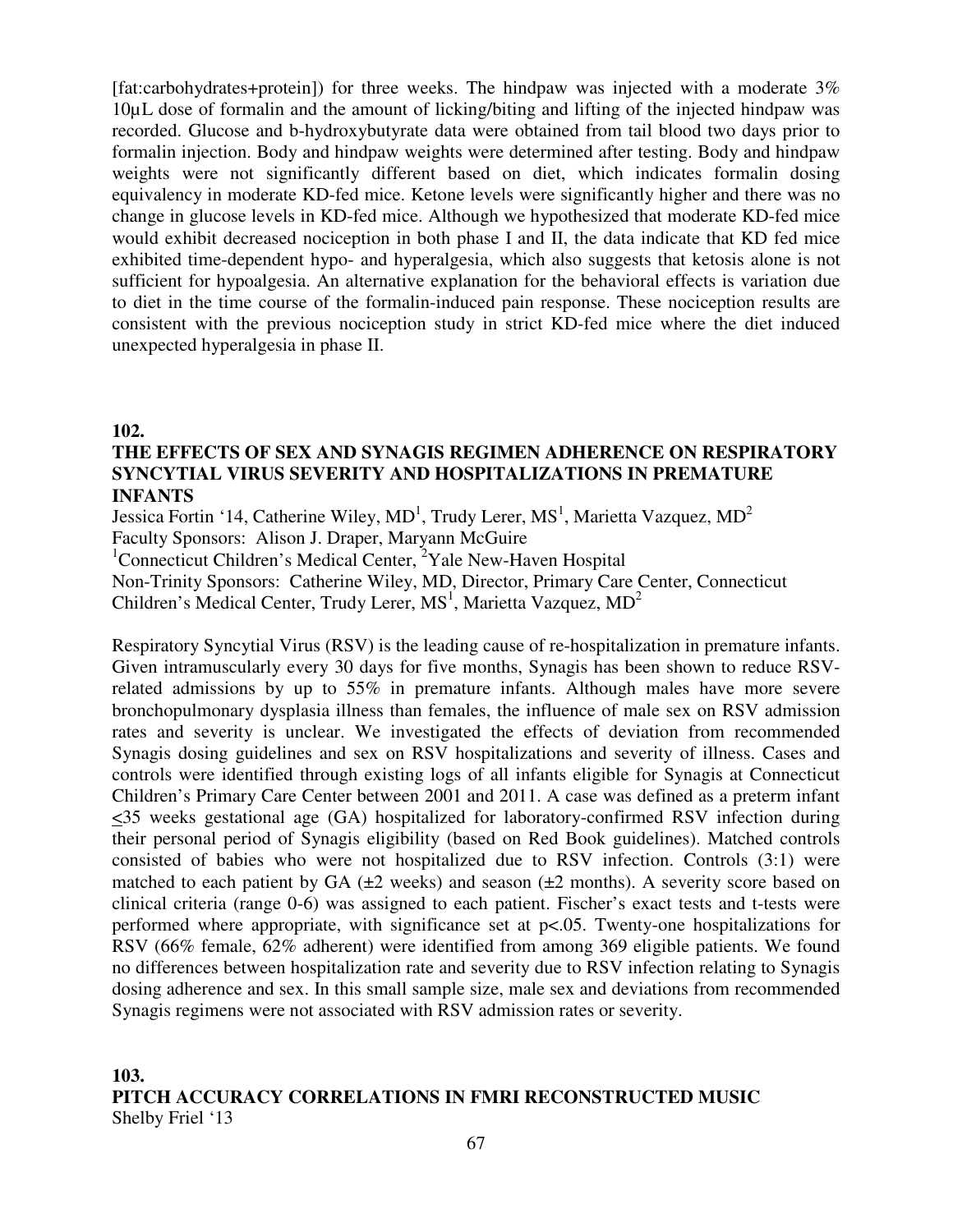Faculty Sponsor: Dan Lloyd

One important musical component is pitch. Pitch is that attribute of sound, which can be ordered on a scale from low to high and corresponds to the frequency of the sound wave (Bizley & Walker, 2010). The purpose of this research is to reconstruct four different pieces of music from fMRI brain scan data using MATLAB and SPM8 programming. Participants listened to four pieces of music while undergoing an fMRI scan. These were Bach, "Fugue # 2" from the *Welltempered Clavier*; Mozart, "Instrumental version of the duet of Pamina and Papageno", from *The Magic Flute*; Philip Glass, "Dance VIII" from *Dance Pieces*; Duke Ellington, "Take the 'A' Train". The reconstructed music was created by analyzing correlations between global brain images at every time point in the scan. The music at each two-second interval in the fMRI scan data was then replaced with its two-second match according to the correlated brain image. From the reconstructed fMRI data for each subject, pitch accuracy correlations were then measured between each pair of pieces in order to determine if perfect pitch matches were made. The results showed that exact pitch matches were significant compared to randomized trials, which indicates that brain reading with respect to music is possible.

#### **104.**

## **REGIONALLY DISTINCT CELL CYCLING BEHAVIOR UNDERLIES FOLIATION PATTERNING OF THE MOUSE CEREBELLUM: INSIGHT FROM THE** *ENGRAILED*  **MUTANT CEREBELLUM**

Jackie L. Gottshall '13

Faculty Sponsors: Susan Masino, Charles C. Swart

Non-Trinity Sponsors: Emilie Legué, Ph.D. & Alexandra Joyner, Ph.D., *Developmental Biology Program, Sloan-Kettering Institute, New York, NY* 

The layered cortex of the cerebellum (Cb) is divided into complex folds (folia) along the anterior-posterior axis, allowing numerous neural circuits to fit within a compact space. Although Cb morphology and circuit allocation are highly conserved across mammals, the processes that regulate foliation are poorly understood. Data from our previous analyses has provided evidence that asynchrony in production of granule cells (GC) between folial zones contributes to normal Cb foliation patterning. To identify the mechanisms of this asynchrony, we used a mouse Cb foliation mutant (lacking three of the four *engrailed* (*En*) alleles) to analyze the cycling behavior of granule cell precursors (GCPs). In litter-matched postnatal (P) day 6 control and *En* mutant mouse, GCP proliferation and differentiation was assessed using a pulse of BrdU at either 30 minutes or 24 hours prior to sacrifice, respectively. In the control Cb we found a marked decrease in GCP proliferation of the nodular zone. Furthermore, the central zone of the control Cb exhibited a highly significant reduction in GCP differentiation relative to the anterior and posterior zones. This reduction corresponds to a relative delay in foliation of the central zone of the normally patterned Cb. These regional differences in GCP proliferation and differentiation were attenuated in the *En* mutant, corresponding to an altered foliation pattern. Together, these results suggest that at P6, differences in timing of GC production are the result of prolonged proliferation and delayed differentiation of GCPs of the central zone. Analysis of additional time points will provide a more complete picture of GCP behavior during development, affording invaluable insight into the mechanisms of foliation patterning.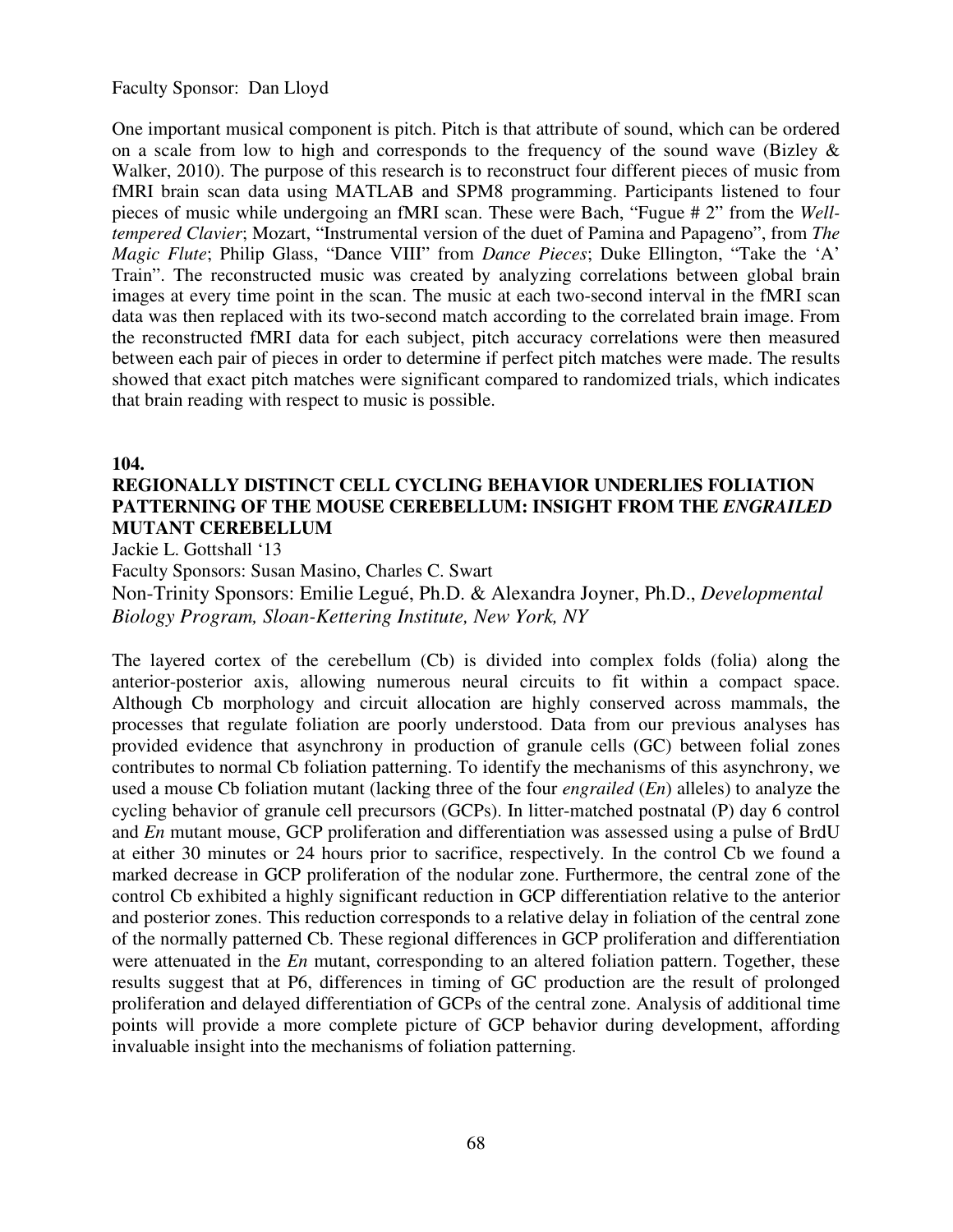#### **105. CASE STUDY: A DIAGNOSIS OF PARKINSON'S DISEASE** Varun Konanki '15, Julia Sager '15, Taylor Higgins '15, Amanda Feldman '16

Faculty Sponsor: Sarah Raskin

The patient is a 48 year-old female CEO of a Fortune 500 company. She presented muscle rigidity and sleep problems. In order to diagnose the patient, we ran a psychiatric evaluation focusing on stress, a family history of degenerative diseases, a liver function test, a MRI, a drug screen, a PET scan, a high field MRI, and a clinical evaluation for Parkinson's disease. The results of the MRI's and PET scan showed striatal dopamine dysfunction and hypointensity spots in the substantia nigra region. The drug screen also showed that the patient had been using 2.0 mg of alprazolam daily for the past ten years. The clinical evaluation showed muscle rigidity, a tremor in the patient's right hand, and slowed movements. The results lead us to diagnose the patient with the early stages of Parkinson's disease. The proposed treatment was Atamet, a combination of carbidopa and levodopa. This treatment was chosen in order to stimulate as much dopamine production as possible, because dopamine deficiencies are the cause of Parkinson's Disease.

## **106.**

# **THE EFFECT OF A NUTRITIONALLY BALANCED KETOGENIC DIET ON THERMAL NOCICEPTION IN RATS**

Michelle Murphy '14 Faculty Sponsors: Susan Masino, David Ruskin

The ketogenic diet (KD) is a low carbohydrate, high fat diet that causes a change in metabolism: minimizing glucose metabolism and promoting blood ketones as an energy source. The KD has been proven to be an effective treatment of epilepsy and recently, the KD has been found to have an analgesic effect on thermal nociception in juvenile and adult rats. This analgesic effect was observed using a severe version of the KD in a 6.6:1 ratio of fat: (carbohydrates + proteins) as well as in a milder 3:1 ratio. A more nutritionally balanced version of the diet in a 3.2:1 ratio is also available. In order to determine if this version of the KD also produced an analgesic effect, rats were fed on a KD in a 3.2:1 ratio or on a control diet (CD) and were tested for thermal pain sensitivity using a hotplate. Weights of the rats fed the KD compared to rats fed the CD did not differ. Blood testing revealed that rats on the KD had sustained increase in blood ketone levels, but that blood glucose levels were only reduced up to day 3 on the diet and returned to levels observed in rats on the CD by day 26. No significant difference was observed between the pain sensitivities of rats fed the KD compared to rats fed the CD. Therefore elevation of blood ketone levels alone is not sufficient enough to induce the analgesic effect of the KD. The absence of an analgesic effect for this more nutritionally balanced KD in a 3.2:1 ratio may be related to the remarkably short duration of decreased blood glucose. Further research is warranted to determine the relationship between metabolic outcomes of the KD and the analgesic effect of the KD.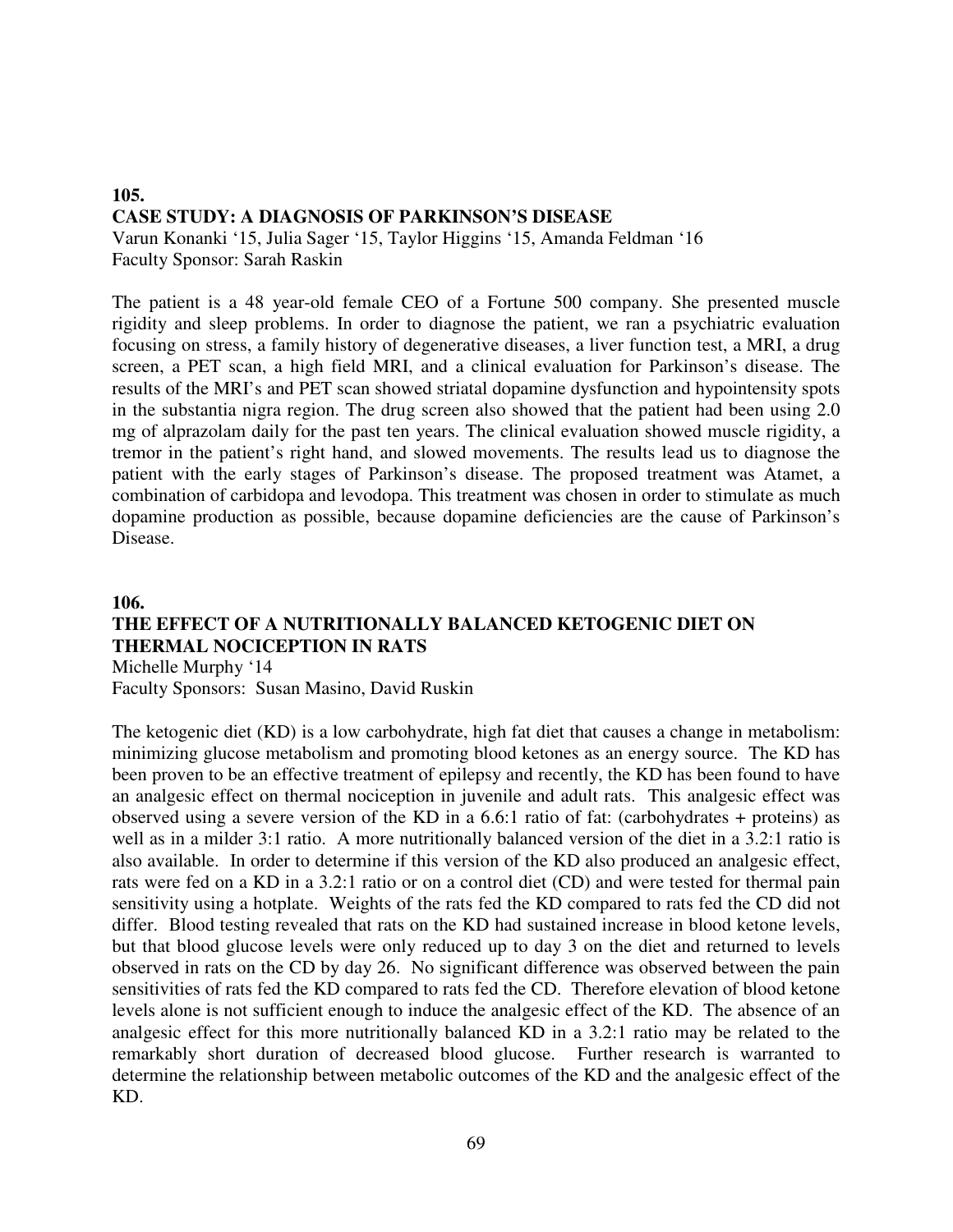#### **107. EVALUATING THE EFFECT OF A NOVEL REFERRAL TRIAGE PROCESS**  Michelle Murphy '14

Faculty Sponsors: Alison J. Draper, Maryann McGuire

Non-Trinity Sponsors: Erin Cornell MPH, Research Associate, Department of Research, Connecticut Children's Medical Center, Karen Rubin MD, Department of Endocrinology, Connecticut Children's Medical Center

In pediatric medicine, patients are primarily referred to a specialist from a primary care physician (PCP) in order to seek secondary care for conditions or symptoms beyond the scope of the PCP. Unnecessary and/or inappropriate referrals made by the PCP can result in limited access to specialists and a decrease in the overall quality of care. Referral guidelines are a strategy for improving the appropriateness of referrals by facilitating communication between the specialist and PCP, standardizing existing criteria for referral, and providing general information about specific conditions. Due in part to an increase in the prevalence of childhood obesity, the Endocrinology Department at CCMC has experienced an increase in referrals and subsequently, prolonged wait times for patients. In order to address this challenge, a triage process was implemented: PCP referrals for obesity were first reviewed to determine if referral criteria were met before an appointment was scheduled. Through this system referral guidelines were sent out to PCPs in response to referrals deemed unnecessary or inappropriate. An assessment of the triage process was conducted through a retrospective chart review of referred patients to the Endo. Dept. at CCMC before (PRE) and after (POST) the implementation of the triage process. The referral volume, the timeliness of scheduled appointment, the severity of clinical profile, and appropriateness of referral were compared. All data were recorded in hard copy form, transferred into Excel, and coded into SPSS for data analysis. After the implementation of the triage process: obesity referral volume to Endocrinology decreased by 47%, the clinical profile of referred patients trended towards increased severity indicated by BMI z-score and presence of co-morbidities, and more referred patients met criteria for referral. Overall, these results indicate that the triage process had a beneficial impact in improving the appropriateness of referrals to a pediatric Endocrinology department. Further research is warranted to determine the full extent to which the novel referral triage process was effective in increasing the appropriateness of referred patients.

**108.** 

## **THE INVESTIGATION OF GLIAL-DERIVED FACTORS AFFECTING NEUROBLASTOMA CELL DEATH**

Alexandra Nicaise '13

Faculty Sponsors: William H. Church Non-Trinity Sponsor: Dr. Stephen Crocker; UConn Health Center

Originally astrocytes were believed to have just played a supportive role in the brain, now it has been discovered that they play imperative roles, from the reuptake of neurotransmitters to signal propagation by releasing factors into the extracellular space. SH-SY5Y and IMR-32 cells are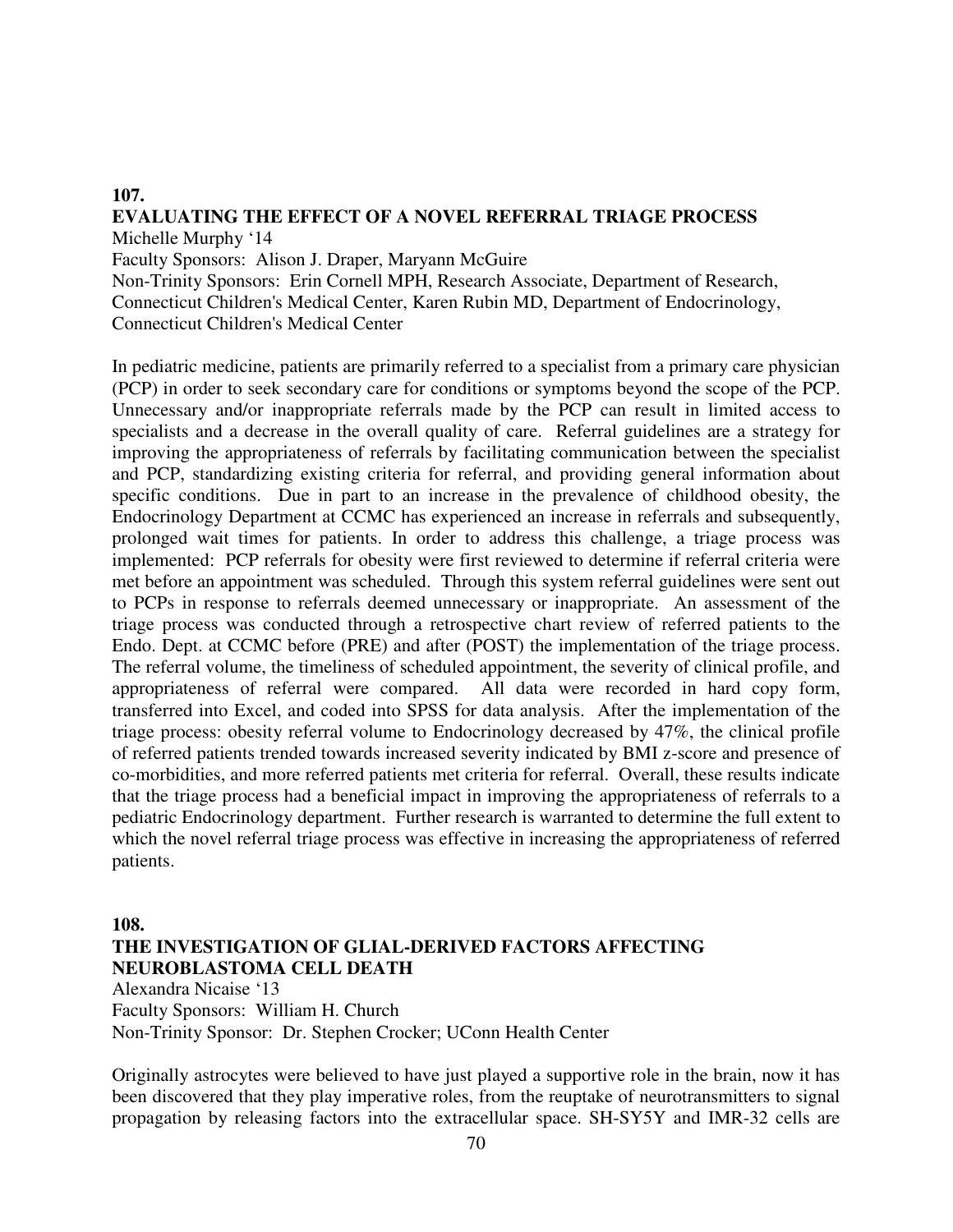both common neuroblastoma cell lines, which model cancerous brain cells when left undifferentiated. In recent studies TIMPs (tissue inhibitors of metalloproteinases) have been implicated in neurodegenerative diseases, but their role in tumor growth is unknown. A doubleblind cell culture experiment was conducted using astrocytes from both wild type and TIMP-1 knockout mice. Undifferentiated and differentiated SH-SY5Y cells, as well as undifferentiated IMR-32 cells, were treated with the glial media for 24 hours and cell viability was evaluating using the live cell/dead cell assay. Wild type glial conditioned media killed undifferentiated cells to a greater extent compared to the knock out media. Further experimentation indicated that a 50% increase of TIMP-1 concentration in the wild type glial media significantly increased cell viability in undifferentiated cells. Lastly, when the wild type glial media was denatured the apoptotic reaction ceased in undifferentiated cells, suggesting the action of an apoptotic protein. These results suggest that TIMP-1 may be modulating the activity of an apoptosis-inducing factor, which only affects neuroblastoma cells, and is released by astrocytes.

#### **109.**

#### **SERTRALINE (ZOLOFT): HISTORY, SYNTHESIS, AND MECHANISM OF ACTION**  Alexandra Nicaise '13

Faculty Sponsor: Cheyenne Brindle

In the past five years an estimated one in ten U. S. adults have reported depression, and 60%- 80% of cases can be treated with a combination of medication and psychotherapy. Sertraline hydrochloride, known as Zoloft or Lustral, is an antidepressant of the selective serotonin reuptake inhibitor (SSRI) class, which was introduced to the market by Pfizer in 1991. Not only does this sertraline treat major depressive disorder, it has also been found successful in treating obsessive-compulsive, panic, and social anxiety disorders. An efficient enantioselective synthesis developed by Chen et al. in 1999 will be elucidated within this poster, which utilizes an intramolecular stereoselective anionic addition. Three key steps within this synthesis will be broken down and explained using arrow-pushing mechanisms. This synthesis has provided pharmaceutical generation of sertraline with high stereospecificity.

**110.** 

## **RECONSTRUCTION OF MUSIC THROUGH A COMPARISON OF BRAIN IMAGING PATTERNS OF ACTIVATION TO VARYING INSTRUMENTS**  Anfal Yesmien Nyhan '14 Faculty Sponsor: Dan Lloyd

Music is a complex stimulus that utilizes the brain in its entirety. Different aspects of music, however, activate different sites in the brain. So, this project aims to see if we can determine what instruments a subject is hearing based on brain scans alone. In order to accomplish this we examined the brain globally to compare patterns of activation to varying instruments at different time points while subjects listened to four different pieces of music. Brain images were collected as the music was heard, with each piece being repeated twice. Music was then reconstructed via these brain images. In a single run of music each brain image was compared to all images, looking for matches that found similar activations for similar instruments for one subject. These matches then allowed us to reconstruct the musical pieces. The intervals of music that matched the images were then replaced with their matches in the original piece of music. In this manner an altered piece of music was generated. In comparing the accuracy between the original piece of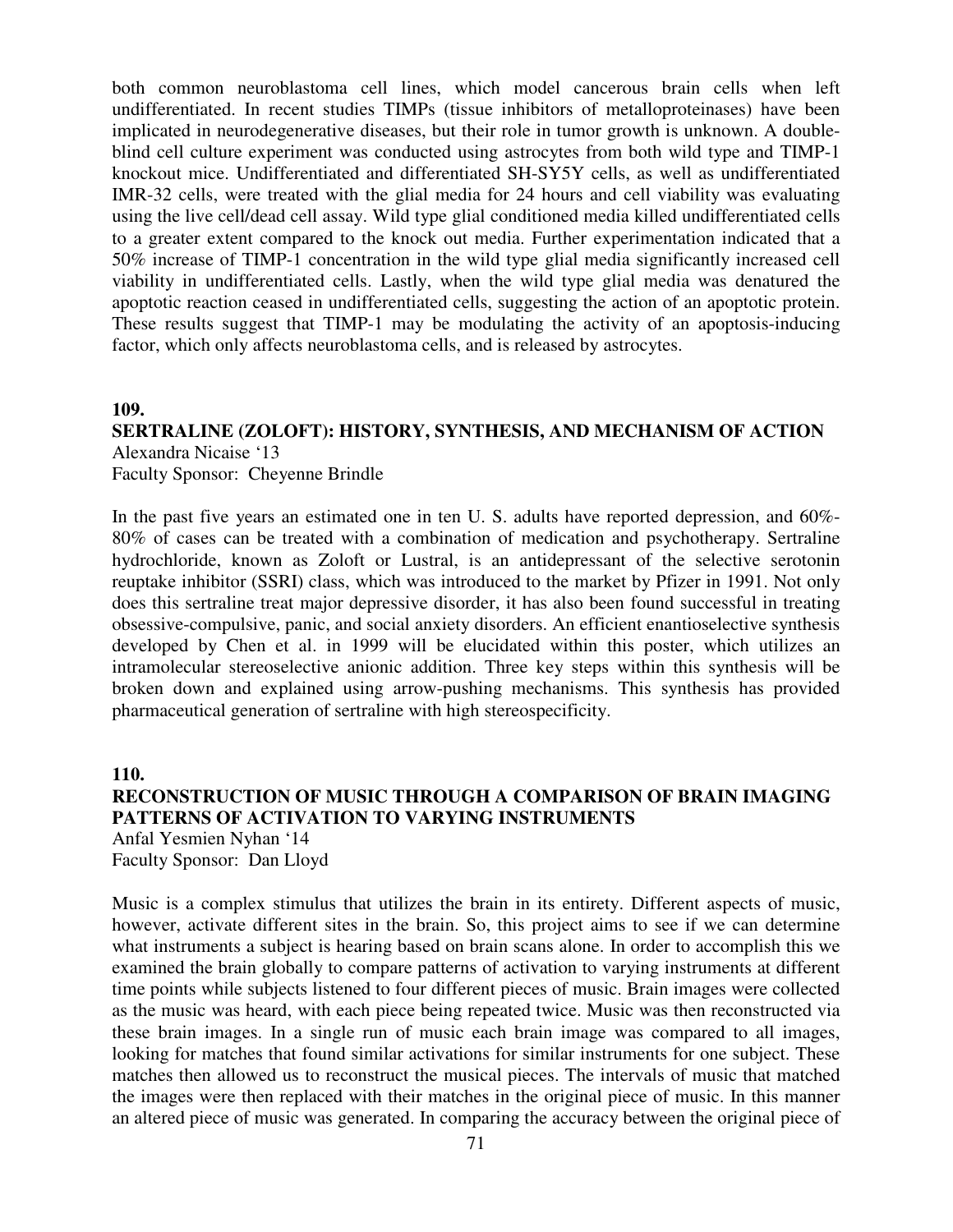music and the reconstructed piece of music, with both the original set of data and a randomly generated set of data, correlations were found to be significant.

## **111. THE EFFECT OF STIMULANT MEDICATION ON EEG RECORDINGS OF COLLEGE STUDENTS WITH ADHD**

Renuka Shukla '13 Faculty Sponsors: Dan Lloyd, Sarah Raskin

Abstract: Researchers have found that quantification of EEGs consistently show significant differences between non-ADHD and ADHD individuals (Thome et al., 2009; Amer et al., 2010). The theta/beta ratios measured at the Cz electrode have been particularly telling in ADHD and non-ADHD subject differentiation (Monastra et al., 2001). Although most studies have focused on differences in such lower frequency bands, more recent investigations have implicated higher gamma frequency bands in ADHD (Vanhatalo et al., 2005). Interestingly, there have been inconsistent findings on the effect of ADHD medications on the EEG recordings of young ADHD patients (Lubar et al., 1995). In this study the effect of ADHD medication on the EEG measurements of college-aged students with ADHD was investigated. No significant differences were found in the absolute power of any lower frequency bands, but significant differences were found in the gamma band. Although some significant differences in this band between subject groups confirmed previous studies on the affect of dopamine agonists on gamma frequencies, some results were inconsistent with previous findings. It is likely that limitations such as high impedance and residual medication in the medication-free condition influenced results, and future studies will need to provide a longer medication-free period before EEG recording.

#### **112.**

## **INVESTIGATION OF THE EFFECT OF SIX-HOUR PGE2 TREATMENT ON APOPTOSIS LEVELS IN SH-SY5Y CELLS WITH AND WITHOUT ROTENONE EXPOSURE**

Emily Thornton '13 Faculty Sponsor: William H. Church

The degeneration of dopaminergic neurons in the substantia nigra is a primary characteristic of Parkinson's Disease. The neurotoxin rotenone can induce apoptosis in cells analogous to dopaminergic neurons (SH-SY5Y cells) and lead to Parkinsonian neurodegenerative effects. Previous research has suggested that Prostaglandin  $E_2$  (PGE<sub>2</sub>) has the potential to protect against apoptosis in dopaminergic neurons. Literature has also implied a possible neurotoxic effect of prostaglandins. This study investigated the effects of a six-hour prostaglandin ( $PGE_2$ ) treatment on apoptosis levels in SH-SY5Y with and without subsequent twenty-four hour rotenone exposure. In experiments with no rotenone exposure, cells were treated with varying concentrations of  $PGE_2$  for six hours and then treated with a low serum feeding media for twenty-four hours. In a subsequent experiment the SH-SY5Y cells were pre-treated with six hours of PGE<sub>2</sub> prior to twenty-four hour rotenone treatment. Results of experiments with no rotenone exposure demonstrated that there was no statistical difference between apoptosis levels in the  $PGE_2$  treated cells and the control. The data following rotenone treatment indicated that cells treated with rotenone had significantly higher apoptosis levels than those in the control; it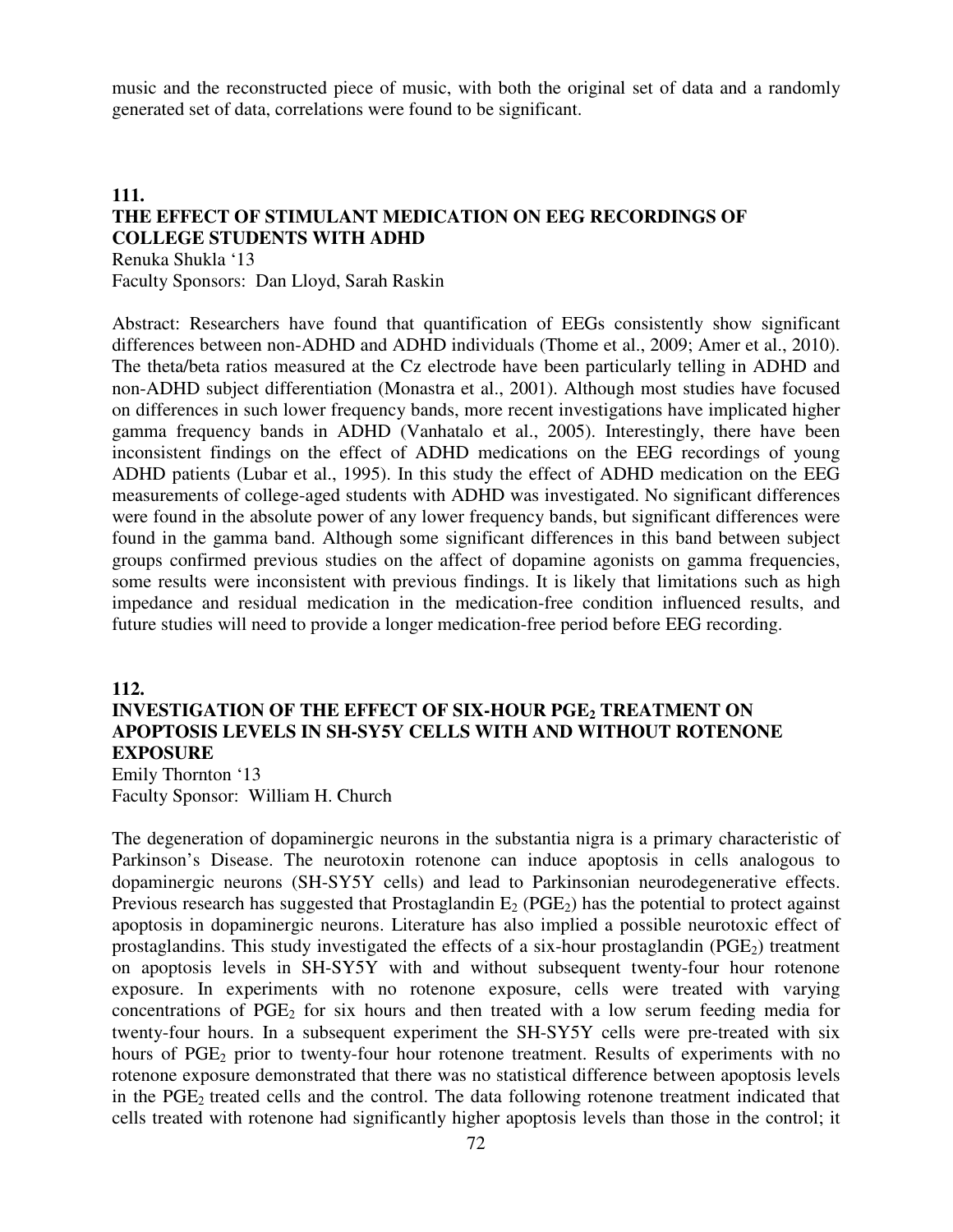was also shown that the cells treated with  $PGE<sub>2</sub>$  prior to rotenone exposure had significantly lower levels of cell death than the cells that received no prior PGE<sub>2</sub> treatment. These results imply that  $PGE_2$  alone does not induce toxicity, or apoptosis, in  $SH-SY5Y$  cells. The results of this study suggest that  $PGE_2$  may have potential as a treatment against the cell death of dopaminergic cells in the substantia nigra of Parkinson's Disease patients.

#### **113. OPTIMIZATION OF PROTEIN ASSAY TO FIND BRAIN PROTEIN CONCENTRATION IN MICE ON NORMAL AND KETOGENIC DIET**  Livia Wyss '16 Faculty Sponsor: William H. Church

To examine the changes in brain content of neurotransmitters in mice on a normal diet and mice on a three-week ketogenic diet the amount of brain tissue must be quantitated to standardize the HPLC data. Protein content of tissue punches from five different brain regions were determined spectrophotometrically using the Modified Lowry Protein Assay. Initial results proved highly variable due to excessively low (and at times negative) absorbance values for a majority of the samples. An optimization study was conducted on the reaction protocol and the results are reported here. The optimized experiment indicated that increasing the sample volume and lowering the amount of Modified Lowry Protein Assay Reagent and Folin-Ciocalteu added for derivatization of the protein created positive absorbance and thus positive concentrations for all brain protein samples. The new protein assay protocol allowed the HPLC data to be quantified, reducing the deviation of the data significantly (see Ryan Adams' poster). This new protein protocol provides higher and more accurate readings for future analysis of single brain punch tissue samples.

#### **114.**

#### **EFFECTS OF DRINKING PATTERNS ON PROSPECTIVE EMMEORY PERFORMANCE IN COLLEGE STUDENTS**

Marta Zamroziewicz '13, David Correll '13, Dana Estefan '13, Sarah Isaac '14, Emily Aiken '14, Ammara Malik '15, Sharnjit Dhaliwal '16 Faculty Sponsors: Sarah Raskin, Rivkah Rosen, Howard Tennen, Carol Austad, Carolyn Fallahi, Rebecca Wood, Godfrey Pearlson

Alcohol consumption in college students is of interest due to interactions between alcohol and the developing brain and this is an important age for the development of prospective memory (PM). 372 college students completed the Self-Rating Effects of Alcohol (SREA), Modified Timeline Follow-back (TFLB), Alcohol Effects Questionnaire (AEQ), Mini International Neuropsychiatric Interview (MINI-DSM-IV-TR), four measures of PM, and four measures of retrospective memory (RM). The four measures of PM included a short-delay event-based task, short-delay time-based task, long-delay event-based task, and long-delay time-based task. The four RM measures were administered to ensure encoding of PM tasks. Students were divided into the following categories of alcohol consumption based on self-report measures: nondrinkers, drinkers, social drinkers, binge drinkers, heavy drinkers, and heavy binge drinkers. Diagnoses of alcohol abuse and dependence by the MINI were examined separately as well. No correlations between any category of alcohol use and PM performance were found ( $p > 0.05$ ). No significant differences between any categories of alcohol consumption on short-delay and long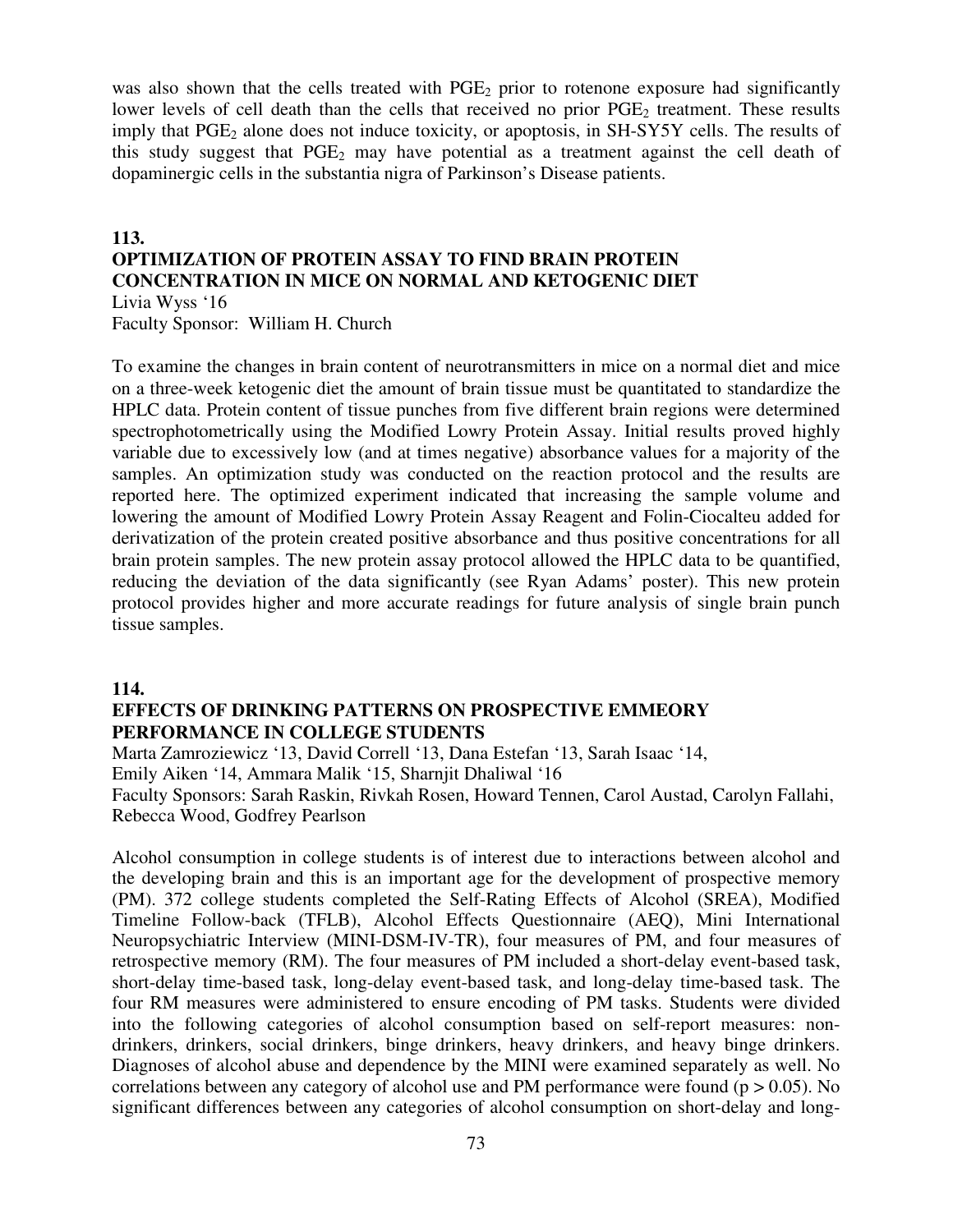delay PM tasks were found ( $p > 0.05$ ). Additionally, while high scores on RM tasks suggested successful encoding of PM tasks, no significant differences on RM performance between any categories in alcohol consumption were found ( $p > 0.05$ ). Diagnoses of alcohol abuse or dependence did not significantly influence PM nor RM performance either ( $p > 0.05$ ). Finally, potential confounding factors, including previous head injury, substance use diagnosis, and psychiatric diagnosis, were examined but showed no significant influence on PM or RM performance ( $p > 0.05$ ).

#### **115.**

## **COMPARISON OF FMRI RESTING-STATE DATA OF AMERICAN AND CHINESE ADOLESCENTS**

Jared Zimmerman '13 Faculty Sponsor: Dan Lloyd

Investigations into functional brain architecture using resting-state data from functional magnetic resonance imaging (fMRI) are becoming increasingly common. To date, a series of ten restingstate networks (RSNs) have been elucidated from fMRI resting-state data that are consistent in form and function across the set of examined subjects, however generally subject samples have been small and relatively homogenous. Cognitive neuroscience often operates on the assumption that neural substrates for perception and cognition will show relatively small inter-subject variance. A long history of cultural psychology and the emerging field of intercultural neuroscience, however, suggest that there may be significant linguistically and culturally dependent variation in the functional architecture of the brain. To my knowledge, this study is the first cross-cultural examination of RSN form and function. The data used was acquired from American adolescents at the New York University Child Study Center, and Chinese adolescents at Peking University, and has been made publically available through the Neuroinformatics Tools and Resource Clearinghouse (nitrc.org). The data show significant differences in RSN time-courses for only the auditory RSN. This suggests there may be a linguistically or culturally related difference in low-level auditory processing and perception between the American and Chinese cohorts. Further research is needed to determine the extent and significance of these differences in the auditory RSN.

# **PHYSICS**

#### **116. MAGNETIC PROPERTIES OF SEDIMENTS**  Jami Cogswell '16 Faculty Sponsor: Christoph Geiss

There has been growing concern about climate change and its effect on the Earth's weather patterns over the past years. By analyzing the magnetic susceptibility of lake sediments, it is possible to determine the past storm history of a region. In our study area, lake sediments have generally lower magnetic susceptibility, while the land surrounding them has higher magnetic susceptibility. When this surrounding material erodes into lakes due to heavy rains from storms, an erosion layer forms in the sediment at the bottom of the lake. By collecting sediment cores from lakes and studying the variations in magnetic susceptibility throughout this sediment core,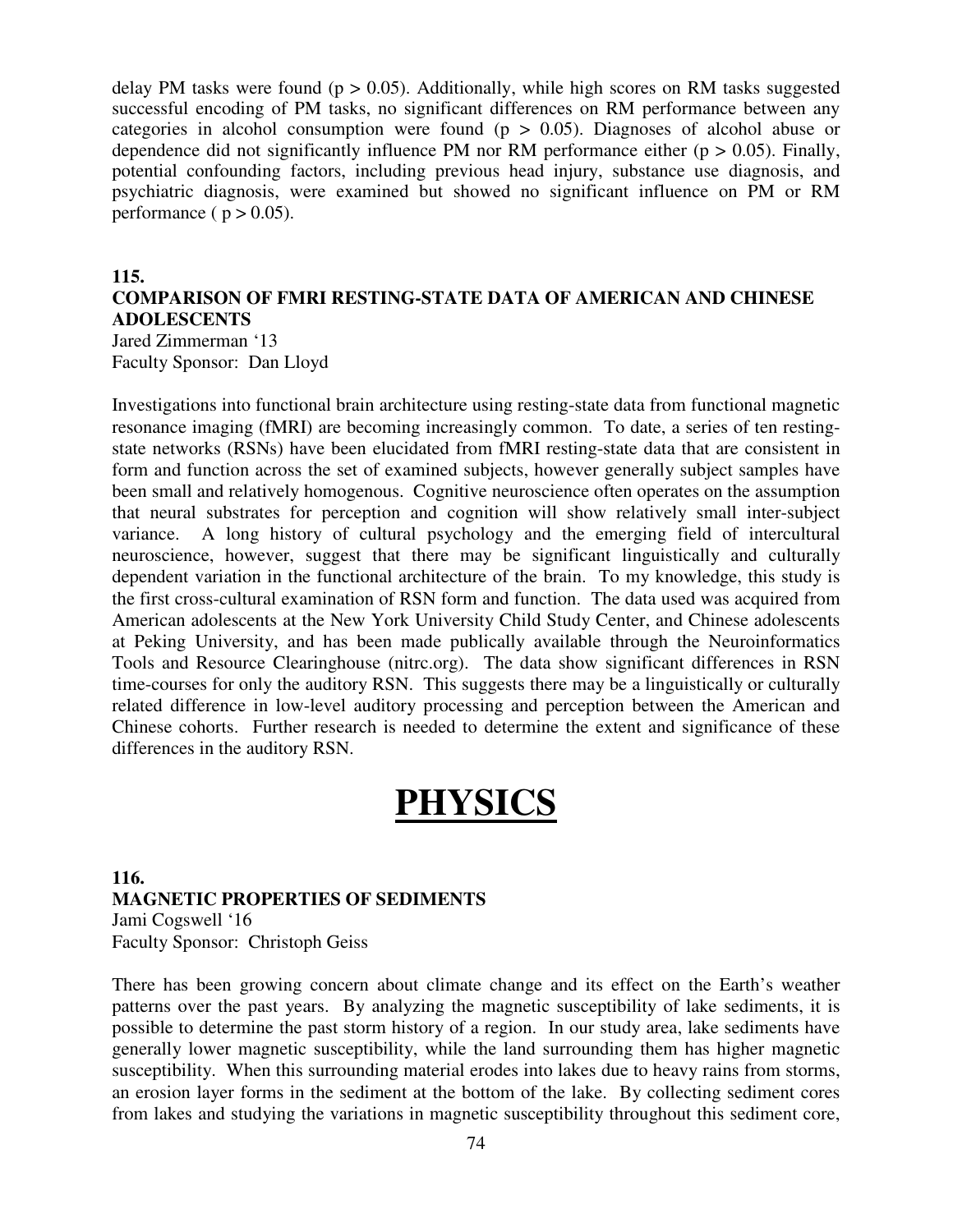one can obtain information on past climatic events, such as powerful storms, that caused erosion into the lakes. In an effort to study the storm history of Upstate New York, six meters of sediment core were removed from Otsego Lake in Otsego County, New York. The cores were split and continuous samples were taken from their centers. Low-field and frequency-dependent Magnetic susceptibility measurements were performed on all samples using a Bartington MS2B sensor. The data showed a spike in magnetic susceptibility at 8-m depth, which could indicate an erosion layer at that time period. Additional research will be conducted to determine the definite cause of this spike in magnetic susceptibility and the implications that it has.

## **117. STATISTICAL ANALYSIS OF SOIL TEMPERATURES** Matthew Cohen '13 Faculty Sponsor: Mark Silverman

This project involves the statistical analysis of soil temperatures at specific depths over the course of 5 years. The goal is to show certain trends in the data pertaining to the correlation of data points over time and draw conclusions about climate, weather, and properties of soil from these correlations. This was done by applying statistical tests such as Fast Fourier Transforms, and Moving Average and plotting these results over time to observe. In addition, manipulation of the Diffusion Equation was used to determine the diffusion coefficient for the soil surrounding the temperature sensors.

### **118. CONSTRUCTION OF A COINCIDENCE COUNTING MODULE (CCM)**  Douglas Lisk '16 Faculty Sponsor: David Branning

A CCM is an inexpensive and effective way of conducting quantum optics research. Other methods of coincidence counting are much more expensive and difficult to use. CCMs have the potential to make quantum undergraduate research a much more practical endeavor. The box is primarily comprised of AND/OR gates, TTL inputs, and an FPGA. The box is constructed fairly easily by anyone who is capable of using a soldering iron, and drill, and a belt saw. The components were soldered into place, the smaller ones first such as the resistors, followed by the larger components mentioned earlier. The aluminum housing was prepared by drilling the proper holes into the sides, and cutting to slot for the buttons out of the top. The circuit board was secured inside of the casing and the box construction was complete. The box's coincidence windows were then tested to compare to the previous CCM iterations. This model's coincidence windows were in the range of 11.5 ns, 15.0 ns, and 21.7 ns. These times are a minor improvement from the previous iteration of CCM which is advantageous as it allows for more accurate coincidence readings.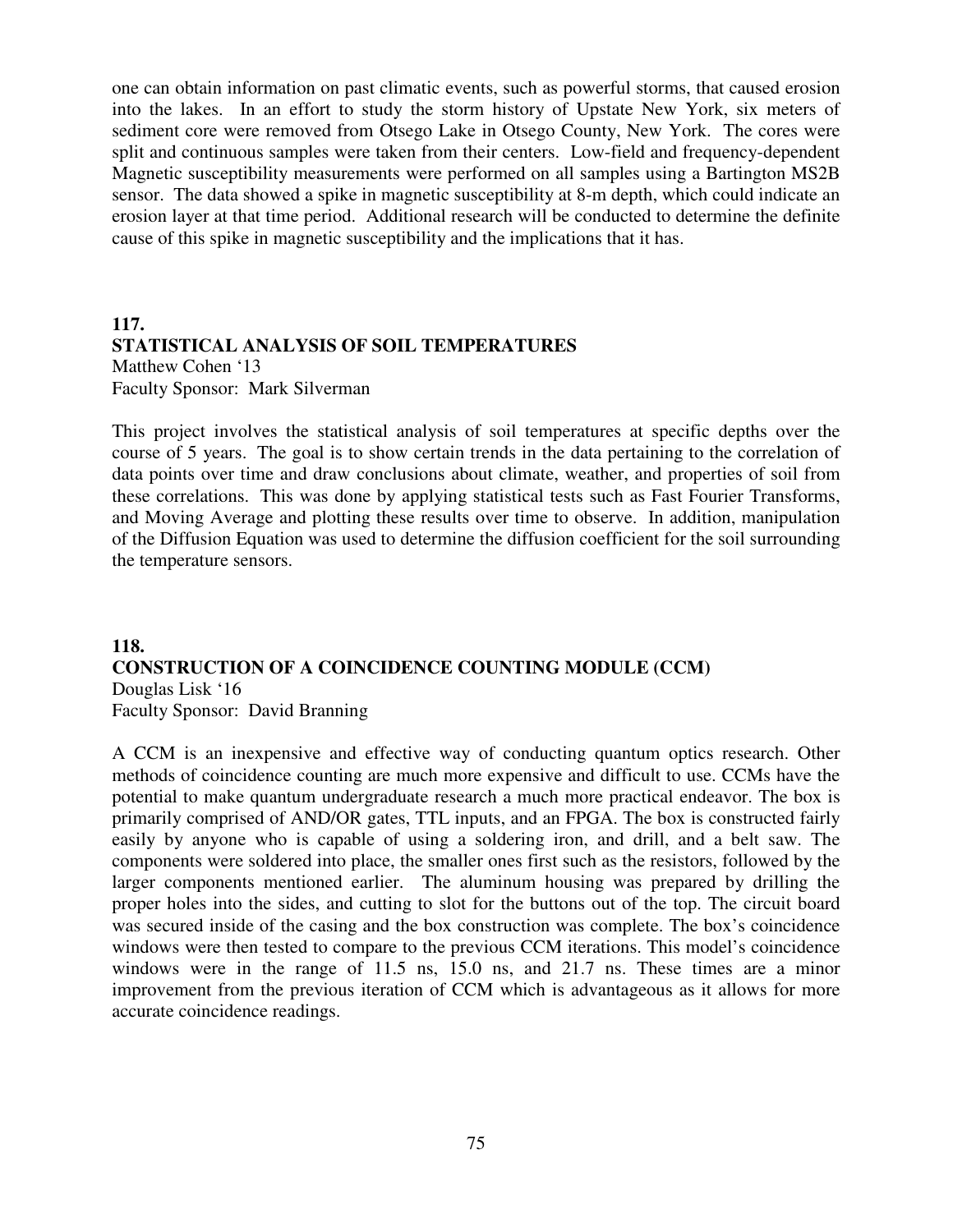# **PSYCHOLOGY**

#### **119.**

### **THE RELATIONSHIP BETWEEN DEPRESSION AND THYROID HORMONE IMBALANCES**

Emily Aiken '15, Jamie Ballan '16, Nicole Gilbane '15, Vanessa Oppong-Dwamena '14 Faculty Sponsor: Sarah Raskin

A 21 year-old male college student presented for the treatment of fatigue and irritability, along with notable weight gain over the past 6 months. The Mini Mental State Evaluation indicated that the patient suffers from major depressive disorder and recreationally uses marijuana and alcohol. Family history proved negative for depression. A thyroid panel revealed high T4 levels and low T3 levels, and the MRI showed no tumors or irregularities. The patient was diagnosed with major depression due to an underlying thyroid condition. He undertook a course of treatment consisting of: Zoloft (initially 25 mg/day) to combat depressive symptoms, and Cytomel (initially 25 mcg/day) as a T3 supplement. Additionally, the patient attended cognitive behavioral therapy sessions, his thyroid levels were monitored, and his medication was adjusted as needed.

#### **120.**

#### **CULTURAL INFLUENCES ON THE LIFE SATISFACTION OF WHITE AMERICANS AND LATINOS**  Jaclyn Arencibia '13

Faculty Sponsor: Janet Chang

Past research has found that individualistic cultural groups, such as White Americans, tend to value self-esteem and optimism as means of enhancing life satisfaction. In contrast, collectivistic cultural groups, such as Latinos, tend to emphasize fulfilling social roles and obligations and preserving group harmony. However, most studies have focused on individualistic cultural values and constructs as potential predictors of life satisfaction, while overlooking values specific to other cultural groups, including Latinos, which constitutes a significant research gap. Recently, a measure that incorporates two factors of self-esteem, labeled collective private and collective public self-esteem, was created. This scale accounts for self-esteem as both an individual and group-related concept. Accordingly, in the present study, we examined the relationship between collective self-esteem and life satisfaction. In addition, we considered the influence of acculturation on the life satisfaction of Latinos. In keeping with past findings, White American participants had greater overall life satisfaction than Latinos. Contrary to our expectations, the public self-esteem of White Americans was significantly greater than that of Latinos. Private self-esteem served as a significant though modest positive predictor of Latino participants' life satisfaction, a trend that was not found among White Americans. Moreover, acculturation did not seem to influence the life satisfaction of Latino participants. These findings suggest that the life satisfaction of Latinos may not be explained by adherence to heritage or mainstream cultural values, and factors outside of public self-esteem should be investigated. Limitations concerning the sample representation and size, along with future directions for research, will be discussed.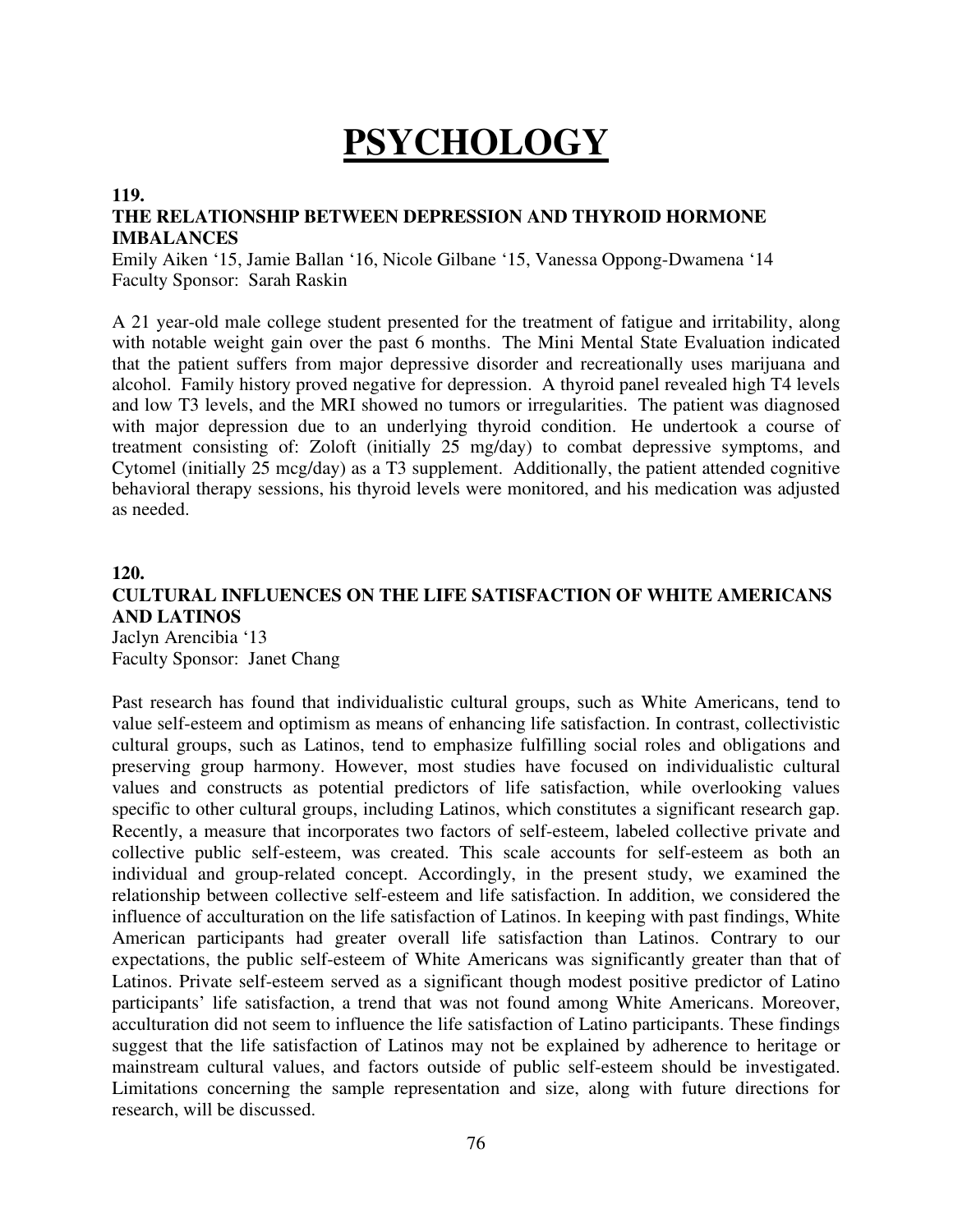# **121. EMOTIONAL INTENSITY BETWEEN INDIVIDUALISTS AND COLLECTIVISTS**

Jaclyn Arencibia '13, Gabrielle Keene '13, Kaity Mascioli '14, Tyree Smith '14 Faculty Sponsors: Susan Averna, David Reuman, Barbara Chapman

Past research has shown that cultures have a differential influence on the intensity of an emotional experience, such as delay, duration, recall, and strength. Specifically, those with a collectivistic orientation tend to have moderate levels of emotional intensity, whereas those with an individualistic orientation tend to have drastically high or low emotional intensity. Given these differences, we focused on the emotional intensity response across four emotion-inducing recall scenarios (job placement, advice provision, public speaking, and personal loss), using a sample of Trinity College students  $(N=36)$ . We also asked participants to gauge their emotional experience across a continuous scale of emotions, to expand on the common use of a dichotomous positive and negative affect scale. We expected those with a collectivistic orientation to experience lower emotional intensity across situations and to have lower positive and negative evaluations in response to recall experiences. Our results found that collectivists and individualists did not differ in emotional intensity. However, overall participants were significantly more in line with the horizontal dimension of the V-H INDCOL scale. Additionally, emotions differentiated across scenarios, in accordance with our expectations. This suggests that cultural orientation might not influence the emotional intensity or the emotional label participants attached to past experiences.

# **122.**

## **DIVORCE, ATTACHMENT, AND INTIMACY**

Yara Benjamin '13, Catherine Daniel '14, Elizabeth Sednaoui '13, Lyndsey Shepard '14 Faculty Sponsors: Susan Averna, Barbara Chapman

The divorce literature shows conflicting findings on the adjustment of children of divorced parents. The goal of this study was to examine the relationship between parental divorce, attachment, and intimacy among Trinity College students. We hypothesized that students whose parents are divorced or separated would report more negative views of intimacy and be more likely to have an insecure attachment style. Our results showed that divorce or separation had a significant effect on attachment style and a significant trend towards les intimacy in relationships.

**123. EFFECTS OF PERCEIVED OPPORTUNITY AND EGO DEPLETION ON COLLEGIATE ACADEMIC MISCONDUCT**  Michael Benson '13

Faculty Sponsors: Dina L. Anselmi, Laura Holt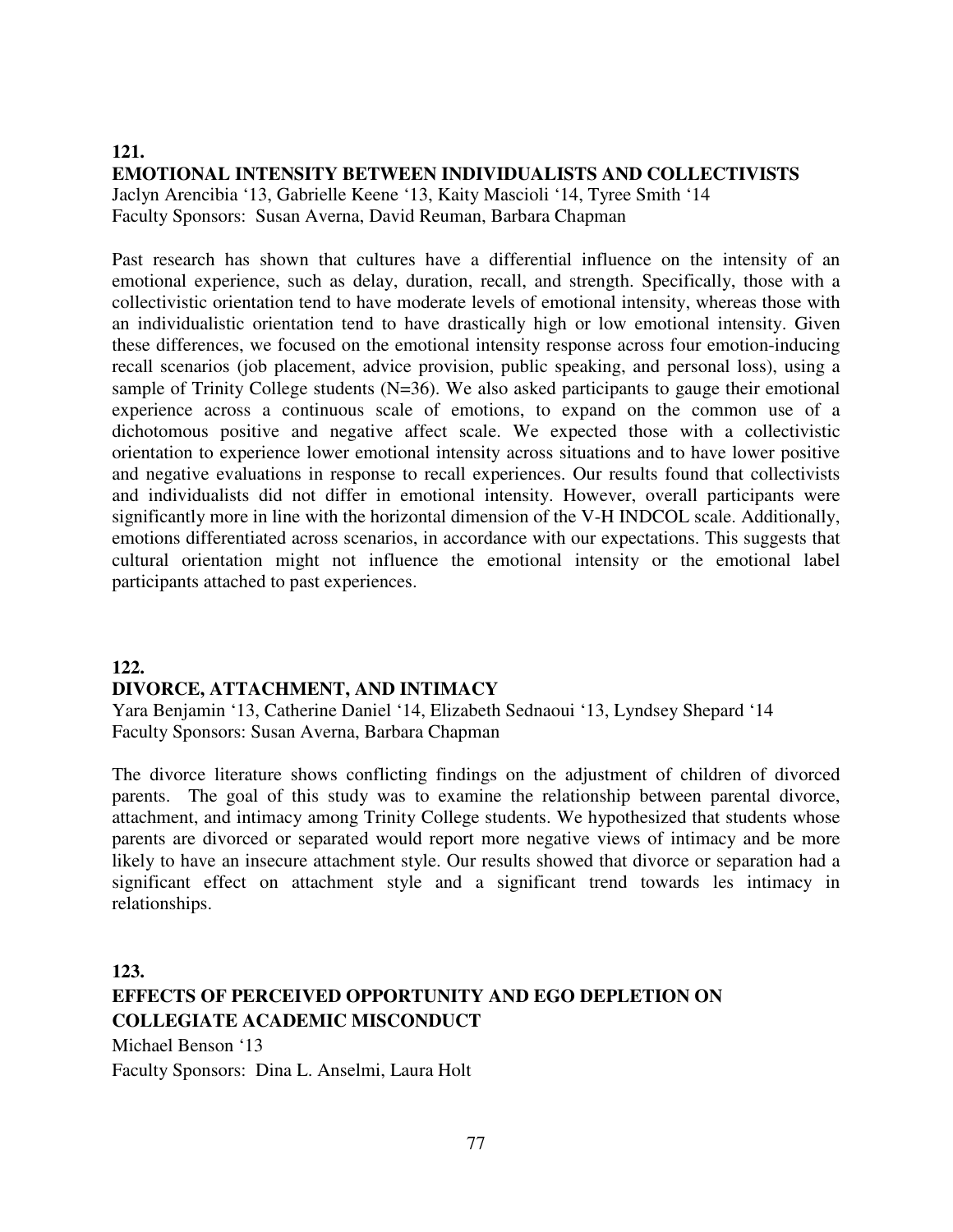In this thesis I used a four group experimental design to identify salient psychological influences affecting a college student's ethical behavior and honest choices in a cognitive testing situation. The thesis sought to replicate past research which showed that ego depletion (i.e. depleted ability to self-regulate) and differential association (i.e. perceived opportunity to cheat) led students to be dishonest more often. I hypothesized that false reports by undergraduates would increase under these two conditions. Additionally, this experiment explored a novel hypothesis; specifically, when undergraduates are exposed to both ego depletion and differential association simultaneously, the frequency of dishonesty would increase over and above the rate of cheating observed in ego depletion and differential association groups individually. This study found no significant evidence to support this hypothesis; however, of the 60 participants, four were cheaters and three of them were from the differential association group. This study found that the personality trait of conscientiousness was significantly and inversely correlated with cheating. These findings offer a positive starting point for future research, such that examining these effects with a larger sample size might show that differential association has a larger effect than ego depletion.

## **124. COMPARITIVE EFFECTS OF MINDFULNESS MEDITATION AND TRANSCENDENTAL MEDITATION AMONG COLLEGE STUDENTS: PERCEIVED STRESS, MINDFULNESS, AND SATISFACTION WITH LIFE** Aneta Buraityte '13 Faculty Sponsor: Randolph M. Lee

Non-Trinity Sponsor: David Lynch Foundation

It has been previously shown that meditation is a promising strategy to deal with negative emotions, stress and anxiety. To date, little is known about the different mechanisms of action involved in various meditation practices and what differential effects they produce in certain populations. This project compared the effects of two meditation techniques and a control group on psychological well-being among 14 college students (10 female, 4 male). We hypothesized that practicing Transcendental Meditation (TM) and Mindfulness Meditation (MM) for four weeks would produce differential effects on stress-management, mindfulness and satisfaction with life, with no changes expected in a waitlist-control condition. Due to the small sample size, only differences in mean scores and basic trends were observed and available for comparison. After 4 weeks, the largest decreases in PSRS scores (-17.28%) were found to be associated with TM, followed by a -13.68% decrease in MM, and a 16.47% increase in the control group. Overall, TM also had the largest decreases on PSS (30%). There were no changes on PSS in the control condition. Meanwhile, in MM the scores increased by 13.11%. Average MAAS increased in MM (10.87%), while decreasing by -0.67% in controls and remaining constant in TM. Mean SWLS scores increased by 6% in TM and by 6.96% in MM, and decreased by -5.62% in controls. Generally, larger changes were observed among students who were dedicated and meditated regularly. It seems that brief TM intervention might be more effective in stress reduction as compared to MM or waitlist-control. However, MM might be comparatively effective on improving mindfulness skills. Compared to the control condition, both TM and MM could equally increase SWLS. Despite various limitations of the study the findings suggest that different meditation techniques might have differential effects and encourage future research.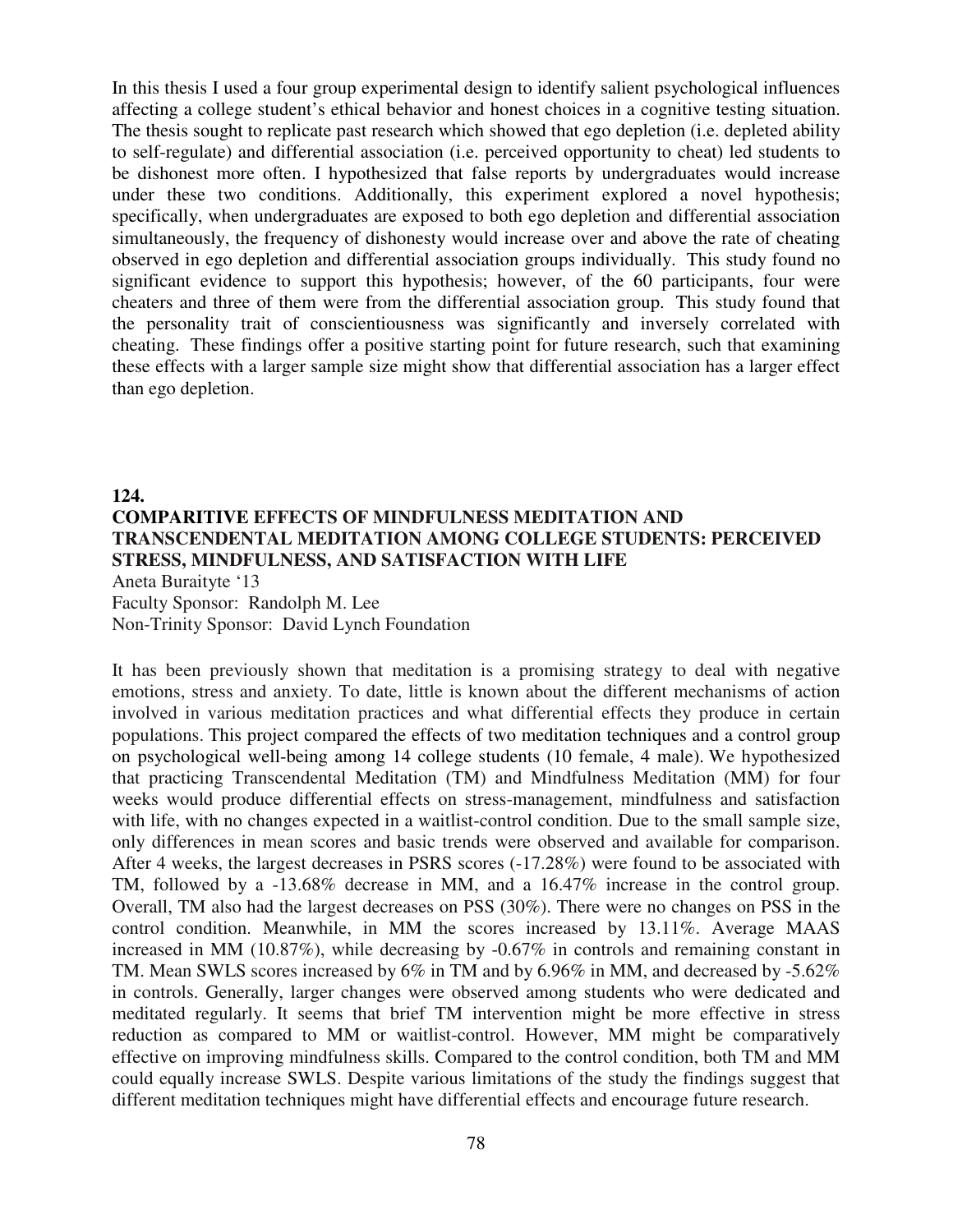#### **125. THE IMPORTANCE AND CHALLENGES OF EARLY HIV DIAGNOSIS**  Julia Callahan '16, Anna Kirk '15, Constance Minot '14, Marissa Stein '15 Faculty Sponsor: Sarah Raskin

HIV (human immunodeficiency virus) has become a worldwide epidemic in the thirty years since it was first discovered to be the cause of AIDS (acquired immunodeficiency virus). HIV is characterized by the inability to fight infection; essentially, it progressively attacks the immune system until it is rendered useless. Often, those diagnosed with HIV/AIDS die from opportunistic infections that in healthy individuals could be treated with a course of antibiotics. The CDC estimates that more than one million Americans may be infected with HIV, and a quarter of them are unaware of it (NIH.gov): this is due to the fact that the symptoms are extremely common to many infections and ailments, including Lyme disease, Epstein-Barr virus, and even the flu. Such is the case with our patient.

Our patient is a 35-year old male who presented with weight loss, fever, and night sweats. To reach a diagnosis, we started with a round of blood work including Vitamin D and B12 levels, THS, PTH, CBC, and Epstein-Barr virus tests. All were within normal limits except for CBC, which led us first to a lumbar puncture, and then, after reviewing CD4 levels, an STD panel including an ELISA test for HIV. The ELISA was positive. We used both a Western blot and Multi-spot Rapid Results HIV-1/HIV-2 test to confirm the diagnosis. Course of treatment will be determined by progression and CD4 levels.

#### **126.**

#### **MEDIA'S REPRESENTATION OF ATTRACTION**

Stevie Carey '14, Jessica Donovan '15, Lindsay McDonough '14, Maggie Wiatr '15 Faculty Sponsors: Dina L. Anselmi, Barbara Chapman

Social comparison theory (SCT) states that we seek to compare ourselves to others who we perceive to be similar in aspects such appearance and status. As a result of upward comparisons, men's and women's self and body esteem can be negatively affected by the idealized images that come from the media. In this study, 54 students from Trinity College participated in two sessions, one week apart, where they rated their self-esteem and body image. In the second session, participants were randomly assigned to view either a male or female highly sexualized or neutral commercial. Pre and post ratings were analyzed for both self-esteem and body selfimage. No differences were found for self-esteem but several aspects of body self esteem were found for males and females for type of ad suggesting that upward social comparison might have an effect on how different aspects of our body are more important than others.

**127.** 

## **EFFECTS OF SCHOOLING ON COLLEGE SUCCESS**

Stevie Carey '14, Meghan Smith '13, Eli Cassel '13, Sarah Reiner '13, Kyra Saniewski '15 Faculty Sponsors: Susan Averna, Barbara Chapman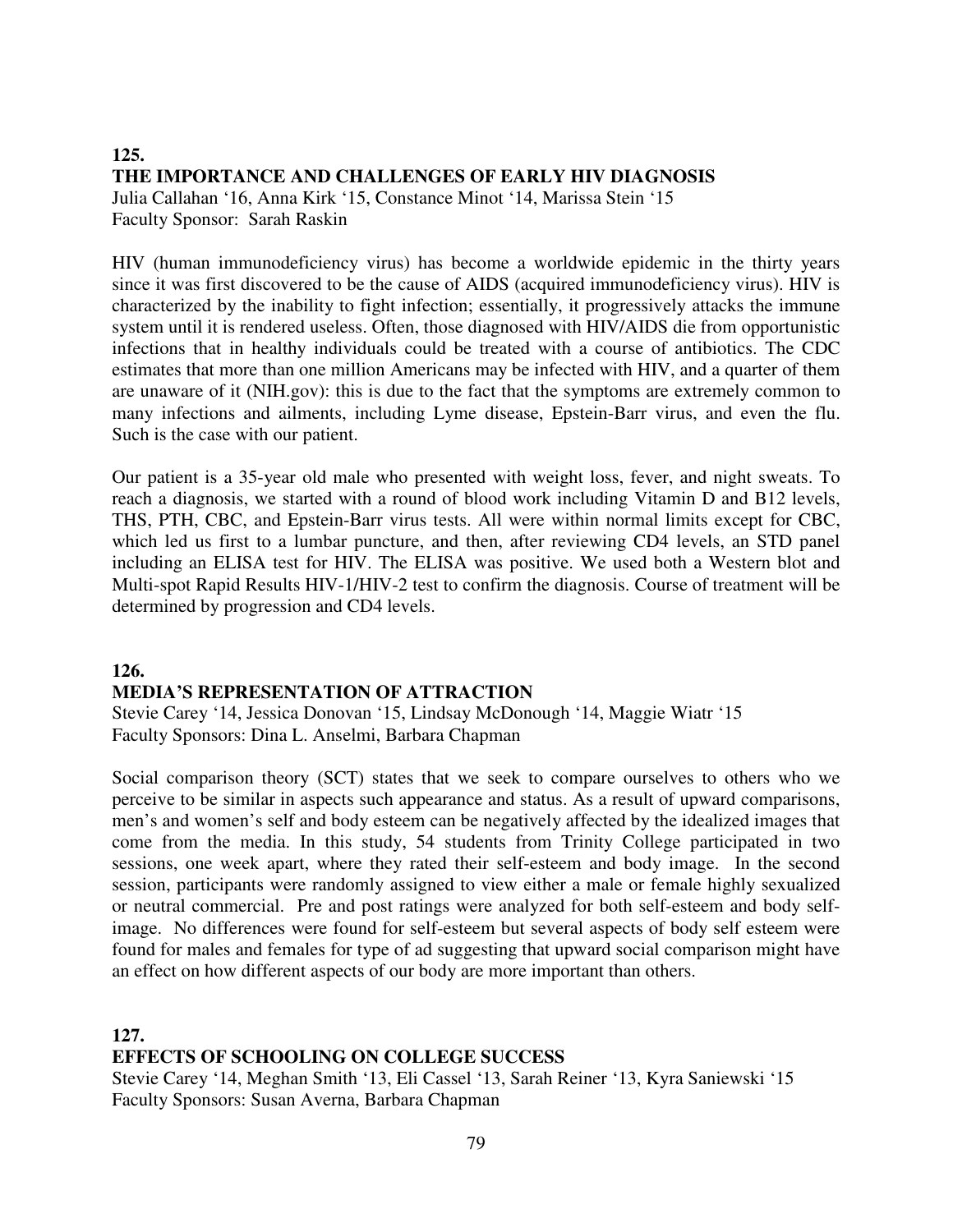Previous research has shown contradictory evidence on how high school educations manifest themselves in collegiate success. The present study examines how type of schooling (public/private) and level of parental education influence GPA and academic engagement for underclassman college students. Using an online survey, we collected data from 44 students of Trinity College, a small liberal arts school in Connecticut. We found no significant relationship between type of schooling and GPA, or between parental education and GPA. However, there was a strong positive correlation between GPA and academic engagement. These results seem specific to the Trinity College population, and contradict much of the previous research done on this topic.

#### **128.**

### **EFFECTS OF SPORTS PARTICIPATION ON SELF-ESTEEM AND BODY-ESTEEM IN COLLEGE-AGED FEMALES**

Henry Eff '14, Shantel Hanniford '14, Gracie Phillips '14, Jake Shimmel '14 Faculty Sponsors: Susan Averna, Barbara Chapman

The research has been mixed with regard to the impact of sports involvement on body image and self-esteem in females often due to the differences in how it is defined by each study. The purpose of this study is to look at the impact of sports involvement on self-esteem and bodyesteem among college-aged females. The current study was conducted at a division three college and involved two brief surveys, one for self-esteem and one for body-esteem, and defined sports involvement as being a current member of a varsity sports team. The current study found there to be no significant effect of sports involvement on either self-esteem or body-esteem. However, senior students reported significantly higher self-esteem than junior students regardless of sports involvement. Future research should aim to differentiate the impact of different types of sports on self-esteem and body-esteem in college-aged females.

#### **129.**

#### **HOW GOOD IS GOLD? RECOGNITION OF THE GOLDEN RECTANGLE**

Rebecca A. Eydt '13 Faculty Sponsor: William M. Mace

The Golden Proportion is the place where a line is divided in such a way that the ratio of the length of the shorter segment to the longer segment is equal to the ratio of the longer segment to the length of the whole line. It has been claimed by artists, architects, and aestheticians that the Golden Section is the most aesthetically pleasing division of a line, and that the Golden Rectangle is the most aesthetically pleasing of all rectangles. The experimental support for these claims has been modest. Many studies have been on preference for the Golden Rectangle. It is possible to recognize something and not prefer it, so one could still be sensitive to the Golden Proportion without preferring it in comparisons. The aim of the current study was to test how good people are at recognizing a shape (as opposed to preferring a shape). This study reports data on ten observers who participated in four experimental conditions. This study was designed to see if, with little training, people could naturally pick out Golden Rectangles. In the first condition, the observers were shown a series of thirty-three rectangles of different widths. There were eight rectangles smaller than a Golden Rectangle, the smallest being 217 by 144 pixels, and twenty-four rectangles larger than a Golden Rectangle, the largest being 281 by 144 pixels. The Golden Rectangle presented was 233 by 144 pixels. The observers were asked if in each instance the presented rectangle was wider than a Golden Rectangle. In the second condition, to test for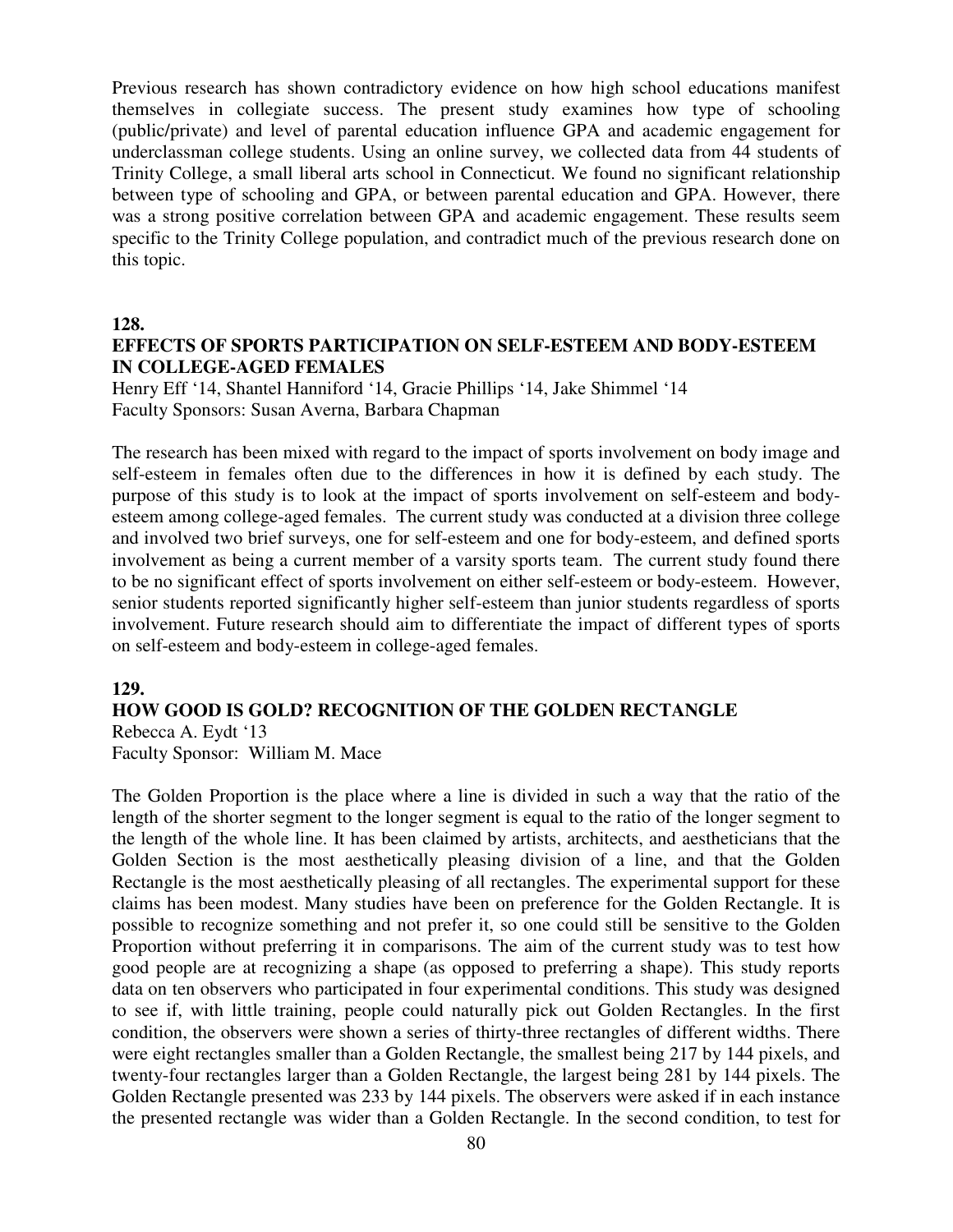directional symmetry, the rectangles varied vertically and observers were asked if each instance was taller than a Golden Rectangle. As a baseline control, observers were given the same tasks but were asked to judge rectangles according to how they compared to a square. In all conditions, rectangles were presented at a random position on the screen in a random order ten times each. The four conditions were presented in random order for each observer. The results showed that the task of judging the rectangles, and even the squares, was fairly difficult. Some observers performed systematically, whereas others did not, as one would expect. Responding to the square conditions was much more systematic and less variable than the Golden Rectangle condition. The results suggest that the claims to sensitivity to proportions of the Golden Rectangle are clearly overstated when dealing with an arbitrarily selected group of college students.

#### **130.**

# **SEXUAL FLUIDITY AND GENDER IDENTITY OF MALES AND FEMALES**

James Geisler '14, Romaric Seuzaret '15, Julia Bellis '15, Nicole Lukac '15 Faculty Sponsor: Dina L. Anselmi

The topic of sexual fluidity has gained more attention today as researchers recognize that the traditional definitions of concepts such as sexuality, sexual orientation, and sexual identity do not always capture individuals' sexual ideas or behaviors. Diamond (2008) studied a group of women over many years and found that some of them did not classify themselves as either straight, gay or bisexual but rather saw their sexuality as more fluid and subject to a variety of contextual variables. Our study looked at how male and female heterosexuals saw their sexual fluidity in terms of different behaviors they could imagine themselves engaging in with a member of the same sex. We were also interested in whether there was a relationship between levels of masculinity and femininity and sexual fluidity.

Our first hypothesis was that males would be less sexually fluid than females. Although males tested as being less sexually fluid than females, the more intimate each act became resulted in less of a difference shown between males and females. Our second hypothesis was that people would be more sexually fluid in private situations than they would be in social situations. For the low intimacy acts, both males and females were more likely to be sexually fluid in public situations than in private. As the acts became more intimate, both males and females became more sexually fluid in private.

Our third hypothesis was that males who were rated high in masculinity would report less sexual fluidity and females who were rated high in femininity would also report less sexual fluidity. Our results did not support this hypothesis. We found that only in low intimacy situations were females with high femininity scores more fluid**.** Our final hypothesis was that individuals would be more sexually fluid with friends than with strangers. This was not supported by our results. We found that behavior in private versus social situations did not have an effect on fluidity.

**131. GENDER BIAS IN TEACHER RECOMMENDATIONS FOR AUTISM**  Taylor Godfrey '14, Danielle Rock '15, Louise Balsmeyer '14, Allison Cazalet '14 Donald McDonald '13 Faculty Sponsor: Dina L. Anselmi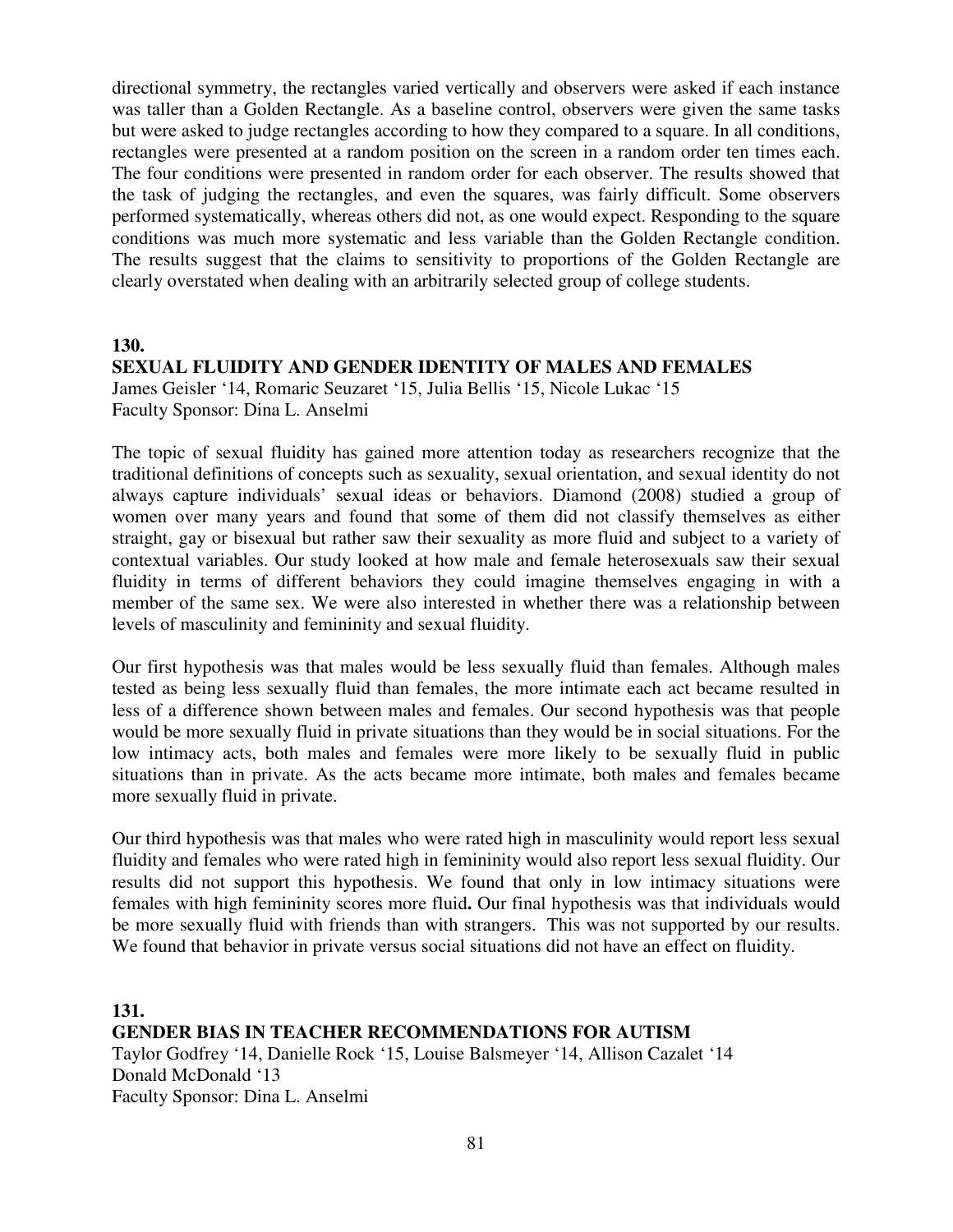The purpose of this study was to see if there was a gender bias in teachers' likelihood of recommending children for special needs testing. Research suggests that boys receive more special needs assistance than girls, by a ratio of 2:1. Gender bias in teacher recommendation is one possible explanation for this finding. Using both quantitative and qualitative measures, we examined degree of gender bias exhibited by teachers in regards to recommending students with special needs. Since autism is a common disorder within the category of special needs, we used symptoms associated with autism to measure teachers' responses. Data was collected through the distribution of questionnaires, which included demographic questions and a series of six character vignettes. The vignettes consisted of three levels of disruption (mild, moderate and severe), for each sex. Following the vignette was a 1-not likely 5-very likely scale that assessed how likely the teacher would be to recommend the child for special needs evaluation. Thirty-nine female elementary school teachers, ranging from pre-school to fifth grade, participated in the study. The findings indicated that teachers appear to not exhibit gender bias in regards to recommendation of students for special needs evaluation in any of the three levels of disruption. Teachers reported that they were not inclined to diagnose any child with a special needs characterization, especially with such limited information provided by the vignettes, and no knowledge of whether the behavior was consistent.

## **132. A CLINICAL STUDY OF A PATIENT WITH SCHIZOPHRENIA** Bettina Gonzalez '16, Kate Edelson '16, Asia Wells '16, Sonjay Singh '15, Samantha Mewbourne (IDP) Faculty Sponsor: Sarah Raskin

This case study involves a 25-year-old female patient whose symptoms include paranoid delusions, mood swings, initial insomnia with trouble rousing, and difficulty concentrating. Neural imaging scans of the patient's brain through fMRI shows enlargement of the third ventricle and abnormalities in the orbitofrontal and prefrontal gray matter; CT scans confirms the enlargement of the third and lateral ventricles, as well as shows dilatation of sulcal markings on the cortical surface. A six-month behavioral history indicates paranoia, delusions, issues with focusing, initial insomnia, and avoidant behaviors from previously close family members and friends. Based off of the results of these tests, we diagnose the patient with schizophrenia. The patient in this study is being treated with cognitive-behavioral therapy; group therapy; social skills training; an initial prescription of aripiprazole, a second generation antipsychotic drug; and family support therapy to help her family during this hard time.

#### **133.**

## **SELF-REGULATED LEARNING AND ACADEMIC ACHIEVEMENT IN MIDDLE SCHOOL STUDENTS**

Emily C. Howe '13 Faculty Sponsors: Dina L. Anselmi, David Reuman Non-Trinity Sponsor: Debra Avery, Hartford Magnet Trinity College Academy

Self-regulated learning is a complex but critical aspect of learning. Self-regulated learning is comprised of motivation, cognition, and metacognition, where metacognition is the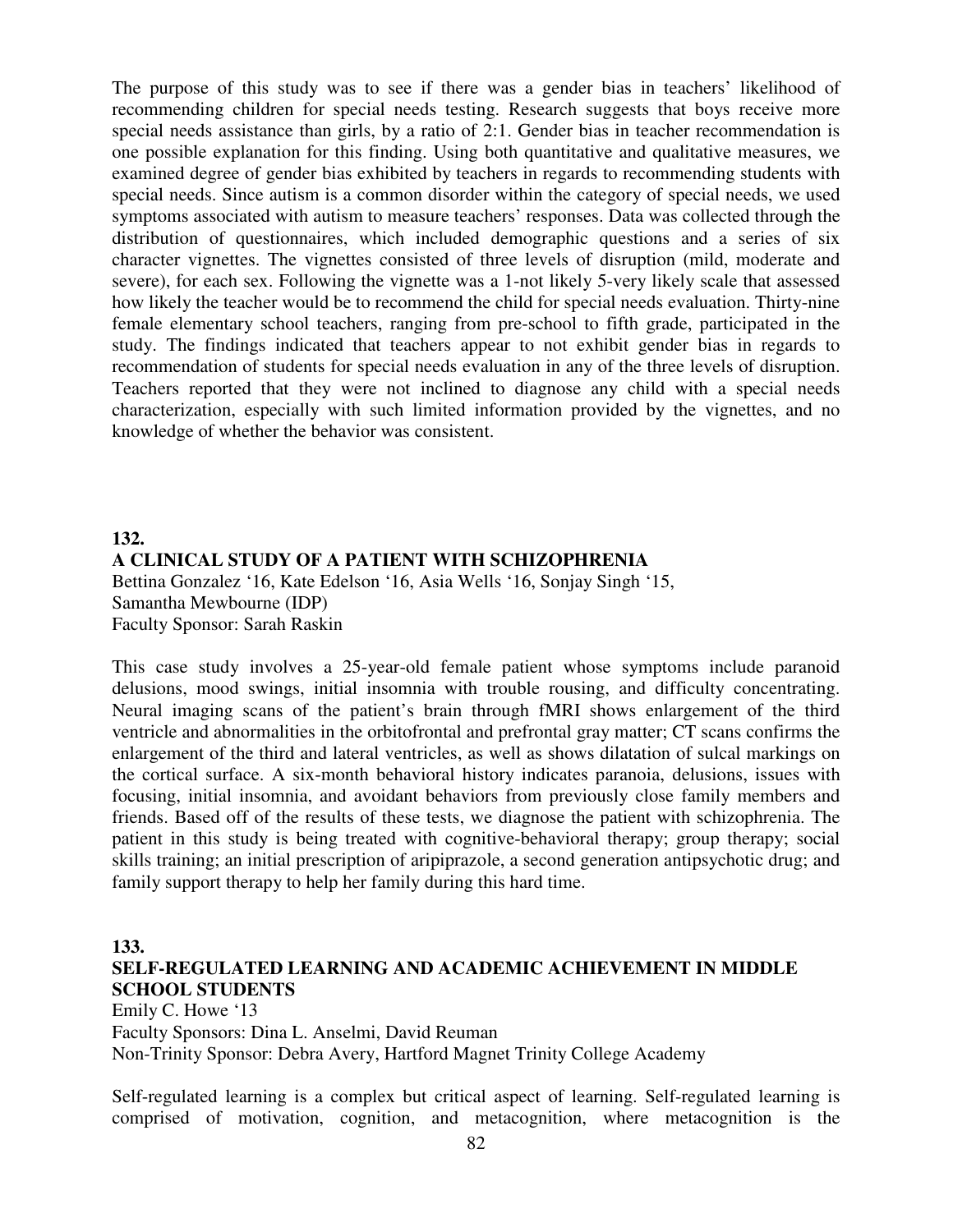comprehension of and control over one's cognitive processes. Research has shown a clear connection between using self-regulated learning strategies and higher academic performance (Dignath & Büttner, 2008). The current study conducted a self-regulated learning intervention with eighth grade students. It was hypothesized that students who participated in the intervention would become more metacognitively aware and increase their use of metacognitive strategies. Additionally, students who received the intervention were expected to have a general increase in their course grades, particularly grades related to assignments that required self-regulation. Seventy-nine students from four sections of eighth grade social studies classes participated in the study. Two classes were assigned to the intervention group and two to the control group, in which each group received nine sessions over a period of seventeen weeks. Students completed pre- and post-test questionnaires which included self report measures of metacognition and measures of student beliefs and motivation. Additionally, performance measures in the form of grades were collected. Contrary to our first hypothesis, the intervention group did not show an increase in metacognitive awareness according to either measure of metacognition. There was not a significant group main effect or group by time interaction effect for course grades as measured by quarterly marking period grade, but the metacognition group did score significantly higher on a unit test than the control group. Implications of this research and its significance to the psychological and educational community will be discussed.

#### **134.**

**THE MC5: CREATING A NEW ADOLESCENT MEASURE OF METACOGNITION**  Timothy Naratil '13 Faculty Sponsors: Dina L. Anselmi, David Reuman Non-Trinity Sponsor: Debra Avery, Hartford Public Schools

Metacognition has come into the spotlight thanks to its proven potential to help students with their academic work (Joseph, 2009). A notable theory of exactly how metacognition works is the "Cycle of Self-Directed Learning" (Ambrose et al., 2010). The theory focuses on five different steps, from assessing the task to reflecting on and adjusting one's methods, which can lead to successful academic performance when combined with positive motivational beliefs. In order to quantify the change in metacognition that students experience from learning about theories such as these, measures by Pintrich and De Groot (1990), Schraw and Dennison (1994), and Sperling et al. (2002), among others, have been utilized. While these measures have demonstrated validity, there is still a need for an adolescent measure specifically created for younger students and focused on Ambrose et al.'s (2010) ideas on metacognition. By creating a 32 item measure with questions falling into each of Ambrose et al.'s (2010) five steps, my research attempted to fill this gap. As a means of testing out the effectiveness of the measure and teaching based off of Ambrose et al.'s (2010) model, a metacognition intervention was concurrently run with four classes of eighth grade history students. Along with the new measure, called the MC5 (Metacognition Five), students were also asked to complete a survey with a previously validated measure of metacognition (the Jr. MAI), demographics, and motivational measures. The results showed the MC5 to be a reliable and valid measure. The MC5 had strong correlations to the Jr. MAI and moderate correlations between its subscales. The new measure also showed a factor analysis containing three different factors. While the aim to create a method of measuring five distinct steps of Ambrose et al.'s (2010) model of metacognition was not entirely successful, the MC5 does show multiple different factors being measured whereas the Jr. MAI does not. Being the first attempt at creating a new adolescent metacognition measure, there is plenty of work that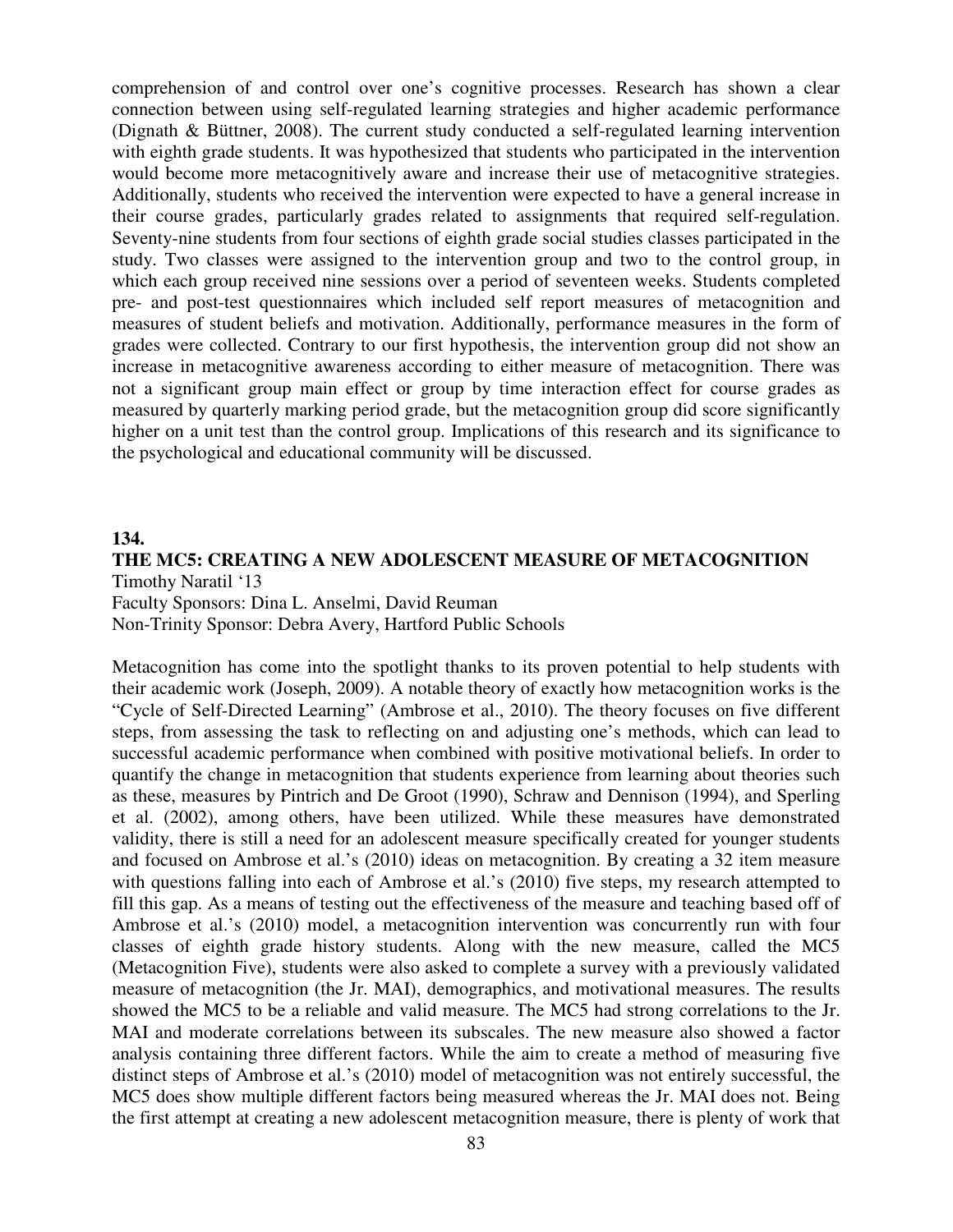can be done in the future to improve the MC5's ability to measure all five steps in the Cycle of Self-Directed Learning.

#### **135.**

#### **THE EFFECTS OF ANIMAL-ASSISTED THERAPY ON AUTISM SPECTRUM DISORDER, CEREBRAL PALSY, AND DEPRESSION**  Alicia MacNabb '13

Faculty Sponsor: Randolph Lee

Various alternative psychological treatments are gaining credibility in the United States. One promising treatment for a wide range of disorders is animal-assisted therapy (AAT). However AAT remains overlooked as a legitimate therapeutic intervention. The primary objective of this study is to conduct a literature review addressing the effectiveness of this therapy for patients with autism spectrum disorder, cerebral palsy, and depression. The psychological databases used to conduct this research include PubMed, ERIC, JSTOR, PsycINFO, and PsycARTICLES. This study found that AAT; specifically pet therapy, therapeutic riding, and hippotherapy, is associated with improvements in patient socialization, therapeutic relationships, goal attainments, and engaged participation. While a causal relationship was not found due to the methodological limitations of current research, significant improvements in symptom severity were found following AAT in a diverse patient population. These findings indicate the therapeutic potential of this treatment and the justification for more extensive research.

#### **136.**

# **DIFFERENCES IN EMPATHY BETWEEN HIGH AND LOW SCHIZOTYPAL COLLEGE STUDENTS**

Spencer McCauley '13 Faculty Sponsors: Sarah Raskin Non-Trinity Sponsor: Silvia Corbera, PhD, Institute of Living

The current study was undertaken to assess differences in emotion reaction between healthy undergraduate students who reported high or low schizotypal symptoms on the Schizotypal Personality Questionnaire (Raine, 1991). The Emotion Reactivity Scale (Corbera, 2012) was used to assess the empathy of individuals. This scale involves presenting pictures that are either painful (e.g., child crying) or non-painful (e.g., person washing dishes). The participant gave a self-report rating of the amount of pain experienced while viewing the picture and the amount of pain the person in the picture was judged to be experiencing. It was hypothesized that individuals who scored high on a measure of schizotypy would have lower levels of cognitive empathy and higher levels of affective empathy than low schizotypal individuals. It was also hypothesized that females would have higher levels of affective and cognitive empathy. The first hypothesis was not supported since the results showed no differences in cognitive and affective empathy between high schizotypal individuals and low schizotypal individuals. The second hypothesis was supported since females did have higher levels of affective and cognitive empathy than males. These data suggest that in a healthy population, levels of schizotypy may not predict differences in empathy. Future studies that measure empathy in people with more severe forms of schizotypy such as schizotypal personality disorder and schizophrenia may reveal significant findings.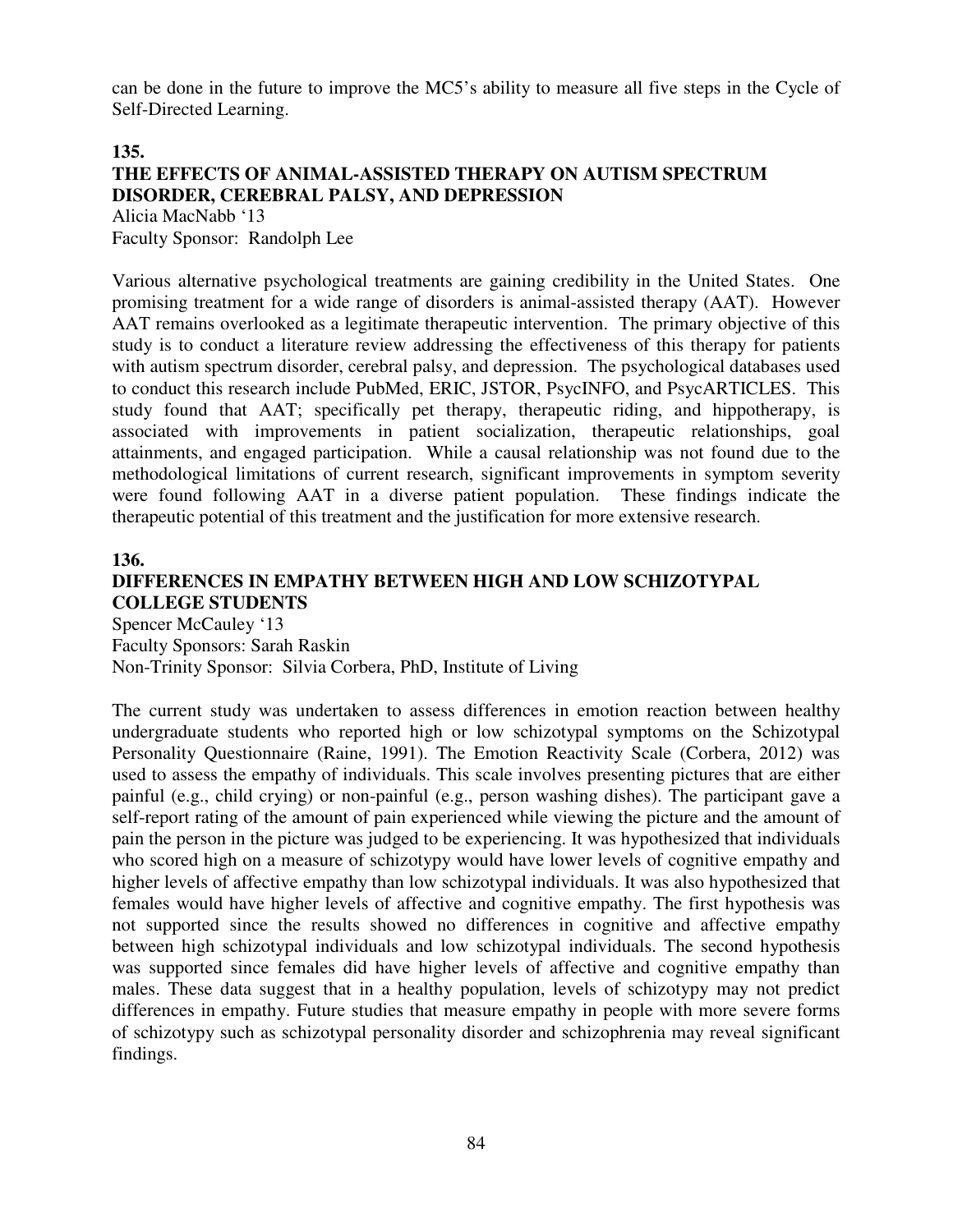#### **137. EFFECTS OF JUDICIAL WARNINGS ABOUT CROSS-RACE EYEWITNESS TESTIMONY ON JURORS' JUDGMENTS**  Molly O'Connor '13

Faculty Sponsor: David Reuman

On July  $19<sup>th</sup>$ , 2012, the New Jersey Supreme Court released a decision requiring judges to issue a set of instructions pertaining to problems researchers have found with eyewitness identification. This was a landmark decision because New Jersey is the first state to require judges to issue warnings about eyewitness testimony. The present study examines the effectiveness of the New Jersey judicial warnings, specifically focusing on cross-race bias in eyewitness identification. Participants read a modified version of a trial transcript where the races of both the eyewitness and the defendant were manipulated (black or white), and judicial warnings were either present or absent. Judicial instructions did not change whether or not participants found the defendant guilty, but participants did find the judicial instructions to be clear and informative of problems pertaining to eyewitness identification. Implications of the findings for future research and for judicial proceedings are reviewed.

### **138. CULTURAL NORMS REGARDING EMOTIONAL EXPRESSION: INFLUENCES ON THE PROVISION AND RECEIPT OF SOCIAL SUPPORT** Katie Piotrowski '13

Faculty Sponsor: Janet Chang,

Past studies have revealed that individuals from collectivist cultures are more likely to utilize emotional suppression than those from individualistic cultures, who tend to value the open expression of emotions as a means of coping with stressors. However, no studies to date have empirically examined whether individualistic or collectivist norms regarding emotional expression and suppression affect both the solicitation and provision of social support. Recently, researchers have observed differences between individualistic and collectivist groups in preferences for emotion-focused and problem-focused support, but prior findings have been mixed. The purpose of the present study was to examine whether cultural norms regarding emotional expression and suppression, which are shaped by either individualistic or collectivist values, influence how individuals seek out and provide social support. In this study, we primed participants as either individualistic  $(n = 22)$  or collectivist  $(n = 23)$  before they completed measures of emotional regulation, social support solicitation and provision, and demographics. Results of this study revealed that both groups of participants primed as individualistic or collectivist preferred to provide emotion-focused support over problem-focused support, but there was no significant difference in preference for the types of solicited support. There were no significant differences between individualistic and collectivist participants in the extent to which they sought out or provided emotion-focused or problem-focused support. Implications regarding the characteristics of the present sample, as well as future directions for strengthening priming methods, are discussed.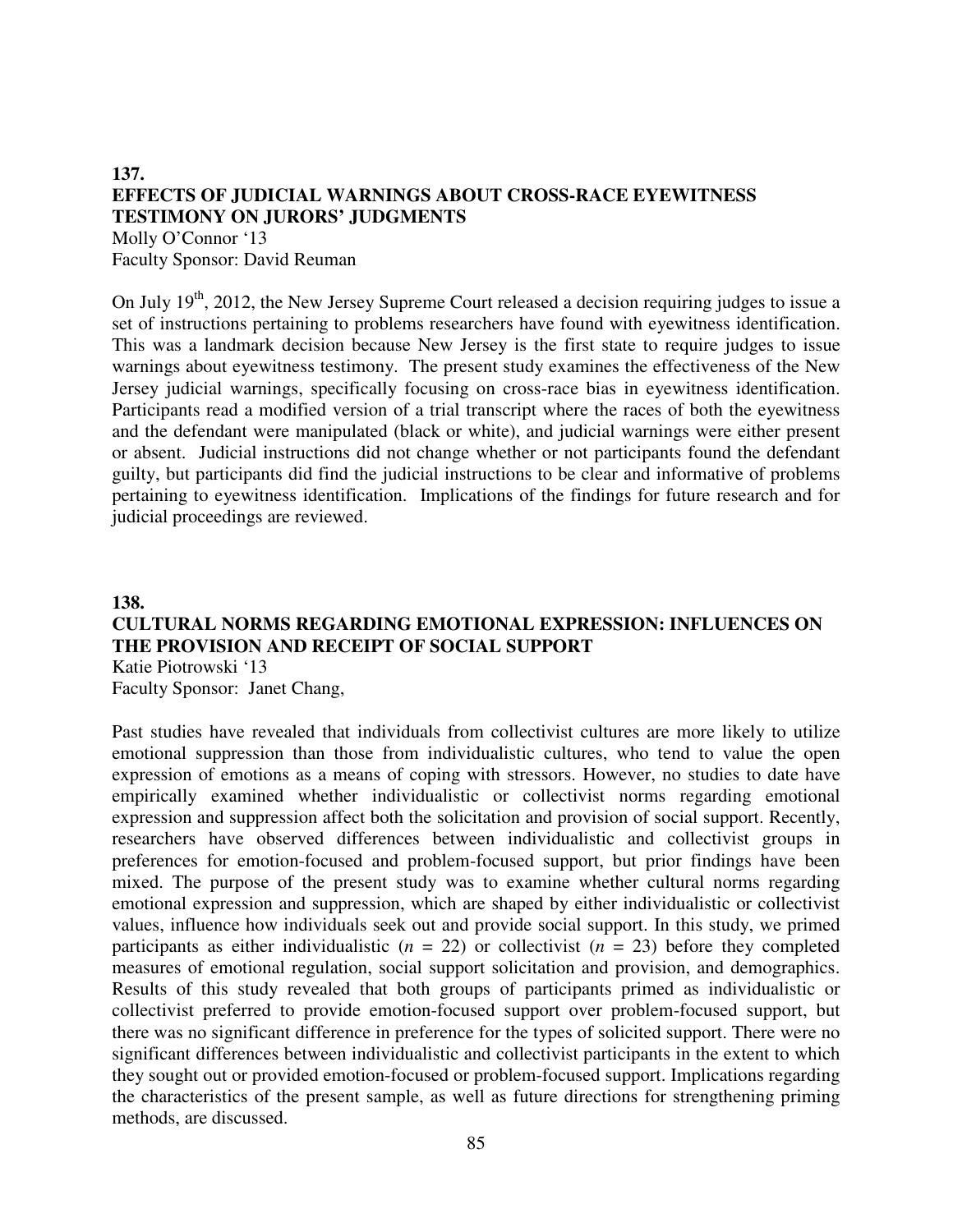#### **139. DIAGNOSIS AND TREATMENT OF DUCHENNE MUSCULAR DYSTROPHY**  Tyree Smith '14 Nate Hopkins '14 Nidhish Tulsiani '15 Ashley Ravesloot '15

Faculty Sponsor: Sarah Raskin

Our patient, a five year-old boy, has developed a waddling gait and has trouble standing up from a chair and climbing the stairs. Firstly, running a physical examination on the child we learn that our patient has gluteal muscle weakness, an increased amount of falls, Gower's sign when raising, and deep tendon reflexes. Next we ran a deletion duplication test in which we found that all exons of the dystrophin gene were analyzed using MLPA, followed by a point mutation test, which found a shift in the reading frame of the DMD gene at exon 46. Lastly we ran a muscle biopsy on the patient that showed an absence of dystrophin when stained, which let us know that the young child has a case of Duchenne muscular dystrophy (DMD). For treatment we recommend 0.9 mgm of Deflazacort along with along with regular doses of natural remedies such as Vitamin E, Green Tea Extracts, as well as Amino Acids. We will also prescribe hydrotherapy to help maintain muscle strength and function. Lastly we will provide orthopedic appliances such as braces and wheelchairs to help with daily mobility and self-care abilities.

# **140. RELATIONS AMONG PSYCHOLOGICAL AND DEMOGRAPHIC FACTORS IN INDIVIDUALS WITH LOWER LIMB AMPUTATION**

Jasmine Washington '13

Faculty Sponsors: Laura Holt, Randolph Lee

According to Graham et al. (2008) in the United States, there are roughly 1.7 million people living with limb loss. Adams et al. (1999) estimated that one out of every 200 people in the United States alone has had an amputation. The loss of a limb is devastating and requires many life adjustments. Amputation can lead people to a loss of self-esteem, loss of one's independence, and even unemployment. Few studies, however, have explored a) the extent to which depression is associated with other psychological factors such as body image and social support, b) if age at amputation is significantly associated with depression, and c) if depression in female amputees is more/less common than in male amputees. I anticipated that age at amputation would be positively associated with depression in this sample and that females would exhibit lower rates of depression and endorse higher rates of social support compared to males. Lastly, I expected that body image dissatisfaction would be positively correlated with depression and negatively correlated with self-esteem for both male and females.

To conduct this study, I recruited a sample of 35 lower limb amputees (57% male;  $M_{\text{age}}$ =23.56, *SD*=3.67) from three Hanger Prosthetics and Orthotics clinics at various locations in Connecticut. Patients completed a survey that assessed demographics, quality of life following an amputation, body image, and depression. Consistent with my hypothesis, the younger the participant was at the time of amputation, the more likely s/he was to be depressed. Perhaps older adults were less depressed because they have had time to deal with the amputation and find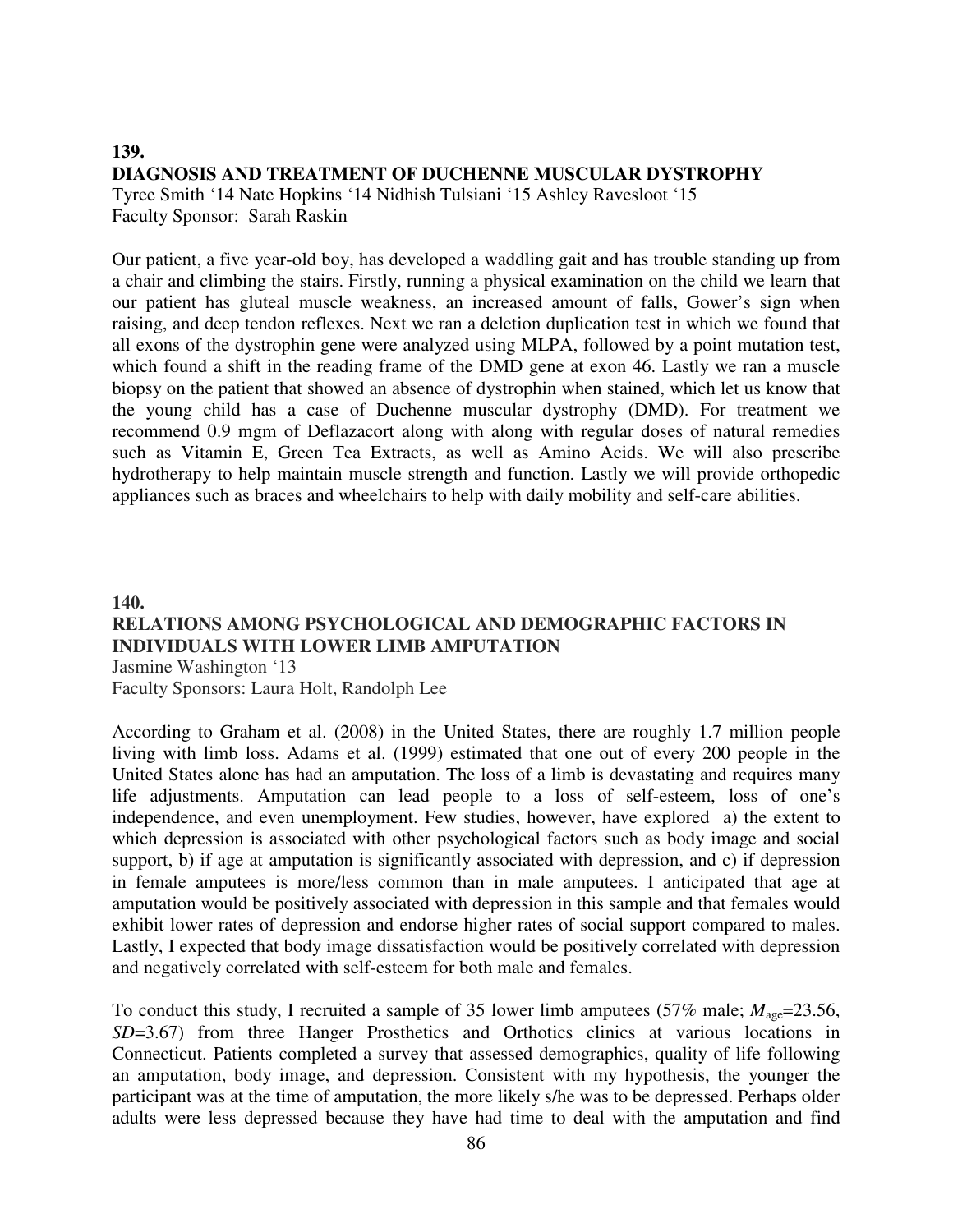adequate resources whereas if the amputation occurs when one is younger it could be more challenging to cope. Consistent with previous research, males reported higher rates of depression than females. Contrary to my hypothesis, however, there was no relation between body image and depression. Lastly, depression was positively correlated with social support from friends but not from family, which I had not predicted. Findings from this study may help to inform protocols for medical and mental health personnel who work with lower limb amputees.

#### **141.**

### **IS THERE A GENDER BIAS IN STUDENT'S UNDERSTANDING OF ADHD AND EATING DISORDERS**

Evadne Coache '15, Jasmine Washington '13, Chelsea Cummings '14, Sarah Watson '15 Faculty Sponsor: Dina L. Anselmi

In today's society Attention Deficit-Hyperactivity Disorder (ADHD) and eating disorders are being diagnosed in large numbers. According to the Centers for Disease Control and Prevention (CDC) in 2011 parents of children ages 3-17 years old reported approximately 8.4% of children (5.2 million) have been diagnosed with ADHD. Out of all the children between the ages of 3-17 years old 12.0 % are boys with ADHD and 4.7% are girls. It is estimated that 8 million Americans have an eating disorder – seven million women and one million men. Research shows that in 1970 girls started dieting around age 14, whereas by 1990 the average age was around 9-10 year olds. (The Eating Disorders Foundation, 20 April 2013). This dieting trend demonstrates that girls are becoming more self conscious about their body image at an earlier age. Studies show that 50% or girls and 30% of boys aged 8-10 year old are uncomfortable with the size of their bodies. (Silencing Eating Disorders, 20 April 2013).

# **SOCIOLOGY**

#### **142.**

#### **DROPPING THE BALL: ACCESSIBILITY TO RECREATIONAL FACILITIES**  Olivia Berry '14

Faculty Sponsor: Theresa Morris

For my research, I am interested in answering the question whether a person's social class affects their perception of whether recreational facilities for exercise and sport are accessible. My initial hypothesis was that people who own their houses (an indicator of social class) will be less likely to feel that accessing recreational facilities is difficult than people who rent their homes. My hypothesis is based on the theoretical idea that access to public resources is stratified such that people of a lower socio-economic class will have less access than people of a higher socioeconomic class. I hypothesize that individuals who rent their homes are more likely to be in a lower class and therefore will be less likely to have access to recreational facilities. In order to test this theory, I used the Harvard School of Public Health/Robert Wood Johnson Foundation Health Priorities 2 – Americans' Views on Public Health. After a series of recoding and statistical interpretations, I found that overall people answered that their perceived accessibility was not an issue regardless of home ownership level. When holding for employment level, fulltime employees were the only group in which the findings were statistically significant. Only 27.3% of full-time employees who owned their home found perceived accessibility as a problem in comparison to 38.3% of people who were full-time employees and rented their homes. These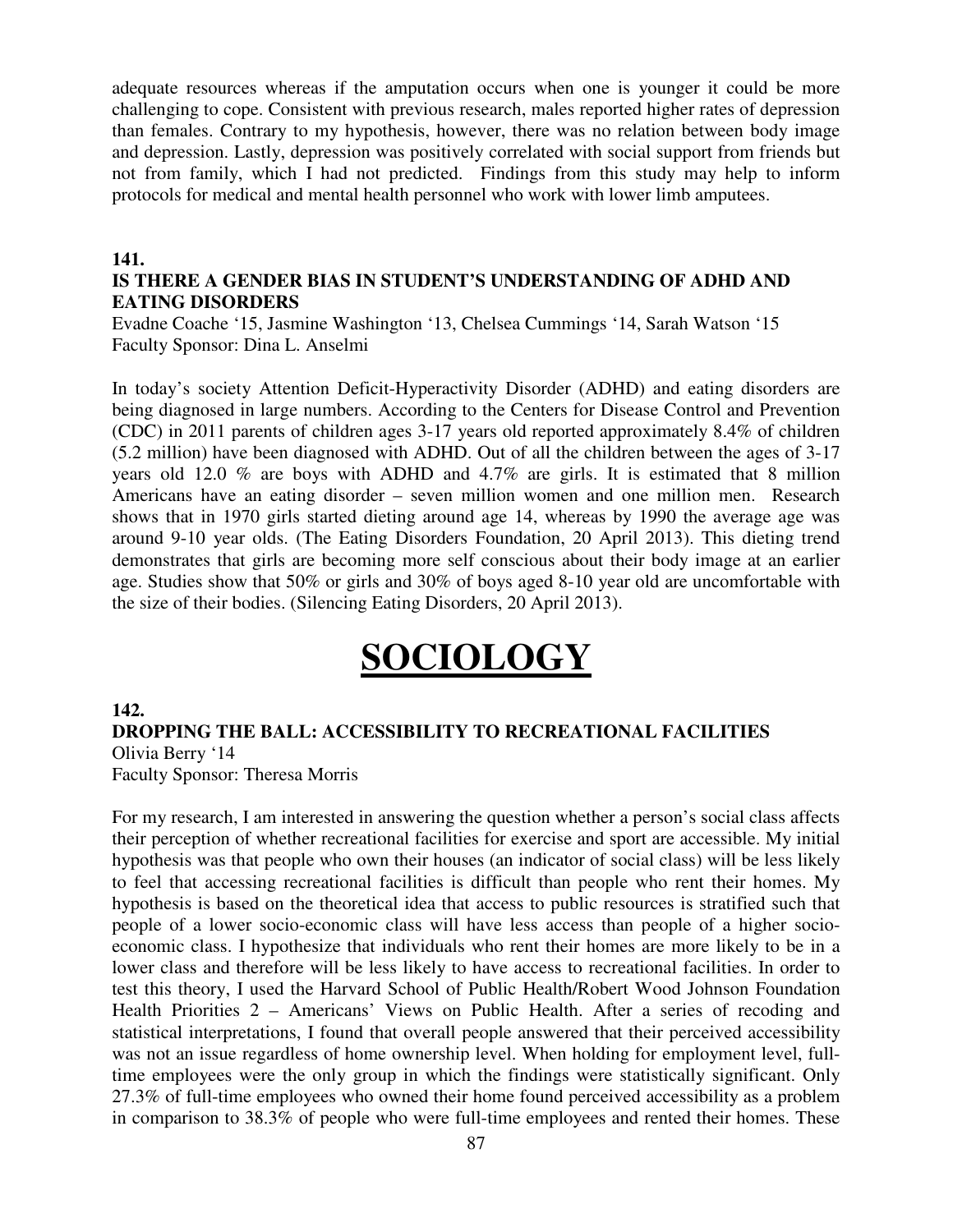findings are important because social class is a determinant of accessibility to recreational facilities.

## **143. SOCIAL CLASSES AS GLASSES: DOES SOCIAL CLASS IMPACT ONE'S PERCEPTION OF THE HOMELESS?**

Laura Figueroa '15 Faculty Sponsor: Theresa Morris

There are stereotypes and assumptions for each social class in terms of their beliefs, values and opinions. For my study I decided to see if different social classes have different attitudes towards the homeless and homelessness in general. Using secondary data from The Roper Center for Public Opinion Research's 2005 study on opinions toward the homeless I looked at the relationship between a respondent's income and whether or not they think that people who are homeless are homeless because they are victims of circumstances or because they are responsible for their situation. I hypothesize that there will be a statistically significant relationship between income and attitude toward the homeless, and I expect that it will be people from lower social classes who have a more positive attitude and people from a higher social class who have a more negative attitude. After researching this topic using The Roper Center's data, I found that there is not a statistically significant relationship between social class and attitude toward the homeless.

## **144. THE CORRELATION BETWEEN SOCIOECONOMIC STATUS AND OPINION CONCERNING ABORTION**

Alegro Godley '15 Faculty Sponsor: Theresa Morris

My study concerns the connection between one's opinion on abortion in certain circumstances or ever and the socioeconomic status of one belongs too. Using chai squares when controlling for this with variables such as gender, religion, and race I've found a definite correlation between certain groups such as women, catholics and blacks. The studies I've used have acquired their data through varied means such as one on one research through interviews ,the national polling service and exhaustive sampling. Other studies I used didn't measure people's opinions and instead gave me a wealth of historical studies and facts. The data I'm collecting is quantitative and my hypothesis, that your opinion on abortion is or can be affected by your socioeconomic status or class applies to virtually everyone. All of the united states would be my population. No real ethical considerations entered into my project.

To me the significance of this particular subject matter is that abortion is an important matter of both human rights and women's health that intersects with certain themes of class and race and affects many millions of people worldwide. Understanding why different groups feel different ways about it and how that affects policy gives us new insight into the debate for and against it and what stigmas and considerations come with it.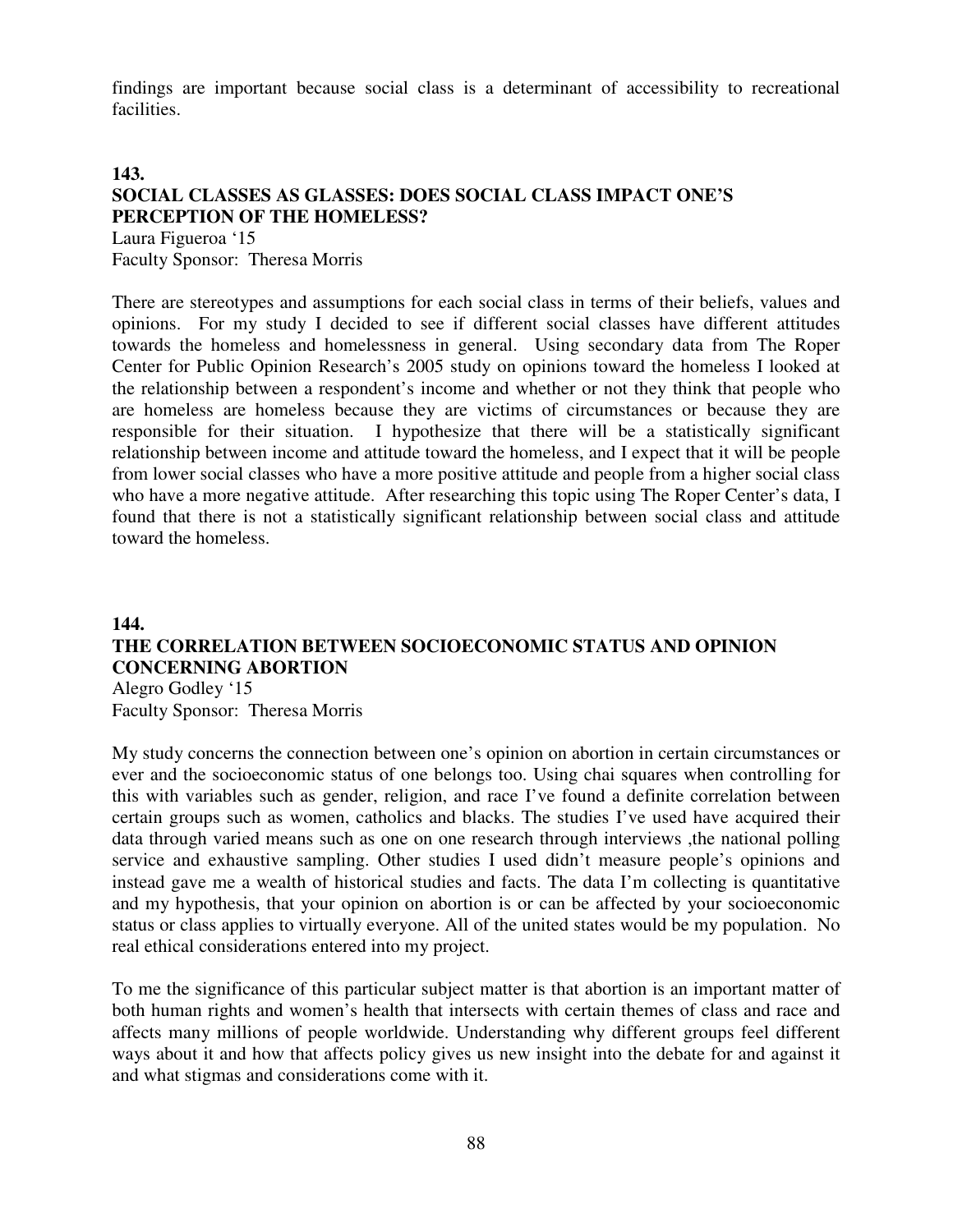#### **145. UNEMPLOYED AND ON THE BOTTLE?**

DJ Goldberg '13 Faculty Sponsor: Theresa Morris

The goal of this research project is to determine which group of people will drink on more days in a given month, those who are unemployed or those who have a job. The initial hypothesis stated that if people are unemployed, they are likely to drink on more days out of the month. Obviously, those who are unemployed have a much greater amount of free time on their hands. For example, college students are considered a segment of the population that is unemployed, and they have plenty of time for drinking related activities. Furthermore, the elderly, or, retirees, have entered a permanent state of relaxation. However, after reviewing the data, it is clear that the initial hypothesis is completely incorrect. The data states that 60% of people unemployed drank zero days in the previous month. The data goes on to prove that those who are employed drink more than those who are unemployed. Reasons for these results include the stress of employment, and a lack of funds for those without jobs. Ultimately, according to the data, drinking is a luxurious habit for those who can afford it.

#### **146. THE EFFECT OF SOCIAL CLASS ON THE DEVELOPMENT OF EATING DISORDERS**  Corinne Goldstein '15

Faculty Sponsor: Theresa Morris

Today's society associates values such as success, power, control, wealth, and beauty with thinness. Women are encouraged to try and maintain a low weight in order to be associated with all of the previously mentioned values. Some women feel more pressure to remain thin or have more access to resources that help them remain thin. Some women even go to extreme measures to achieve a low body weight and develop eating disorders. The objective of this research is to explore how a woman's social class affects whether or not she will develop and eating disorder. The studying of literature on this topic lead to the formation of the hypothesis that upper class women are more likely to develop an eating disorder due to social and cultural influences which idealize thinness. Symbolic Interactionism theory is used to explain why thinness is so desirable in our society. Secondary quantitative data from the data set *National Health and Nutrition Examination Survey (NHANES), 2005-2006* was found and analyzed to determine if a relationship between social class and the development of eating disorders exists. The variables from this data that were analyzed were social class and whether or not the incidence of selfstarvation in attempts to lose weight occurred. The findings indicate that a relationship between the two variables could be possible, but the data is not significant. This research ultimately reveals that social class is not one of the main factors contributing to the development of eating disorders. However, eating disorders are affected by other independent variables that require further exploration.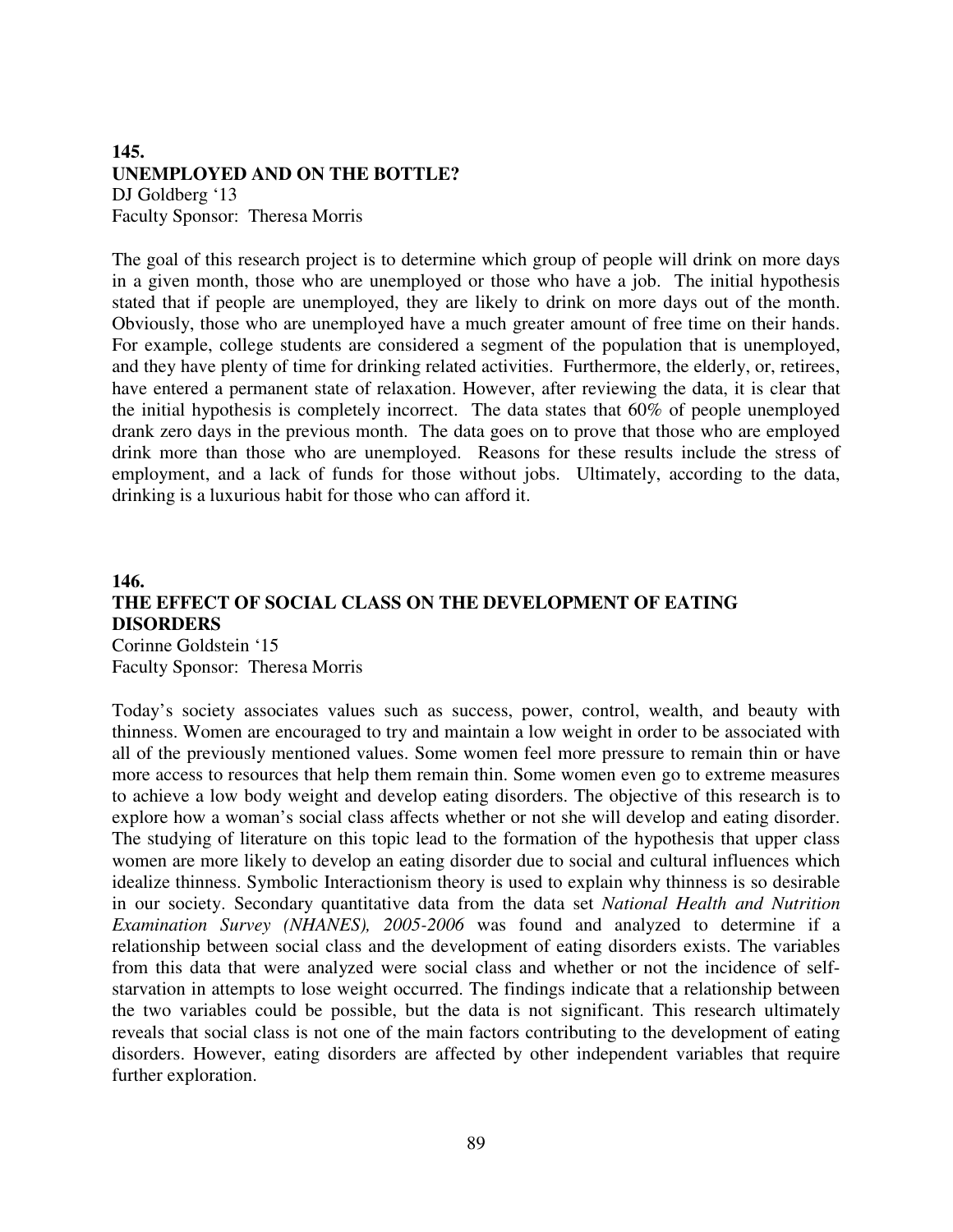# **147. SEXUAL ASSAULTS: KNOWING THE STATISTICS BUT MORE IMPORTANTLY CHANGING THEM**

Katie Hawkins '15 Faculty Sponsor: Theresa Morris

Throughout a women's four-year college career, there is a one in four chance of her being raped or sexually assaulted. This is a statistic that is not widely known or acknowledged, in my opinion anyways. While there is a significant amount of research and literature on sexual assaults, not all of it is easily accessible. I chose to focus on college sexual assault statistics which also made the research at my disposal minimal. However doing so allows my findings to be relatable to myself and my current college peers. A considerable amount of the literature written on college sexual assaults relates to alcohol abuse and intoxication, therefore I used alcohol as my independent variable due to the constraint by the available data. Although alcohol appears to be the dominant related factor in rapes and sexual assaults there are also other variables that tend to be overlooked such as m, misinterpretation, age and gender.

# **148. EMERGING ADULTHOOD**

Jarred Jones '16 Faculty Sponsor: Theresa Morris

My data research focuses exclusively on one aspect of Adulthood: marriage. More specifically all of my data is focused on the age at which one was first wed. The purpose of this study is to see how, for a specific group, the age of first marriage has or has not risen. Working inductively I hypothesize that the ages at which one first is wed will increase steadily from 1972 to 2012. This is due to my having scholarly resources that all show a rise in the age of marriage since 1970. This increased marrying age is only one part of a larger social phenomena of what some might call delayed adulthood, but for over a decade has been known as "Emerging Adulthood" (Arnett 2000). Emerging Adulthood is commonly defined as

> "Arnett (2007) describes emerging adulthood as taking place between 18 and 25 years of age, and it is characterized by the following: (a) identity exploration,

> (b) instability, (c) focus on self, (d) feeling in-between, and (e) possibilities. ((Esparza, Colón and Davis 2010)."

Practically, emerging adulthood is characterized by lack of meaningful employment, inability to be completely self-reliant, and prolonged education. Alternatively, those from a lower Socioeconomic Status (SES) might view emerging adulthood as a time of a rapid assumption of adult roles and status. The data I have gathered from the bi-annual General Social Survey will be my small contribution to this growing field, as I search for a pattern in my findings.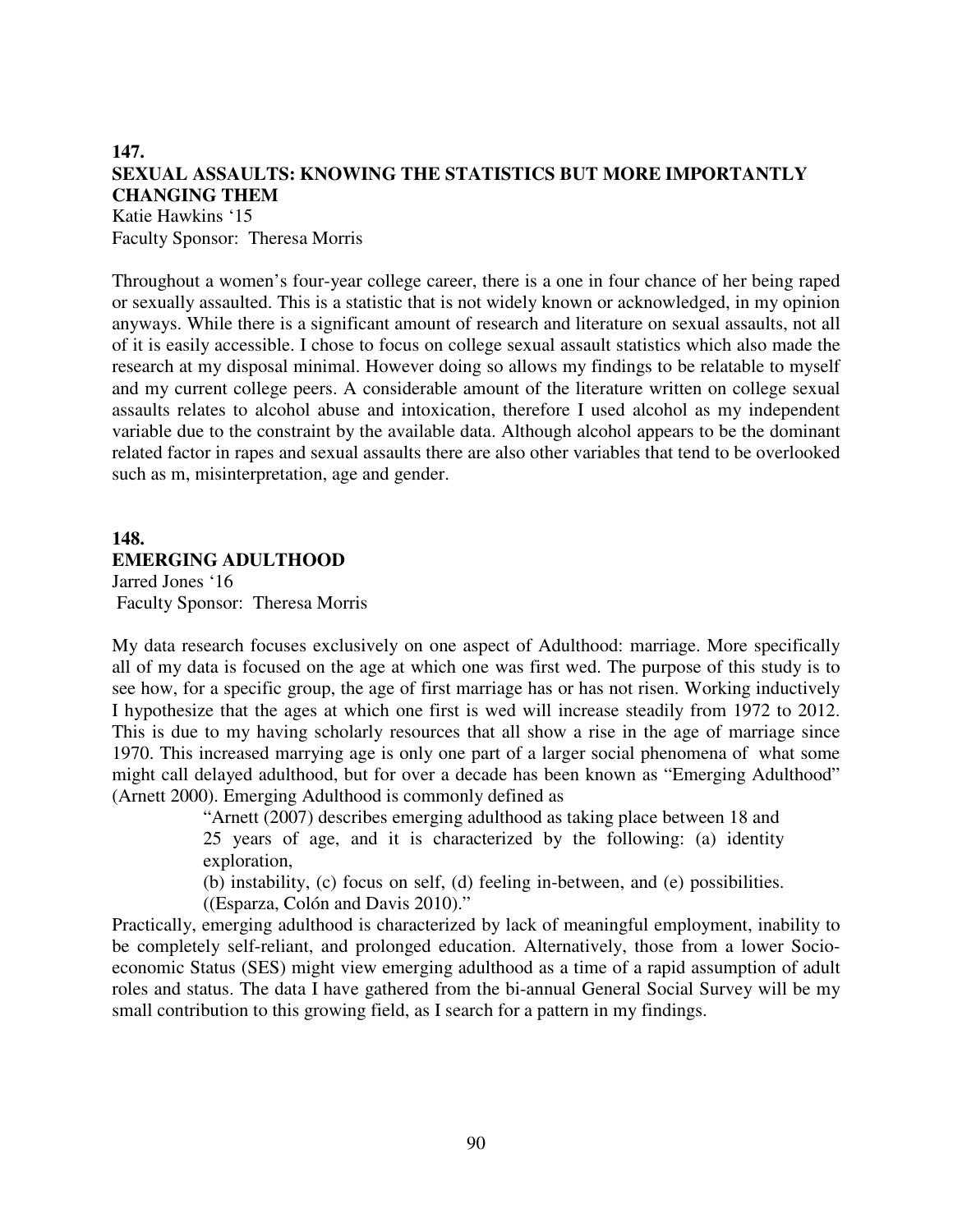#### **149. NEIGHBORHOOD CHARACTERISTICS AND CRIME: A CASE STUDY OF 1980 ATLANTA**

Will Kaplan '13 Faculty Sponsor: Theresa Morris

Crime is something that impacts everybody's daily life, but it impacts different groups of people and different neighborhoods in varying ways. Some neighborhoods find themselves plagued by crime, and yet for those in other areas crime is the exception not the rule. The unfortunate reality remains that those plagued by crime are most often at the bottom of society's totem poll those without the financial means or influence to ensure their needs are met and rights are not infringed. This study operated as a case study of Atlanta in 1980, and using quantitative survey data focused on how a neighborhood's physical characteristics impact crime. I hypothesized that physical characteristics of a neighborhood impact crime, specifically that neighborhoods where a major six-lane street is present will have higher crime rates then neighborhoods that do not. For the most part the data supported this hypothesis. This study is given a voice by the theory of Jane Jacobs (1961), regarding how planning from the top down can be so detrimental to those citizens at the bottom. Time and time again we see how city planning in the interest of the elite can be so detrimental, just look at I-84 segregating Hartford or the housing projects that dot urban landscapes, just to name a few. These are some of the aspects that make this analysis so crucial.

#### **150. MARIJUANA GATEWAY HYPOTHESIS** Andrew Meagher '15 Faculty Sponsors: Theresa Morris, Rachael Barlow

Because Marijuana use often precedes the use of other more dangerous substances, it has for many years been characterized as a gateway drug. As marijuana has undoubtedly become more accepted over the past few decades, the question remains if marijuana use causes the use of more serious drugs. This study analyses data from the annual National Survey on Drug Use and Health (NSDUH) . The NSDUH primarily measures the prevalence and correlates of drug use in the United States. The survey asked questions concerning the use of illicit drugs among members of United States households. Questions included age of first use as well as lifetime, annual, and past-month usage for the following drug classes: marijuana, cocaine (and crack), hallucinogens, heroin, inhalants, and prescription drugs. After several cross tabulations, the data showed that marijuana was the most commonly and earliest used drug by far. Very few respondents have done a illicit drug, but never done Marijuana. Similarly over half of respondents who have smoked marijuana in their lifetime, have also done another illicit drug. While these and many more findings point to Marijuana being a gateway drug, there are several "third variables" that may threatening the hypothesis. This study examines and controls for these "third variable" in order to determine if the Marijuana gateway hypothesis is supported. Through examining the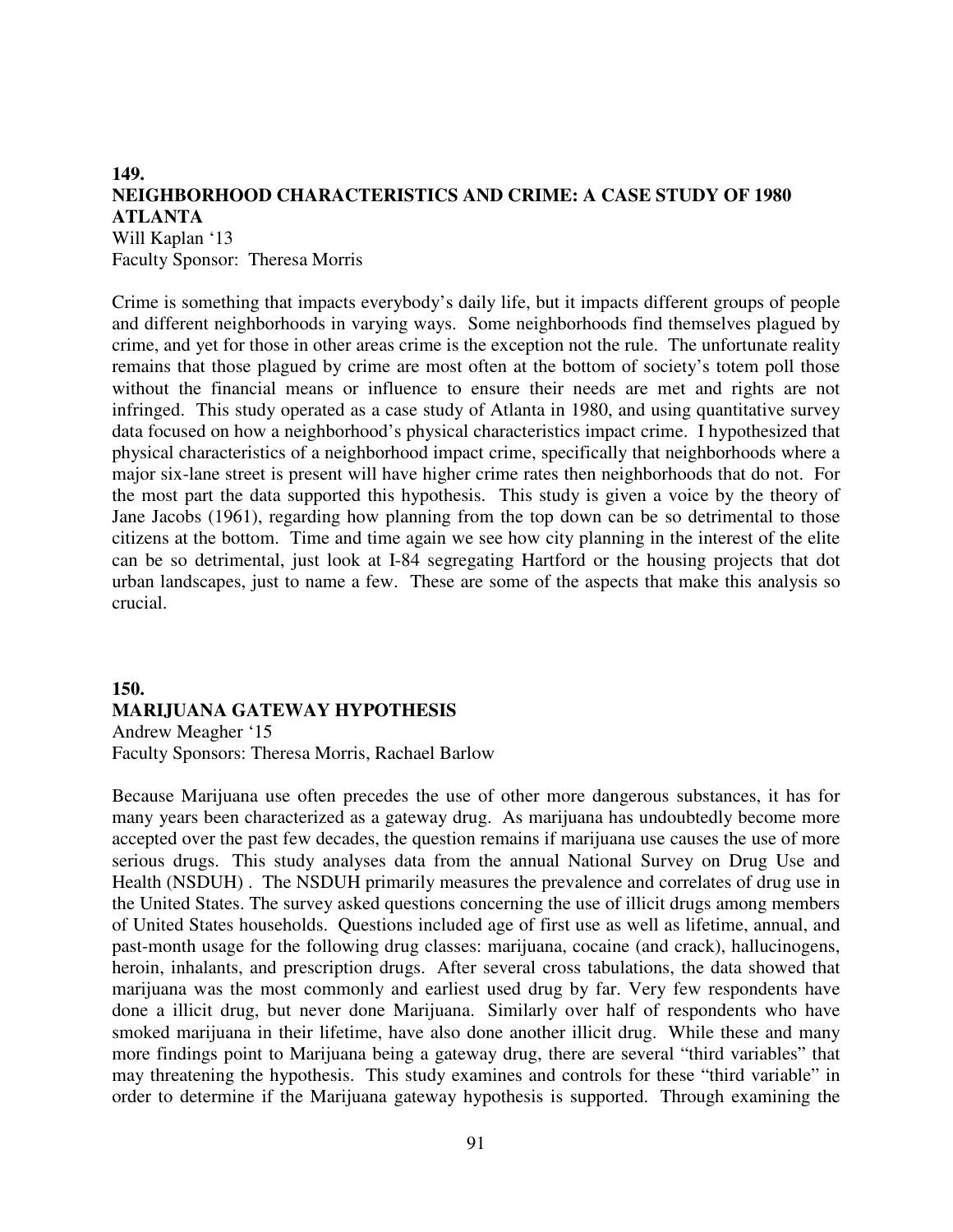data provided by the National Survey on Drug Use and Health, as well as testing for "third variable" spuriousness, this study attempts to determine if the gateway theory is supported.

# **151. IMMIGRATION AND CRIME**

Pornpat Pootinath '14 Faculty Sponsor: Theresa Morris

One of the most controversial topics in contemporary society is the connection between immigration and crime. A common public perception is that immigrants contribute to higher crime rate. Those in favor of strict immigration laws say illegal immigration leads to more crime. But does it? The aim of this study is to determine are foreign-born persons more likely than native-born persons to be convicted of a crime? To investigate this study, I analyzed data set collected the National Opinion Research Center at the University of Chicago consisting of was respondent born in this country, convicted of crime ever, and respondents' sex. Using the chisquared test and control variable, I accessed the relationship between immigration and crime. My findings show that immigrants are associated with much lower rates of crime than native-born Americans, countering to the public opinion. This research and analysis provide great insight into the relationship between immigration and crime to policymakers, the media, and the general public.

## **152. THE ACADEMIC ACHIEVEMENT OF FIRST- AND SECOND-GENERATION UPPERCLASSMEN COLLEGE STUDENTS** Xonana Scrubb '14 Faculty Sponsor: Theresa Morris

Over the years, there have been numerous comparative studies of the academic achievement (grade point averages) of first- and second-generation college students. Second generation students (students whose parents graduated from college) tend to outperform first-generation students (students whose parents did not graduate from college). Based on the research, the attainment of high academic achievement can be caused by a myriad of factors. However, these studies tend to focus on freshman college students rather than upperclassmen (juniors and seniors). In order to ensure that this performance gap is not being caused by the social/academic acclimation of freshmen to college, this project will test whether or not there is a difference in the academic achievement (G.P.A's) of 4,958 first- and second-generation upperclassmen college students. Race will be used as a control variable.

**153. THE IMPACT OF PRESCHOOL ATTENDANCE ON STUDENTS' EDUCATION EXPECTATIONS** Victoria Smith Ellison '15 Faculty Sponsor: Theresa Morris